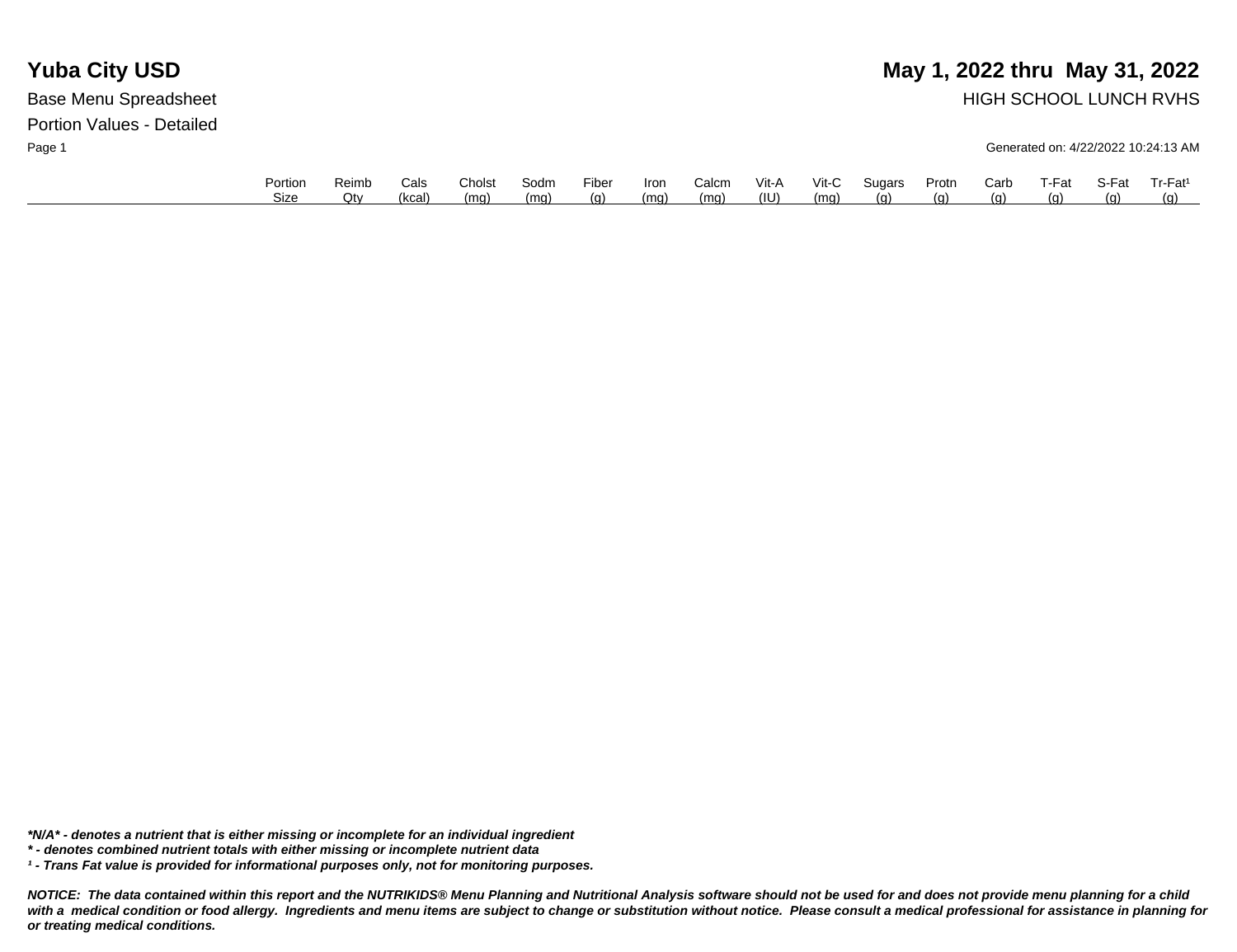|                                              | Portion                     | Reimb | Cals   | Cholst      | Sodm | Fiber | Iron    | Calcm | Vit-A       | Vit-C | Sugars         | Protn | Carb  | T-Fat | S-Fat | Tr-Fat <sup>1</sup> |
|----------------------------------------------|-----------------------------|-------|--------|-------------|------|-------|---------|-------|-------------|-------|----------------|-------|-------|-------|-------|---------------------|
| Mon - 05/02/2022                             | Size                        | Qtv   | (kcal) | (mq)        | (mq) | (q)   | (mq)    | (mq)  | (IU)        | (mq)  | (q)            | (q)   | (q)   | (q)   | (q)   | (g)                 |
| <b>HIGH SCHOOL LUNCH RV</b>                  | Total                       | 741   |        |             |      |       |         |       |             |       |                |       |       |       |       |                     |
| <b>BURGER, RAW CHEESE</b>                    | 1 EACH                      | 50    | 414    | 72          | 430  | 3.00  | 1.44    | 150.0 | $\Omega$    | 0.0   | $*_{4}$        | 26.0  | 31.0  | 21.0  | 8.00  | 2.00                |
| BURGER. ON A BUN                             | 1 EACH                      | 50    | 288    | 35          | 339  | 4.00  | 2.44    | 172.0 | $\Omega$    | 0.0   | $\overline{4}$ | 20.0  | 31.0  | 10.0  | 3.20  | 0.00                |
| TURKEY, HOT DOG ON A BUN                     | <b>SERVING</b>              | 36    | 300    | 50          | 680  | 3.00  | 2.16    | 230.0 | $\Omega$    | 0.0   | $\overline{4}$ | 14.0  | 31.0  | 14.0  | 4.00  | 0.00                |
| HS-CORN DOG, MINI CHICK T                    | <b>SERVING</b>              | 40    | 473    | 73          | 855  | 3.64  | 2.62    | 36.4  | $\Omega$    | 0.0   | 9              | 21.83 | 41.83 | 25.47 | 5.46  | $*N/A*$             |
| <b>YSON</b>                                  | (9)                         |       |        |             |      |       |         |       |             |       |                |       |       |       |       |                     |
| CHICKEN PATTY ON BUN RC                      | 1 EACH                      | 50    | 340    | 20          | 620  | 6.00  | 3.24    | 150.0 | $\Omega$    | 0.0   | $\overline{4}$ | 19.0  | 42.0  | 11.0  | 2.00  | 0.00                |
| HS-CHICKEN, NUGGETS 10EA                     | <b>SERVING</b><br>10 EACH   | 50    | 360    | 40          | 840  | 6.00  | 3.60    | 80.0  | $\Omega$    | 0.0   | $\mathbf 0$    | 24.0  | 24.0  | 18.0  | 4.00  | 0.00                |
| HS-CHICKEN, POPCORN WG                       | <b>SERVING</b><br>(15)      | 50    | 270    | 30          | 630  | 4.50  | 2.70    | 60.0  | $\Omega$    | 0.0   | $\Omega$       | 18.0  | 18.0  | 13.5  | 3.00  | 0.00                |
| <b>BURRITO, BEAN&amp;CHSEIWSW</b><br>G6.05OZ | <b>EACH</b>                 | 50    | 323    | 18          | 458  | 7.71  | 3.00    | 192.9 | 681         | 11.86 | 2              | 15.13 | 42.18 | 11.65 | 4.27  | 0.00                |
| PIZZA, CHEESE WG 14" YCUSD                   | <b>SLICES</b>               | 24    | 444    | 43          | 1169 | 2.01  | 4.19    | 55.7  | 646         | 5.53  | $*_{4}$        | 21.41 | 56.82 | 15.31 | 7.03  | $*0.00$             |
| PIZZA, PEPPERONI WG 14" YC<br><b>USD</b>     | <b>SLICES</b>               | 24    | 465    | 46          | 1253 | 2.01  | 4.53    | 55.7  | 580         | 5.53  | $*_{4}$        | 21.3  | 56.49 | 17.72 | 7.60  | $*0.00$             |
| PIZZA, VEGGIE WG 14" YCUSD                   | <b>SLICES</b>               | 12    | 462    | 44          | 1253 | 2.41  | 4.24    | 55.7  | 687         | 13.55 | $*_{4}$        | 21.8  | 58.04 | 16.41 | 7.33  | $*0.00$             |
| <b>HS-SANDWICH BAR</b>                       | <b>SANDWI</b><br><b>CHS</b> | 50    | 430    | 50          | 929  | 6.25  | 3.16    | 154.0 | 2564        | 16.93 | $*3$           | 21.66 | 48.0  | 16.81 | 4.77  | $*0.00$             |
| POTATO, CHIP RF DORITOS                      | <b>PACKAGE</b>              | 50    | 130    | $\mathbf 0$ | 220  | 2.00  | 0.36    | 20.0  | $\Omega$    | 0.0   | $*N/A*$        | 2.0   | 19.0  | 5.0   | 1.00  | 0.00                |
| SALAD ADULT, CHEF                            | <b>SERVINGS</b>             | 10    | 455    | 57          | 882  | 6.89  | $*1.79$ | 106.3 | 15183       | 32.81 | *3             | 20.19 | 42.31 | 23.62 | 6.74  | $*0.00$             |
| SALAD ADULT, TACO                            | 1 EACH                      | 10    | 1009   | 106         | 1351 | 10.91 | 2.34    | 108.0 | 6632        | 65.17 | $*1$           | 29.95 | 61.88 | 70.11 | 15.73 | $*2.39$             |
| SALAD ADULT, VEGGIE                          | <b>SERVING</b>              | 5     | 734    | 74          | 1014 | 7.78  | 1.86    | 133.4 | 16084       | 72.31 | *3             | 20.55 | 50.04 | 50.66 | 16.98 | $*0.00$             |
| SANDWICH, VEGGIE WG                          | <b>SUB</b>                  | 5     | 700    | 80          | 1213 | 8.52  | 2.66    | 95.8  | 297         | 13.53 | $*6$           | 30.47 | 63.34 | 35.02 | 17.00 | $*0.00$             |
| SANDWICH, TURKEY HAM SLI<br>CE WW            | SANDWIC                     | 20    | 535    | 81          | 1242 | 8.64  | $*2.75$ | 99.2  | 506         | 6.58  | *8             | 31.34 | 62.91 | 18.48 | 7.24  | $*0.00$             |
| SANDWICH, TURKEY SLICE WW                    | SANDWIC                     | 20    | 537    | 72          | 1179 | 8.64  | 3.65    | 114.2 | 534         | 11.45 | $*6$           | 32.52 | 62.54 | 17.75 | 6.88  | $*0.00$             |
| <b>HS-PBJ GRAPE LUNCH</b>                    | 1 EACH                      | 20    | 856    | $\Omega$    | 817  | 14.48 | 4.38    | 140.1 | 10272       | 14.59 | $*48$          | 20.74 | 113.9 | 39.0  | 7.00  | $*0.00$             |
| <b>HS-PBJ STRAWBERRY LUNCH</b>               | 1 EACH                      | 20    | 856    | $\mathbf 0$ | 817  | 14.48 | 4.38    | 140.1 | 10272       | 14.59 | $*48$          | 20.74 | 113.9 | 39.0  | 7.00  | $*0.00$             |
| HS-SWEET CHILI TOFU S/F YC                   | 4OZ. HE                     | 10    | 92     | $\Omega$    | 142  | 0.00  | 1.61    | 59.8  | 24          | 0.0   | *2             | 8.91  | 5.75  | 3.63  | 0.20  | 0.00                |
| <b>USD</b>                                   | AP SPOO                     |       |        |             |      |       |         |       |             |       |                |       |       |       |       |                     |
| HS-SWEET CHILI PORK S/F YC                   | 20Z. HE                     | 50    | 123    | 35          | 264  | 0.08  | 0.45    | 8.2   | 28          | 0.65  | $*2$           | 11.84 | 7.37  | 4.6   | 1.40  | $*0.00$             |
| <b>USD</b>                                   | AP SPOO                     |       |        |             |      |       |         |       |             |       |                |       |       |       |       |                     |
| HS-TERIYAKI TURK S/F YCUSD                   | 20Z. HE<br>AP SPOO          | 40    | 104    | 27          | 546  | 0.07  | 1.12    | 1.8   | $\mathbf 1$ | 0.25  | $*2$           | 9.13  | 10.67 | 2.54  | 0.56  | $*0.00$             |
| YCHS, STIRFRY NOODLES                        | 2 #8 SCO<br>OP              | 40    | 238    | $\mathbf 0$ | 448  | 4.08  | 2.84    | 21.6  | $\Omega$    | 0.03  | $*_{0}$        | 8.4   | 41.67 | 5.85  | 0.41  | $*0.00$             |
| <b>RICE, STEAMED BROWN USDA</b>              | #8 2 SCO<br><b>OPS</b>      | 20    | 309    | $\mathbf 0$ | 14   | 3.87  | 1.39    | 14.2  | $\Omega$    | 0.0   | $*_{0}$        | 7.73  | 63.79 | 2.9   | 0.00  | 0.00                |
| <b>HS-STIR FRY VEGETABLE MIX</b>             | #8 SCOOP                    | 60    | 25     | $\Omega$    | 30   | 1.59  | 0.44    | 32.3  | 3971        | 30.74 | $*_{0}$        | 1.31  | 5.47  | 0.02  | 0.00  | $*0.00$             |

*\*N/A\* - denotes a nutrient that is either missing or incomplete for an individual ingredient*

*\* - denotes combined nutrient totals with either missing or incomplete nutrient data*

*¹ - Trans Fat value is provided for informational purposes only, not for monitoring purposes.*

*NOTICE: The data contained within this report and the NUTRIKIDS® Menu Planning and Nutritional Analysis software should not be used for and does not provide menu planning for a child*  with a medical condition or food allergy. Ingredients and menu items are subject to change or substitution without notice. Please consult a medical professional for assistance in planning for *or treating medical conditions.*

## **Yuba City USD** May 1, 2022 thru May 31, 2022 Base Menu Spreadsheet **HIGH SCHOOL LUNCH RVHS**

Page 2 Generated on: 4/22/2022 10:24:13 AM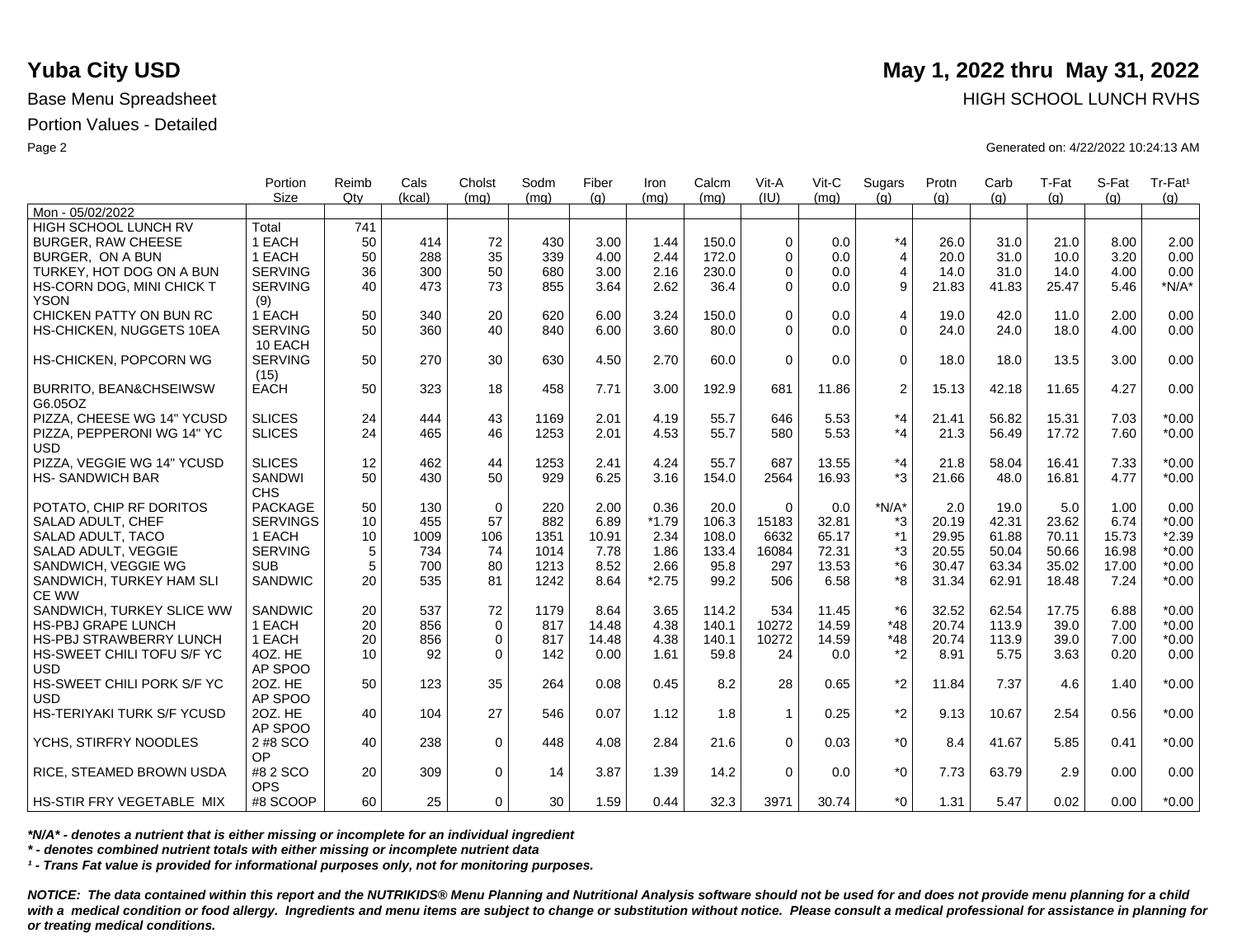|                               | Portion         | Reimb    | Cals           | Cholst      | Sodm           | Fiber | Iron    | Calcm | Vit-A       | $V$ it-C | Sugars         | Protn | Carb   | T-Fat | S-Fat   | Tr-Fat <sup>1</sup> |
|-------------------------------|-----------------|----------|----------------|-------------|----------------|-------|---------|-------|-------------|----------|----------------|-------|--------|-------|---------|---------------------|
|                               | <b>Size</b>     | Qty      | (kcal)         | (mq)        | (mq)           | (q)   | (mq)    | (mq)  | (IU)        | (mq)     | (q)            | (q)   | (g)    | (q)   | (q)     | (g)                 |
| Mon - 05/02/2022              |                 |          |                |             |                |       |         |       |             |          |                |       |        |       |         |                     |
| <b>HS-FRESH MEX</b>           | <b>SERVINGS</b> | $\Omega$ | 554            | 62          | 751            | 11.11 | 3.39    | 62.8  | 2587        | 17.06    | $*_{2}$        | 28.93 | 74.02  | 16.36 | 3.94    | $*0.79$             |
| <b>HS-FRESH MEX 2</b>         | <b>SERVING</b>  | 40       | 600            | 84          | 895            | 11.07 | 3.23    | 59.2  | 2583        | 16.34    | $*2$           | 32.22 | 73.75  | 18.41 | 4.85    | $*1.46$             |
| POTATO, FRIES KK HOT & SPICY  | #8 SCOOP        | 275      | 81             | $\mathbf 0$ | 48             | 1.07  | 0.40    | 100.3 | 95          | 6.14     | $*_{0}$        | 1.03  | 14.19  | 2.53  | 0.00    | $*0.00$             |
| POTATO, FRIES KK GARLIC       | #8 SCOOP        | 150      | 81             | $\Omega$    | 57             | 1.03  | 0.37    | 100.3 | $\Omega$    | 6.06     | $*_{0}$        | 1.05  | 14.22  | 2.5   | 0.00    | $*0.00$             |
| POTATO, TATER BARRELS SY      | 10 BARR         | 150      | 170            | $\Omega$    | 360            | 1.00  | 0.36    | 0.0   | $\Omega$    | 3.6      | $\Omega$       | 2.0   | 19.0   | 9.0   | 1.50    | 0.00                |
| SCO                           | <b>ELS</b>      |          |                |             |                |       |         |       |             |          |                |       |        |       |         |                     |
| <b>VEG. CARROTS BABY</b>      | 2.6 OZ.         | 100      | 26             | $\mathbf 0$ | 57             | 1.47  | 0.66    | 22.1  | 10172       | 6.19     | $*N/A*$        | 0.74  | 5.9    | 0.0   | 0.00    | $*N/A*$             |
| FRUIT. APPLE FRESH WHOLE      | 1 EACH          | 300      | 100            | $\mathbf 0$ | $\Omega$       | 4.00  | 0.36    | 20.0  | 100         | 8.4      | 19             | 0.0   | 25.0   | 0.0   | 0.00    | 0.00                |
| FRUIT, BANANAS FRESH          | 1 EACH          | 300      | 105            | $\mathbf 0$ |                | 3.07  | 0.31    | 5.9   | 76          | 10.27    | 14             | 1.29  | 26.95  | 0.39  | 0.13    | 0.00                |
| FRUIT, ORANGES FRESH          | EACH (m         | 300      | 69             | $\Omega$    | $\overline{2}$ | 3.39  | 0.15    | 59.4  | 339         | 82.98    | $*N/A*$        | 1.7   | 17.82  | 0.0   | 0.00    | 0.00                |
|                               | edium)          |          |                |             |                |       |         |       |             |          |                |       |        |       |         |                     |
| <b>HS-VEG SIDE SALAD</b>      | 1 CUP           | 50       | 70             | $\mathbf 0$ | 142            | 3.74  | 0.28    | 21.1  | 5767        | 5.26     | *3             | 2.95  | 14.06  | 0.31  | 0.00    | $*0.00$             |
| <b>VEG, LETT SHREDDED</b>     | 2EA #8 S        | 30       | 9              | $\Omega$    | $\overline{7}$ | 0.67  | 0.24    | 13.3  | 334         | 2.0      | $*N/A*$        | 0.67  | 2.0    | 0.0   | 0.00    | $*N/A*$             |
|                               | COOP            |          |                |             |                |       |         |       |             |          |                |       |        |       |         |                     |
| <b>VEG. TOMATO FRESH</b>      | 4 SLICES        | 30       | 16             | $\mathbf 0$ | 4              | 0.74  | 0.27    | 7.4   | 738         | 11.51    | $*N/A*$        | 0.74  | 3.69   | 0.0   | 0.00    | $*N/A*$             |
| <b>VEG. ONION SLICED</b>      | 2 SLICES        | 30       | 36             | $\mathbf 0$ | 9              | 1.02  | 0.29    | 22.7  |             | 5.44     | $*N/A*$        | 0.91  | 8.56   | 0.09  | 0.00    | 0.00                |
| <b>VEG, JALAPENO PEPPERS</b>  | #30 SCOO        | 10       | 5              | $\mathbf 0$ | 290            | 1.00  | 0.00    | 0.0   | 200         | 0.0      | $*N/A*$        | 0.0   | 1.0    | 0.0   | 0.00    | 0.00                |
| <b>KETCHUP, PACKET</b>        | <b>PACKET</b>   | 500      | 9              | $\mathbf 0$ | 82             | 0.03  | 0.03    | 1.4   | 47          | 0.37     | $\overline{2}$ | 0.09  | 2.47   | 0.01  | 0.00    | 0.00                |
| <b>MAYONNAISE, PACKET</b>     | Pkt 7q          | 500      | 58             | 3           | 48             | 0.00  | 0.00    | 0.0   | $\Omega$    | 0.0      | $*N/A*$        | 0.0   | 0.64   | 6.43  | 0.96    | 0.00                |
| <b>MUSTARD, PACKET</b>        | Pkt 5q          | 200      | $\overline{4}$ | $\mathbf 0$ | 62             | 0.18  | 0.10    | 4.4   | 8           | 0.16     | $*N/A*$        | 0.22  | 0.43   | 0.17  | 0.01    | 0.00                |
| SAUCE, BBQ PACKET             | <b>PACKET</b>   | 50       | 10             | $\mathbf 0$ | 160            | 0.00  | 0.00    | 0.0   | $\Omega$    | 0.0      | $*N/A*$        | 0.0   | 3.0    | 0.0   | 0.00    | $*N/A*$             |
| DRESSING, RANCH PACKET 1      | <b>PACKET</b>   | 40       | 60             | 5           | 100            | 0.00  | 0.00    | 0.0   | $\Omega$    | 0.0      | $*N/A*$        | 0.0   | 1.0    | 7.0   | 1.00    | 0.00                |
| 2 GRAM                        |                 |          |                |             |                |       |         |       |             |          |                |       |        |       |         |                     |
| SALSA, COMMODITY              | 1 <sub>OZ</sub> | 50       | 35             | $\mathbf 0$ | 124            | 3.54  | 0.00    | 0.0   | $\mathbf 0$ | 0.0      | $*N/A*$        | 0.0   | 7.09   | 0.0   | 0.00    | 0.00                |
| MILK. NONFAT CHOCOLATE        | <b>CARTON</b>   | 425      | 120            | 5           | 150            | 0.00  | 0.36    | 300.0 | 500         | 0.0      | 19             | 9.0   | 22.0   | 0.0   | 0.00    | 0.00                |
| MILK.1% WHITE                 | <b>CARTON</b>   | 200      | 130            | 15          | 160            | 0.00  | 0.00    | 400.0 | 500         | 1.2      | 15             | 10.0  | 16.0   | 2.5   | 1.50    | 0.00                |
| <b>Weighted Daily Average</b> |                 |          | 784            | 53          | 1142           | 11.74 | $*3.98$ | 490.6 | 4228        | 57.09    | $*36$          | 31.80 | 109.30 | 26.31 | 6.30    | $*0.25$             |
| % of Calories                 |                 |          |                |             |                |       |         |       |             |          | $*18.2%$       | 16.2% | 55.8%  | 30.2% | 7.2%    | $*0.3%$             |
|                               |                 |          |                |             |                |       |         |       |             |          |                |       |        |       |         |                     |
| <b>Nutrient Guideline</b>     |                 |          | 750-850        |             | 1420           |       |         |       |             |          |                |       |        |       | < 10.00 |                     |

*\*N/A\* - denotes a nutrient that is either missing or incomplete for an individual ingredient*

*\* - denotes combined nutrient totals with either missing or incomplete nutrient data*

*¹ - Trans Fat value is provided for informational purposes only, not for monitoring purposes.*

with a medical condition or food allergy. Ingredients and menu items are subject to change or substitution without notice. Please consult a medical professional for assistance in planning for *or treating medical conditions.*

### **Yuba City USD** May 1, 2022 thru May 31, 2022 Base Menu Spreadsheet **HIGH SCHOOL LUNCH RVHS**

Page 3 Generated on: 4/22/2022 10:24:13 AM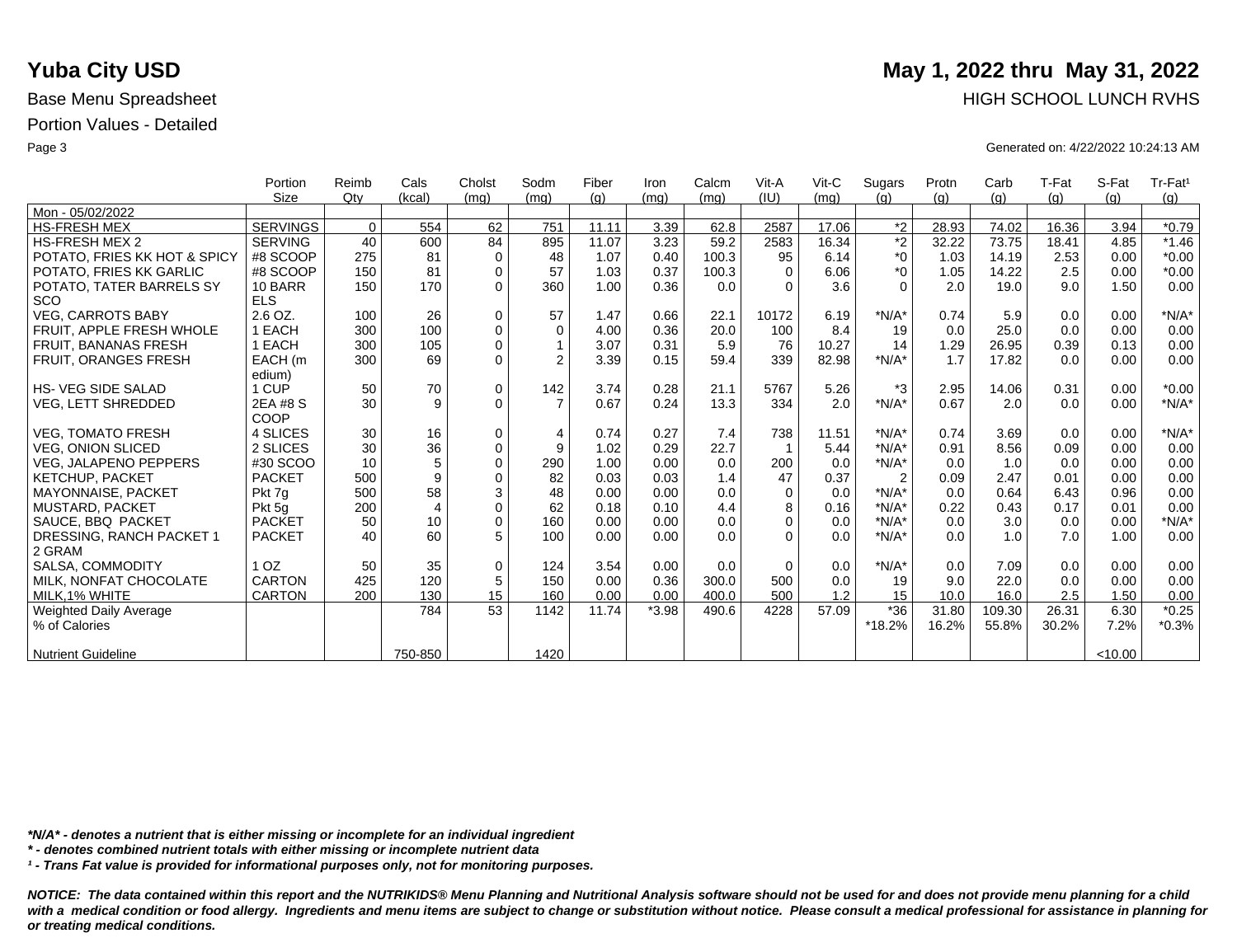|                                              | Portion                   | Reimb | Cals   | Cholst      | Sodm | Fiber | Iron    | Calcm | Vit-A          | $V$ it-C | Sugars         | Protn | Carb  | T-Fat | S-Fat | Tr-Fat <sup>1</sup> |
|----------------------------------------------|---------------------------|-------|--------|-------------|------|-------|---------|-------|----------------|----------|----------------|-------|-------|-------|-------|---------------------|
|                                              | <b>Size</b>               | Qtv   | (kcal) | (ma)        | (mq) | (q)   | (mq)    | (mq)  | (IU)           | (ma)     | (q)            | (q)   | (q)   | (q)   | (q)   | (q)                 |
| Tue - 05/03/2022                             |                           |       |        |             |      |       |         |       |                |          |                |       |       |       |       |                     |
| HIGH SCHOOL LUNCH RV                         | Total                     | 741   |        |             |      |       |         |       |                |          |                |       |       |       |       |                     |
| <b>BURGER, RAW CHEESE</b>                    | 1 EACH                    | 50    | 414    | 72          | 430  | 3.00  | 1.44    | 150.0 | $\Omega$       | 0.0      | $*_{4}$        | 26.0  | 31.0  | 21.0  | 8.00  | 2.00                |
| BURGER. ON A BUN                             | 1 EACH                    | 50    | 288    | 35          | 339  | 4.00  | 2.44    | 172.0 | $\Omega$       | 0.0      | $\overline{4}$ | 20.0  | 31.0  | 10.0  | 3.20  | 0.00                |
| TURKEY, HOT DOG ON A BUN                     | <b>SERVING</b>            | 36    | 300    | 50          | 680  | 3.00  | 2.16    | 230.0 | $\Omega$       | 0.0      | 4              | 14.0  | 31.0  | 14.0  | 4.00  | 0.00                |
| HS-CORN DOG, MINI CHICK T                    | <b>SERVING</b>            | 40    | 473    | 73          | 855  | 3.64  | 2.62    | 36.4  | $\Omega$       | 0.0      | 9              | 21.83 | 41.83 | 25.47 | 5.46  | $*N/A*$             |
| <b>YSON</b>                                  | (9)                       |       |        |             |      |       |         |       |                |          |                |       |       |       |       |                     |
| CHICKEN PATTY ON BUN RC                      | 1 EACH                    | 50    | 340    | 20          | 620  | 6.00  | 3.24    | 150.0 | $\Omega$       | 0.0      | $\overline{4}$ | 19.0  | 42.0  | 11.0  | 2.00  | 0.00                |
| HS-CHICKEN, NUGGETS 10EA                     | <b>SERVING</b><br>10 EACH | 50    | 360    | 40          | 840  | 6.00  | 3.60    | 80.0  | $\Omega$       | 0.0      | $\Omega$       | 24.0  | 24.0  | 18.0  | 4.00  | 0.00                |
| HS-CHICKEN, POPCORN WG                       | <b>SERVING</b><br>(15)    | 50    | 270    | 30          | 630  | 4.50  | 2.70    | 60.0  | $\Omega$       | 0.0      | $\Omega$       | 18.0  | 18.0  | 13.5  | 3.00  | 0.00                |
| <b>BURRITO, BEAN&amp;CHSEIWSW</b><br>G6.05OZ | <b>EACH</b>               | 50    | 323    | 18          | 458  | 7.71  | 3.00    | 192.9 | 681            | 11.86    | 2              | 15.13 | 42.18 | 11.65 | 4.27  | 0.00                |
| PIZZA, CHEESE WG 14" YCUSD                   | <b>SLICES</b>             | 24    | 444    | 43          | 1169 | 2.01  | 4.19    | 55.7  | 646            | 5.53     | $*_{4}$        | 21.41 | 56.82 | 15.31 | 7.03  | $*0.00$             |
| PIZZA, PEPPERONI WG 14" YC<br><b>USD</b>     | <b>SLICES</b>             | 24    | 465    | 46          | 1253 | 2.01  | 4.53    | 55.7  | 580            | 5.53     | $*_{4}$        | 21.3  | 56.49 | 17.72 | 7.60  | $*0.00$             |
| PIZZA, VEGGIE WG 14" YCUSD                   | <b>SLICES</b>             | 12    | 462    | 44          | 1253 | 2.41  | 4.24    | 55.7  | 687            | 13.55    | $*_{4}$        | 21.8  | 58.04 | 16.41 | 7.33  | $*0.00$             |
| <b>HS-SANDWICH BAR</b>                       | <b>SANDWI</b>             | 50    | 430    | 50          | 929  | 6.25  | 3.16    | 154.0 | 2564           | 16.93    | $*3$           | 21.66 | 48.0  | 16.81 | 4.77  | $*0.00$             |
|                                              | <b>CHS</b>                |       |        |             |      |       |         |       |                |          |                |       |       |       |       |                     |
| POTATO, CHIP RF DORITOS                      | <b>PACKAGE</b>            | 50    | 130    | $\mathbf 0$ | 220  | 2.00  | 0.36    | 20.0  | $\Omega$       | 0.0      | $*N/A*$        | 2.0   | 19.0  | 5.0   | 1.00  | 0.00                |
| SALAD ADULT, CHEF                            | <b>SERVINGS</b>           | 10    | 455    | 57          | 882  | 6.89  | $*1.79$ | 106.3 | 15183          | 32.81    | *3             | 20.19 | 42.31 | 23.62 | 6.74  | $*0.00$             |
| SALAD ADULT, TACO                            | 1 EACH                    | 10    | 1009   | 106         | 1351 | 10.91 | 2.34    | 108.0 | 6632           | 65.17    | $*1$           | 29.95 | 61.88 | 70.11 | 15.73 | $*2.39$             |
| SALAD ADULT. VEGGIE                          | <b>SERVING</b>            | 5     | 734    | 74          | 1014 | 7.78  | 1.86    | 133.4 | 16084          | 72.31    | *3             | 20.55 | 50.04 | 50.66 | 16.98 | $*0.00$             |
| SANDWICH, VEGGIE WG                          | <b>SUB</b>                | 5     | 700    | 80          | 1213 | 8.52  | 2.66    | 95.8  | 297            | 13.53    | $*6$           | 30.47 | 63.34 | 35.02 | 17.00 | $*0.00$             |
| SANDWICH, TURKEY HAM SLI<br>CE WW            | <b>SANDWIC</b>            | 20    | 535    | 81          | 1242 | 8.64  | $*2.75$ | 99.2  | 506            | 6.58     | *8             | 31.34 | 62.91 | 18.48 | 7.24  | $*0.00$             |
| SANDWICH, TURKEY SLICE WW                    | <b>SANDWIC</b>            | 20    | 537    | 72          | 1179 | 8.64  | 3.65    | 114.2 | 534            | 11.45    | $*6$           | 32.52 | 62.54 | 17.75 | 6.88  | $*0.00$             |
| <b>HS-PBJ GRAPE LUNCH</b>                    | 1 EACH                    | 20    | 856    | $\mathbf 0$ | 817  | 14.48 | 4.38    | 140.1 | 10272          | 14.59    | $*48$          | 20.74 | 113.9 | 39.0  | 7.00  | $*0.00$             |
| <b>HS-PBJ STRAWBERRY LUNCH</b>               | 1 EACH                    | 20    | 856    | $\mathbf 0$ | 817  | 14.48 | 4.38    | 140.1 | 10272          | 14.59    | $*48$          | 20.74 | 113.9 | 39.0  | 7.00  | $*0.00$             |
| HS-GEN TSO'S TOFU S/F YCUSD                  | 4OZ. HE                   | 10    | 95     | $\Omega$    | 119  | 0.00  | 1.61    | 60.0  | 16             | 0.0      | $*3$           | 8.91  | 6.35  | 3.83  | 0.22  | 0.00                |
|                                              | AP SPOO                   |       |        |             |      |       |         |       |                |          |                |       |       |       |       |                     |
| HS-GEN TSO'S BEEF S/F YCUSD                  | 20Z. HE<br>AP SPOO        | 50    | 265    | 57          | 625  | 0.08  | 2.38    | 2.6   | 16             | 0.0      | $*13$          | 19.23 | 14.17 | 14.56 | 5.08  | $*0.00$             |
| <b>HS-TERIYAKI TURK S/F YCUSD</b>            | 20Z. HE<br>AP SPOO        | 40    | 104    | 27          | 546  | 0.07  | 1.12    | 1.8   | $\overline{1}$ | 0.25     | $*2$           | 9.13  | 10.67 | 2.54  | 0.56  | $*0.00$             |
| YCHS, STIRFRY NOODLES                        | 2 #8 SCO<br><b>OP</b>     | 40    | 238    | $\Omega$    | 448  | 4.08  | 2.84    | 21.6  | $\Omega$       | 0.03     | $*_{0}$        | 8.4   | 41.67 | 5.85  | 0.41  | $*0.00$             |
| RICE, STEAMED BROWN USDA                     | #8 2 SCO<br><b>OPS</b>    | 20    | 309    | $\mathbf 0$ | 14   | 3.87  | 1.39    | 14.2  | $\Omega$       | 0.0      | $*_{0}$        | 7.73  | 63.79 | 2.9   | 0.00  | 0.00                |
| <b>HS-STIR FRY VEGETABLE MIX</b>             | #8 SCOOP                  | 60    | 25     | $\Omega$    | 30   | 1.59  | 0.44    | 32.3  | 3971           | 30.74    | $*$ $\Omega$   | 1.31  | 5.47  | 0.02  | 0.00  | $*0.00$             |

*\*N/A\* - denotes a nutrient that is either missing or incomplete for an individual ingredient*

*\* - denotes combined nutrient totals with either missing or incomplete nutrient data*

*¹ - Trans Fat value is provided for informational purposes only, not for monitoring purposes.*

*NOTICE: The data contained within this report and the NUTRIKIDS® Menu Planning and Nutritional Analysis software should not be used for and does not provide menu planning for a child*  with a medical condition or food allergy. Ingredients and menu items are subject to change or substitution without notice. Please consult a medical professional for assistance in planning for *or treating medical conditions.*

## **Yuba City USD** May 1, 2022 thru May 31, 2022 Base Menu Spreadsheet **HIGH SCHOOL LUNCH RVHS**

Page 4 Generated on: 4/22/2022 10:24:13 AM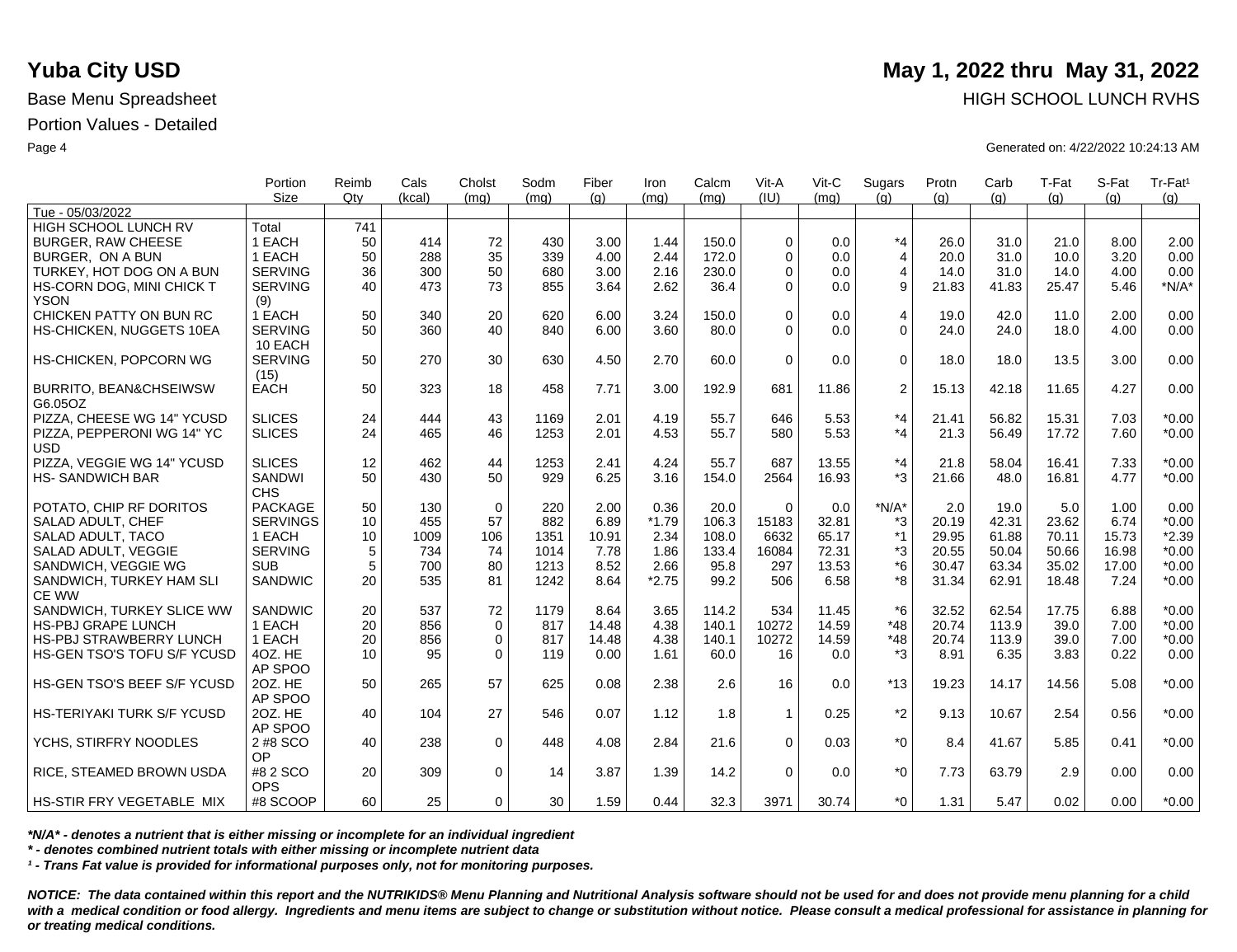|                                 | Portion         | Reimb    | Cals            | Cholst      | Sodm           | Fiber | Iron    | Calcm | Vit-A    | $V$ it-C | Sugars         | Protn | Carb   | T-Fat | S-Fat   | Tr-Fat <sup>1</sup> |
|---------------------------------|-----------------|----------|-----------------|-------------|----------------|-------|---------|-------|----------|----------|----------------|-------|--------|-------|---------|---------------------|
|                                 | <b>Size</b>     | Qtv      | (kcal)          | (mq)        | (mq)           | (q)   | (mq)    | (mq)  | (IU)     | (mq)     | (q)            | (q)   | (q)    | (q)   | (q)     | (q)                 |
| Tue - 05/03/2022                |                 |          |                 |             |                |       |         |       |          |          |                |       |        |       |         |                     |
| <b>HS-FRESH MEX</b>             | <b>SERVINGS</b> | $\Omega$ | 554             | 62          | 751            | 11.11 | 3.39    | 62.8  | 2587     | 17.06    | $*2$           | 28.93 | 74.02  | 16.36 | 3.94    | $*0.79$             |
| <b>HS-FRESH MEX 2</b>           | <b>SERVING</b>  | 40       | 600             | 84          | 895            | 11.07 | 3.23    | 59.2  | 2583     | 16.34    | $*2$           | 32.22 | 73.75  | 18.41 | 4.85    | $*1.46$             |
| POTATO, FRIES KK HOT & SPICY    | #8 SCOOP        | 275      | 81              | $\mathbf 0$ | 48             | 1.07  | 0.40    | 100.3 | 95       | 6.14     | $*_{0}$        | 1.03  | 14.19  | 2.53  | 0.00    | $*0.00$             |
| POTATO, FRIES KK GARLIC         | #8 SCOOP        | 150      | 81              | $\mathbf 0$ | 57             | 1.03  | 0.37    | 100.3 | $\Omega$ | 6.06     | $*_{0}$        | 1.05  | 14.22  | 2.5   | 0.00    | $*0.00$             |
| POTATO, TATER BARRELS SY        | 10 BARR         | 150      | 170             | $\Omega$    | 360            | 1.00  | 0.36    | 0.0   | $\Omega$ | 3.6      | $\Omega$       | 2.0   | 19.0   | 9.0   | 1.50    | 0.00                |
| SCO                             | <b>ELS</b>      |          |                 |             |                |       |         |       |          |          |                |       |        |       |         |                     |
| <b>VEG. CARROTS BABY</b>        | 2.6 OZ.         | 100      | 26              | $\mathbf 0$ | 57             | 1.47  | 0.66    | 22.1  | 10172    | 6.19     | $*N/A*$        | 0.74  | 5.9    | 0.0   | 0.00    | $*N/A*$             |
| <b>FRUIT. APPLE FRESH WHOLE</b> | 1 EACH          | 300      | 100             | $\mathbf 0$ | $\mathbf 0$    | 4.00  | 0.36    | 20.0  | 100      | 8.4      | 19             | 0.0   | 25.0   | 0.0   | 0.00    | 0.00                |
| <b>FRUIT, BANANAS FRESH</b>     | 1 EACH          | 300      | 105             | $\mathbf 0$ | $\mathbf{1}$   | 3.07  | 0.31    | 5.9   | 76       | 10.27    | 14             | 1.29  | 26.95  | 0.39  | 0.13    | 0.00                |
| <b>FRUIT, ORANGES FRESH</b>     | EACH (m         | 300      | 69              | $\mathbf 0$ | $\mathfrak{p}$ | 3.39  | 0.15    | 59.4  | 339      | 82.98    | $*N/A*$        | 1.7   | 17.82  | 0.0   | 0.00    | 0.00                |
|                                 | edium)          |          |                 |             |                |       |         |       |          |          |                |       |        |       |         |                     |
| <b>HS- VEG SIDE SALAD</b>       | 1 CUP           | 50       | 70              | $\mathbf 0$ | 142            | 3.74  | 0.28    | 21.1  | 5767     | 5.26     | *3             | 2.95  | 14.06  | 0.31  | 0.00    | $*0.00$             |
| VEG, LETT SHREDDED              | 2EA #8 S        | 30       | 9               | $\mathbf 0$ | $\overline{7}$ | 0.67  | 0.24    | 13.3  | 334      | 2.0      | $*N/A*$        | 0.67  | 2.0    | 0.0   | 0.00    | $*N/A*$             |
|                                 | COOP            |          |                 |             |                |       |         |       |          |          |                |       |        |       |         |                     |
| <b>VEG, TOMATO FRESH</b>        | 4 SLICES        | 30       | 16              | $\mathbf 0$ | $\overline{4}$ | 0.74  | 0.27    | 7.4   | 738      | 11.51    | $*N/A*$        | 0.74  | 3.69   | 0.0   | 0.00    | $*N/A*$             |
| <b>VEG, ONION SLICED</b>        | 2 SLICES        | 30       | 36              | $\pmb{0}$   | 9              | 1.02  | 0.29    | 22.7  |          | 5.44     | $*N/A*$        | 0.91  | 8.56   | 0.09  | 0.00    | 0.00                |
| VEG, JALAPENO PEPPERS           | #30 SCOO        | 10       | 5               | $\mathbf 0$ | 290            | 1.00  | 0.00    | 0.0   | 200      | 0.0      | $*N/A*$        | 0.0   | 1.0    | 0.0   | 0.00    | 0.00                |
| <b>KETCHUP, PACKET</b>          | <b>PACKET</b>   | 500      | 9               | $\Omega$    | 82             | 0.03  | 0.03    | 1.4   | 47       | 0.37     | $\overline{2}$ | 0.09  | 2.47   | 0.01  | 0.00    | 0.00                |
| <b>MAYONNAISE, PACKET</b>       | Pkt 7g          | 500      | 58              | $\sqrt{3}$  | 48             | 0.00  | 0.00    | 0.0   | $\Omega$ | 0.0      | $*N/A*$        | 0.0   | 0.64   | 6.43  | 0.96    | 0.00                |
| MUSTARD, PACKET                 | Pkt 5q          | 200      | $\overline{4}$  | $\mathbf 0$ | 62             | 0.18  | 0.10    | 4.4   | 8        | 0.16     | $*N/A*$        | 0.22  | 0.43   | 0.17  | 0.01    | 0.00                |
| SAUCE, BBQ PACKET               | <b>PACKET</b>   | 50       | 10 <sup>1</sup> | $\mathbf 0$ | 160            | 0.00  | 0.00    | 0.0   | $\Omega$ | 0.0      | $*N/A*$        | 0.0   | 3.0    | 0.0   | 0.00    | $*N/A*$             |
| DRESSING, RANCH PACKET 1        | <b>PACKET</b>   | 40       | 60              | 5           | 100            | 0.00  | 0.00    | 0.0   | $\Omega$ | 0.0      | $*N/A*$        | 0.0   | 1.0    | 7.0   | 1.00    | 0.00                |
| 2 GRAM                          |                 |          |                 |             |                |       |         |       |          |          |                |       |        |       |         |                     |
| SALSA, COMMODITY                | 1 <sub>OZ</sub> | 50       | 35              | $\mathbf 0$ | 124            | 3.54  | 0.00    | 0.0   | $\Omega$ | 0.0      | $*N/A*$        | 0.0   | 7.09   | 0.0   | 0.00    | 0.00                |
| MILK, NONFAT CHOCOLATE          | <b>CARTON</b>   | 425      | 120             | 5           | 150            | 0.00  | 0.36    | 300.0 | 500      | 0.0      | 19             | 9.0   | 22.0   | 0.0   | 0.00    | 0.00                |
| MILK.1% WHITE                   | <b>CARTON</b>   | 200      | 130             | 15          | 160            | 0.00  | 0.00    | 400.0 | 500      | 1.2      | 15             | 10.0  | 16.0   | 2.5   | 1.50    | 0.00                |
| <b>Weighted Daily Average</b>   |                 |          | 793             | 54          | 1166           | 11.74 | $*4.11$ | 490.3 | 4227     | 57.04    | $*36$          | 32.30 | 109.77 | 26.99 | 6.55    | $*0.25$             |
| % of Calories                   |                 |          |                 |             |                |       |         |       |          |          | *18.4%         | 16.3% | 55.4%  | 30.6% | 7.4%    | $*0.3%$             |
|                                 |                 |          |                 |             |                |       |         |       |          |          |                |       |        |       |         |                     |
| <b>Nutrient Guideline</b>       |                 |          | 750-850         |             | 1420           |       |         |       |          |          |                |       |        |       | < 10.00 |                     |

*\*N/A\* - denotes a nutrient that is either missing or incomplete for an individual ingredient*

*\* - denotes combined nutrient totals with either missing or incomplete nutrient data*

*¹ - Trans Fat value is provided for informational purposes only, not for monitoring purposes.*

with a medical condition or food allergy. Ingredients and menu items are subject to change or substitution without notice. Please consult a medical professional for assistance in planning for *or treating medical conditions.*

### **Yuba City USD** May 1, 2022 thru May 31, 2022 Base Menu Spreadsheet **HIGH SCHOOL LUNCH RVHS**

Page 5 Generated on: 4/22/2022 10:24:13 AM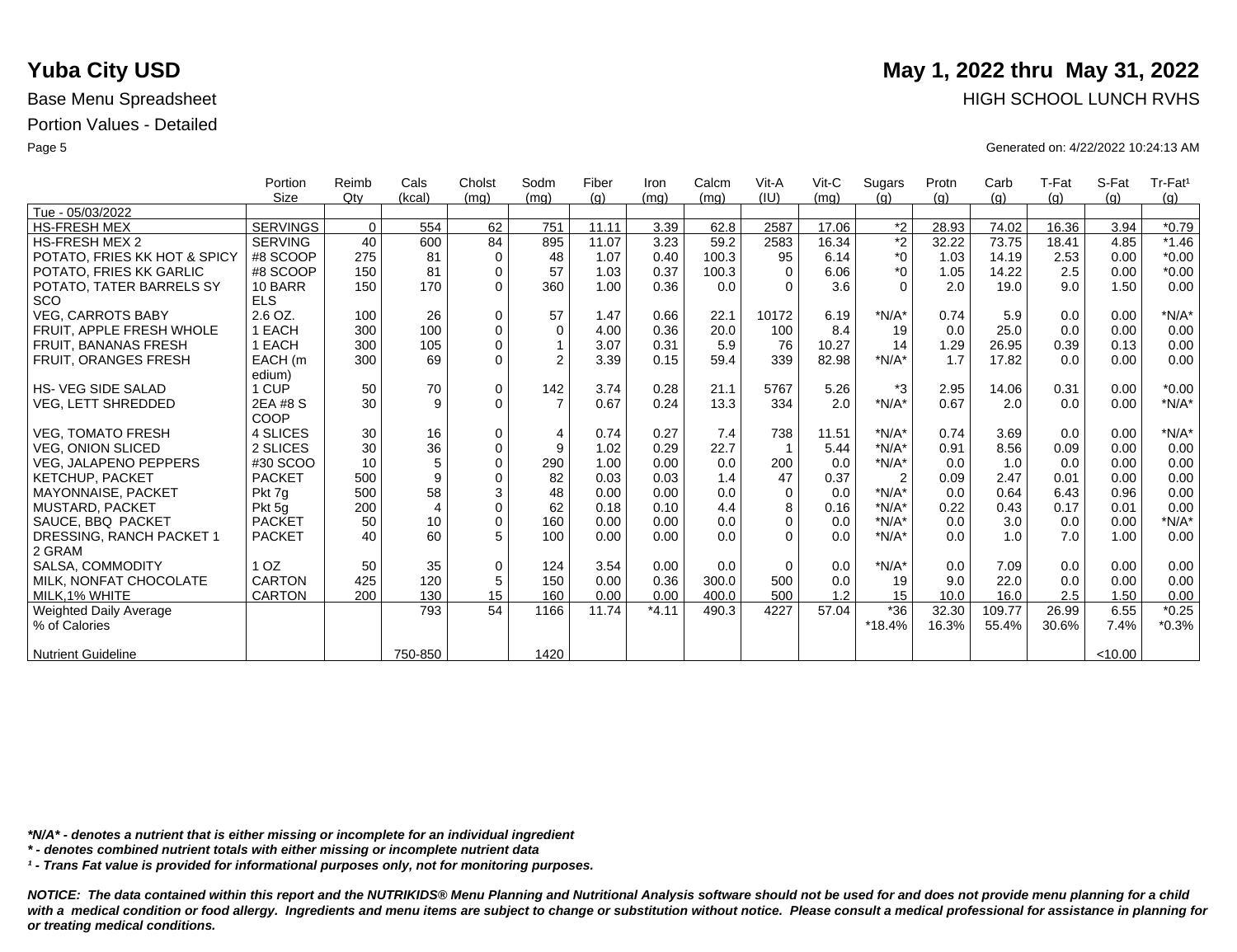|                                              | Portion                   | Reimb | Cals   | Cholst      | Sodm | Fiber | Iron    | Calcm | Vit-A                   | $V$ it-C | Sugars         | Protn | Carb  | T-Fat | S-Fat | Tr-Fat <sup>1</sup> |
|----------------------------------------------|---------------------------|-------|--------|-------------|------|-------|---------|-------|-------------------------|----------|----------------|-------|-------|-------|-------|---------------------|
|                                              | <b>Size</b>               | Qtv   | (kcal) | (ma)        | (ma) | (q)   | (mq)    | (mq)  | (IU)                    | (ma)     | (q)            | (q)   | (q)   | (q)   | (q)   | (g)                 |
| Wed - 05/04/2022                             |                           |       |        |             |      |       |         |       |                         |          |                |       |       |       |       |                     |
| HIGH SCHOOL LUNCH RV                         | Total                     | 741   |        |             |      |       |         |       |                         |          |                |       |       |       |       |                     |
| <b>BURGER, RAW CHEESE</b>                    | 1 EACH                    | 50    | 414    | 72          | 430  | 3.00  | 1.44    | 150.0 | $\Omega$                | 0.0      | $*_{4}$        | 26.0  | 31.0  | 21.0  | 8.00  | 2.00                |
| BURGER, ON A BUN                             | 1 EACH                    | 50    | 288    | 35          | 339  | 4.00  | 2.44    | 172.0 | $\Omega$                | 0.0      | $\overline{4}$ | 20.0  | 31.0  | 10.0  | 3.20  | 0.00                |
| TURKEY, HOT DOG ON A BUN                     | <b>SERVING</b>            | 36    | 300    | 50          | 680  | 3.00  | 2.16    | 230.0 | $\Omega$                | 0.0      | $\overline{4}$ | 14.0  | 31.0  | 14.0  | 4.00  | 0.00                |
| HS-CORN DOG, MINI CHICK T                    | <b>SERVING</b>            | 40    | 473    | 73          | 855  | 3.64  | 2.62    | 36.4  | $\Omega$                | 0.0      | 9              | 21.83 | 41.83 | 25.47 | 5.46  | $*N/A*$             |
| <b>YSON</b>                                  | (9)                       |       |        |             |      |       |         |       |                         |          |                |       |       |       |       |                     |
| CHICKEN PATTY ON BUN RC                      | 1 EACH                    | 50    | 340    | 20          | 620  | 6.00  | 3.24    | 150.0 | $\Omega$                | 0.0      | $\overline{4}$ | 19.0  | 42.0  | 11.0  | 2.00  | 0.00                |
| HS-CHICKEN, NUGGETS 10EA                     | <b>SERVING</b><br>10 EACH | 50    | 360    | 40          | 840  | 6.00  | 3.60    | 80.0  | $\Omega$                | 0.0      | $\Omega$       | 24.0  | 24.0  | 18.0  | 4.00  | 0.00                |
| <b>HS-CHICKEN, POPCORN WG</b>                | <b>SERVING</b><br>(15)    | 50    | 270    | 30          | 630  | 4.50  | 2.70    | 60.0  | $\Omega$                | 0.0      | $\mathbf 0$    | 18.0  | 18.0  | 13.5  | 3.00  | 0.00                |
| <b>BURRITO, BEAN&amp;CHSEIWSW</b><br>G6.05OZ | <b>EACH</b>               | 50    | 323    | 18          | 458  | 7.71  | 3.00    | 192.9 | 681                     | 11.86    | 2              | 15.13 | 42.18 | 11.65 | 4.27  | 0.00                |
| PIZZA, CHEESE WG 14" YCUSD                   | <b>SLICES</b>             | 24    | 444    | 43          | 1169 | 2.01  | 4.19    | 55.7  | 646                     | 5.53     | $*_{4}$        | 21.41 | 56.82 | 15.31 | 7.03  | $*0.00$             |
| PIZZA. PEPPERONI WG 14" YC<br><b>USD</b>     | <b>SLICES</b>             | 24    | 465    | 46          | 1253 | 2.01  | 4.53    | 55.7  | 580                     | 5.53     | $*_{4}$        | 21.3  | 56.49 | 17.72 | 7.60  | $*0.00$             |
| PIZZA, VEGGIE WG 14" YCUSD                   | <b>SLICES</b>             | 12    | 462    | 44          | 1253 | 2.41  | 4.24    | 55.7  | 687                     | 13.55    | $*_{4}$        | 21.8  | 58.04 | 16.41 | 7.33  | $*0.00$             |
| <b>HS-SANDWICH BAR</b>                       | SANDWI<br><b>CHS</b>      | 50    | 430    | 50          | 929  | 6.25  | 3.16    | 154.0 | 2564                    | 16.93    | $*3$           | 21.66 | 48.0  | 16.81 | 4.77  | $*0.00$             |
| POTATO, CHIP RF DORITOS                      | <b>PACKAGE</b>            | 50    | 130    | $\mathbf 0$ | 220  | 2.00  | 0.36    | 20.0  | $\Omega$                | 0.0      | $*N/A*$        | 2.0   | 19.0  | 5.0   | 1.00  | 0.00                |
| SALAD ADULT, CHEF                            | <b>SERVINGS</b>           | 10    | 455    | 57          | 882  | 6.89  | $*1.79$ | 106.3 | 15183                   | 32.81    | *3             | 20.19 | 42.31 | 23.62 | 6.74  | $*0.00$             |
| SALAD ADULT, TACO                            | 1 EACH                    | 10    | 1009   | 106         | 1351 | 10.91 | 2.34    | 108.0 | 6632                    | 65.17    | $*1$           | 29.95 | 61.88 | 70.11 | 15.73 | $*2.39$             |
| SALAD ADULT, VEGGIE                          | <b>SERVING</b>            | 5     | 734    | 74          | 1014 | 7.78  | 1.86    | 133.4 | 16084                   | 72.31    | *3             | 20.55 | 50.04 | 50.66 | 16.98 | $*0.00$             |
| SANDWICH, VEGGIE WG                          | <b>SUB</b>                | 5     | 700    | 80          | 1213 | 8.52  | 2.66    | 95.8  | 297                     | 13.53    | $*6$           | 30.47 | 63.34 | 35.02 | 17.00 | $*0.00$             |
| SANDWICH, TURKEY HAM SLI                     | <b>SANDWIC</b>            | 20    | 535    | 81          | 1242 | 8.64  | $*2.75$ | 99.2  | 506                     | 6.58     | *8             | 31.34 | 62.91 | 18.48 | 7.24  | $*0.00$             |
| <b>CE WW</b>                                 |                           |       |        |             |      |       |         |       |                         |          |                |       |       |       |       |                     |
| SANDWICH, TURKEY SLICE WW                    | <b>SANDWIC</b>            | 20    | 537    | 72          | 1179 | 8.64  | 3.65    | 114.2 | 534                     | 11.45    | *6             | 32.52 | 62.54 | 17.75 | 6.88  | $*0.00$             |
| <b>HS-PBJ GRAPE LUNCH</b>                    | 1 EACH                    | 20    | 856    | $\mathbf 0$ | 817  | 14.48 | 4.38    | 140.1 | 10272                   | 14.59    | $*48$          | 20.74 | 113.9 | 39.0  | 7.00  | $*0.00$             |
| <b>HS-PBJ STRAWBERRY LUNCH</b>               | 1 EACH                    | 20    | 856    | $\mathbf 0$ | 817  | 14.48 | 4.38    | 140.1 | 10272                   | 14.59    | $*48$          | 20.74 | 113.9 | 39.0  | 7.00  | $*0.00$             |
| HS-ASIAN BEEF S/F YCUSD                      | 20Z. HE<br>AP SPOO        | 50    | 260    | 57          | 630  | 0.08  | 2.38    | 2.6   | $\overline{\mathbf{1}}$ | 0.2      | $*11$          | 19.23 | 13.19 | 14.36 | 5.06  | $*0.00$             |
| <b>HS-ASIAN TOFU S/F YCUSD</b>               | 4OZ. HE<br>AP SPOO        | 10    | 90     | $\mathbf 0$ | 124  | 0.00  | 1.61    | 60.0  | $\overline{1}$          | 0.2      | $*1$           | 8.91  | 5.37  | 3.63  | 0.20  | 0.00                |
| <b>HS-TERIYAKI TURK S/F YCUSD</b>            | 20Z. HE<br>AP SPOO        | 40    | 104    | 27          | 546  | 0.07  | 1.12    | 1.8   | 1                       | 0.25     | $*_{2}$        | 9.13  | 10.67 | 2.54  | 0.56  | $*0.00$             |
| YCHS, STIRFRY NOODLES                        | 2 #8 SCO<br><b>OP</b>     | 40    | 238    | $\Omega$    | 448  | 4.08  | 2.84    | 21.6  | $\Omega$                | 0.03     | $*_{0}$        | 8.4   | 41.67 | 5.85  | 0.41  | $*0.00$             |
| RICE, STEAMED BROWN USDA                     | #8 2 SCO<br><b>OPS</b>    | 20    | 309    | $\mathbf 0$ | 14   | 3.87  | 1.39    | 14.2  | $\Omega$                | 0.0      | $*_{0}$        | 7.73  | 63.79 | 2.9   | 0.00  | 0.00                |
| <b>HS-STIR FRY VEGETABLE MIX</b>             | #8 SCOOP                  | 60    | 25     | $\Omega$    | 30   | 1.59  | 0.44    | 32.3  | 3971                    | 30.74    | $*$ 0          | 1.31  | 5.47  | 0.02  | 0.00  | $*0.00$             |

*\*N/A\* - denotes a nutrient that is either missing or incomplete for an individual ingredient*

*\* - denotes combined nutrient totals with either missing or incomplete nutrient data*

*¹ - Trans Fat value is provided for informational purposes only, not for monitoring purposes.*

*NOTICE: The data contained within this report and the NUTRIKIDS® Menu Planning and Nutritional Analysis software should not be used for and does not provide menu planning for a child*  with a medical condition or food allergy. Ingredients and menu items are subject to change or substitution without notice. Please consult a medical professional for assistance in planning for *or treating medical conditions.*

## **Yuba City USD** May 1, 2022 thru May 31, 2022 Base Menu Spreadsheet **HIGH SCHOOL LUNCH RVHS**

Page 6 Generated on: 4/22/2022 10:24:13 AM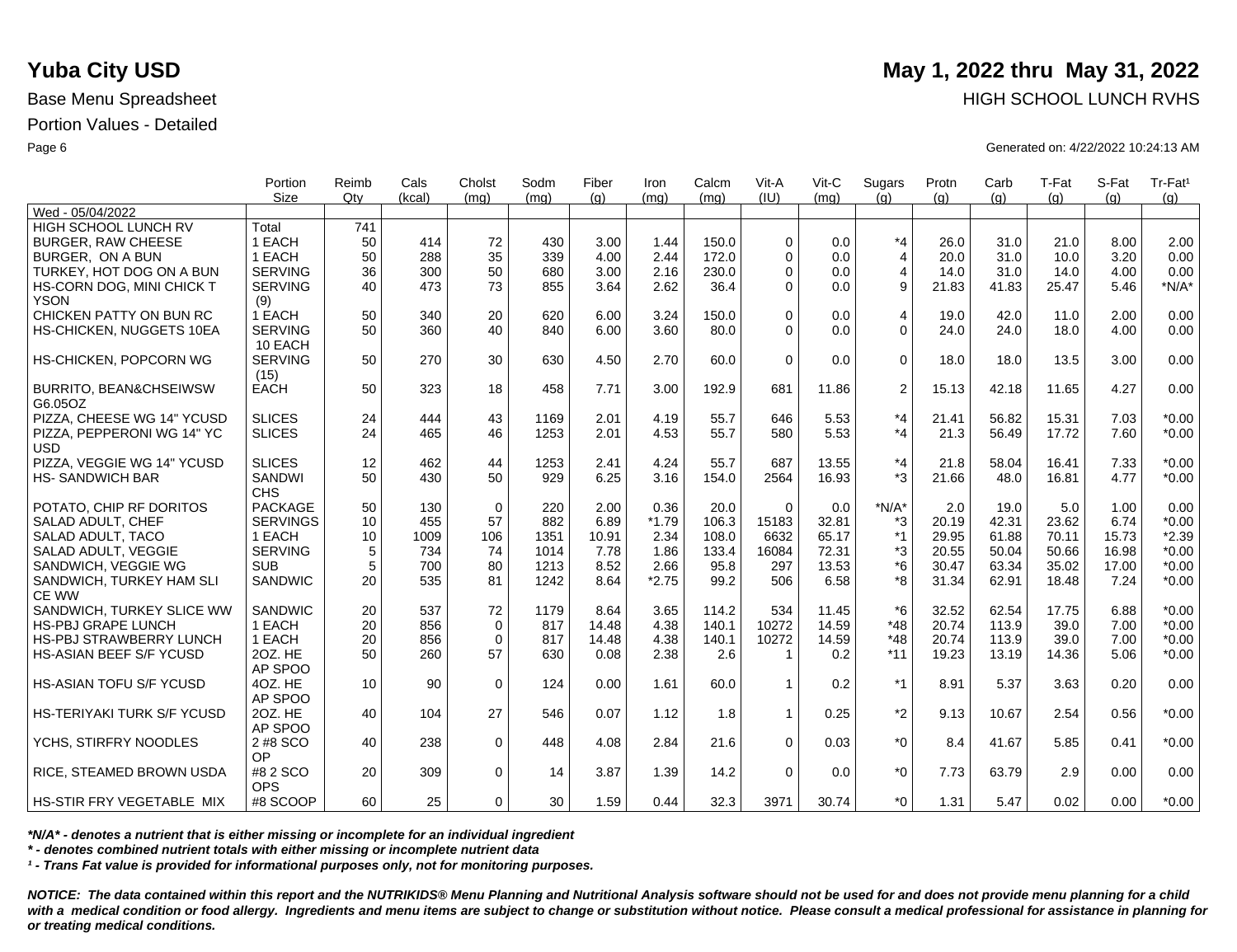|                               | Portion         | Reimb    | Cals           | Cholst      | Sodm           | Fiber | Iron    | Calcm | Vit-A    | $V$ it-C | Sugars         | Protn | Carb   | T-Fat | S-Fat   | Tr-Fat <sup>1</sup> |
|-------------------------------|-----------------|----------|----------------|-------------|----------------|-------|---------|-------|----------|----------|----------------|-------|--------|-------|---------|---------------------|
|                               | <b>Size</b>     | Qtv      | (kcal)         | (mq)        | (mq)           | (q)   | (mq)    | (mq)  | (IU)     | (mq)     | (q)            | (q)   | (q)    | (q)   | (q)     | (g)                 |
| Wed - 05/04/2022              |                 |          |                |             |                |       |         |       |          |          |                |       |        |       |         |                     |
| <b>HS-FRESH MEX</b>           | <b>SERVINGS</b> | $\Omega$ | 554            | 62          | 751            | 11.11 | 3.39    | 62.8  | 2587     | 17.06    | $*2$           | 28.93 | 74.02  | 16.36 | 3.94    | $*0.79$             |
| <b>HS-FRESH MEX 2</b>         | <b>SERVING</b>  | 40       | 600            | 84          | 895            | 11.07 | 3.23    | 59.2  | 2583     | 16.34    | $\overline{2}$ | 32.22 | 73.75  | 18.41 | 4.85    | $*1.46$             |
| POTATO, FRIES KK HOT & SPICY  | #8 SCOOP        | 275      | 81             | $\Omega$    | 48             | 1.07  | 0.40    | 100.3 | 95       | 6.14     | $*_{0}$        | 1.03  | 14.19  | 2.53  | 0.00    | $*0.00$             |
| POTATO, FRIES KK GARLIC       | #8 SCOOP        | 150      | 81             | $\Omega$    | 57             | 1.03  | 0.37    | 100.3 | $\Omega$ | 6.06     | $*0$           | 1.05  | 14.22  | 2.5   | 0.00    | $*0.00$             |
| POTATO, TATER BARRELS SY      | 10 BARR         | 150      | 170            | $\Omega$    | 360            | 1.00  | 0.36    | 0.0   | $\Omega$ | 3.6      | $\Omega$       | 2.0   | 19.0   | 9.0   | 1.50    | 0.00                |
| SCO                           | <b>ELS</b>      |          |                |             |                |       |         |       |          |          |                |       |        |       |         |                     |
| VEG, CARROTS BABY             | 2.6 OZ.         | 100      | 26             | $\mathbf 0$ | 57             | 1.47  | 0.66    | 22.1  | 10172    | 6.19     | $*N/A*$        | 0.74  | 5.9    | 0.0   | 0.00    | $*N/A*$             |
| FRUIT. APPLE FRESH WHOLE      | 1 EACH          | 300      | 100            | $\mathbf 0$ | $\mathbf 0$    | 4.00  | 0.36    | 20.0  | 100      | 8.4      | 19             | 0.0   | 25.0   | 0.0   | 0.00    | 0.00                |
| <b>FRUIT, BANANAS FRESH</b>   | 1 EACH          | 300      | 105            | $\mathbf 0$ | $\mathbf{1}$   | 3.07  | 0.31    | 5.9   | 76       | 10.27    | 14             | 1.29  | 26.95  | 0.39  | 0.13    | 0.00                |
| <b>FRUIT, ORANGES FRESH</b>   | EACH (m         | 300      | 69             | $\Omega$    | $\overline{2}$ | 3.39  | 0.15    | 59.4  | 339      | 82.98    | $*N/A*$        | 1.7   | 17.82  | 0.0   | 0.00    | 0.00                |
|                               | edium)          |          |                |             |                |       |         |       |          |          |                |       |        |       |         |                     |
| <b>HS-VEG SIDE SALAD</b>      | 1 CUP           | 50       | 70             | $\mathbf 0$ | 142            | 3.74  | 0.28    | 21.1  | 5767     | 5.26     | $*3$           | 2.95  | 14.06  | 0.31  | 0.00    | $*0.00$             |
| <b>VEG, LETT SHREDDED</b>     | 2EA #8 S        | 30       | 9              | $\Omega$    | $\overline{7}$ | 0.67  | 0.24    | 13.3  | 334      | 2.0      | $*N/A*$        | 0.67  | 2.0    | 0.0   | 0.00    | $*N/A*$             |
|                               | COOP            |          |                |             |                |       |         |       |          |          |                |       |        |       |         |                     |
| <b>VEG. TOMATO FRESH</b>      | 4 SLICES        | 30       | 16             | $\mathbf 0$ | $\overline{4}$ | 0.74  | 0.27    | 7.4   | 738      | 11.51    | $*N/A*$        | 0.74  | 3.69   | 0.0   | 0.00    | $*N/A*$             |
| <b>VEG. ONION SLICED</b>      | 2 SLICES        | 30       | 36             | $\mathbf 0$ | 9              | 1.02  | 0.29    | 22.7  |          | 5.44     | $*N/A*$        | 0.91  | 8.56   | 0.09  | 0.00    | 0.00                |
| <b>VEG, JALAPENO PEPPERS</b>  | #30 SCOO        | 10       | 5              | $\Omega$    | 290            | 1.00  | 0.00    | 0.0   | 200      | 0.0      | $*N/A*$        | 0.0   | 1.0    | 0.0   | 0.00    | 0.00                |
| KETCHUP, PACKET               | <b>PACKET</b>   | 500      | 9              | $\Omega$    | 82             | 0.03  | 0.03    | 1.4   | 47       | 0.37     | $\overline{2}$ | 0.09  | 2.47   | 0.01  | 0.00    | 0.00                |
| <b>MAYONNAISE, PACKET</b>     | Pkt 7q          | 500      | 58             | 3           | 48             | 0.00  | 0.00    | 0.0   | $\Omega$ | 0.0      | $*N/A*$        | 0.0   | 0.64   | 6.43  | 0.96    | 0.00                |
| MUSTARD, PACKET               | Pkt 5g          | 200      | $\overline{4}$ | $\mathbf 0$ | 62             | 0.18  | 0.10    | 4.4   | 8        | 0.16     | $*N/A*$        | 0.22  | 0.43   | 0.17  | 0.01    | 0.00                |
| SAUCE, BBQ PACKET             | <b>PACKET</b>   | 50       | 10             | $\Omega$    | 160            | 0.00  | 0.00    | 0.0   | $\Omega$ | 0.0      | $*N/A*$        | 0.0   | 3.0    | 0.0   | 0.00    | $*N/A*$             |
| DRESSING, RANCH PACKET 1      | <b>PACKET</b>   | 40       | 60             | 5           | 100            | 0.00  | 0.00    | 0.0   | $\Omega$ | 0.0      | $*N/A*$        | 0.0   | 1.0    | 7.0   | 1.00    | 0.00                |
| 2 GRAM                        |                 |          |                |             |                |       |         |       |          |          |                |       |        |       |         |                     |
| <b>SALSA, COMMODITY</b>       | 1 <sub>OZ</sub> | 50       | 35             | $\Omega$    | 124            | 3.54  | 0.00    | 0.0   | $\Omega$ | 0.0      | $*N/A*$        | 0.0   | 7.09   | 0.0   | 0.00    | 0.00                |
| MILK, NONFAT CHOCOLATE        | CARTON          | 425      | 120            | 5           | 150            | 0.00  | 0.36    | 300.0 | 500      | 0.0      | 19             | 9.0   | 22.0   | 0.0   | 0.00    | 0.00                |
| MILK.1% WHITE                 | <b>CARTON</b>   | 200      | 130            | 15          | 160            | 0.00  | 0.00    | 400.0 | 500      | 1.2      | 15             | 10.0  | 16.0   | 2.5   | 1.50    | 0.00                |
| <b>Weighted Daily Average</b> |                 |          | 793            | 54          | 1167           | 11.74 | $*4.11$ | 490.3 | 4226     | 57.06    | $*36$          | 32.30 | 109.69 | 26.97 | 6.54    | $*0.25$             |
| % of Calories                 |                 |          |                |             |                |       |         |       |          |          | *18.3%         | 16.3% | 55.3%  | 30.6% | 7.4%    | $*0.3%$             |
|                               |                 |          |                |             |                |       |         |       |          |          |                |       |        |       |         |                     |
| <b>Nutrient Guideline</b>     |                 |          | 750-850        |             | 1420           |       |         |       |          |          |                |       |        |       | < 10.00 |                     |

*\*N/A\* - denotes a nutrient that is either missing or incomplete for an individual ingredient*

*\* - denotes combined nutrient totals with either missing or incomplete nutrient data*

*¹ - Trans Fat value is provided for informational purposes only, not for monitoring purposes.*

*NOTICE: The data contained within this report and the NUTRIKIDS® Menu Planning and Nutritional Analysis software should not be used for and does not provide menu planning for a child*  with a medical condition or food allergy. Ingredients and menu items are subject to change or substitution without notice. Please consult a medical professional for assistance in planning for *or treating medical conditions.*

## **Yuba City USD** May 1, 2022 thru May 31, 2022 Base Menu Spreadsheet **HIGH SCHOOL LUNCH RVHS**

Page 7 Generated on: 4/22/2022 10:24:13 AM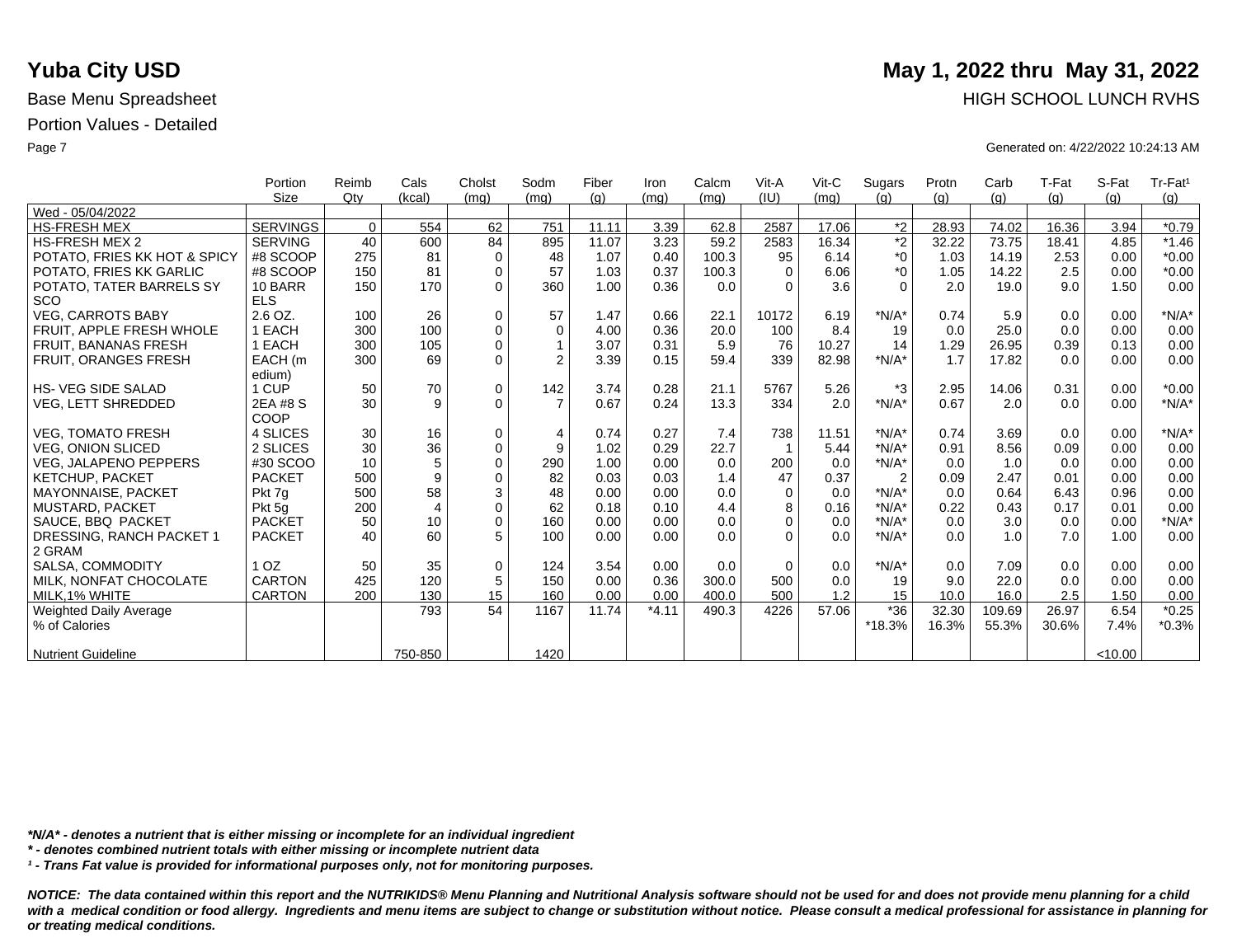|                                              | Portion<br><b>Size</b>      | Reimb<br>Qtv | Cals<br>(kcal) | Cholst<br>(mq) | Sodm<br>(mq) | Fiber<br>(q) | Iron<br>(ma) | Calcm<br>(ma) | Vit-A<br>(IU)  | Vit-C<br>(ma) | Sugars<br>(q)  | Protn<br>(q) | Carb<br>(q) | T-Fat<br>(q) | S-Fat<br>(q) | Tr-Fat <sup>1</sup><br>(q) |
|----------------------------------------------|-----------------------------|--------------|----------------|----------------|--------------|--------------|--------------|---------------|----------------|---------------|----------------|--------------|-------------|--------------|--------------|----------------------------|
| Thu - 05/05/2022                             |                             |              |                |                |              |              |              |               |                |               |                |              |             |              |              |                            |
| <b>HIGH SCHOOL LUNCH RV</b>                  | Total                       | 741          |                |                |              |              |              |               |                |               |                |              |             |              |              |                            |
| <b>BURGER, RAW CHEESE</b>                    | 1 EACH                      | 50           | 414            | 72             | 430          | 3.00         | 1.44         | 150.0         | $\Omega$       | 0.0           | $*_{4}$        | 26.0         | 31.0        | 21.0         | 8.00         | 2.00                       |
| BURGER. ON A BUN                             | 1 EACH                      | 50           | 288            | 35             | 339          | 4.00         | 2.44         | 172.0         | $\Omega$       | 0.0           | $\overline{4}$ | 20.0         | 31.0        | 10.0         | 3.20         | 0.00                       |
| TURKEY, HOT DOG ON A BUN                     | <b>SERVING</b>              | 36           | 300            | 50             | 680          | 3.00         | 2.16         | 230.0         | $\Omega$       | 0.0           | 4              | 14.0         | 31.0        | 14.0         | 4.00         | 0.00                       |
| HS-CORN DOG, MINI CHICK T<br><b>YSON</b>     | <b>SERVING</b><br>(9)       | 40           | 473            | 73             | 855          | 3.64         | 2.62         | 36.4          | $\Omega$       | 0.0           | 9              | 21.83        | 41.83       | 25.47        | 5.46         | $*N/A*$                    |
| CHICKEN PATTY ON BUN RC                      | 1 EACH                      | 50           | 340            | 20             | 620          | 6.00         | 3.24         | 150.0         | $\Omega$       | 0.0           | $\overline{4}$ | 19.0         | 42.0        | 11.0         | 2.00         | 0.00                       |
| HS-CHICKEN, NUGGETS 10EA                     | <b>SERVING</b><br>10 EACH   | 50           | 360            | 40             | 840          | 6.00         | 3.60         | 80.0          | $\Omega$       | 0.0           | $\Omega$       | 24.0         | 24.0        | 18.0         | 4.00         | 0.00                       |
| <b>HS-CHICKEN, POPCORN WG</b>                | <b>SERVING</b><br>(15)      | 50           | 270            | 30             | 630          | 4.50         | 2.70         | 60.0          | $\Omega$       | 0.0           | $\mathbf 0$    | 18.0         | 18.0        | 13.5         | 3.00         | 0.00                       |
| <b>BURRITO, BEAN&amp;CHSEIWSW</b><br>G6.05OZ | <b>EACH</b>                 | 50           | 323            | 18             | 458          | 7.71         | 3.00         | 192.9         | 681            | 11.86         | 2              | 15.13        | 42.18       | 11.65        | 4.27         | 0.00                       |
| PIZZA, CHEESE WG 14" YCUSD                   | <b>SLICES</b>               | 24           | 444            | 43             | 1169         | 2.01         | 4.19         | 55.7          | 646            | 5.53          | $*_{4}$        | 21.41        | 56.82       | 15.31        | 7.03         | $*0.00$                    |
| PIZZA, PEPPERONI WG 14" YC<br><b>USD</b>     | <b>SLICES</b>               | 24           | 465            | 46             | 1253         | 2.01         | 4.53         | 55.7          | 580            | 5.53          | $*_{4}$        | 21.3         | 56.49       | 17.72        | 7.60         | $*0.00$                    |
| PIZZA, VEGGIE WG 14" YCUSD                   | <b>SLICES</b>               | 12           | 462            | 44             | 1253         | 2.41         | 4.24         | 55.7          | 687            | 13.55         | $*_{4}$        | 21.8         | 58.04       | 16.41        | 7.33         | $*0.00$                    |
| <b>HS-SANDWICH BAR</b>                       | <b>SANDWI</b><br><b>CHS</b> | 50           | 430            | 50             | 929          | 6.25         | 3.16         | 154.0         | 2564           | 16.93         | *3             | 21.66        | 48.0        | 16.81        | 4.77         | $*0.00$                    |
| POTATO, CHIP RF DORITOS                      | <b>PACKAGE</b>              | 50           | 130            | $\mathbf 0$    | 220          | 2.00         | 0.36         | 20.0          | $\Omega$       | 0.0           | $*N/A*$        | 2.0          | 19.0        | 5.0          | 1.00         | 0.00                       |
| SALAD ADULT, CHEF                            | <b>SERVINGS</b>             | 10           | 455            | 57             | 882          | 6.89         | $*1.79$      | 106.3         | 15183          | 32.81         | *3             | 20.19        | 42.31       | 23.62        | 6.74         | $*0.00$                    |
| SALAD ADULT. TACO                            | 1 EACH                      | 10           | 1009           | 106            | 1351         | 10.91        | 2.34         | 108.0         | 6632           | 65.17         | $*1$           | 29.95        | 61.88       | 70.11        | 15.73        | $*2.39$                    |
| SALAD ADULT, VEGGIE                          | <b>SERVING</b>              | 5            | 734            | 74             | 1014         | 7.78         | 1.86         | 133.4         | 16084          | 72.31         | *3             | 20.55        | 50.04       | 50.66        | 16.98        | $*0.00$                    |
| SANDWICH, VEGGIE WG                          | <b>SUB</b>                  | 5            | 700            | 80             | 1213         | 8.52         | 2.66         | 95.8          | 297            | 13.53         | *6             | 30.47        | 63.34       | 35.02        | 17.00        | $*0.00$                    |
| SANDWICH, TURKEY HAM SLI<br>CE WW            | SANDWIC                     | 20           | 535            | 81             | 1242         | 8.64         | $*2.75$      | 99.2          | 506            | 6.58          | *8             | 31.34        | 62.91       | 18.48        | 7.24         | $*0.00$                    |
| SANDWICH, TURKEY SLICE WW                    | SANDWIC                     | 20           | 537            | 72             | 1179         | 8.64         | 3.65         | 114.2         | 534            | 11.45         | $*6$           | 32.52        | 62.54       | 17.75        | 6.88         | $*0.00$                    |
| HS-PBJ GRAPE LUNCH                           | 1 EACH                      | 20           | 856            | $\mathbf 0$    | 817          | 14.48        | 4.38         | 140.1         | 10272          | 14.59         | $*48$          | 20.74        | 113.9       | 39.0         | 7.00         | $*0.00$                    |
| <b>HS-PBJ STRAWBERRY LUNCH</b>               | 1 EACH                      | 20           | 856            | $\mathbf 0$    | 817          | 14.48        | 4.38         | 140.1         | 10272          | 14.59         | $*48$          | 20.74        | 113.9       | 39.0         | 7.00         | $*0.00$                    |
| HS-SWT & SOUR TOFU S/F YC<br><b>USD</b>      | 4OZ. HE<br>AP SPOO          | 10           | 90             | $\Omega$       | 95           | 1.80         | 1.61         | 61.0          | 3              | 0.2           | $*_{2}$        | 8.91         | 5.35        | 3.63         | 0.20         | 0.00                       |
| HS-SWT & SOUR PORK S/F YC<br><b>USD</b>      | 20Z. HE<br>AP SPOO          | 50           | 120            | 35             | 216          | 1.88         | 0.45         | 9.4           | $\overline{7}$ | 0.85          | $*2$           | 11.84        | 6.97        | 4.6          | 1.40         | $*0.00$                    |
| <b>HS-TERIYAKI TURK S/F YCUSD</b>            | 20Z. HE<br>AP SPOO          | 40           | 104            | 27             | 546          | 0.07         | 1.12         | 1.8           | $\mathbf 1$    | 0.25          | $*2$           | 9.13         | 10.67       | 2.54         | 0.56         | $*0.00$                    |
| YCHS, STIRFRY NOODLES                        | 2 #8 SCO<br>OP              | 40           | 238            | $\mathbf 0$    | 448          | 4.08         | 2.84         | 21.6          | $\Omega$       | 0.03          | $*_{0}$        | 8.4          | 41.67       | 5.85         | 0.41         | $*0.00$                    |
| <b>RICE, STEAMED BROWN USDA</b>              | #8 2 SCO<br><b>OPS</b>      | 20           | 309            | $\mathbf 0$    | 14           | 3.87         | 1.39         | 14.2          | $\Omega$       | 0.0           | $*_{0}$        | 7.73         | 63.79       | 2.9          | 0.00         | 0.00                       |
| <b>HS-STIR FRY VEGETABLE MIX</b>             | #8 SCOOP                    | 60           | 25             | $\Omega$       | 30           | 1.59         | 0.44         | 32.3          | 3971           | 30.74         | $*_{0}$        | 1.31         | 5.47        | 0.02         | 0.00         | $*0.00$                    |

*\*N/A\* - denotes a nutrient that is either missing or incomplete for an individual ingredient*

*\* - denotes combined nutrient totals with either missing or incomplete nutrient data*

*¹ - Trans Fat value is provided for informational purposes only, not for monitoring purposes.*

*NOTICE: The data contained within this report and the NUTRIKIDS® Menu Planning and Nutritional Analysis software should not be used for and does not provide menu planning for a child*  with a medical condition or food allergy. Ingredients and menu items are subject to change or substitution without notice. Please consult a medical professional for assistance in planning for *or treating medical conditions.*

### **Yuba City USD** May 1, 2022 thru May 31, 2022 Base Menu Spreadsheet **HIGH SCHOOL LUNCH RVHS**

Page 8 Generated on: 4/22/2022 10:24:13 AM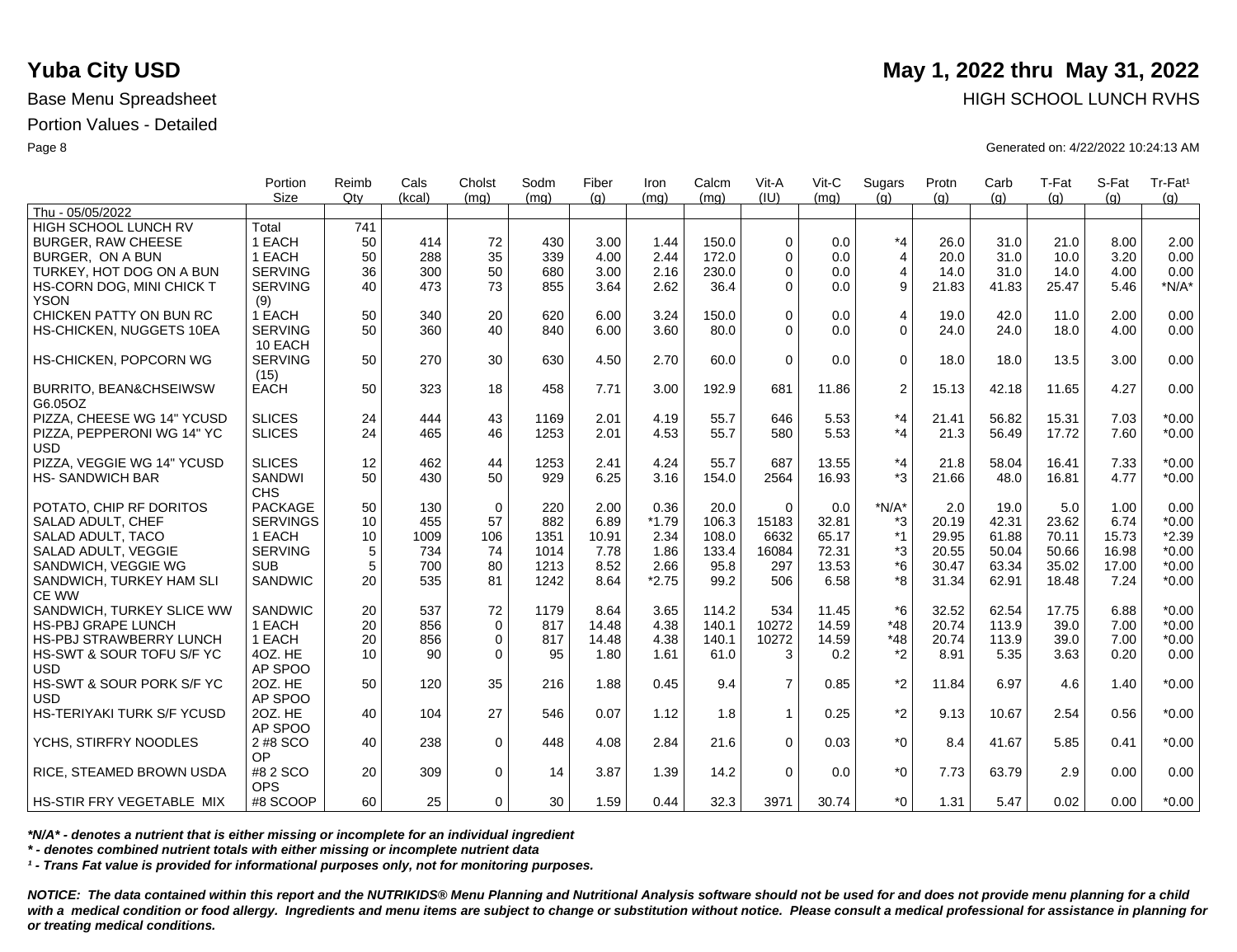|                               | Portion         | Reimb    | Cals           | Cholst      | Sodm           | Fiber | Iron    | Calcm | Vit-A       | $V$ it-C | Sugars         | Protn | Carb   | T-Fat | S-Fat   | Tr-Fat <sup>1</sup> |
|-------------------------------|-----------------|----------|----------------|-------------|----------------|-------|---------|-------|-------------|----------|----------------|-------|--------|-------|---------|---------------------|
|                               | <b>Size</b>     | Qty      | (kcal)         | (mq)        | (mq)           | (q)   | (mq)    | (mq)  | (IU)        | (mq)     | (q)            | (q)   | (g)    | (q)   | (q)     | (g)                 |
| Thu - 05/05/2022              |                 |          |                |             |                |       |         |       |             |          |                |       |        |       |         |                     |
| <b>HS-FRESH MEX</b>           | <b>SERVINGS</b> | $\Omega$ | 554            | 62          | 751            | 11.11 | 3.39    | 62.8  | 2587        | 17.06    | $*_{2}$        | 28.93 | 74.02  | 16.36 | 3.94    | $*0.79$             |
| <b>HS-FRESH MEX 2</b>         | <b>SERVING</b>  | 40       | 600            | 84          | 895            | 11.07 | 3.23    | 59.2  | 2583        | 16.34    | $*2$           | 32.22 | 73.75  | 18.41 | 4.85    | $*1.46$             |
| POTATO, FRIES KK HOT & SPICY  | #8 SCOOP        | 275      | 81             | $\mathbf 0$ | 48             | 1.07  | 0.40    | 100.3 | 95          | 6.14     | $*_{0}$        | 1.03  | 14.19  | 2.53  | 0.00    | $*0.00$             |
| POTATO, FRIES KK GARLIC       | #8 SCOOP        | 150      | 81             | $\Omega$    | 57             | 1.03  | 0.37    | 100.3 | $\Omega$    | 6.06     | $*_{0}$        | 1.05  | 14.22  | 2.5   | 0.00    | $*0.00$             |
| POTATO, TATER BARRELS SY      | 10 BARR         | 150      | 170            | $\Omega$    | 360            | 1.00  | 0.36    | 0.0   | $\Omega$    | 3.6      | $\Omega$       | 2.0   | 19.0   | 9.0   | 1.50    | 0.00                |
| SCO                           | <b>ELS</b>      |          |                |             |                |       |         |       |             |          |                |       |        |       |         |                     |
| <b>VEG. CARROTS BABY</b>      | 2.6 OZ.         | 100      | 26             | $\mathbf 0$ | 57             | 1.47  | 0.66    | 22.1  | 10172       | 6.19     | $*N/A*$        | 0.74  | 5.9    | 0.0   | 0.00    | $*N/A*$             |
| FRUIT. APPLE FRESH WHOLE      | 1 EACH          | 300      | 100            | $\mathbf 0$ | $\Omega$       | 4.00  | 0.36    | 20.0  | 100         | 8.4      | 19             | 0.0   | 25.0   | 0.0   | 0.00    | 0.00                |
| FRUIT, BANANAS FRESH          | 1 EACH          | 300      | 105            | $\mathbf 0$ |                | 3.07  | 0.31    | 5.9   | 76          | 10.27    | 14             | 1.29  | 26.95  | 0.39  | 0.13    | 0.00                |
| FRUIT, ORANGES FRESH          | EACH (m         | 300      | 69             | $\Omega$    | $\overline{2}$ | 3.39  | 0.15    | 59.4  | 339         | 82.98    | $*N/A*$        | 1.7   | 17.82  | 0.0   | 0.00    | 0.00                |
|                               | edium)          |          |                |             |                |       |         |       |             |          |                |       |        |       |         |                     |
| <b>HS-VEG SIDE SALAD</b>      | 1 CUP           | 50       | 70             | $\mathbf 0$ | 142            | 3.74  | 0.28    | 21.1  | 5767        | 5.26     | *3             | 2.95  | 14.06  | 0.31  | 0.00    | $*0.00$             |
| <b>VEG, LETT SHREDDED</b>     | 2EA #8 S        | 30       | 9              | $\Omega$    | $\overline{7}$ | 0.67  | 0.24    | 13.3  | 334         | 2.0      | $*N/A*$        | 0.67  | 2.0    | 0.0   | 0.00    | $*N/A*$             |
|                               | COOP            |          |                |             |                |       |         |       |             |          |                |       |        |       |         |                     |
| <b>VEG. TOMATO FRESH</b>      | 4 SLICES        | 30       | 16             | $\mathbf 0$ | 4              | 0.74  | 0.27    | 7.4   | 738         | 11.51    | $*N/A*$        | 0.74  | 3.69   | 0.0   | 0.00    | $*N/A*$             |
| <b>VEG. ONION SLICED</b>      | 2 SLICES        | 30       | 36             | $\mathbf 0$ | 9              | 1.02  | 0.29    | 22.7  |             | 5.44     | $*N/A*$        | 0.91  | 8.56   | 0.09  | 0.00    | 0.00                |
| <b>VEG, JALAPENO PEPPERS</b>  | #30 SCOO        | 10       | 5              | $\mathbf 0$ | 290            | 1.00  | 0.00    | 0.0   | 200         | 0.0      | $*N/A*$        | 0.0   | 1.0    | 0.0   | 0.00    | 0.00                |
| <b>KETCHUP, PACKET</b>        | <b>PACKET</b>   | 500      | 9              | $\mathbf 0$ | 82             | 0.03  | 0.03    | 1.4   | 47          | 0.37     | $\overline{2}$ | 0.09  | 2.47   | 0.01  | 0.00    | 0.00                |
| <b>MAYONNAISE, PACKET</b>     | Pkt 7q          | 500      | 58             | 3           | 48             | 0.00  | 0.00    | 0.0   | $\Omega$    | 0.0      | $*N/A*$        | 0.0   | 0.64   | 6.43  | 0.96    | 0.00                |
| <b>MUSTARD, PACKET</b>        | Pkt 5q          | 200      | $\overline{4}$ | $\mathbf 0$ | 62             | 0.18  | 0.10    | 4.4   | 8           | 0.16     | $*N/A*$        | 0.22  | 0.43   | 0.17  | 0.01    | 0.00                |
| SAUCE, BBQ PACKET             | <b>PACKET</b>   | 50       | 10             | $\mathbf 0$ | 160            | 0.00  | 0.00    | 0.0   | $\Omega$    | 0.0      | $*N/A*$        | 0.0   | 3.0    | 0.0   | 0.00    | $*N/A*$             |
| DRESSING, RANCH PACKET 1      | <b>PACKET</b>   | 40       | 60             | 5           | 100            | 0.00  | 0.00    | 0.0   | $\Omega$    | 0.0      | $*N/A*$        | 0.0   | 1.0    | 7.0   | 1.00    | 0.00                |
| 2 GRAM                        |                 |          |                |             |                |       |         |       |             |          |                |       |        |       |         |                     |
| SALSA, COMMODITY              | 1 <sub>OZ</sub> | 50       | 35             | $\mathbf 0$ | 124            | 3.54  | 0.00    | 0.0   | $\mathbf 0$ | 0.0      | $*N/A*$        | 0.0   | 7.09   | 0.0   | 0.00    | 0.00                |
| MILK. NONFAT CHOCOLATE        | <b>CARTON</b>   | 425      | 120            | 5           | 150            | 0.00  | 0.36    | 300.0 | 500         | 0.0      | 19             | 9.0   | 22.0   | 0.0   | 0.00    | 0.00                |
| MILK.1% WHITE                 | <b>CARTON</b>   | 200      | 130            | 15          | 160            | 0.00  | 0.00    | 400.0 | 500         | 1.2      | 15             | 10.0  | 16.0   | 2.5   | 1.50    | 0.00                |
| <b>Weighted Daily Average</b> |                 |          | 783            | 53          | 1138           | 11.89 | $*3.98$ | 490.7 | 4226        | 57.10    | $*36$          | 31.80 | 109.27 | 26.31 | 6.30    | $*0.25$             |
| % of Calories                 |                 |          |                |             |                |       |         |       |             |          | $*18.2%$       | 16.2% | 55.8%  | 30.2% | 7.2%    | $*0.3%$             |
|                               |                 |          |                |             |                |       |         |       |             |          |                |       |        |       |         |                     |
| <b>Nutrient Guideline</b>     |                 |          | 750-850        |             | 1420           |       |         |       |             |          |                |       |        |       | < 10.00 |                     |

*\*N/A\* - denotes a nutrient that is either missing or incomplete for an individual ingredient*

*\* - denotes combined nutrient totals with either missing or incomplete nutrient data*

*¹ - Trans Fat value is provided for informational purposes only, not for monitoring purposes.*

with a medical condition or food allergy. Ingredients and menu items are subject to change or substitution without notice. Please consult a medical professional for assistance in planning for *or treating medical conditions.*

### **Yuba City USD** May 1, 2022 thru May 31, 2022 Base Menu Spreadsheet **HIGH SCHOOL LUNCH RVHS**

Page 9 Generated on: 4/22/2022 10:24:13 AM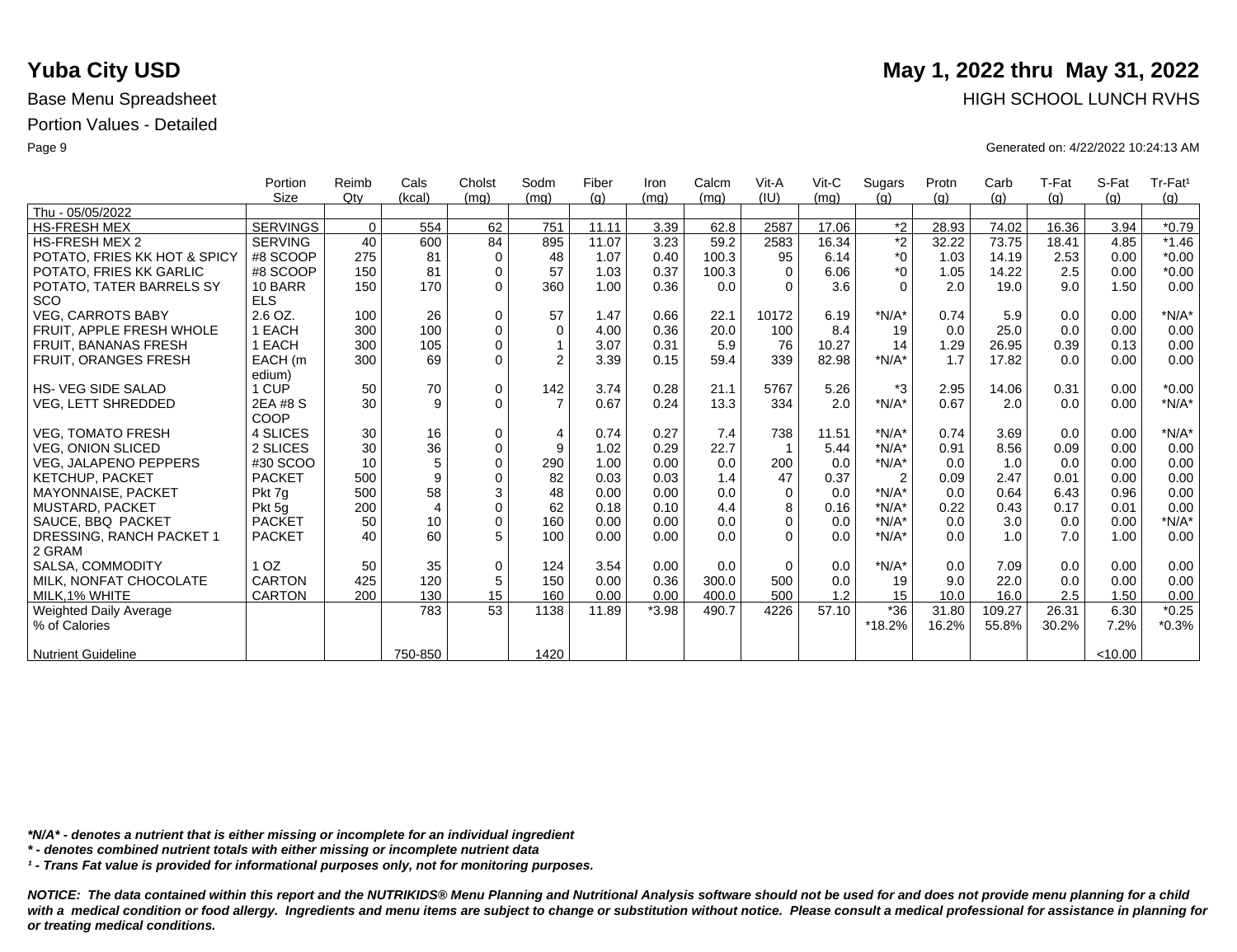|                                                 | Portion                   | Reimb           | Cals   | Cholst      | Sodm | Fiber | Iron    | Calcm | Vit-A       | Vit-C | Sugars         | Protn | Carb  | T-Fat | S-Fat | Tr-Fat <sup>1</sup> |
|-------------------------------------------------|---------------------------|-----------------|--------|-------------|------|-------|---------|-------|-------------|-------|----------------|-------|-------|-------|-------|---------------------|
| Fri - 05/06/2022                                | <b>Size</b>               | Qtv             | (kcal) | (ma)        | (mq) | (q)   | (mq)    | (mq)  | (IU)        | (mq)  | (q)            | (q)   | (q)   | (q)   | (a)   | (g)                 |
| <b>HIGH SCHOOL LUNCH RV</b>                     | Total                     | 741             |        |             |      |       |         |       |             |       |                |       |       |       |       |                     |
| <b>BURGER, RAW CHEESE</b>                       | 1 EACH                    | 50              | 414    | 72          | 430  | 3.00  | 1.44    | 150.0 | $\Omega$    | 0.0   | $*_{4}$        | 26.0  | 31.0  | 21.0  | 8.00  | 2.00                |
| BURGER. ON A BUN                                | 1 EACH                    | 50              | 288    | 35          | 339  | 4.00  | 2.44    | 172.0 | $\Omega$    | 0.0   | $\overline{4}$ | 20.0  | 31.0  | 10.0  | 3.20  | 0.00                |
| TURKEY, HOT DOG ON A BUN                        | <b>SERVING</b>            | 36              | 300    | 50          | 680  | 3.00  | 2.16    | 230.0 | $\Omega$    | 0.0   | 4              | 14.0  | 31.0  | 14.0  | 4.00  | 0.00                |
|                                                 | <b>SERVING</b>            | 40              | 473    | 73          | 855  | 3.64  | 2.62    | 36.4  | $\Omega$    | 0.0   | 9              | 21.83 | 41.83 | 25.47 | 5.46  | $*N/A*$             |
| HS-CORN DOG, MINI CHICK T<br><b>YSON</b>        | (9)                       |                 |        |             |      |       |         |       |             |       |                |       |       |       |       |                     |
| CHICKEN PATTY ON BUN RC                         | 1 EACH                    | 50              | 340    | 20          | 620  | 6.00  | 3.24    | 150.0 | $\Omega$    | 0.0   | $\overline{4}$ | 19.0  | 42.0  | 11.0  | 2.00  | 0.00                |
| HS-CHICKEN, NUGGETS 10EA                        | <b>SERVING</b><br>10 EACH | 50              | 360    | 40          | 840  | 6.00  | 3.60    | 80.0  | $\Omega$    | 0.0   | $\Omega$       | 24.0  | 24.0  | 18.0  | 4.00  | 0.00                |
| HS-CHICKEN, POPCORN WG                          | <b>SERVING</b><br>(15)    | 50              | 270    | 30          | 630  | 4.50  | 2.70    | 60.0  | $\Omega$    | 0.0   | $\mathbf 0$    | 18.0  | 18.0  | 13.5  | 3.00  | 0.00                |
| <b>BURRITO, BEAN&amp;CHSEIWSW</b><br>G6.05OZ    | <b>EACH</b>               | 50              | 323    | 18          | 458  | 7.71  | 3.00    | 192.9 | 681         | 11.86 | 2              | 15.13 | 42.18 | 11.65 | 4.27  | 0.00                |
| PIZZA, CHEESE WG 14" YCUSD                      | <b>SLICES</b>             | 24              | 444    | 43          | 1169 | 2.01  | 4.19    | 55.7  | 646         | 5.53  | $*_{4}$        | 21.41 | 56.82 | 15.31 | 7.03  | $*0.00$             |
| PIZZA, PEPPERONI WG 14" YC<br><b>USD</b>        | <b>SLICES</b>             | 24              | 465    | 46          | 1253 | 2.01  | 4.53    | 55.7  | 580         | 5.53  | $*_{4}$        | 21.3  | 56.49 | 17.72 | 7.60  | $*0.00$             |
| PIZZA, VEGGIE WG 14" YCUSD                      | <b>SLICES</b>             | 12              | 462    | 44          | 1253 | 2.41  | 4.24    | 55.7  | 687         | 13.55 | $*_{4}$        | 21.8  | 58.04 | 16.41 | 7.33  | $*0.00$             |
| <b>HS-SANDWICH BAR</b>                          | SANDWI<br><b>CHS</b>      | 50              | 430    | 50          | 929  | 6.25  | 3.16    | 154.0 | 2564        | 16.93 | $*3$           | 21.66 | 48.0  | 16.81 | 4.77  | $*0.00$             |
| POTATO, CHIP RF DORITOS                         | <b>PACKAGE</b>            | 50              | 130    | $\mathbf 0$ | 220  | 2.00  | 0.36    | 20.0  | $\Omega$    | 0.0   | $*N/A*$        | 2.0   | 19.0  | 5.0   | 1.00  | 0.00                |
| SALAD ADULT, CHEF                               | <b>SERVINGS</b>           | 10              | 455    | 57          | 882  | 6.89  | $*1.79$ | 106.3 | 15183       | 32.81 | *3             | 20.19 | 42.31 | 23.62 | 6.74  | $*0.00$             |
| SALAD ADULT, TACO                               | 1 EACH                    | 10              | 1009   | 106         | 1351 | 10.91 | 2.34    | 108.0 | 6632        | 65.17 | $*1$           | 29.95 | 61.88 | 70.11 | 15.73 | $*2.39$             |
| SALAD ADULT, VEGGIE                             | <b>SERVING</b>            | 5               | 734    | 74          | 1014 | 7.78  | 1.86    | 133.4 | 16084       | 72.31 | *3             | 20.55 | 50.04 | 50.66 | 16.98 | $*0.00$             |
| SANDWICH, VEGGIE WG                             | <b>SUB</b>                | 5               | 700    | 80          | 1213 | 8.52  | 2.66    | 95.8  | 297         | 13.53 | *6             | 30.47 | 63.34 | 35.02 | 17.00 | $*0.00$             |
| SANDWICH, TURKEY HAM SLI<br>CE WW               | SANDWIC                   | 20              | 535    | 81          | 1242 | 8.64  | $*2.75$ | 99.2  | 506         | 6.58  | *8             | 31.34 | 62.91 | 18.48 | 7.24  | $*0.00$             |
| SANDWICH, TURKEY SLICE WW                       | <b>SANDWIC</b>            | 20              | 537    | 72          | 1179 | 8.64  | 3.65    | 114.2 | 534         | 11.45 | $*6$           | 32.52 | 62.54 | 17.75 | 6.88  | $*0.00$             |
| <b>HS-PBJ GRAPE LUNCH</b>                       | 1 EACH                    | 20              | 856    | $\mathbf 0$ | 817  | 14.48 | 4.38    | 140.1 | 10272       | 14.59 | $*48$          | 20.74 | 113.9 | 39.0  | 7.00  | $*0.00$             |
| <b>HS-PBJ STRAWBERRY LUNCH</b>                  | 1 EACH                    | 20              | 856    | $\mathbf 0$ | 817  | 14.48 | 4.38    | 140.1 | 10272       | 14.59 | $*48$          | 20.74 | 113.9 | 39.0  | 7.00  | $*0.00$             |
| HS-HUNAN ORANGE TURK S/F                        | 20Z. HE                   | 50              | 157    | 42          | 839  | 0.11  | 1.73    | 3.1   | 6           | 2.23  | $*_{2}$        | 14.05 | 15.49 | 3.91  | 0.87  | $*0.00$             |
| <b>YCUSD</b>                                    | AP SPOO                   |                 |        |             |      |       |         |       |             |       |                |       |       |       |       |                     |
| <b>HS-HUNAN ORANGE TOFU S/F</b><br><b>YCUSD</b> | 4OZ. HE<br>AP SPOO        | 10 <sup>1</sup> | 103    | $\mathbf 0$ | 133  | 0.00  | 1.90    | 71.2  | 4           | 1.4   | $*1$           | 10.53 | 5.91  | 4.03  | 0.20  | 0.00                |
| HS-TERIYAKI TURK S/F YCUSD                      | 20Z. HE<br>AP SPOO        | 40              | 104    | 27          | 546  | 0.07  | 1.12    | 1.8   | $\mathbf 1$ | 0.25  | $*2$           | 9.13  | 10.67 | 2.54  | 0.56  | $*0.00$             |
| YCHS, STIRFRY NOODLES                           | 2 #8 SCO                  | 40              | 238    | $\Omega$    | 448  | 4.08  | 2.84    | 21.6  | $\Omega$    | 0.03  | $*_{0}$        | 8.4   | 41.67 | 5.85  | 0.41  | $*0.00$             |
| RICE, STEAMED BROWN USDA                        | OP<br>#8 2 SCO            | 20              | 309    | $\mathbf 0$ | 14   | 3.87  | 1.39    | 14.2  | $\Omega$    | 0.0   | $^*0$          | 7.73  | 63.79 | 2.9   | 0.00  | 0.00                |
| HS-STIR FRY VEGETABLE MIX                       | <b>OPS</b><br>#8 SCOOP    | 60 <sup>1</sup> | 25     | $\Omega$    | 30   | 1.59  | 0.44    | 32.3  | 3971        | 30.74 | $*_{0}$        | 1.31  | 5.47  | 0.02  | 0.00  | $*0.00$             |

*\*N/A\* - denotes a nutrient that is either missing or incomplete for an individual ingredient*

*\* - denotes combined nutrient totals with either missing or incomplete nutrient data*

*¹ - Trans Fat value is provided for informational purposes only, not for monitoring purposes.*

*NOTICE: The data contained within this report and the NUTRIKIDS® Menu Planning and Nutritional Analysis software should not be used for and does not provide menu planning for a child*  with a medical condition or food allergy. Ingredients and menu items are subject to change or substitution without notice. Please consult a medical professional for assistance in planning for *or treating medical conditions.*

## **Yuba City USD** May 1, 2022 thru May 31, 2022 Base Menu Spreadsheet **HIGH SCHOOL LUNCH RVHS**

Page 10 Generated on: 4/22/2022 10:24:14 AM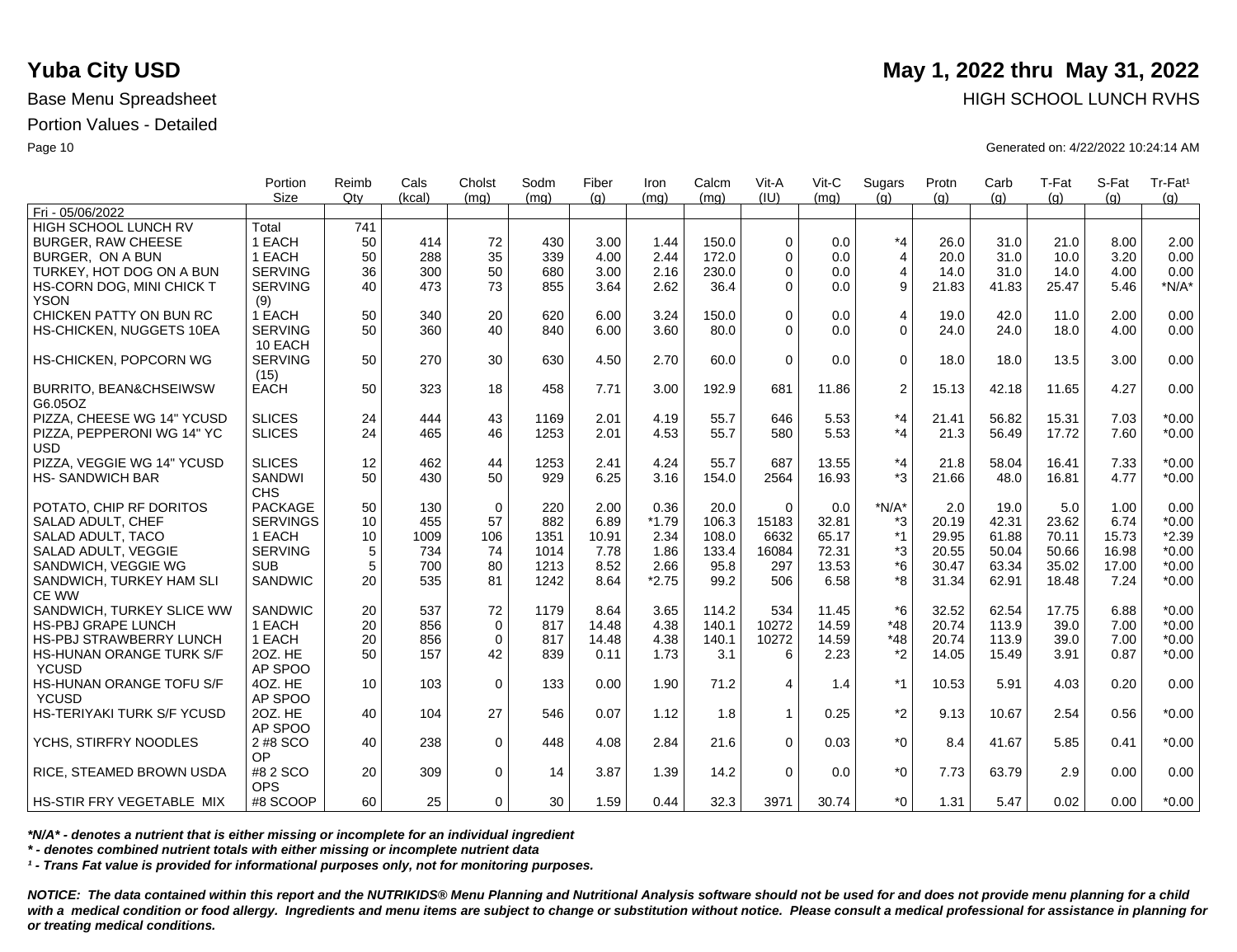|                              | Portion         | Reimb    | Cals           | Cholst      | Sodm           | Fiber | Iron    | Calcm | Vit-A    | $V$ it-C | Sugars         | Protn | Carb   | T-Fat | S-Fat   | Tr-Fat <sup>1</sup> |
|------------------------------|-----------------|----------|----------------|-------------|----------------|-------|---------|-------|----------|----------|----------------|-------|--------|-------|---------|---------------------|
|                              | Size            | $Q$ ty   | (kcal)         | (mq)        | (mq)           | (q)   | (mq)    | (mg)  | (IU)     | (mq)     | (q)            | (q)   | (q)    | (g)   | (q)     | (g)                 |
| Fri - 05/06/2022             |                 |          |                |             |                |       |         |       |          |          |                |       |        |       |         |                     |
| HS-FRESH MEX                 | <b>SERVINGS</b> | $\Omega$ | 554            | 62          | 751            | 11.11 | 3.39    | 62.8  | 2587     | 17.06    | $*2$           | 28.93 | 74.02  | 16.36 | 3.94    | $*0.79$             |
| <b>HS-FRESH MEX 2</b>        | <b>SERVING</b>  | 40       | 600            | 84          | 895            | 11.07 | 3.23    | 59.2  | 2583     | 16.34    | $^{\star}2$    | 32.22 | 73.75  | 18.41 | 4.85    | $*1.46$             |
| POTATO, FRIES KK HOT & SPICY | #8 SCOOP        | 275      | 81             | $\mathbf 0$ | 48             | 1.07  | 0.40    | 100.3 | 95       | 6.14     | $*_{0}$        | 1.03  | 14.19  | 2.53  | 0.00    | $*0.00$             |
| POTATO, FRIES KK GARLIC      | #8 SCOOP        | 150      | 81             | $\Omega$    | 57             | 1.03  | 0.37    | 100.3 | $\Omega$ | 6.06     | $*_{0}$        | 1.05  | 14.22  | 2.5   | 0.00    | $*0.00$             |
| POTATO, TATER BARRELS SY     | 10 BARR         | 150      | 170            | $\Omega$    | 360            | 1.00  | 0.36    | 0.0   | $\Omega$ | 3.6      | $\Omega$       | 2.0   | 19.0   | 9.0   | 1.50    | 0.00                |
| SCO                          | <b>ELS</b>      |          |                |             |                |       |         |       |          |          |                |       |        |       |         |                     |
| <b>VEG, CARROTS BABY</b>     | 2.6 OZ.         | 100      | 26             | $\mathbf 0$ | 57             | 1.47  | 0.66    | 22.1  | 10172    | 6.19     | $*N/A*$        | 0.74  | 5.9    | 0.0   | 0.00    | $*N/A*$             |
| FRUIT, APPLE FRESH WHOLE     | 1 EACH          | 300      | 100            | $\mathbf 0$ | $\mathbf 0$    | 4.00  | 0.36    | 20.0  | 100      | 8.4      | 19             | 0.0   | 25.0   | 0.0   | 0.00    | 0.00                |
| <b>FRUIT, BANANAS FRESH</b>  | 1 EACH          | 300      | 105            | $\mathbf 0$ |                | 3.07  | 0.31    | 5.9   | 76       | 10.27    | 14             | 1.29  | 26.95  | 0.39  | 0.13    | 0.00                |
| <b>FRUIT, ORANGES FRESH</b>  | EACH (m         | 300      | 69             | $\Omega$    | $\overline{2}$ | 3.39  | 0.15    | 59.4  | 339      | 82.98    | $*N/A*$        | 1.7   | 17.82  | 0.0   | 0.00    | 0.00                |
|                              | edium)          |          |                |             |                |       |         |       |          |          |                |       |        |       |         |                     |
| <b>HS-VEG SIDE SALAD</b>     | 1 CUP           | 50       | 70             | $\mathbf 0$ | 142            | 3.74  | 0.28    | 21.1  | 5767     | 5.26     | $*3$           | 2.95  | 14.06  | 0.31  | 0.00    | $*0.00$             |
| <b>VEG, LETT SHREDDED</b>    | 2EA #8 S        | 30       | 9              | $\Omega$    | $\overline{7}$ | 0.67  | 0.24    | 13.3  | 334      | 2.0      | $*N/A*$        | 0.67  | 2.0    | 0.0   | 0.00    | $*N/A*$             |
|                              | COOP            |          |                |             |                |       |         |       |          |          |                |       |        |       |         |                     |
| <b>VEG. TOMATO FRESH</b>     | 4 SLICES        | 30       | 16             | $\mathbf 0$ | $\overline{4}$ | 0.74  | 0.27    | 7.4   | 738      | 11.51    | $*N/A*$        | 0.74  | 3.69   | 0.0   | 0.00    | $*N/A*$             |
| <b>VEG. ONION SLICED</b>     | 2 SLICES        | 30       | 36             | $\mathbf 0$ | 9              | 1.02  | 0.29    | 22.7  |          | 5.44     | $*N/A*$        | 0.91  | 8.56   | 0.09  | 0.00    | 0.00                |
| <b>VEG, JALAPENO PEPPERS</b> | #30 SCOO        | 10       | 5              | $\Omega$    | 290            | 1.00  | 0.00    | 0.0   | 200      | 0.0      | $*N/A*$        | 0.0   | 1.0    | 0.0   | 0.00    | 0.00                |
| <b>KETCHUP, PACKET</b>       | <b>PACKET</b>   | 500      | 9              | $\Omega$    | 82             | 0.03  | 0.03    | 1.4   | 47       | 0.37     | $\overline{2}$ | 0.09  | 2.47   | 0.01  | 0.00    | 0.00                |
| <b>MAYONNAISE, PACKET</b>    | Pkt 7q          | 500      | 58             | 3           | 48             | 0.00  | 0.00    | 0.0   | $\Omega$ | 0.0      | $*N/A*$        | 0.0   | 0.64   | 6.43  | 0.96    | 0.00                |
| MUSTARD, PACKET              | Pkt 5q          | 200      | $\overline{4}$ | $\mathbf 0$ | 62             | 0.18  | 0.10    | 4.4   | 8        | 0.16     | $*N/A*$        | 0.22  | 0.43   | 0.17  | 0.01    | 0.00                |
| SAUCE, BBQ PACKET            | <b>PACKET</b>   | 50       | 10             | $\Omega$    | 160            | 0.00  | 0.00    | 0.0   | $\Omega$ | 0.0      | $*N/A*$        | 0.0   | 3.0    | 0.0   | 0.00    | $*N/A*$             |
| DRESSING, RANCH PACKET 1     | <b>PACKET</b>   | 40       | 60             | 5           | 100            | 0.00  | 0.00    | 0.0   | $\Omega$ | 0.0      | $*N/A*$        | 0.0   | 1.0    | 7.0   | 1.00    | 0.00                |
| 2 GRAM                       |                 |          |                |             |                |       |         |       |          |          |                |       |        |       |         |                     |
| SALSA, COMMODITY             | 1 OZ            | 50       | 35             | $\mathbf 0$ | 124            | 3.54  | 0.00    | 0.0   | $\Omega$ | 0.0      | $*N/A*$        | 0.0   | 7.09   | 0.0   | 0.00    | 0.00                |
| MILK, NONFAT CHOCOLATE       | <b>CARTON</b>   | 425      | 120            | 5           | 150            | 0.00  | 0.36    | 300.0 | 500      | 0.0      | 19             | 9.0   | 22.0   | 0.0   | 0.00    | 0.00                |
| MILK.1% WHITE                | <b>CARTON</b>   | 200      | 130            | 15          | 160            | 0.00  | 0.00    | 400.0 | 500      | 1.2      | 15             | 10.0  | 16.0   | 2.5   | 1.50    | 0.00                |
| Weighted Daily Average       |                 |          | 786            | 53          | 1181           | 11.75 | $*4.07$ | 490.5 | 4226     | 57.21    | $*36$          | 31.97 | 109.85 | 26.27 | 6.26    | $*0.25$             |
| % of Calories                |                 |          |                |             |                |       |         |       |          |          | $*18.2%$       | 16.3% | 55.9%  | 30.1% | 7.2%    | $*0.3%$             |
|                              |                 |          |                |             |                |       |         |       |          |          |                |       |        |       |         |                     |
| Nutrient Guideline           |                 |          | 750-850        |             | 1420           |       |         |       |          |          |                |       |        |       | < 10.00 |                     |

*\*N/A\* - denotes a nutrient that is either missing or incomplete for an individual ingredient*

*\* - denotes combined nutrient totals with either missing or incomplete nutrient data*

*¹ - Trans Fat value is provided for informational purposes only, not for monitoring purposes.*

*NOTICE: The data contained within this report and the NUTRIKIDS® Menu Planning and Nutritional Analysis software should not be used for and does not provide menu planning for a child*  with a medical condition or food allergy. Ingredients and menu items are subject to change or substitution without notice. Please consult a medical professional for assistance in planning for *or treating medical conditions.*

### **Yuba City USD** May 1, 2022 thru May 31, 2022 Base Menu Spreadsheet **HIGH SCHOOL LUNCH RVHS**

Page 11 Generated on: 4/22/2022 10:24:14 AM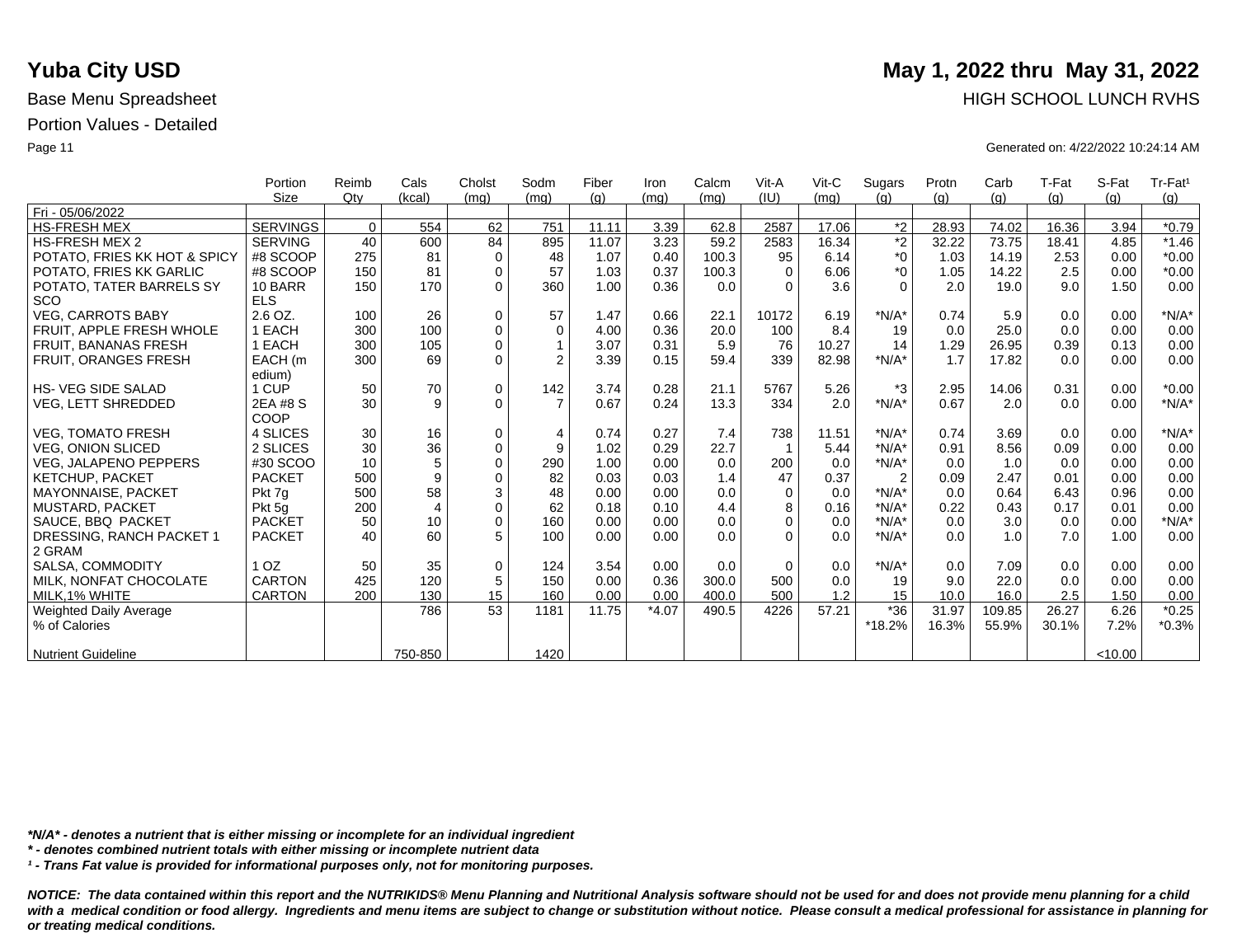|                                          | Portion<br><b>Size</b> | Reimb<br>Qtv | Cals<br>(kcal) | Cholst<br>(mq) | Sodm<br>(mq) | Fiber<br>(q) | Iron<br>(ma) | Calcm<br>(mq) | Vit-A<br>(IU) | Vit-C<br>(ma) | Sugars<br>(q)  | Protn<br>(q) | Carb<br>(q) | T-Fat<br>(q) | S-Fat<br>(q) | Tr-Fat <sup>1</sup><br>(g) |
|------------------------------------------|------------------------|--------------|----------------|----------------|--------------|--------------|--------------|---------------|---------------|---------------|----------------|--------------|-------------|--------------|--------------|----------------------------|
| Mon - 05/09/2022                         |                        |              |                |                |              |              |              |               |               |               |                |              |             |              |              |                            |
| HIGH SCHOOL LUNCH RV                     | Total                  | 741          |                |                |              |              |              |               |               |               |                |              |             |              |              |                            |
| <b>BURGER, RAW CHEESE</b>                | 1 EACH                 | 50           | 414            | 72             | 430          | 3.00         | 1.44         | 150.0         | $\Omega$      | 0.0           | $*_{4}$        | 26.0         | 31.0        | 21.0         | 8.00         | 2.00                       |
| BURGER, ON A BUN                         | 1 EACH                 | 50           | 288            | 35             | 339          | 4.00         | 2.44         | 172.0         | $\Omega$      | 0.0           | $\overline{4}$ | 20.0         | 31.0        | 10.0         | 3.20         | 0.00                       |
| TURKEY, HOT DOG ON A BUN                 | <b>SERVING</b>         | 36           | 300            | 50             | 680          | 3.00         | 2.16         | 230.0         | $\Omega$      | 0.0           | $\overline{4}$ | 14.0         | 31.0        | 14.0         | 4.00         | 0.00                       |
| HS-CORN DOG, MINI CHICK T                | <b>SERVING</b>         | 40           | 473            | 73             | 855          | 3.64         | 2.62         | 36.4          | $\Omega$      | 0.0           | 9              | 21.83        | 41.83       | 25.47        | 5.46         | $*N/A*$                    |
| <b>YSON</b>                              | (9)                    |              |                |                |              |              |              |               |               |               |                |              |             |              |              |                            |
| CHICKEN PATTY ON BUN RC                  | 1 EACH                 | 50           | 340            | 20             | 620          | 6.00         | 3.24         | 150.0         | $\Omega$      | 0.0           | 4              | 19.0         | 42.0        | 11.0         | 2.00         | 0.00                       |
| HS-CHICKEN, NUGGETS 10EA                 | <b>SERVING</b>         | 50           | 360            | 40             | 840          | 6.00         | 3.60         | 80.0          | $\Omega$      | 0.0           | $\Omega$       | 24.0         | 24.0        | 18.0         | 4.00         | 0.00                       |
|                                          | 10 EACH                |              |                |                |              |              |              |               |               |               |                |              |             |              |              |                            |
| HS-CHICKEN, POPCORN WG                   | <b>SERVING</b><br>(15) | 50           | 270            | 30             | 630          | 4.50         | 2.70         | 60.0          | $\Omega$      | 0.0           | $\mathbf 0$    | 18.0         | 18.0        | 13.5         | 3.00         | 0.00                       |
| BURRITO, BEAN&CHSEIWSW                   | <b>EACH</b>            | 50           | 323            | 18             | 458          | 7.71         | 3.00         | 192.9         | 681           | 11.86         | 2              | 15.13        | 42.18       | 11.65        | 4.27         | 0.00                       |
| G6.05OZ                                  |                        |              |                |                |              |              |              |               |               |               |                |              |             |              |              |                            |
| PIZZA, CHEESE WG 14" YCUSD               | <b>SLICES</b>          | 24           | 444            | 43             | 1169         | 2.01         | 4.19         | 55.7          | 646           | 5.53          | $*_{4}$        | 21.41        | 56.82       | 15.31        | 7.03         | $*0.00$                    |
| PIZZA. PEPPERONI WG 14" YC               | <b>SLICES</b>          | 24           | 465            | 46             | 1253         | 2.01         | 4.53         | 55.7          | 580           | 5.53          | $*_{4}$        | 21.3         | 56.49       | 17.72        | 7.60         | $*0.00$                    |
| <b>USD</b>                               |                        |              |                |                |              |              |              |               |               |               |                |              |             |              |              |                            |
| PIZZA, VEGGIE WG 14" YCUSD               | <b>SLICES</b>          | 12           | 462            | 44             | 1253         | 2.41         | 4.24         | 55.7          | 687           | 13.55         | $*_{4}$        | 21.8         | 58.04       | 16.41        | 7.33         | $*0.00$                    |
| <b>HS-SANDWICH BAR</b>                   | <b>SANDWI</b>          | 50           | 430            | 50             | 929          | 6.25         | 3.16         | 154.0         | 2564          | 16.93         | $*3$           | 21.66        | 48.0        | 16.81        | 4.77         | $*0.00$                    |
|                                          | <b>CHS</b>             |              |                |                |              |              |              |               |               |               |                |              |             |              |              |                            |
| POTATO, CHIP RF DORITOS                  | <b>PACKAGE</b>         | 50           | 130            | $\mathbf 0$    | 220          | 2.00         | 0.36         | 20.0          | $\Omega$      | 0.0           | $*N/A*$        | 2.0          | 19.0        | 5.0          | 1.00         | 0.00                       |
| <b>SALAD ADULT, CHEF</b>                 | <b>SERVINGS</b>        | 10           | 455            | 57             | 882          | 6.89         | $*1.79$      | 106.3         | 15183         | 32.81         | *3             | 20.19        | 42.31       | 23.62        | 6.74         | $*0.00$                    |
| SALAD ADULT, TACO                        | 1 EACH                 | 10           | 1009           | 106            | 1351         | 10.91        | 2.34         | 108.0         | 6632          | 65.17         | $*1$           | 29.95        | 61.88       | 70.11        | 15.73        | $*2.39$                    |
| SALAD ADULT, VEGGIE                      | <b>SERVING</b>         | 5            | 734            | 74             | 1014         | 7.78         | 1.86         | 133.4         | 16084         | 72.31         | *3             | 20.55        | 50.04       | 50.66        | 16.98        | $*0.00$                    |
| SANDWICH, VEGGIE WG                      | <b>SUB</b>             | 5            | 700            | 80             | 1213         | 8.52         | 2.66         | 95.8          | 297           | 13.53         | $*6$           | 30.47        | 63.34       | 35.02        | 17.00        | $*0.00$                    |
| SANDWICH, TURKEY HAM SLI                 | SANDWIC                | 20           | 535            | 81             | 1242         | 8.64         | $*2.75$      | 99.2          | 506           | 6.58          | *8             | 31.34        | 62.91       | 18.48        | 7.24         | $*0.00$                    |
| <b>CE WW</b>                             |                        |              |                |                |              |              |              |               |               |               |                |              |             |              |              |                            |
| SANDWICH, TURKEY SLICE WW                | <b>SANDWIC</b>         | 20           | 537            | 72             | 1179         | 8.64         | 3.65         | 114.2         | 534           | 11.45         | $*6$           | 32.52        | 62.54       | 17.75        | 6.88         | $*0.00$                    |
| <b>HS-PBJ GRAPE LUNCH</b>                | 1 EACH                 | 20           | 856            | $\mathbf{0}$   | 817          | 14.48        | 4.38         | 140.1         | 10272         | 14.59         | $*48$          | 20.74        | 113.9       | 39.0         | 7.00         | $*0.00$                    |
| <b>HS-PBJ STRAWBERRY LUNCH</b>           | 1 EACH                 | 20           | 856            | 0              | 817          | 14.48        | 4.38         | 140.1         | 10272         | 14.59         | $*48$          | 20.74        | 113.9       | 39.0         | 7.00         | $*0.00$                    |
| HS-SWEET CHILI TOFU S/F YC               | 4OZ. HE                | 10           | 92             | $\Omega$       | 142          | 0.00         | 1.61         | 59.8          | 24            | 0.0           | $*2$           | 8.91         | 5.75        | 3.63         | 0.20         | 0.00                       |
| <b>USD</b>                               | AP SPOO                |              |                |                |              |              |              |               |               |               |                |              |             |              |              |                            |
| HS-SWEET CHILI PORK S/F YC<br><b>USD</b> | 20Z. HE<br>AP SPOO     | 50           | 123            | 35             | 264          | 0.08         | 0.45         | 8.2           | 28            | 0.65          | $*2$           | 11.84        | 7.37        | 4.6          | 1.40         | $*0.00$                    |
| HS-TERIYAKI TURK S/F YCUSD               | 20Z. HE                | 40           | 104            | 27             | 546          | 0.07         | 1.12         | 1.8           | $\mathbf{1}$  | 0.25          | $*2$           | 9.13         | 10.67       | 2.54         | 0.56         | $*0.00$                    |
|                                          | AP SPOO                |              |                |                |              |              |              |               |               |               |                |              |             |              |              |                            |
| YCHS, STIRFRY NOODLES                    | 2 #8 SCO               | 40           | 238            | $\mathbf 0$    | 448          | 4.08         | 2.84         | 21.6          | $\Omega$      | 0.03          | $*_{0}$        | 8.4          | 41.67       | 5.85         | 0.41         | $*0.00$                    |
|                                          | OP                     |              |                |                |              |              |              |               |               |               |                |              |             |              |              |                            |
| <b>RICE, STEAMED BROWN USDA</b>          | #8 2 SCO               | 20           | 309            | $\mathbf 0$    | 14           | 3.87         | 1.39         | 14.2          | $\Omega$      | 0.0           | $*_{0}$        | 7.73         | 63.79       | 2.9          | 0.00         | 0.00                       |
|                                          | <b>OPS</b>             |              |                |                |              |              |              |               |               |               |                |              |             |              |              |                            |
| <b>HS-STIR FRY VEGETABLE MIX</b>         | #8 SCOOP               | 60           | 25             | $\Omega$       | 30           | 1.59         | 0.44         | 32.3          | 3971          | 30.74         | $*$ $\Omega$   | 1.31         | 5.47        | 0.02         | 0.00         | $*0.00$                    |

*\*N/A\* - denotes a nutrient that is either missing or incomplete for an individual ingredient*

*\* - denotes combined nutrient totals with either missing or incomplete nutrient data*

*¹ - Trans Fat value is provided for informational purposes only, not for monitoring purposes.*

*NOTICE: The data contained within this report and the NUTRIKIDS® Menu Planning and Nutritional Analysis software should not be used for and does not provide menu planning for a child*  with a medical condition or food allergy. Ingredients and menu items are subject to change or substitution without notice. Please consult a medical professional for assistance in planning for *or treating medical conditions.*

## **Yuba City USD** May 1, 2022 thru May 31, 2022 Base Menu Spreadsheet **HIGH SCHOOL LUNCH RVHS**

Page 12 Generated on: 4/22/2022 10:24:14 AM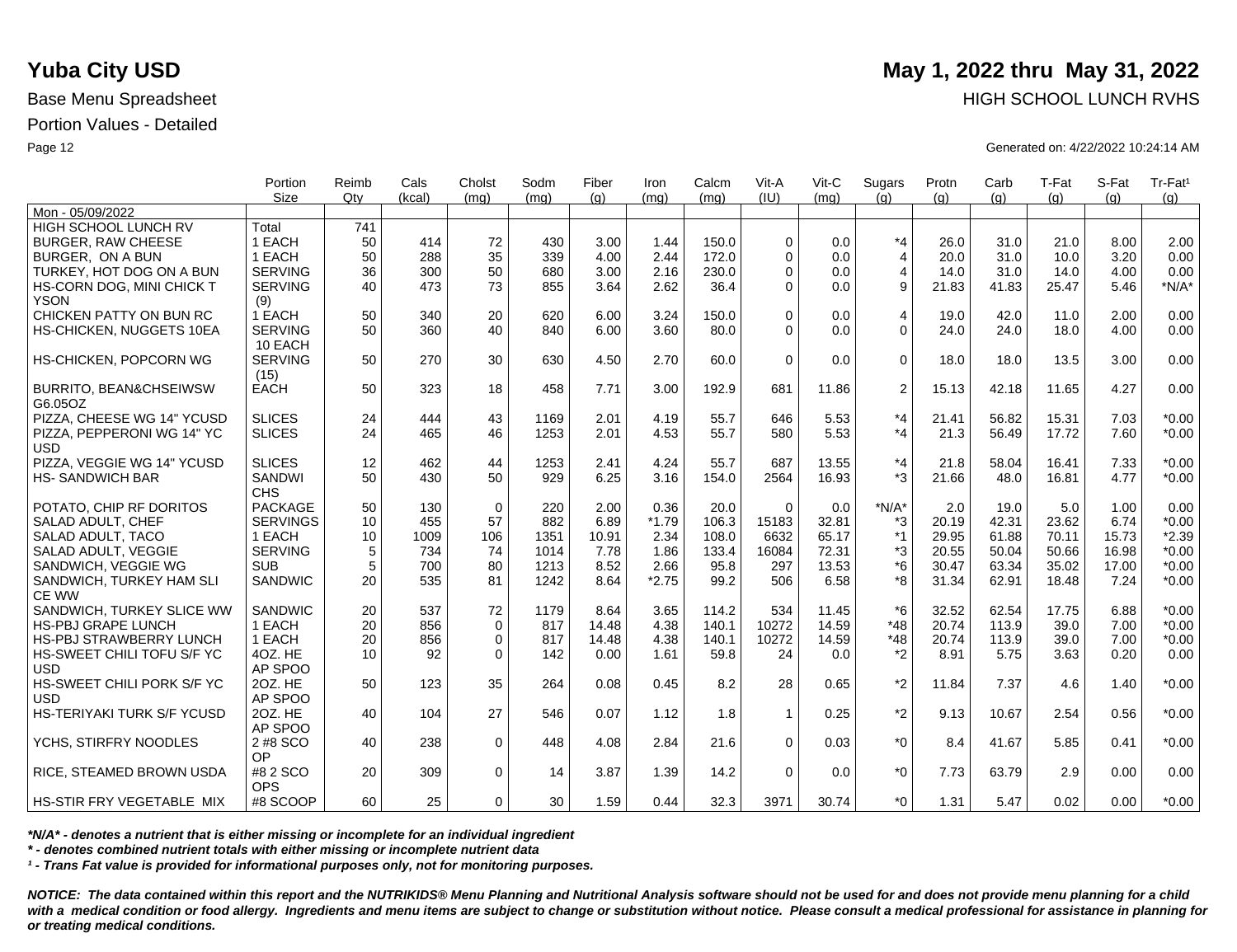|                               | Portion         | Reimb    | Cals           | Cholst      | Sodm           | Fiber | Iron    | Calcm | Vit-A       | $V$ it-C | Sugars         | Protn | Carb   | T-Fat | S-Fat   | Tr-Fat <sup>1</sup> |
|-------------------------------|-----------------|----------|----------------|-------------|----------------|-------|---------|-------|-------------|----------|----------------|-------|--------|-------|---------|---------------------|
|                               | Size            | Qtv      | (kcal)         | (mq)        | (mq)           | (q)   | (mq)    | (mq)  | (IU)        | (mq)     | (q)            | (q)   | (q)    | (g)   | (q)     | (g)                 |
| Mon - 05/09/2022              |                 |          |                |             |                |       |         |       |             |          |                |       |        |       |         |                     |
| <b>HS-FRESH MEX</b>           | <b>SERVINGS</b> | $\Omega$ | 554            | 62          | 751            | 11.11 | 3.39    | 62.8  | 2587        | 17.06    | $*2$           | 28.93 | 74.02  | 16.36 | 3.94    | $*0.79$             |
| <b>HS-FRESH MEX 2</b>         | <b>SERVING</b>  | 40       | 600            | 84          | 895            | 11.07 | 3.23    | 59.2  | 2583        | 16.34    | $^*2$          | 32.22 | 73.75  | 18.41 | 4.85    | $*1.46$             |
| POTATO, FRIES KK HOT & SPICY  | #8 SCOOP        | 275      | 81             | $\mathbf 0$ | 48             | 1.07  | 0.40    | 100.3 | 95          | 6.14     | $^*0$          | 1.03  | 14.19  | 2.53  | 0.00    | $*0.00$             |
| POTATO, FRIES KK GARLIC       | #8 SCOOP        | 150      | 81             | $\mathbf 0$ | 57             | 1.03  | 0.37    | 100.3 | $\Omega$    | 6.06     | $^*0$          | 1.05  | 14.22  | 2.5   | 0.00    | $*0.00$             |
| POTATO, TATER BARRELS SY      | 10 BARR         | 150      | 170            | $\Omega$    | 360            | 1.00  | 0.36    | 0.0   | $\Omega$    | 3.6      | $\Omega$       | 2.0   | 19.0   | 9.0   | 1.50    | 0.00                |
| <b>SCO</b>                    | <b>ELS</b>      |          |                |             |                |       |         |       |             |          |                |       |        |       |         |                     |
| <b>VEG. CARROTS BABY</b>      | 2.6 OZ.         | 100      | 26             | 0           | 57             | 1.47  | 0.66    | 22.1  | 10172       | 6.19     | $*N/A*$        | 0.74  | 5.9    | 0.0   | 0.00    | $*N/A*$             |
| FRUIT. APPLE FRESH WHOLE      | 1 EACH          | 300      | 100            | $\mathbf 0$ | $\mathbf 0$    | 4.00  | 0.36    | 20.0  | 100         | 8.4      | 19             | 0.0   | 25.0   | 0.0   | 0.00    | 0.00                |
| <b>FRUIT, BANANAS FRESH</b>   | 1 EACH          | 300      | 105            | $\Omega$    | $\mathbf{1}$   | 3.07  | 0.31    | 5.9   | 76          | 10.27    | 14             | 1.29  | 26.95  | 0.39  | 0.13    | 0.00                |
| FRUIT, ORANGES FRESH          | EACH (m         | 300      | 69             | $\Omega$    | $\overline{2}$ | 3.39  | 0.15    | 59.4  | 339         | 82.98    | $*N/A*$        | 1.7   | 17.82  | 0.0   | 0.00    | 0.00                |
|                               | edium)          |          |                |             |                |       |         |       |             |          |                |       |        |       |         |                     |
| <b>HS-VEG SIDE SALAD</b>      | 1 CUP           | 50       | 70             | $\mathbf 0$ | 142            | 3.74  | 0.28    | 21.1  | 5767        | 5.26     | *3             | 2.95  | 14.06  | 0.31  | 0.00    | $*0.00$             |
| <b>VEG, LETT SHREDDED</b>     | 2EA #8 S        | 30       | 9              | $\Omega$    | $\overline{7}$ | 0.67  | 0.24    | 13.3  | 334         | 2.0      | $*N/A*$        | 0.67  | 2.0    | 0.0   | 0.00    | $*N/A*$             |
|                               | COOP            |          |                |             |                |       |         |       |             |          |                |       |        |       |         |                     |
| <b>VEG, TOMATO FRESH</b>      | 4 SLICES        | 30       | 16             | $\mathbf 0$ | $\overline{4}$ | 0.74  | 0.27    | 7.4   | 738         | 11.51    | $*N/A*$        | 0.74  | 3.69   | 0.0   | 0.00    | $*N/A*$             |
| <b>VEG. ONION SLICED</b>      | 2 SLICES        | 30       | 36             | $\mathbf 0$ | 9              | 1.02  | 0.29    | 22.7  |             | 5.44     | $*N/A*$        | 0.91  | 8.56   | 0.09  | 0.00    | 0.00                |
| <b>VEG, JALAPENO PEPPERS</b>  | #30 SCOO        | 10       | 5              | $\mathbf 0$ | 290            | 1.00  | 0.00    | 0.0   | 200         | 0.0      | $*N/A*$        | 0.0   | 1.0    | 0.0   | 0.00    | 0.00                |
| <b>KETCHUP, PACKET</b>        | <b>PACKET</b>   | 500      | 9              | $\mathbf 0$ | 82             | 0.03  | 0.03    | 1.4   | 47          | 0.37     | $\overline{2}$ | 0.09  | 2.47   | 0.01  | 0.00    | 0.00                |
| MAYONNAISE, PACKET            | Pkt 7g          | 500      | 58             | 3           | 48             | 0.00  | 0.00    | 0.0   | $\Omega$    | 0.0      | $*N/A*$        | 0.0   | 0.64   | 6.43  | 0.96    | 0.00                |
| MUSTARD, PACKET               | Pkt 5q          | 200      | $\overline{4}$ | $\mathbf 0$ | 62             | 0.18  | 0.10    | 4.4   | 8           | 0.16     | $*N/A*$        | 0.22  | 0.43   | 0.17  | 0.01    | 0.00                |
| SAUCE, BBQ PACKET             | <b>PACKET</b>   | 50       | 10             | $\Omega$    | 160            | 0.00  | 0.00    | 0.0   | $\Omega$    | 0.0      | $*N/A*$        | 0.0   | 3.0    | 0.0   | 0.00    | $*N/A*$             |
| DRESSING, RANCH PACKET 1      | <b>PACKET</b>   | 40       | 60             | 5           | 100            | 0.00  | 0.00    | 0.0   | $\Omega$    | 0.0      | $*N/A*$        | 0.0   | 1.0    | 7.0   | 1.00    | 0.00                |
| 2 GRAM                        |                 |          |                |             |                |       |         |       |             |          |                |       |        |       |         |                     |
| SALSA, COMMODITY              | 1 <sub>OZ</sub> | 50       | 35             | $\mathbf 0$ | 124            | 3.54  | 0.00    | 0.0   | $\mathbf 0$ | 0.0      | $*N/A*$        | 0.0   | 7.09   | 0.0   | 0.00    | 0.00                |
| MILK. NONFAT CHOCOLATE        | <b>CARTON</b>   | 425      | 120            | 5           | 150            | 0.00  | 0.36    | 300.0 | 500         | 0.0      | 19             | 9.0   | 22.0   | 0.0   | 0.00    | 0.00                |
| MILK, 1% WHITE                | <b>CARTON</b>   | 200      | 130            | 15          | 160            | 0.00  | 0.00    | 400.0 | 500         | 1.2      | 15             | 10.0  | 16.0   | 2.5   | 1.50    | 0.00                |
| <b>Weighted Daily Average</b> |                 |          | 784            | 53          | 1142           | 11.74 | $*3.98$ | 490.6 | 4228        | 57.09    | $*36$          | 31.80 | 109.30 | 26.31 | 6.30    | $*0.25$             |
| % of Calories                 |                 |          |                |             |                |       |         |       |             |          | *18.2%         | 16.2% | 55.8%  | 30.2% | 7.2%    | $*0.3%$             |
|                               |                 |          |                |             |                |       |         |       |             |          |                |       |        |       |         |                     |
| <b>Nutrient Guideline</b>     |                 |          | 750-850        |             | 1420           |       |         |       |             |          |                |       |        |       | < 10.00 |                     |

*\*N/A\* - denotes a nutrient that is either missing or incomplete for an individual ingredient*

*\* - denotes combined nutrient totals with either missing or incomplete nutrient data*

*¹ - Trans Fat value is provided for informational purposes only, not for monitoring purposes.*

with a medical condition or food allergy. Ingredients and menu items are subject to change or substitution without notice. Please consult a medical professional for assistance in planning for *or treating medical conditions.*

### **Yuba City USD** May 1, 2022 thru May 31, 2022 Base Menu Spreadsheet **HIGH SCHOOL LUNCH RVHS**

Page 13 Generated on: 4/22/2022 10:24:14 AM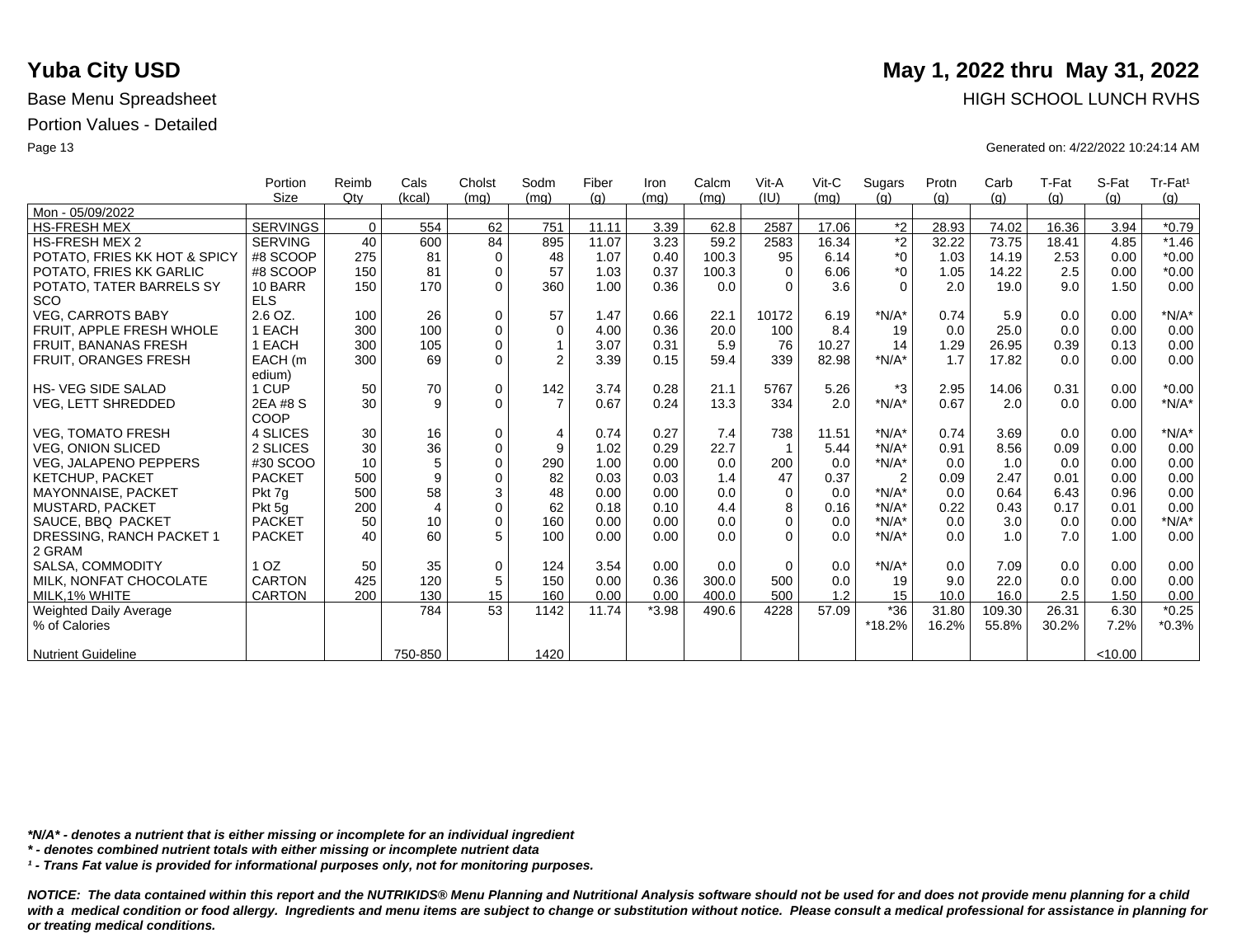|                                   | Portion<br><b>Size</b> | Reimb<br>Qtv | Cals<br>(kcal) | Cholst<br>(mq) | Sodm<br>(mq) | Fiber<br>(q) | Iron<br>(ma) | Calcm<br>(mq) | Vit-A<br>(IU) | Vit-C<br>(ma) | Sugars<br>(q)  | Protn<br>(q) | Carb<br>(q) | T-Fat<br>(q) | S-Fat<br>(a) | Tr-Fat <sup>1</sup><br>(g) |
|-----------------------------------|------------------------|--------------|----------------|----------------|--------------|--------------|--------------|---------------|---------------|---------------|----------------|--------------|-------------|--------------|--------------|----------------------------|
| Tue - 05/10/2022                  |                        |              |                |                |              |              |              |               |               |               |                |              |             |              |              |                            |
| HIGH SCHOOL LUNCH RV              | Total                  | 741          |                |                |              |              |              |               |               |               |                |              |             |              |              |                            |
| <b>BURGER, RAW CHEESE</b>         | 1 EACH                 | 50           | 414            | 72             | 430          | 3.00         | 1.44         | 150.0         | $\Omega$      | 0.0           | $*_{4}$        | 26.0         | 31.0        | 21.0         | 8.00         | 2.00                       |
| BURGER, ON A BUN                  | 1 EACH                 | 50           | 288            | 35             | 339          | 4.00         | 2.44         | 172.0         | $\Omega$      | 0.0           | $\overline{4}$ | 20.0         | 31.0        | 10.0         | 3.20         | 0.00                       |
| TURKEY, HOT DOG ON A BUN          | <b>SERVING</b>         | 36           | 300            | 50             | 680          | 3.00         | 2.16         | 230.0         | $\Omega$      | 0.0           | $\overline{4}$ | 14.0         | 31.0        | 14.0         | 4.00         | 0.00                       |
| HS-CORN DOG, MINI CHICK T         | <b>SERVING</b>         | 40           | 473            | 73             | 855          | 3.64         | 2.62         | 36.4          | $\Omega$      | 0.0           | 9              | 21.83        | 41.83       | 25.47        | 5.46         | $*N/A*$                    |
| <b>YSON</b>                       | (9)                    |              |                |                |              |              |              |               |               |               |                |              |             |              |              |                            |
| CHICKEN PATTY ON BUN RC           | 1 EACH                 | 50           | 340            | 20             | 620          | 6.00         | 3.24         | 150.0         | $\Omega$      | 0.0           | 4              | 19.0         | 42.0        | 11.0         | 2.00         | 0.00                       |
| HS-CHICKEN, NUGGETS 10EA          | <b>SERVING</b>         | 50           | 360            | 40             | 840          | 6.00         | 3.60         | 80.0          | $\Omega$      | 0.0           | $\Omega$       | 24.0         | 24.0        | 18.0         | 4.00         | 0.00                       |
|                                   | 10 EACH                |              |                |                |              |              |              |               |               |               |                |              |             |              |              |                            |
| HS-CHICKEN, POPCORN WG            | <b>SERVING</b>         | 50           | 270            | 30             | 630          | 4.50         | 2.70         | 60.0          | $\Omega$      | 0.0           | $\mathbf 0$    | 18.0         | 18.0        | 13.5         | 3.00         | 0.00                       |
|                                   | (15)                   |              |                |                |              |              |              |               |               |               |                |              |             |              |              |                            |
| <b>BURRITO, BEAN&amp;CHSEIWSW</b> | <b>EACH</b>            | 50           | 323            | 18             | 458          | 7.71         | 3.00         | 192.9         | 681           | 11.86         | 2              | 15.13        | 42.18       | 11.65        | 4.27         | 0.00                       |
| G6.05OZ                           |                        |              |                |                |              |              |              |               |               |               |                |              |             |              |              |                            |
| PIZZA, CHEESE WG 14" YCUSD        | <b>SLICES</b>          | 24           | 444            | 43             | 1169         | 2.01         | 4.19         | 55.7          | 646           | 5.53          | $*_{4}$        | 21.41        | 56.82       | 15.31        | 7.03         | $*0.00$                    |
| PIZZA. PEPPERONI WG 14" YC        | <b>SLICES</b>          | 24           | 465            | 46             | 1253         | 2.01         | 4.53         | 55.7          | 580           | 5.53          | $*_{4}$        | 21.3         | 56.49       | 17.72        | 7.60         | $*0.00$                    |
| <b>USD</b>                        |                        |              |                |                |              |              |              |               |               |               |                |              |             |              |              |                            |
| PIZZA, VEGGIE WG 14" YCUSD        | <b>SLICES</b>          | 12           | 462            | 44             | 1253         | 2.41         | 4.24         | 55.7          | 687           | 13.55         | $*_{4}$        | 21.8         | 58.04       | 16.41        | 7.33         | $*0.00$                    |
| <b>HS-SANDWICH BAR</b>            | <b>SANDWI</b>          | 50           | 430            | 50             | 929          | 6.25         | 3.16         | 154.0         | 2564          | 16.93         | $*3$           | 21.66        | 48.0        | 16.81        | 4.77         | $*0.00$                    |
|                                   | <b>CHS</b>             |              |                |                |              |              |              |               |               |               |                |              |             |              |              |                            |
| POTATO, CHIP RF DORITOS           | <b>PACKAGE</b>         | 50           | 130            | $\mathbf 0$    | 220          | 2.00         | 0.36         | 20.0          | $\Omega$      | 0.0           | $*N/A*$        | 2.0          | 19.0        | 5.0          | 1.00         | 0.00                       |
| <b>SALAD ADULT, CHEF</b>          | <b>SERVINGS</b>        | 10           | 455            | 57             | 882          | 6.89         | $*1.79$      | 106.3         | 15183         | 32.81         | *3             | 20.19        | 42.31       | 23.62        | 6.74         | $*0.00$                    |
| SALAD ADULT, TACO                 | 1 EACH                 | 10           | 1009           | 106            | 1351         | 10.91        | 2.34         | 108.0         | 6632          | 65.17         | $*1$           | 29.95        | 61.88       | 70.11        | 15.73        | $*2.39$                    |
| SALAD ADULT, VEGGIE               | <b>SERVING</b>         | 5            | 734            | 74             | 1014         | 7.78         | 1.86         | 133.4         | 16084         | 72.31         | *3             | 20.55        | 50.04       | 50.66        | 16.98        | $*0.00$                    |
| SANDWICH, VEGGIE WG               | <b>SUB</b>             | 5            | 700            | 80             | 1213         | 8.52         | 2.66         | 95.8          | 297           | 13.53         | $*6$           | 30.47        | 63.34       | 35.02        | 17.00        | $*0.00$                    |
| SANDWICH, TURKEY HAM SLI          | SANDWIC                | 20           | 535            | 81             | 1242         | 8.64         | $*2.75$      | 99.2          | 506           | 6.58          | *8             | 31.34        | 62.91       | 18.48        | 7.24         | $*0.00$                    |
| <b>CE WW</b>                      |                        |              |                |                |              |              |              |               |               |               |                |              |             |              |              |                            |
| SANDWICH, TURKEY SLICE WW         | <b>SANDWIC</b>         | 20           | 537            | 72             | 1179         | 8.64         | 3.65         | 114.2         | 534           | 11.45         | $*6$           | 32.52        | 62.54       | 17.75        | 6.88         | $*0.00$                    |
| <b>HS-PBJ GRAPE LUNCH</b>         | 1 EACH                 | 20           | 856            | $\mathbf{0}$   | 817          | 14.48        | 4.38         | 140.1         | 10272         | 14.59         | $*48$          | 20.74        | 113.9       | 39.0         | 7.00         | $*0.00$                    |
| <b>HS-PBJ STRAWBERRY LUNCH</b>    | 1 EACH<br>4OZ. HE      | 20           | 856            | 0              | 817          | 14.48        | 4.38         | 140.1         | 10272         | 14.59         | $*48$<br>*3    | 20.74        | 113.9       | 39.0         | 7.00         | $*0.00$                    |
| HS-GEN TSO'S TOFU S/F YCUSD       | AP SPOO                | 10           | 95             | $\Omega$       | 119          | 0.00         | 1.61         | 60.0          | 16            | 0.0           |                | 8.91         | 6.35        | 3.83         | 0.22         | 0.00                       |
| HS-GEN TSO'S BEEF S/F YCUSD       | 20Z. HE                | 50           | 265            | 57             | 625          | 0.08         | 2.38         | 2.6           | 16            | 0.0           | $*13$          | 19.23        | 14.17       | 14.56        | 5.08         | $*0.00$                    |
|                                   | AP SPOO                |              |                |                |              |              |              |               |               |               |                |              |             |              |              |                            |
| HS-TERIYAKI TURK S/F YCUSD        | 20Z. HE                | 40           | 104            | 27             | 546          | 0.07         | 1.12         | 1.8           | $\mathbf{1}$  | 0.25          | $*_{2}$        | 9.13         | 10.67       | 2.54         | 0.56         | $*0.00$                    |
|                                   | AP SPOO                |              |                |                |              |              |              |               |               |               |                |              |             |              |              |                            |
| YCHS, STIRFRY NOODLES             | 2 #8 SCO               | 40           | 238            | $\mathbf 0$    | 448          | 4.08         | 2.84         | 21.6          | $\Omega$      | 0.03          | $*_{0}$        | 8.4          | 41.67       | 5.85         | 0.41         | $*0.00$                    |
|                                   | OP                     |              |                |                |              |              |              |               |               |               |                |              |             |              |              |                            |
| <b>RICE, STEAMED BROWN USDA</b>   | #8 2 SCO               | 20           | 309            | $\mathbf 0$    | 14           | 3.87         | 1.39         | 14.2          | $\Omega$      | 0.0           | $*_{0}$        | 7.73         | 63.79       | 2.9          | 0.00         | 0.00                       |
|                                   | <b>OPS</b>             |              |                |                |              |              |              |               |               |               |                |              |             |              |              |                            |
| <b>HS-STIR FRY VEGETABLE MIX</b>  | #8 SCOOP               | 60           | 25             | $\Omega$       | 30           | 1.59         | 0.44         | 32.3          | 3971          | 30.74         | $*$ $\Omega$   | 1.31         | 5.47        | 0.02         | 0.00         | $*0.00$                    |

*\*N/A\* - denotes a nutrient that is either missing or incomplete for an individual ingredient*

*\* - denotes combined nutrient totals with either missing or incomplete nutrient data*

*¹ - Trans Fat value is provided for informational purposes only, not for monitoring purposes.*

*NOTICE: The data contained within this report and the NUTRIKIDS® Menu Planning and Nutritional Analysis software should not be used for and does not provide menu planning for a child*  with a medical condition or food allergy. Ingredients and menu items are subject to change or substitution without notice. Please consult a medical professional for assistance in planning for *or treating medical conditions.*

### **Yuba City USD** May 1, 2022 thru May 31, 2022 Base Menu Spreadsheet **HIGH SCHOOL LUNCH RVHS**

Page 14 Generated on: 4/22/2022 10:24:14 AM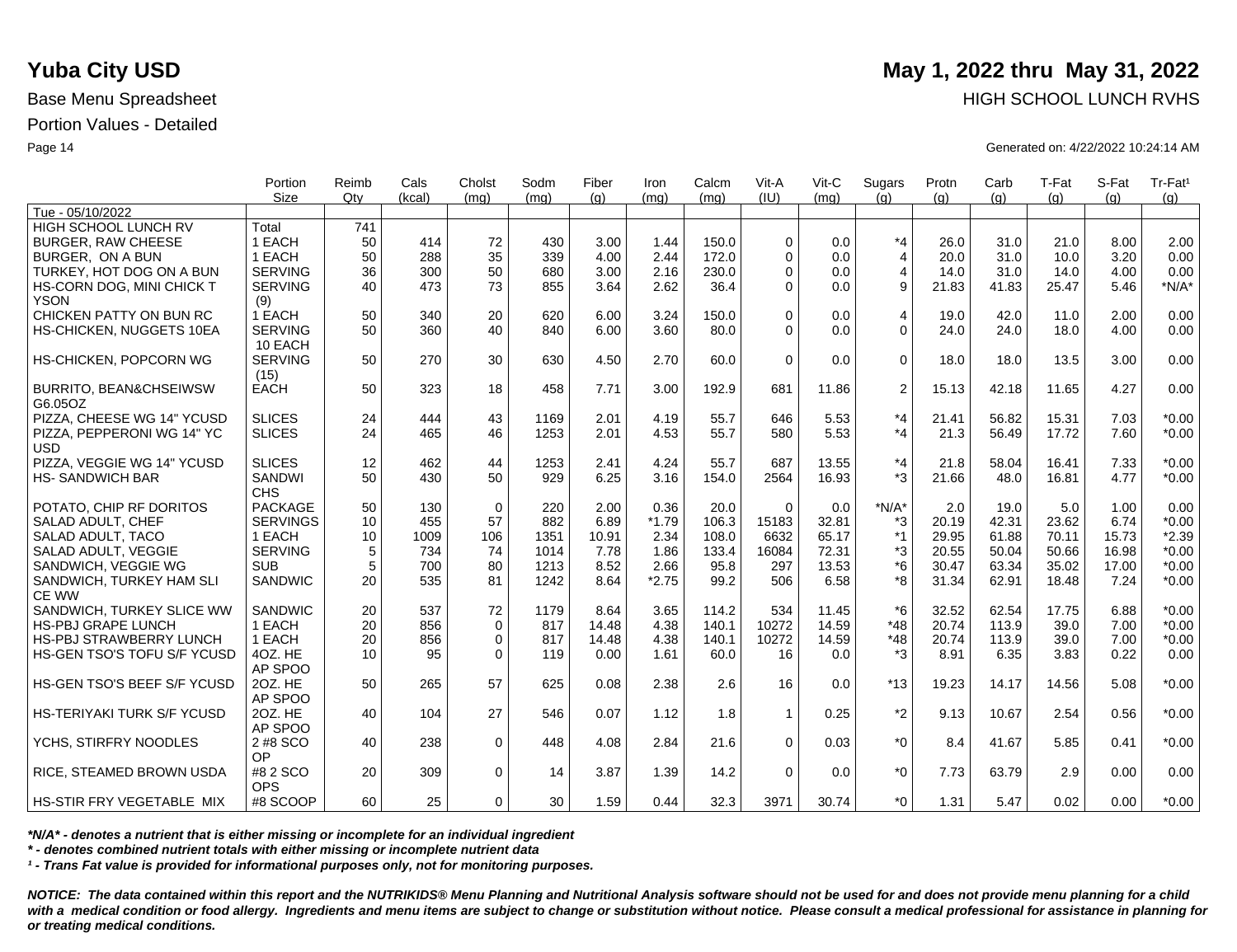|                              | Portion         | Reimb    | Cals           | Cholst      | Sodm           | Fiber | Iron    | Calcm | Vit-A    | $V$ it-C | Sugars         | Protn | Carb   | T-Fat | S-Fat   | Tr-Fat <sup>1</sup> |
|------------------------------|-----------------|----------|----------------|-------------|----------------|-------|---------|-------|----------|----------|----------------|-------|--------|-------|---------|---------------------|
|                              | <b>Size</b>     | Qtv      | (kcal)         | (mq)        | (mq)           | (q)   | (mq)    | (mq)  | (IU)     | (mq)     | (q)            | (q)   | (q)    | (g)   | (q)     | (g)                 |
| Tue - 05/10/2022             |                 |          |                |             |                |       |         |       |          |          |                |       |        |       |         |                     |
| <b>HS-FRESH MEX</b>          | <b>SERVINGS</b> | $\Omega$ | 554            | 62          | 751            | 11.11 | 3.39    | 62.8  | 2587     | 17.06    | $*2$           | 28.93 | 74.02  | 16.36 | 3.94    | $*0.79$             |
| <b>HS-FRESH MEX 2</b>        | <b>SERVING</b>  | 40       | 600            | 84          | 895            | 11.07 | 3.23    | 59.2  | 2583     | 16.34    | $\overline{2}$ | 32.22 | 73.75  | 18.41 | 4.85    | $*1.46$             |
| POTATO, FRIES KK HOT & SPICY | #8 SCOOP        | 275      | 81             | $\mathbf 0$ | 48             | 1.07  | 0.40    | 100.3 | 95       | 6.14     | $^*0$          | 1.03  | 14.19  | 2.53  | 0.00    | $*0.00$             |
| POTATO, FRIES KK GARLIC      | #8 SCOOP        | 150      | 81             | $\mathbf 0$ | 57             | 1.03  | 0.37    | 100.3 | $\Omega$ | 6.06     | $*_{0}$        | 1.05  | 14.22  | 2.5   | 0.00    | $*0.00$             |
| POTATO, TATER BARRELS SY     | 10 BARR         | 150      | 170            | $\Omega$    | 360            | 1.00  | 0.36    | 0.0   | $\Omega$ | 3.6      | $\Omega$       | 2.0   | 19.0   | 9.0   | 1.50    | 0.00                |
| <b>SCO</b>                   | <b>ELS</b>      |          |                |             |                |       |         |       |          |          |                |       |        |       |         |                     |
| <b>VEG, CARROTS BABY</b>     | 2.6 OZ.         | 100      | 26             | $\mathbf 0$ | 57             | 1.47  | 0.66    | 22.1  | 10172    | 6.19     | $*N/A*$        | 0.74  | 5.9    | 0.0   | 0.00    | $*N/A*$             |
| FRUIT. APPLE FRESH WHOLE     | 1 EACH          | 300      | 100            | $\mathbf 0$ | $\Omega$       | 4.00  | 0.36    | 20.0  | 100      | 8.4      | 19             | 0.0   | 25.0   | 0.0   | 0.00    | 0.00                |
| <b>FRUIT, BANANAS FRESH</b>  | 1 EACH          | 300      | 105            | $\Omega$    |                | 3.07  | 0.31    | 5.9   | 76       | 10.27    | 14             | 1.29  | 26.95  | 0.39  | 0.13    | 0.00                |
| FRUIT, ORANGES FRESH         | EACH (m         | 300      | 69             | $\Omega$    | $\overline{2}$ | 3.39  | 0.15    | 59.4  | 339      | 82.98    | $*N/A*$        | 1.7   | 17.82  | 0.0   | 0.00    | 0.00                |
|                              | edium)          |          |                |             |                |       |         |       |          |          |                |       |        |       |         |                     |
| <b>HS-VEG SIDE SALAD</b>     | 1 CUP           | 50       | 70             | $\mathbf 0$ | 142            | 3.74  | 0.28    | 21.1  | 5767     | 5.26     | $*3$           | 2.95  | 14.06  | 0.31  | 0.00    | $*0.00$             |
| <b>VEG, LETT SHREDDED</b>    | 2EA #8 S        | 30       | 9              | $\Omega$    | $\overline{7}$ | 0.67  | 0.24    | 13.3  | 334      | 2.0      | $*N/A*$        | 0.67  | 2.0    | 0.0   | 0.00    | $*N/A*$             |
|                              | COOP            |          |                |             |                |       |         |       |          |          |                |       |        |       |         |                     |
| <b>VEG, TOMATO FRESH</b>     | 4 SLICES        | 30       | 16             | $\mathbf 0$ | $\overline{4}$ | 0.74  | 0.27    | 7.4   | 738      | 11.51    | $*N/A*$        | 0.74  | 3.69   | 0.0   | 0.00    | $*N/A*$             |
| <b>VEG, ONION SLICED</b>     | 2 SLICES        | 30       | 36             | $\mathbf 0$ | 9              | 1.02  | 0.29    | 22.7  |          | 5.44     | $*N/A*$        | 0.91  | 8.56   | 0.09  | 0.00    | 0.00                |
| <b>VEG, JALAPENO PEPPERS</b> | #30 SCOO        | 10       | 5              | $\Omega$    | 290            | 1.00  | 0.00    | 0.0   | 200      | 0.0      | $*N/A*$        | 0.0   | 1.0    | 0.0   | 0.00    | 0.00                |
| KETCHUP, PACKET              | <b>PACKET</b>   | 500      | 9              | $\mathbf 0$ | 82             | 0.03  | 0.03    | 1.4   | 47       | 0.37     | $\overline{2}$ | 0.09  | 2.47   | 0.01  | 0.00    | 0.00                |
| <b>MAYONNAISE, PACKET</b>    | Pkt 7q          | 500      | 58             | 3           | 48             | 0.00  | 0.00    | 0.0   | $\Omega$ | 0.0      | $*N/A*$        | 0.0   | 0.64   | 6.43  | 0.96    | 0.00                |
| <b>MUSTARD, PACKET</b>       | Pkt 5q          | 200      | $\overline{4}$ | $\mathbf 0$ | 62             | 0.18  | 0.10    | 4.4   | 8        | 0.16     | $*N/A*$        | 0.22  | 0.43   | 0.17  | 0.01    | 0.00                |
| SAUCE, BBQ PACKET            | <b>PACKET</b>   | 50       | 10             | $\Omega$    | 160            | 0.00  | 0.00    | 0.0   | $\Omega$ | 0.0      | $*N/A*$        | 0.0   | 3.0    | 0.0   | 0.00    | $*N/A*$             |
| DRESSING, RANCH PACKET 1     | <b>PACKET</b>   | 40       | 60             | 5           | 100            | 0.00  | 0.00    | 0.0   | $\Omega$ | 0.0      | $*N/A*$        | 0.0   | 1.0    | 7.0   | 1.00    | 0.00                |
| 2 GRAM                       |                 |          |                |             |                |       |         |       |          |          |                |       |        |       |         |                     |
| SALSA, COMMODITY             | 1 <sub>OZ</sub> | 50       | 35             | $\mathbf 0$ | 124            | 3.54  | 0.00    | 0.0   | $\Omega$ | 0.0      | $*N/A*$        | 0.0   | 7.09   | 0.0   | 0.00    | 0.00                |
| MILK. NONFAT CHOCOLATE       | <b>CARTON</b>   | 425      | 120            | 5           | 150            | 0.00  | 0.36    | 300.0 | 500      | 0.0      | 19             | 9.0   | 22.0   | 0.0   | 0.00    | 0.00                |
| MILK.1% WHITE                | <b>CARTON</b>   | 200      | 130            | 15          | 160            | 0.00  | 0.00    | 400.0 | 500      | 1.2      | 15             | 10.0  | 16.0   | 2.5   | 1.50    | 0.00                |
| Weighted Daily Average       |                 |          | 793            | 54          | 1166           | 11.74 | $*4.11$ | 490.3 | 4227     | 57.04    | $*36$          | 32.30 | 109.77 | 26.99 | 6.55    | $*0.25$             |
| % of Calories                |                 |          |                |             |                |       |         |       |          |          | *18.4%         | 16.3% | 55.4%  | 30.6% | 7.4%    | $*0.3%$             |
|                              |                 |          |                |             |                |       |         |       |          |          |                |       |        |       |         |                     |
| <b>Nutrient Guideline</b>    |                 |          | 750-850        |             | 1420           |       |         |       |          |          |                |       |        |       | < 10.00 |                     |

*\*N/A\* - denotes a nutrient that is either missing or incomplete for an individual ingredient*

*\* - denotes combined nutrient totals with either missing or incomplete nutrient data*

*¹ - Trans Fat value is provided for informational purposes only, not for monitoring purposes.*

with a medical condition or food allergy. Ingredients and menu items are subject to change or substitution without notice. Please consult a medical professional for assistance in planning for *or treating medical conditions.*

### **Yuba City USD** May 1, 2022 thru May 31, 2022 Base Menu Spreadsheet **HIGH SCHOOL LUNCH RVHS**

Page 15 Generated on: 4/22/2022 10:24:14 AM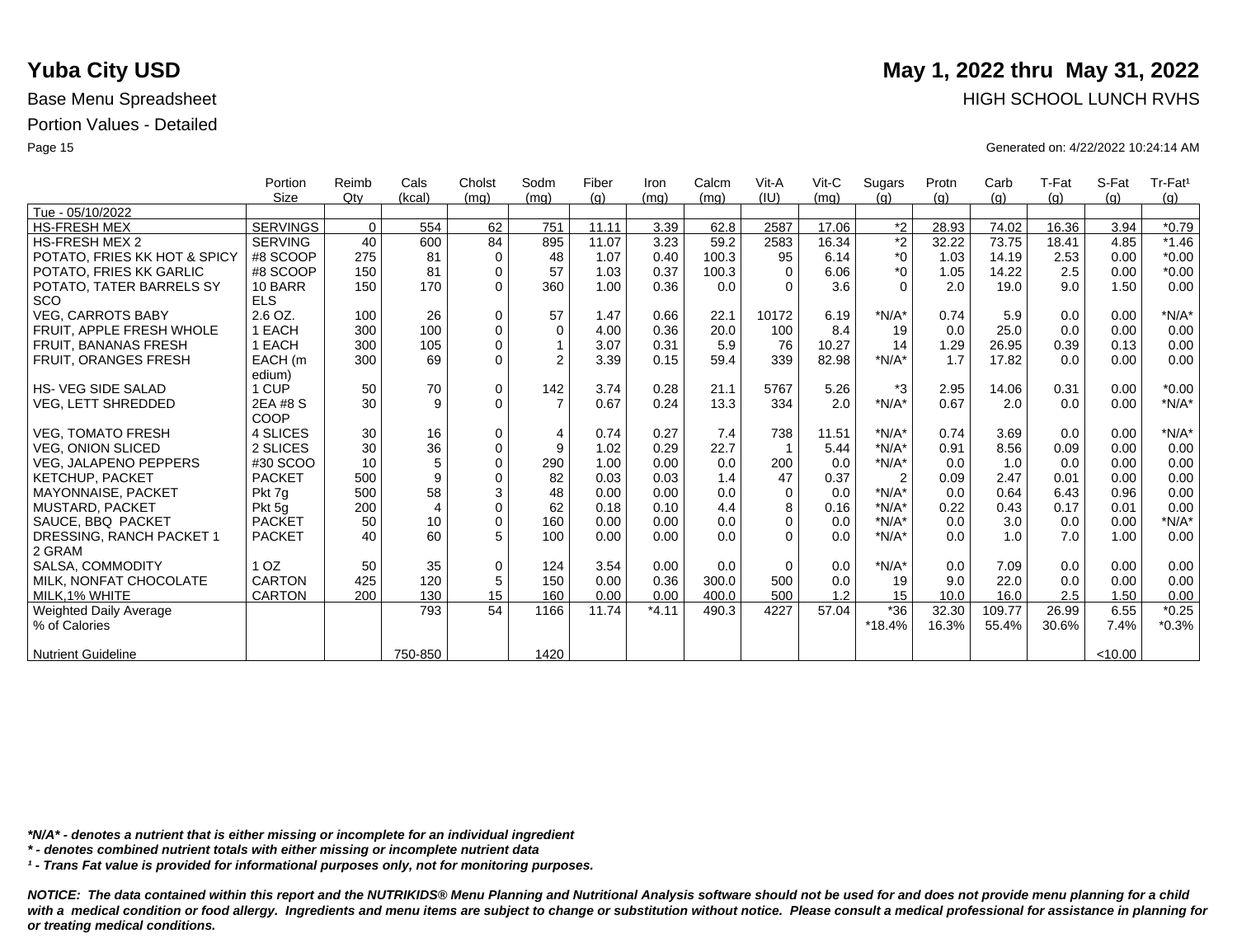|                                   | Portion<br><b>Size</b> | Reimb<br>Qtv | Cals<br>(kcal) | Cholst<br>(mq) | Sodm<br>(mq) | Fiber<br>(q) | Iron<br>(ma) | Calcm<br>(mq) | Vit-A<br>(IU) | Vit-C<br>(ma) | Sugars<br>(q)  | Protn<br>(q) | Carb<br>(q) | T-Fat<br>(q) | S-Fat<br>(a) | Tr-Fat <sup>1</sup><br>(g) |
|-----------------------------------|------------------------|--------------|----------------|----------------|--------------|--------------|--------------|---------------|---------------|---------------|----------------|--------------|-------------|--------------|--------------|----------------------------|
| Wed - 05/11/2022                  |                        |              |                |                |              |              |              |               |               |               |                |              |             |              |              |                            |
| HIGH SCHOOL LUNCH RV              | Total                  | 741          |                |                |              |              |              |               |               |               |                |              |             |              |              |                            |
| <b>BURGER, RAW CHEESE</b>         | 1 EACH                 | 50           | 414            | 72             | 430          | 3.00         | 1.44         | 150.0         | $\Omega$      | 0.0           | $*_{4}$        | 26.0         | 31.0        | 21.0         | 8.00         | 2.00                       |
| BURGER, ON A BUN                  | 1 EACH                 | 50           | 288            | 35             | 339          | 4.00         | 2.44         | 172.0         | $\Omega$      | 0.0           | $\overline{4}$ | 20.0         | 31.0        | 10.0         | 3.20         | 0.00                       |
| TURKEY, HOT DOG ON A BUN          | <b>SERVING</b>         | 36           | 300            | 50             | 680          | 3.00         | 2.16         | 230.0         | $\Omega$      | 0.0           | $\overline{4}$ | 14.0         | 31.0        | 14.0         | 4.00         | 0.00                       |
| HS-CORN DOG, MINI CHICK T         | <b>SERVING</b>         | 40           | 473            | 73             | 855          | 3.64         | 2.62         | 36.4          | $\Omega$      | 0.0           | 9              | 21.83        | 41.83       | 25.47        | 5.46         | $*N/A*$                    |
| <b>YSON</b>                       | (9)                    |              |                |                |              |              |              |               |               |               |                |              |             |              |              |                            |
| CHICKEN PATTY ON BUN RC           | 1 EACH                 | 50           | 340            | 20             | 620          | 6.00         | 3.24         | 150.0         | $\Omega$      | 0.0           | 4              | 19.0         | 42.0        | 11.0         | 2.00         | 0.00                       |
| HS-CHICKEN, NUGGETS 10EA          | <b>SERVING</b>         | 50           | 360            | 40             | 840          | 6.00         | 3.60         | 80.0          | $\Omega$      | 0.0           | $\Omega$       | 24.0         | 24.0        | 18.0         | 4.00         | 0.00                       |
|                                   | 10 EACH                |              |                |                |              |              |              |               |               |               |                |              |             |              |              |                            |
| HS-CHICKEN, POPCORN WG            | <b>SERVING</b>         | 50           | 270            | 30             | 630          | 4.50         | 2.70         | 60.0          | $\Omega$      | 0.0           | $\mathbf 0$    | 18.0         | 18.0        | 13.5         | 3.00         | 0.00                       |
|                                   | (15)                   |              |                |                |              |              |              |               |               |               |                |              |             |              |              |                            |
| <b>BURRITO, BEAN&amp;CHSEIWSW</b> | <b>EACH</b>            | 50           | 323            | 18             | 458          | 7.71         | 3.00         | 192.9         | 681           | 11.86         | 2              | 15.13        | 42.18       | 11.65        | 4.27         | 0.00                       |
| G6.05OZ                           |                        |              |                |                |              |              |              |               |               |               |                |              |             |              |              |                            |
| PIZZA, CHEESE WG 14" YCUSD        | <b>SLICES</b>          | 24           | 444            | 43             | 1169         | 2.01         | 4.19         | 55.7          | 646           | 5.53          | $*_{4}$        | 21.41        | 56.82       | 15.31        | 7.03         | $*0.00$                    |
| PIZZA. PEPPERONI WG 14" YC        | <b>SLICES</b>          | 24           | 465            | 46             | 1253         | 2.01         | 4.53         | 55.7          | 580           | 5.53          | $*_{4}$        | 21.3         | 56.49       | 17.72        | 7.60         | $*0.00$                    |
| <b>USD</b>                        |                        |              |                |                |              |              |              |               |               |               |                |              |             |              |              |                            |
| PIZZA, VEGGIE WG 14" YCUSD        | <b>SLICES</b>          | 12           | 462            | 44             | 1253         | 2.41         | 4.24         | 55.7          | 687           | 13.55         | $*_{4}$        | 21.8         | 58.04       | 16.41        | 7.33         | $*0.00$                    |
| <b>HS-SANDWICH BAR</b>            | <b>SANDWI</b>          | 50           | 430            | 50             | 929          | 6.25         | 3.16         | 154.0         | 2564          | 16.93         | $*3$           | 21.66        | 48.0        | 16.81        | 4.77         | $*0.00$                    |
|                                   | <b>CHS</b>             |              |                |                |              |              |              |               |               |               |                |              |             |              |              |                            |
| POTATO, CHIP RF DORITOS           | <b>PACKAGE</b>         | 50           | 130            | $\mathbf 0$    | 220          | 2.00         | 0.36         | 20.0          | $\Omega$      | 0.0           | $*N/A*$        | 2.0          | 19.0        | 5.0          | 1.00         | 0.00                       |
| <b>SALAD ADULT, CHEF</b>          | <b>SERVINGS</b>        | 10           | 455            | 57             | 882          | 6.89         | $*1.79$      | 106.3         | 15183         | 32.81         | *3             | 20.19        | 42.31       | 23.62        | 6.74         | $*0.00$                    |
| SALAD ADULT, TACO                 | 1 EACH                 | 10           | 1009           | 106            | 1351         | 10.91        | 2.34         | 108.0         | 6632          | 65.17         | $*1$           | 29.95        | 61.88       | 70.11        | 15.73        | $*2.39$                    |
| SALAD ADULT, VEGGIE               | <b>SERVING</b>         | 5            | 734            | 74             | 1014         | 7.78         | 1.86         | 133.4         | 16084         | 72.31         | *3             | 20.55        | 50.04       | 50.66        | 16.98        | $*0.00$                    |
| SANDWICH, VEGGIE WG               | <b>SUB</b>             | 5            | 700            | 80             | 1213         | 8.52         | 2.66         | 95.8          | 297           | 13.53         | $*6$           | 30.47        | 63.34       | 35.02        | 17.00        | $*0.00$                    |
| SANDWICH, TURKEY HAM SLI          | SANDWIC                | 20           | 535            | 81             | 1242         | 8.64         | $*2.75$      | 99.2          | 506           | 6.58          | *8             | 31.34        | 62.91       | 18.48        | 7.24         | $*0.00$                    |
| <b>CE WW</b>                      |                        |              |                |                |              |              |              |               |               |               |                |              |             |              |              |                            |
| SANDWICH, TURKEY SLICE WW         | <b>SANDWIC</b>         | 20           | 537            | 72             | 1179         | 8.64         | 3.65         | 114.2         | 534           | 11.45         | $*6$           | 32.52        | 62.54       | 17.75        | 6.88         | $*0.00$                    |
| <b>HS-PBJ GRAPE LUNCH</b>         | 1 EACH                 | 20           | 856            | $\mathbf 0$    | 817          | 14.48        | 4.38         | 140.1         | 10272         | 14.59         | $*48$          | 20.74        | 113.9       | 39.0         | 7.00         | $*0.00$                    |
| <b>HS-PBJ STRAWBERRY LUNCH</b>    | 1 EACH                 | 20           | 856            | $\mathbf 0$    | 817          | 14.48        | 4.38         | 140.1         | 10272         | 14.59         | $*48$          | 20.74        | 113.9       | 39.0         | 7.00         | $*0.00$                    |
| HS-ASIAN BEEF S/F YCUSD           | 20Z. HE                | 50           | 260            | 57             | 630          | 0.08         | 2.38         | 2.6           | $\mathbf 1$   | 0.2           | $*11$          | 19.23        | 13.19       | 14.36        | 5.06         | $*0.00$                    |
|                                   | AP SPOO                |              |                |                |              |              |              |               |               |               | $*1$           |              |             |              |              |                            |
| <b>HS-ASIAN TOFU S/F YCUSD</b>    | 4OZ, HE                | 10           | 90             | $\Omega$       | 124          | 0.00         | 1.61         | 60.0          | $\mathbf{1}$  | 0.2           |                | 8.91         | 5.37        | 3.63         | 0.20         | 0.00                       |
| HS-TERIYAKI TURK S/F YCUSD        | AP SPOO<br>20Z. HE     | 40           | 104            | 27             | 546          | 0.07         | 1.12         | 1.8           | $\mathbf{1}$  | 0.25          | $*_{2}$        | 9.13         | 10.67       | 2.54         | 0.56         | $*0.00$                    |
|                                   | AP SPOO                |              |                |                |              |              |              |               |               |               |                |              |             |              |              |                            |
| YCHS, STIRFRY NOODLES             | 2 #8 SCO               | 40           | 238            | $\mathbf 0$    | 448          | 4.08         | 2.84         | 21.6          | $\Omega$      | 0.03          | $*_{0}$        | 8.4          | 41.67       | 5.85         | 0.41         | $*0.00$                    |
|                                   | OP                     |              |                |                |              |              |              |               |               |               |                |              |             |              |              |                            |
| <b>RICE, STEAMED BROWN USDA</b>   | #8 2 SCO               | 20           | 309            | $\mathbf 0$    | 14           | 3.87         | 1.39         | 14.2          | $\Omega$      | 0.0           | $*_{0}$        | 7.73         | 63.79       | 2.9          | 0.00         | 0.00                       |
|                                   | <b>OPS</b>             |              |                |                |              |              |              |               |               |               |                |              |             |              |              |                            |
| <b>HS-STIR FRY VEGETABLE MIX</b>  | #8 SCOOP               | 60           | 25             | $\Omega$       | 30           | 1.59         | 0.44         | 32.3          | 3971          | 30.74         | $*$ $\Omega$   | 1.31         | 5.47        | 0.02         | 0.00         | $*0.00$                    |

*\*N/A\* - denotes a nutrient that is either missing or incomplete for an individual ingredient*

*\* - denotes combined nutrient totals with either missing or incomplete nutrient data*

*¹ - Trans Fat value is provided for informational purposes only, not for monitoring purposes.*

*NOTICE: The data contained within this report and the NUTRIKIDS® Menu Planning and Nutritional Analysis software should not be used for and does not provide menu planning for a child*  with a medical condition or food allergy. Ingredients and menu items are subject to change or substitution without notice. Please consult a medical professional for assistance in planning for *or treating medical conditions.*

### **Yuba City USD** May 1, 2022 thru May 31, 2022 Base Menu Spreadsheet **HIGH SCHOOL LUNCH RVHS**

Page 16 Generated on: 4/22/2022 10:24:14 AM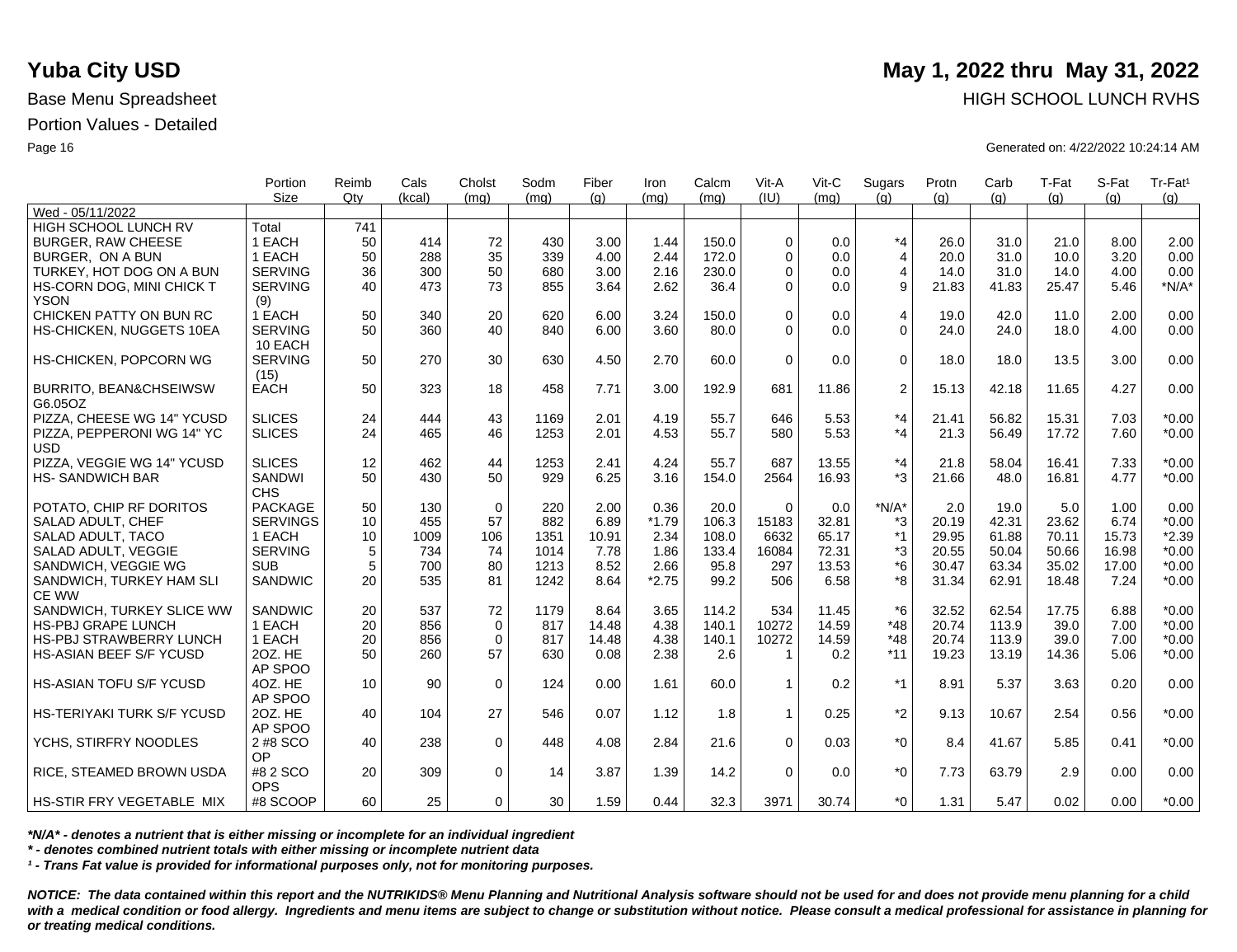|                              | Portion         | Reimb       | Cals           | Cholst      | Sodm           | Fiber | Iron    | Calcm | Vit-A    | $V$ it-C | Sugars         | Protn | Carb   | T-Fat | S-Fat   | Tr-Fat <sup>1</sup> |
|------------------------------|-----------------|-------------|----------------|-------------|----------------|-------|---------|-------|----------|----------|----------------|-------|--------|-------|---------|---------------------|
|                              | <b>Size</b>     | Qtv         | (kcal)         | (mq)        | (mq)           | (q)   | (mq)    | (mq)  | (IU)     | (mq)     | (q)            | (q)   | (g)    | (g)   | (q)     | (g)                 |
| Wed - 05/11/2022             |                 |             |                |             |                |       |         |       |          |          |                |       |        |       |         |                     |
| <b>HS-FRESH MEX</b>          | <b>SERVINGS</b> | $\mathbf 0$ | 554            | 62          | 751            | 11.11 | 3.39    | 62.8  | 2587     | 17.06    | $*2$           | 28.93 | 74.02  | 16.36 | 3.94    | $*0.79$             |
| <b>HS-FRESH MEX 2</b>        | <b>SERVING</b>  | 40          | 600            | 84          | 895            | 11.07 | 3.23    | 59.2  | 2583     | 16.34    | $\overline{2}$ | 32.22 | 73.75  | 18.41 | 4.85    | $*1.46$             |
| POTATO, FRIES KK HOT & SPICY | #8 SCOOP        | 275         | 81             | $\mathbf 0$ | 48             | 1.07  | 0.40    | 100.3 | 95       | 6.14     | $*_{0}$        | 1.03  | 14.19  | 2.53  | 0.00    | $*0.00$             |
| POTATO, FRIES KK GARLIC      | #8 SCOOP        | 150         | 81             | $\mathbf 0$ | 57             | 1.03  | 0.37    | 100.3 | $\Omega$ | 6.06     | $*_{0}$        | 1.05  | 14.22  | 2.5   | 0.00    | $*0.00$             |
| POTATO, TATER BARRELS SY     | 10 BARR         | 150         | 170            | $\Omega$    | 360            | 1.00  | 0.36    | 0.0   | $\Omega$ | 3.6      | $\Omega$       | 2.0   | 19.0   | 9.0   | 1.50    | 0.00                |
| <b>SCO</b>                   | <b>ELS</b>      |             |                |             |                |       |         |       |          |          |                |       |        |       |         |                     |
| <b>VEG. CARROTS BABY</b>     | $2.6$ OZ.       | 100         | 26             | $\Omega$    | 57             | 1.47  | 0.66    | 22.1  | 10172    | 6.19     | $*N/A*$        | 0.74  | 5.9    | 0.0   | 0.00    | $*N/A*$             |
| FRUIT, APPLE FRESH WHOLE     | <b>I EACH</b>   | 300         | 100            | $\mathbf 0$ | 0              | 4.00  | 0.36    | 20.0  | 100      | 8.4      | 19             | 0.0   | 25.0   | 0.0   | 0.00    | 0.00                |
| <b>FRUIT, BANANAS FRESH</b>  | <b>I EACH</b>   | 300         | 105            | $\Omega$    | $\mathbf{1}$   | 3.07  | 0.31    | 5.9   | 76       | 10.27    | 14             | 1.29  | 26.95  | 0.39  | 0.13    | 0.00                |
| <b>FRUIT, ORANGES FRESH</b>  | EACH (m         | 300         | 69             | $\Omega$    | $\overline{2}$ | 3.39  | 0.15    | 59.4  | 339      | 82.98    | $*N/A*$        | 1.7   | 17.82  | 0.0   | 0.00    | 0.00                |
|                              | edium)          |             |                |             |                |       |         |       |          |          |                |       |        |       |         |                     |
| <b>HS-VEG SIDE SALAD</b>     | 1 CUP           | 50          | 70             | $\mathbf 0$ | 142            | 3.74  | 0.28    | 21.1  | 5767     | 5.26     | $*3$           | 2.95  | 14.06  | 0.31  | 0.00    | $*0.00$             |
| VEG, LETT SHREDDED           | 2EA #8 S        | 30          | 9              | $\Omega$    | $\overline{7}$ | 0.67  | 0.24    | 13.3  | 334      | 2.0      | $*N/A*$        | 0.67  | 2.0    | 0.0   | 0.00    | $*N/A*$             |
|                              | COOP            |             |                |             |                |       |         |       |          |          |                |       |        |       |         |                     |
| <b>VEG. TOMATO FRESH</b>     | 4 SLICES        | 30          | 16             | $\mathbf 0$ | $\overline{4}$ | 0.74  | 0.27    | 7.4   | 738      | 11.51    | $*N/A*$        | 0.74  | 3.69   | 0.0   | 0.00    | $*N/A*$             |
| <b>VEG. ONION SLICED</b>     | 2 SLICES        | 30          | 36             | $\mathbf 0$ | 9              | 1.02  | 0.29    | 22.7  |          | 5.44     | $*N/A*$        | 0.91  | 8.56   | 0.09  | 0.00    | 0.00                |
| <b>VEG. JALAPENO PEPPERS</b> | #30 SCOO        | 10          | 5              | $\Omega$    | 290            | 1.00  | 0.00    | 0.0   | 200      | 0.0      | $*N/A*$        | 0.0   | 1.0    | 0.0   | 0.00    | 0.00                |
| KETCHUP, PACKET              | <b>PACKET</b>   | 500         | 9              | $\Omega$    | 82             | 0.03  | 0.03    | 1.4   | 47       | 0.37     | $\overline{2}$ | 0.09  | 2.47   | 0.01  | 0.00    | 0.00                |
| <b>MAYONNAISE, PACKET</b>    | Pkt 7g          | 500         | 58             | 3           | 48             | 0.00  | 0.00    | 0.0   | $\Omega$ | 0.0      | $*N/A*$        | 0.0   | 0.64   | 6.43  | 0.96    | 0.00                |
| <b>MUSTARD, PACKET</b>       | Pkt 5g          | 200         | $\overline{4}$ | $\Omega$    | 62             | 0.18  | 0.10    | 4.4   | 8        | 0.16     | $*N/A*$        | 0.22  | 0.43   | 0.17  | 0.01    | 0.00                |
| SAUCE, BBQ PACKET            | <b>PACKET</b>   | 50          | 10             | $\Omega$    | 160            | 0.00  | 0.00    | 0.0   | $\Omega$ | 0.0      | $*N/A*$        | 0.0   | 3.0    | 0.0   | 0.00    | $*N/A*$             |
| DRESSING, RANCH PACKET 1     | <b>PACKET</b>   | 40          | 60             | 5           | 100            | 0.00  | 0.00    | 0.0   | $\Omega$ | 0.0      | $*N/A*$        | 0.0   | 1.0    | 7.0   | 1.00    | 0.00                |
| 2 GRAM                       |                 |             |                |             |                |       |         |       |          |          |                |       |        |       |         |                     |
| SALSA, COMMODITY             | 1 <sub>OZ</sub> | 50          | 35             | $\mathbf 0$ | 124            | 3.54  | 0.00    | 0.0   | $\Omega$ | 0.0      | $*N/A*$        | 0.0   | 7.09   | 0.0   | 0.00    | 0.00                |
| MILK, NONFAT CHOCOLATE       | <b>CARTON</b>   | 425         | 120            | 5           | 150            | 0.00  | 0.36    | 300.0 | 500      | 0.0      | 19             | 9.0   | 22.0   | 0.0   | 0.00    | 0.00                |
| MILK, 1% WHITE               | <b>CARTON</b>   | 200         | 130            | 15          | 160            | 0.00  | 0.00    | 400.0 | 500      | 1.2      | 15             | 10.0  | 16.0   | 2.5   | 1.50    | 0.00                |
| Weighted Daily Average       |                 |             | 793            | 54          | 1167           | 11.74 | $*4.11$ | 490.3 | 4226     | 57.06    | $*36$          | 32.30 | 109.69 | 26.97 | 6.54    | $*0.25$             |
| % of Calories                |                 |             |                |             |                |       |         |       |          |          | *18.3%         | 16.3% | 55.3%  | 30.6% | 7.4%    | $*0.3%$             |
|                              |                 |             |                |             |                |       |         |       |          |          |                |       |        |       |         |                     |
| <b>Nutrient Guideline</b>    |                 |             | 750-850        |             | 1420           |       |         |       |          |          |                |       |        |       | < 10.00 |                     |

*\*N/A\* - denotes a nutrient that is either missing or incomplete for an individual ingredient*

*\* - denotes combined nutrient totals with either missing or incomplete nutrient data*

*¹ - Trans Fat value is provided for informational purposes only, not for monitoring purposes.*

*NOTICE: The data contained within this report and the NUTRIKIDS® Menu Planning and Nutritional Analysis software should not be used for and does not provide menu planning for a child*  with a medical condition or food allergy. Ingredients and menu items are subject to change or substitution without notice. Please consult a medical professional for assistance in planning for *or treating medical conditions.*

# **Yuba City USD** May 1, 2022 thru May 31, 2022 Base Menu Spreadsheet **HIGH SCHOOL LUNCH RVHS**

Page 17 Generated on: 4/22/2022 10:24:14 AM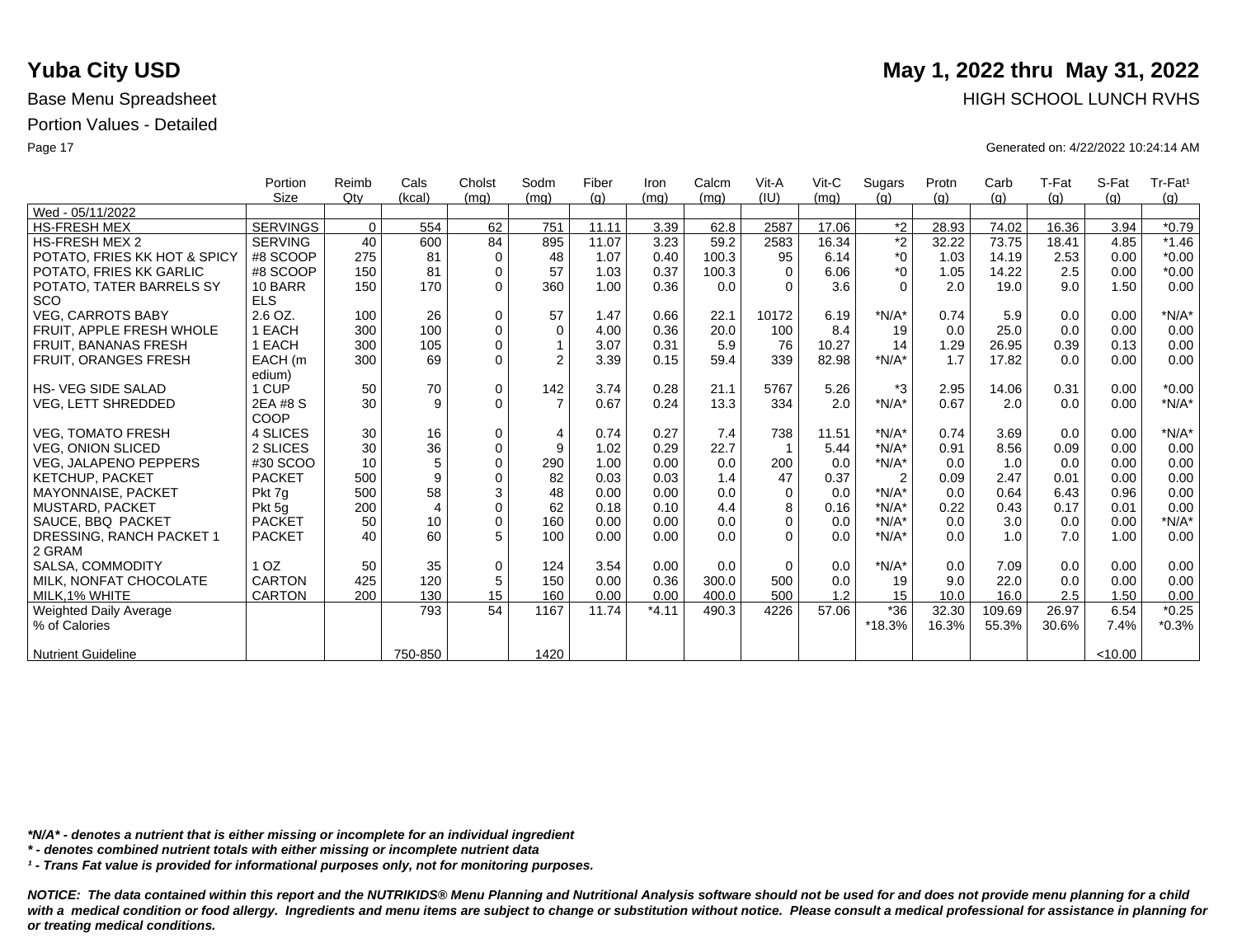|                                         | Portion<br><b>Size</b> | Reimb<br>Qtv | Cals<br>(kcal) | Cholst       | Sodm<br>(mq) | Fiber | Iron    | Calcm<br>(mq) | Vit-A<br>(IU)  | Vit-C | Sugars         | Protn | Carb  | T-Fat | S-Fat | Tr-Fat <sup>1</sup> |
|-----------------------------------------|------------------------|--------------|----------------|--------------|--------------|-------|---------|---------------|----------------|-------|----------------|-------|-------|-------|-------|---------------------|
| Thu - 05/12/2022                        |                        |              |                | (mq)         |              | (q)   | (ma)    |               |                | (ma)  | (q)            | (q)   | (q)   | (q)   | (q)   | (g)                 |
| HIGH SCHOOL LUNCH RV                    | Total                  | 741          |                |              |              |       |         |               |                |       |                |       |       |       |       |                     |
| <b>BURGER, RAW CHEESE</b>               | 1 EACH                 | 50           | 414            | 72           | 430          | 3.00  | 1.44    | 150.0         | $\Omega$       | 0.0   | $*_{4}$        | 26.0  | 31.0  | 21.0  | 8.00  | 2.00                |
| BURGER, ON A BUN                        | 1 EACH                 | 50           | 288            | 35           | 339          | 4.00  | 2.44    | 172.0         | $\Omega$       | 0.0   | $\overline{4}$ | 20.0  | 31.0  | 10.0  | 3.20  | 0.00                |
| TURKEY, HOT DOG ON A BUN                | <b>SERVING</b>         | 36           | 300            | 50           | 680          | 3.00  | 2.16    | 230.0         | $\Omega$       | 0.0   | $\overline{4}$ | 14.0  | 31.0  | 14.0  | 4.00  | 0.00                |
| HS-CORN DOG, MINI CHICK T               | <b>SERVING</b>         | 40           | 473            | 73           | 855          | 3.64  | 2.62    | 36.4          | $\Omega$       | 0.0   | 9              | 21.83 | 41.83 | 25.47 | 5.46  | $*N/A*$             |
| <b>YSON</b>                             | (9)                    |              |                |              |              |       |         |               |                |       |                |       |       |       |       |                     |
| CHICKEN PATTY ON BUN RC                 | 1 EACH                 | 50           | 340            | 20           | 620          | 6.00  | 3.24    | 150.0         | $\Omega$       | 0.0   | 4              | 19.0  | 42.0  | 11.0  | 2.00  | 0.00                |
| HS-CHICKEN, NUGGETS 10EA                | <b>SERVING</b>         | 50           | 360            | 40           | 840          | 6.00  | 3.60    | 80.0          | $\Omega$       | 0.0   | $\Omega$       | 24.0  | 24.0  | 18.0  | 4.00  | 0.00                |
|                                         | 10 EACH                |              |                |              |              |       |         |               |                |       |                |       |       |       |       |                     |
| HS-CHICKEN, POPCORN WG                  | <b>SERVING</b>         | 50           | 270            | 30           | 630          | 4.50  | 2.70    | 60.0          | $\Omega$       | 0.0   | $\mathbf 0$    | 18.0  | 18.0  | 13.5  | 3.00  | 0.00                |
|                                         | (15)                   |              |                |              |              |       |         |               |                |       |                |       |       |       |       |                     |
| BURRITO, BEAN&CHSEIWSW                  | <b>EACH</b>            | 50           | 323            | 18           | 458          | 7.71  | 3.00    | 192.9         | 681            | 11.86 | 2              | 15.13 | 42.18 | 11.65 | 4.27  | 0.00                |
| G6.05OZ                                 |                        |              |                |              |              |       |         |               |                |       |                |       |       |       |       |                     |
| PIZZA, CHEESE WG 14" YCUSD              | <b>SLICES</b>          | 24           | 444            | 43           | 1169         | 2.01  | 4.19    | 55.7          | 646            | 5.53  | $*_{4}$        | 21.41 | 56.82 | 15.31 | 7.03  | $*0.00$             |
| PIZZA. PEPPERONI WG 14" YC              | <b>SLICES</b>          | 24           | 465            | 46           | 1253         | 2.01  | 4.53    | 55.7          | 580            | 5.53  | $*_{4}$        | 21.3  | 56.49 | 17.72 | 7.60  | $*0.00$             |
| <b>USD</b>                              |                        |              |                |              |              |       |         |               |                |       |                |       |       |       |       |                     |
| PIZZA, VEGGIE WG 14" YCUSD              | <b>SLICES</b>          | 12           | 462            | 44           | 1253         | 2.41  | 4.24    | 55.7          | 687            | 13.55 | $*_{4}$        | 21.8  | 58.04 | 16.41 | 7.33  | $*0.00$             |
| <b>HS-SANDWICH BAR</b>                  | <b>SANDWI</b>          | 50           | 430            | 50           | 929          | 6.25  | 3.16    | 154.0         | 2564           | 16.93 | $*3$           | 21.66 | 48.0  | 16.81 | 4.77  | $*0.00$             |
|                                         | <b>CHS</b>             |              |                |              |              |       |         |               |                |       |                |       |       |       |       |                     |
| POTATO, CHIP RF DORITOS                 | <b>PACKAGE</b>         | 50           | 130            | $\mathbf 0$  | 220          | 2.00  | 0.36    | 20.0          | $\Omega$       | 0.0   | $*N/A*$        | 2.0   | 19.0  | 5.0   | 1.00  | 0.00                |
| <b>SALAD ADULT, CHEF</b>                | <b>SERVINGS</b>        | 10           | 455            | 57           | 882          | 6.89  | $*1.79$ | 106.3         | 15183          | 32.81 | *3             | 20.19 | 42.31 | 23.62 | 6.74  | $*0.00$             |
| SALAD ADULT, TACO                       | 1 EACH                 | 10           | 1009           | 106          | 1351         | 10.91 | 2.34    | 108.0         | 6632           | 65.17 | $*1$           | 29.95 | 61.88 | 70.11 | 15.73 | $*2.39$             |
| SALAD ADULT, VEGGIE                     | <b>SERVING</b>         | 5            | 734            | 74           | 1014         | 7.78  | 1.86    | 133.4         | 16084          | 72.31 | *3             | 20.55 | 50.04 | 50.66 | 16.98 | $*0.00$             |
| SANDWICH, VEGGIE WG                     | <b>SUB</b>             | 5            | 700            | 80           | 1213         | 8.52  | 2.66    | 95.8          | 297            | 13.53 | $*6$           | 30.47 | 63.34 | 35.02 | 17.00 | $*0.00$             |
| SANDWICH, TURKEY HAM SLI                | SANDWIC                | 20           | 535            | 81           | 1242         | 8.64  | $*2.75$ | 99.2          | 506            | 6.58  | *8             | 31.34 | 62.91 | 18.48 | 7.24  | $*0.00$             |
| <b>CE WW</b>                            |                        |              |                |              |              |       |         |               |                |       |                |       |       |       |       |                     |
| SANDWICH, TURKEY SLICE WW               | <b>SANDWIC</b>         | 20           | 537            | 72           | 1179         | 8.64  | 3.65    | 114.2         | 534            | 11.45 | $*6$           | 32.52 | 62.54 | 17.75 | 6.88  | $*0.00$             |
| <b>HS-PBJ GRAPE LUNCH</b>               | 1 EACH                 | 20           | 856            | $\mathbf{0}$ | 817          | 14.48 | 4.38    | 140.1         | 10272          | 14.59 | $*48$          | 20.74 | 113.9 | 39.0  | 7.00  | $*0.00$             |
| <b>HS-PBJ STRAWBERRY LUNCH</b>          | 1 EACH<br>4OZ. HE      | 20           | 856            | 0            | 817          | 14.48 | 4.38    | 140.1         | 10272          | 14.59 | $*48$<br>$*2$  | 20.74 | 113.9 | 39.0  | 7.00  | $*0.00$             |
| HS-SWT & SOUR TOFU S/F YC<br><b>USD</b> | AP SPOO                | 10           | 90             | $\Omega$     | 95           | 1.80  | 1.61    | 61.0          | 3              | 0.2   |                | 8.91  | 5.35  | 3.63  | 0.20  | 0.00                |
| HS-SWT & SOUR PORK S/F YC               | 20Z. HE                | 50           | 120            | 35           | 216          | 1.88  | 0.45    | 9.4           | $\overline{7}$ | 0.85  | $*2$           | 11.84 | 6.97  | 4.6   | 1.40  | $*0.00$             |
| <b>USD</b>                              | AP SPOO                |              |                |              |              |       |         |               |                |       |                |       |       |       |       |                     |
| HS-TERIYAKI TURK S/F YCUSD              | 20Z. HE                | 40           | 104            | 27           | 546          | 0.07  | 1.12    | 1.8           | $\mathbf{1}$   | 0.25  | $*2$           | 9.13  | 10.67 | 2.54  | 0.56  | $*0.00$             |
|                                         | AP SPOO                |              |                |              |              |       |         |               |                |       |                |       |       |       |       |                     |
| YCHS, STIRFRY NOODLES                   | 2 #8 SCO               | 40           | 238            | $\mathbf 0$  | 448          | 4.08  | 2.84    | 21.6          | $\Omega$       | 0.03  | $*_{0}$        | 8.4   | 41.67 | 5.85  | 0.41  | $*0.00$             |
|                                         | OP                     |              |                |              |              |       |         |               |                |       |                |       |       |       |       |                     |
| <b>RICE, STEAMED BROWN USDA</b>         | #8 2 SCO               | 20           | 309            | $\mathbf 0$  | 14           | 3.87  | 1.39    | 14.2          | $\Omega$       | 0.0   | $*_{0}$        | 7.73  | 63.79 | 2.9   | 0.00  | 0.00                |
|                                         | <b>OPS</b>             |              |                |              |              |       |         |               |                |       |                |       |       |       |       |                     |
| <b>HS-STIR FRY VEGETABLE MIX</b>        | #8 SCOOP               | 60           | 25             | $\Omega$     | 30           | 1.59  | 0.44    | 32.3          | 3971           | 30.74 | $*$ $\Omega$   | 1.31  | 5.47  | 0.02  | 0.00  | $*0.00$             |

*\*N/A\* - denotes a nutrient that is either missing or incomplete for an individual ingredient*

*\* - denotes combined nutrient totals with either missing or incomplete nutrient data*

*¹ - Trans Fat value is provided for informational purposes only, not for monitoring purposes.*

*NOTICE: The data contained within this report and the NUTRIKIDS® Menu Planning and Nutritional Analysis software should not be used for and does not provide menu planning for a child*  with a medical condition or food allergy. Ingredients and menu items are subject to change or substitution without notice. Please consult a medical professional for assistance in planning for *or treating medical conditions.*

### **Yuba City USD** May 1, 2022 thru May 31, 2022 Base Menu Spreadsheet **HIGH SCHOOL LUNCH RVHS**

Page 18 Generated on: 4/22/2022 10:24:14 AM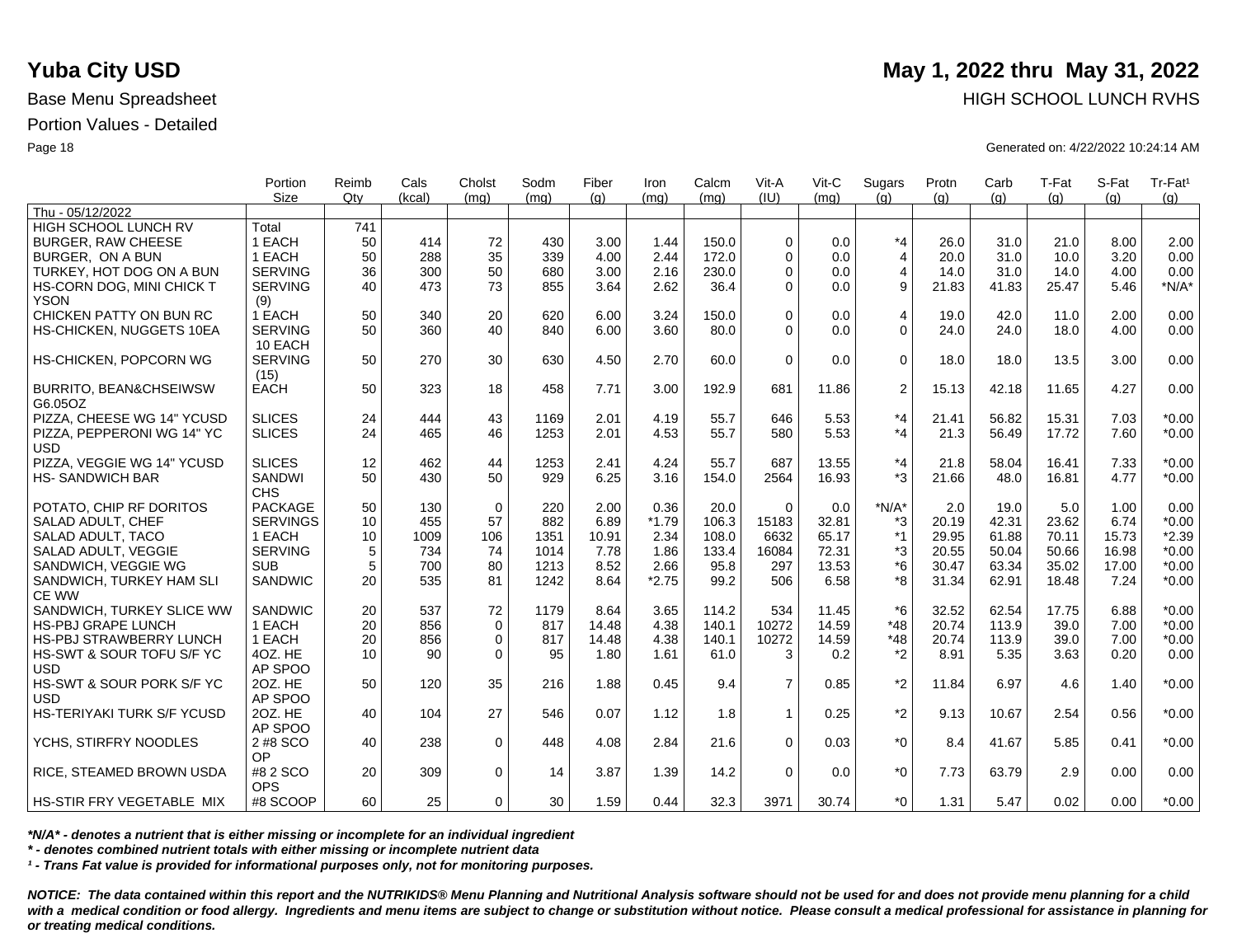|                              | Portion         | Reimb       | Cals           | Cholst      | Sodm           | Fiber | Iron    | Calcm | Vit-A    | $V$ it-C | Sugars         | Protn | Carb   | T-Fat | S-Fat   | Tr-Fat <sup>1</sup> |
|------------------------------|-----------------|-------------|----------------|-------------|----------------|-------|---------|-------|----------|----------|----------------|-------|--------|-------|---------|---------------------|
|                              | <b>Size</b>     | Qtv         | (kcal)         | (mq)        | (mq)           | (q)   | (mq)    | (mq)  | (IU)     | (mq)     | (q)            | (q)   | (g)    | (g)   | (q)     | (g)                 |
| Thu - 05/12/2022             |                 |             |                |             |                |       |         |       |          |          |                |       |        |       |         |                     |
| <b>HS-FRESH MEX</b>          | <b>SERVINGS</b> | $\mathbf 0$ | 554            | 62          | 751            | 11.11 | 3.39    | 62.8  | 2587     | 17.06    | $*2$           | 28.93 | 74.02  | 16.36 | 3.94    | $*0.79$             |
| <b>HS-FRESH MEX 2</b>        | <b>SERVING</b>  | 40          | 600            | 84          | 895            | 11.07 | 3.23    | 59.2  | 2583     | 16.34    | $\overline{2}$ | 32.22 | 73.75  | 18.41 | 4.85    | $*1.46$             |
| POTATO, FRIES KK HOT & SPICY | #8 SCOOP        | 275         | 81             | $\mathbf 0$ | 48             | 1.07  | 0.40    | 100.3 | 95       | 6.14     | $*_{0}$        | 1.03  | 14.19  | 2.53  | 0.00    | $*0.00$             |
| POTATO, FRIES KK GARLIC      | #8 SCOOP        | 150         | 81             | $\mathbf 0$ | 57             | 1.03  | 0.37    | 100.3 | $\Omega$ | 6.06     | $*_{0}$        | 1.05  | 14.22  | 2.5   | 0.00    | $*0.00$             |
| POTATO, TATER BARRELS SY     | 10 BARR         | 150         | 170            | $\Omega$    | 360            | 1.00  | 0.36    | 0.0   | $\Omega$ | 3.6      | $\Omega$       | 2.0   | 19.0   | 9.0   | 1.50    | 0.00                |
| <b>SCO</b>                   | <b>ELS</b>      |             |                |             |                |       |         |       |          |          |                |       |        |       |         |                     |
| <b>VEG. CARROTS BABY</b>     | $2.6$ OZ.       | 100         | 26             | $\Omega$    | 57             | 1.47  | 0.66    | 22.1  | 10172    | 6.19     | $*N/A*$        | 0.74  | 5.9    | 0.0   | 0.00    | $*N/A*$             |
| FRUIT, APPLE FRESH WHOLE     | <b>I EACH</b>   | 300         | 100            | $\mathbf 0$ | 0              | 4.00  | 0.36    | 20.0  | 100      | 8.4      | 19             | 0.0   | 25.0   | 0.0   | 0.00    | 0.00                |
| <b>FRUIT, BANANAS FRESH</b>  | <b>I EACH</b>   | 300         | 105            | $\Omega$    | $\mathbf{1}$   | 3.07  | 0.31    | 5.9   | 76       | 10.27    | 14             | 1.29  | 26.95  | 0.39  | 0.13    | 0.00                |
| <b>FRUIT, ORANGES FRESH</b>  | EACH (m         | 300         | 69             | $\Omega$    | $\overline{2}$ | 3.39  | 0.15    | 59.4  | 339      | 82.98    | $*N/A*$        | 1.7   | 17.82  | 0.0   | 0.00    | 0.00                |
|                              | edium)          |             |                |             |                |       |         |       |          |          |                |       |        |       |         |                     |
| <b>HS-VEG SIDE SALAD</b>     | 1 CUP           | 50          | 70             | $\mathbf 0$ | 142            | 3.74  | 0.28    | 21.1  | 5767     | 5.26     | $*3$           | 2.95  | 14.06  | 0.31  | 0.00    | $*0.00$             |
| VEG, LETT SHREDDED           | 2EA #8 S        | 30          | 9              | $\Omega$    | $\overline{7}$ | 0.67  | 0.24    | 13.3  | 334      | 2.0      | $*N/A*$        | 0.67  | 2.0    | 0.0   | 0.00    | $*N/A*$             |
|                              | COOP            |             |                |             |                |       |         |       |          |          |                |       |        |       |         |                     |
| <b>VEG. TOMATO FRESH</b>     | 4 SLICES        | 30          | 16             | $\mathbf 0$ | $\overline{4}$ | 0.74  | 0.27    | 7.4   | 738      | 11.51    | $*N/A*$        | 0.74  | 3.69   | 0.0   | 0.00    | $*N/A*$             |
| <b>VEG. ONION SLICED</b>     | 2 SLICES        | 30          | 36             | $\mathbf 0$ | 9              | 1.02  | 0.29    | 22.7  |          | 5.44     | $*N/A*$        | 0.91  | 8.56   | 0.09  | 0.00    | 0.00                |
| <b>VEG. JALAPENO PEPPERS</b> | #30 SCOO        | 10          | 5              | $\Omega$    | 290            | 1.00  | 0.00    | 0.0   | 200      | 0.0      | $*N/A*$        | 0.0   | 1.0    | 0.0   | 0.00    | 0.00                |
| KETCHUP, PACKET              | <b>PACKET</b>   | 500         | 9              | $\Omega$    | 82             | 0.03  | 0.03    | 1.4   | 47       | 0.37     | $\overline{2}$ | 0.09  | 2.47   | 0.01  | 0.00    | 0.00                |
| <b>MAYONNAISE, PACKET</b>    | Pkt 7g          | 500         | 58             | 3           | 48             | 0.00  | 0.00    | 0.0   | $\Omega$ | 0.0      | $*N/A*$        | 0.0   | 0.64   | 6.43  | 0.96    | 0.00                |
| <b>MUSTARD, PACKET</b>       | Pkt 5g          | 200         | $\overline{4}$ | $\Omega$    | 62             | 0.18  | 0.10    | 4.4   | 8        | 0.16     | $*N/A*$        | 0.22  | 0.43   | 0.17  | 0.01    | 0.00                |
| SAUCE, BBQ PACKET            | <b>PACKET</b>   | 50          | 10             | $\Omega$    | 160            | 0.00  | 0.00    | 0.0   | $\Omega$ | 0.0      | $*N/A*$        | 0.0   | 3.0    | 0.0   | 0.00    | $*N/A*$             |
| DRESSING, RANCH PACKET 1     | <b>PACKET</b>   | 40          | 60             | 5           | 100            | 0.00  | 0.00    | 0.0   | $\Omega$ | 0.0      | $*N/A*$        | 0.0   | 1.0    | 7.0   | 1.00    | 0.00                |
| 2 GRAM                       |                 |             |                |             |                |       |         |       |          |          |                |       |        |       |         |                     |
| SALSA, COMMODITY             | 1 <sub>OZ</sub> | 50          | 35             | $\mathbf 0$ | 124            | 3.54  | 0.00    | 0.0   | $\Omega$ | 0.0      | $*N/A*$        | 0.0   | 7.09   | 0.0   | 0.00    | 0.00                |
| MILK, NONFAT CHOCOLATE       | <b>CARTON</b>   | 425         | 120            | 5           | 150            | 0.00  | 0.36    | 300.0 | 500      | 0.0      | 19             | 9.0   | 22.0   | 0.0   | 0.00    | 0.00                |
| MILK, 1% WHITE               | <b>CARTON</b>   | 200         | 130            | 15          | 160            | 0.00  | 0.00    | 400.0 | 500      | 1.2      | 15             | 10.0  | 16.0   | 2.5   | 1.50    | 0.00                |
| Weighted Daily Average       |                 |             | 783            | 53          | 1138           | 11.89 | $*3.98$ | 490.7 | 4226     | 57.10    | $*36$          | 31.80 | 109.27 | 26.31 | 6.30    | $*0.25$             |
| % of Calories                |                 |             |                |             |                |       |         |       |          |          | *18.2%         | 16.2% | 55.8%  | 30.2% | 7.2%    | $*0.3%$             |
|                              |                 |             |                |             |                |       |         |       |          |          |                |       |        |       |         |                     |
| <b>Nutrient Guideline</b>    |                 |             | 750-850        |             | 1420           |       |         |       |          |          |                |       |        |       | < 10.00 |                     |

*\*N/A\* - denotes a nutrient that is either missing or incomplete for an individual ingredient*

*\* - denotes combined nutrient totals with either missing or incomplete nutrient data*

*¹ - Trans Fat value is provided for informational purposes only, not for monitoring purposes.*

with a medical condition or food allergy. Ingredients and menu items are subject to change or substitution without notice. Please consult a medical professional for assistance in planning for *or treating medical conditions.*

## **Yuba City USD** May 1, 2022 thru May 31, 2022 Base Menu Spreadsheet **HIGH SCHOOL LUNCH RVHS**

Page 19 Generated on: 4/22/2022 10:24:14 AM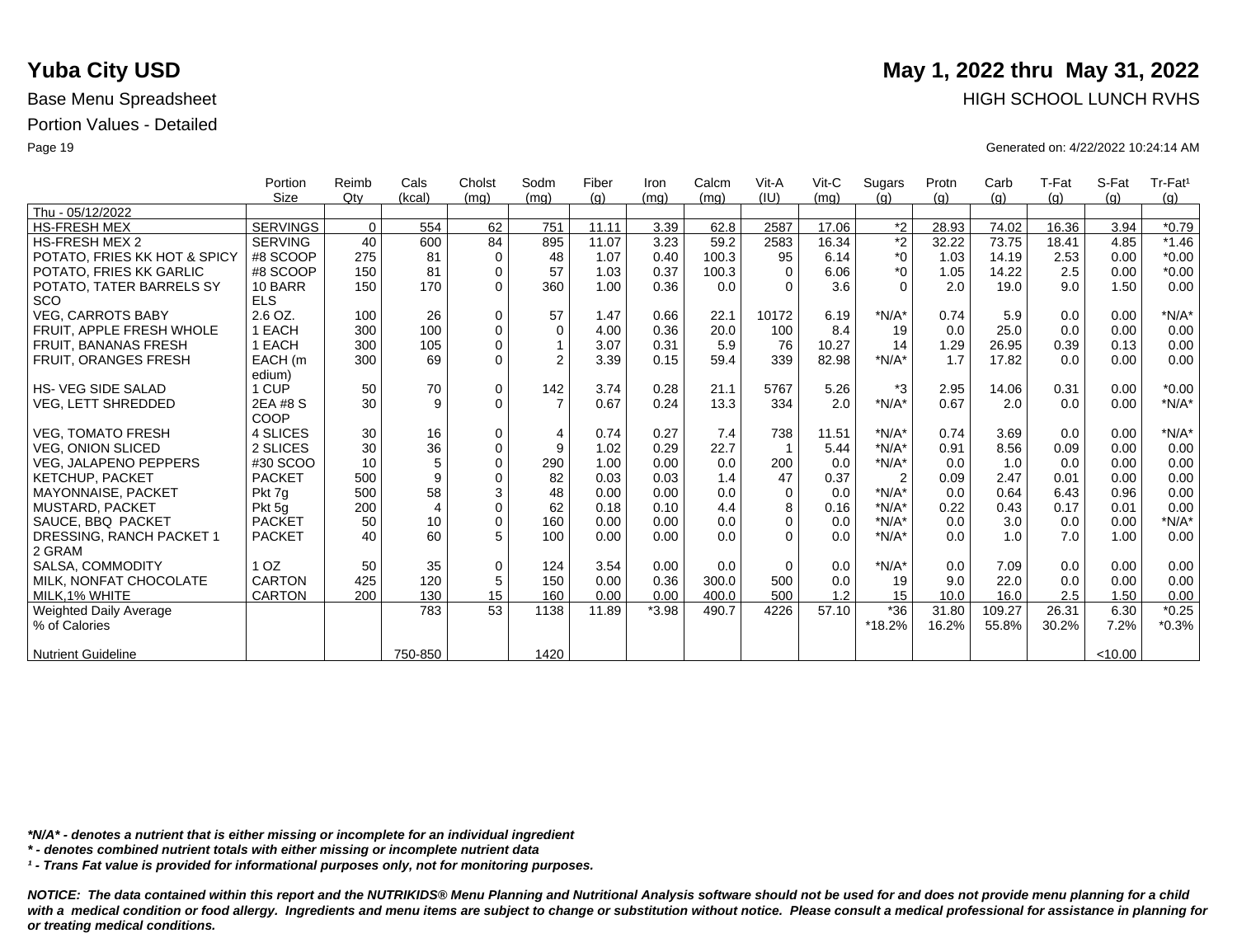|                                              | Portion                   | Reimb           | Cals   | Cholst      | Sodm | Fiber | Iron    | Calcm | Vit-A       | $V$ it-C | Sugars         | Protn | Carb  | T-Fat | S-Fat | Tr-Fat <sup>1</sup> |
|----------------------------------------------|---------------------------|-----------------|--------|-------------|------|-------|---------|-------|-------------|----------|----------------|-------|-------|-------|-------|---------------------|
|                                              | <b>Size</b>               | Qtv             | (kcal) | (ma)        | (mq) | (q)   | (mq)    | (ma)  | (IU)        | (ma)     | (q)            | (q)   | (q)   | (q)   | (q)   | (g)                 |
| Fri - 05/13/2022                             |                           |                 |        |             |      |       |         |       |             |          |                |       |       |       |       |                     |
| <b>HIGH SCHOOL LUNCH RV</b>                  | Total                     | 741             |        |             |      |       |         |       |             |          |                |       |       |       |       |                     |
| <b>BURGER, RAW CHEESE</b>                    | 1 EACH                    | 50              | 414    | 72          | 430  | 3.00  | 1.44    | 150.0 | $\Omega$    | 0.0      | $*_{4}$        | 26.0  | 31.0  | 21.0  | 8.00  | 2.00                |
| BURGER, ON A BUN                             | 1 EACH                    | 50              | 288    | 35          | 339  | 4.00  | 2.44    | 172.0 | $\Omega$    | 0.0      | $\overline{4}$ | 20.0  | 31.0  | 10.0  | 3.20  | 0.00                |
| TURKEY, HOT DOG ON A BUN                     | <b>SERVING</b>            | 36              | 300    | 50          | 680  | 3.00  | 2.16    | 230.0 | $\Omega$    | 0.0      | $\overline{4}$ | 14.0  | 31.0  | 14.0  | 4.00  | 0.00                |
| HS-CORN DOG, MINI CHICK T                    | <b>SERVING</b>            | 40              | 473    | 73          | 855  | 3.64  | 2.62    | 36.4  | $\Omega$    | 0.0      | 9              | 21.83 | 41.83 | 25.47 | 5.46  | $*N/A*$             |
| <b>YSON</b>                                  | (9)                       |                 |        |             |      |       |         |       |             |          |                |       |       |       |       |                     |
| CHICKEN PATTY ON BUN RC                      | 1 EACH                    | 50              | 340    | 20          | 620  | 6.00  | 3.24    | 150.0 | $\Omega$    | 0.0      | 4              | 19.0  | 42.0  | 11.0  | 2.00  | 0.00                |
| HS-CHICKEN, NUGGETS 10EA                     | <b>SERVING</b><br>10 EACH | 50              | 360    | 40          | 840  | 6.00  | 3.60    | 80.0  | $\Omega$    | 0.0      | $\mathbf 0$    | 24.0  | 24.0  | 18.0  | 4.00  | 0.00                |
| <b>HS-CHICKEN, POPCORN WG</b>                | <b>SERVING</b><br>(15)    | 50              | 270    | 30          | 630  | 4.50  | 2.70    | 60.0  | $\Omega$    | 0.0      | $\mathbf 0$    | 18.0  | 18.0  | 13.5  | 3.00  | 0.00                |
| <b>BURRITO, BEAN&amp;CHSEIWSW</b><br>G6.05OZ | <b>EACH</b>               | 50              | 323    | 18          | 458  | 7.71  | 3.00    | 192.9 | 681         | 11.86    | $\overline{c}$ | 15.13 | 42.18 | 11.65 | 4.27  | 0.00                |
| PIZZA, CHEESE WG 14" YCUSD                   | <b>SLICES</b>             | 24              | 444    | 43          | 1169 | 2.01  | 4.19    | 55.7  | 646         | 5.53     | $*_{4}$        | 21.41 | 56.82 | 15.31 | 7.03  | $*0.00$             |
| PIZZA, PEPPERONI WG 14" YC<br><b>USD</b>     | <b>SLICES</b>             | 24              | 465    | 46          | 1253 | 2.01  | 4.53    | 55.7  | 580         | 5.53     | $*_{4}$        | 21.3  | 56.49 | 17.72 | 7.60  | $*0.00$             |
| PIZZA, VEGGIE WG 14" YCUSD                   | <b>SLICES</b>             | 12              | 462    | 44          | 1253 | 2.41  | 4.24    | 55.7  | 687         | 13.55    | $*_{4}$        | 21.8  | 58.04 | 16.41 | 7.33  | $*0.00$             |
| <b>HS-SANDWICH BAR</b>                       | SANDWI<br><b>CHS</b>      | 50              | 430    | 50          | 929  | 6.25  | 3.16    | 154.0 | 2564        | 16.93    | $*3$           | 21.66 | 48.0  | 16.81 | 4.77  | $*0.00$             |
| POTATO, CHIP RF DORITOS                      | <b>PACKAGE</b>            | 50              | 130    | $\mathbf 0$ | 220  | 2.00  | 0.36    | 20.0  | $\Omega$    | 0.0      | $*N/A*$        | 2.0   | 19.0  | 5.0   | 1.00  | 0.00                |
| SALAD ADULT, CHEF                            | <b>SERVINGS</b>           | 10              | 455    | 57          | 882  | 6.89  | $*1.79$ | 106.3 | 15183       | 32.81    | *3             | 20.19 | 42.31 | 23.62 | 6.74  | $*0.00$             |
| SALAD ADULT, TACO                            | 1 EACH                    | 10              | 1009   | 106         | 1351 | 10.91 | 2.34    | 108.0 | 6632        | 65.17    | $*1$           | 29.95 | 61.88 | 70.11 | 15.73 | $*2.39$             |
| SALAD ADULT, VEGGIE                          | <b>SERVING</b>            | 5               | 734    | 74          | 1014 | 7.78  | 1.86    | 133.4 | 16084       | 72.31    | *3             | 20.55 | 50.04 | 50.66 | 16.98 | $*0.00$             |
| SANDWICH, VEGGIE WG                          | <b>SUB</b>                | 5               | 700    | 80          | 1213 | 8.52  | 2.66    | 95.8  | 297         | 13.53    | $*6$           | 30.47 | 63.34 | 35.02 | 17.00 | $*0.00$             |
| SANDWICH, TURKEY HAM SLI<br><b>CE WW</b>     | SANDWIC                   | 20              | 535    | 81          | 1242 | 8.64  | $*2.75$ | 99.2  | 506         | 6.58     | *8             | 31.34 | 62.91 | 18.48 | 7.24  | $*0.00$             |
| SANDWICH, TURKEY SLICE WW                    | <b>SANDWIC</b>            | 20              | 537    | 72          | 1179 | 8.64  | 3.65    | 114.2 | 534         | 11.45    | $*6$           | 32.52 | 62.54 | 17.75 | 6.88  | $*0.00$             |
| HS-PBJ GRAPE LUNCH                           | 1 EACH                    | 20              | 856    | $\mathbf 0$ | 817  | 14.48 | 4.38    | 140.1 | 10272       | 14.59    | $*48$          | 20.74 | 113.9 | 39.0  | 7.00  | $*0.00$             |
| <b>HS-PBJ STRAWBERRY LUNCH</b>               | 1 EACH                    | 20              | 856    | $\mathbf 0$ | 817  | 14.48 | 4.38    | 140.1 | 10272       | 14.59    | $*48$          | 20.74 | 113.9 | 39.0  | 7.00  | $*0.00$             |
| <b>HS-HUNAN ORANGE TURK S/F</b>              | 2OZ. HE                   | 50              | 157    | 42          | 839  | 0.11  | 1.73    | 3.1   | 6           | 2.23     | $*_{2}$        | 14.05 | 15.49 | 3.91  | 0.87  | $*0.00$             |
| <b>YCUSD</b>                                 | AP SPOO                   |                 |        |             |      |       |         |       |             |          |                |       |       |       |       |                     |
| <b>HS-HUNAN ORANGE TOFU S/F</b>              | 4OZ. HE                   | 10 <sup>°</sup> | 103    | $\mathbf 0$ | 133  | 0.00  | 1.90    | 71.2  | 4           | 1.4      | *1             | 10.53 | 5.91  | 4.03  | 0.20  | 0.00                |
| <b>YCUSD</b>                                 | AP SPOO                   |                 |        |             |      |       |         |       |             |          |                |       |       |       |       |                     |
| <b>HS-TERIYAKI TURK S/F YCUSD</b>            | 20Z. HE<br>AP SPOO        | 40              | 104    | 27          | 546  | 0.07  | 1.12    | 1.8   | $\mathbf 1$ | 0.25     | *2             | 9.13  | 10.67 | 2.54  | 0.56  | $*0.00$             |
| YCHS, STIRFRY NOODLES                        | 2 #8 SCO<br>OP            | 40              | 238    | $\Omega$    | 448  | 4.08  | 2.84    | 21.6  | $\Omega$    | 0.03     | $*_{0}$        | 8.4   | 41.67 | 5.85  | 0.41  | $*0.00$             |
| RICE, STEAMED BROWN USDA                     | #8 2 SCO                  | 20              | 309    | $\mathbf 0$ | 14   | 3.87  | 1.39    | 14.2  | $\Omega$    | 0.0      | $*0$           | 7.73  | 63.79 | 2.9   | 0.00  | 0.00                |
| HS-STIR FRY VEGETABLE MIX                    | <b>OPS</b><br>#8 SCOOP    | 60 <sup>1</sup> | 25     | $\Omega$    | 30   | 1.59  | 0.44    | 32.3  | 3971        | 30.74    | $*_{0}$        | 1.31  | 5.47  | 0.02  | 0.00  | $*0.00$             |

*\*N/A\* - denotes a nutrient that is either missing or incomplete for an individual ingredient*

*\* - denotes combined nutrient totals with either missing or incomplete nutrient data*

*¹ - Trans Fat value is provided for informational purposes only, not for monitoring purposes.*

*NOTICE: The data contained within this report and the NUTRIKIDS® Menu Planning and Nutritional Analysis software should not be used for and does not provide menu planning for a child*  with a medical condition or food allergy. Ingredients and menu items are subject to change or substitution without notice. Please consult a medical professional for assistance in planning for *or treating medical conditions.*

# **Yuba City USD** May 1, 2022 thru May 31, 2022 Base Menu Spreadsheet **HIGH SCHOOL LUNCH RVHS**

Page 20 Generated on: 4/22/2022 10:24:14 AM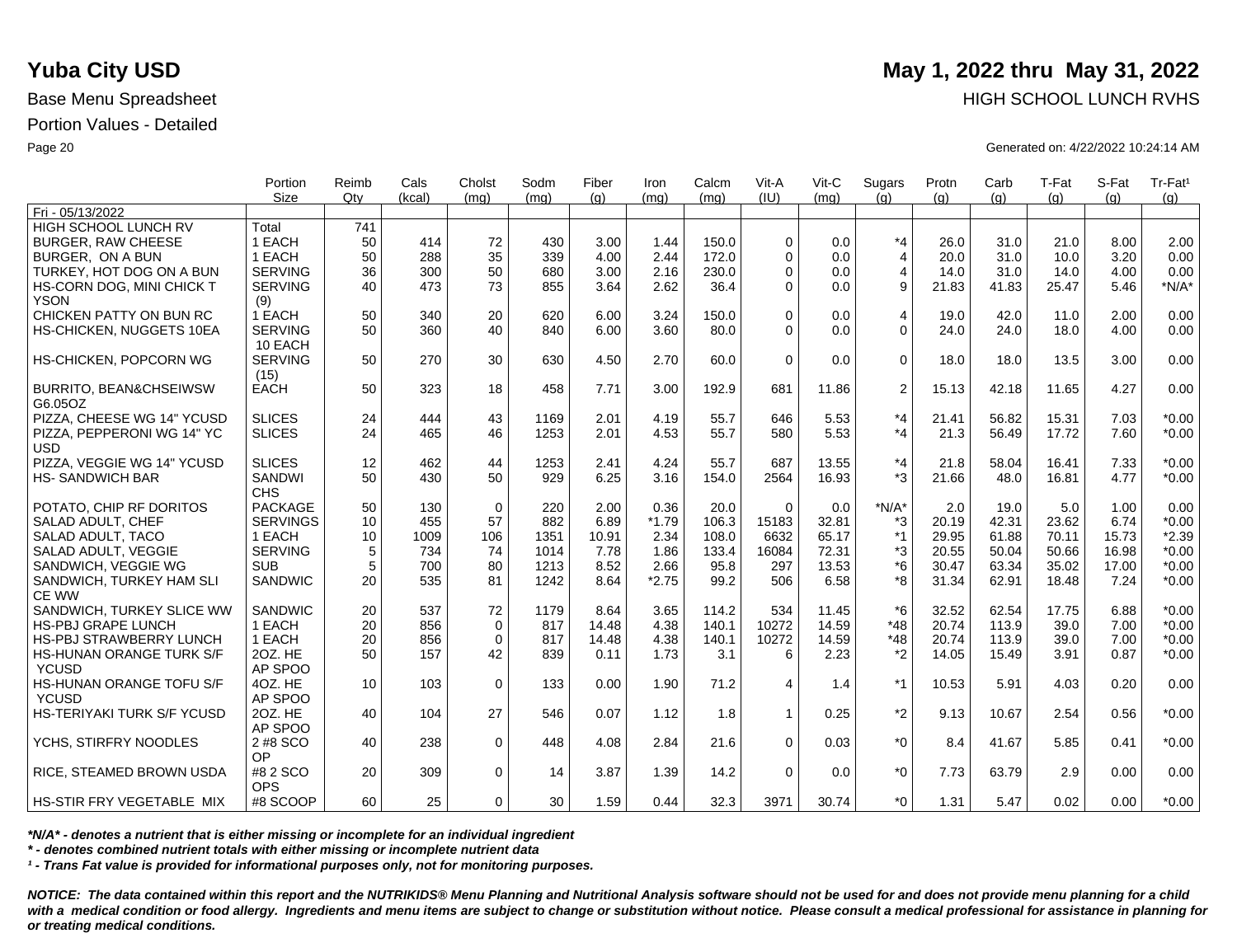|                              | Portion         | Reimb    | Cals           | Cholst      | Sodm           | Fiber | Iron    | Calcm | Vit-A    | $V$ it-C | Sugars         | Protn | Carb   | T-Fat | S-Fat   | Tr-Fat <sup>1</sup> |
|------------------------------|-----------------|----------|----------------|-------------|----------------|-------|---------|-------|----------|----------|----------------|-------|--------|-------|---------|---------------------|
|                              | <b>Size</b>     | Qtv      | (kcal)         | (mq)        | (mq)           | (q)   | (mq)    | (mq)  | (IU)     | (mq)     | (q)            | (q)   | (g)    | (g)   | (q)     | (g)                 |
| Fri - 05/13/2022             |                 |          |                |             |                |       |         |       |          |          |                |       |        |       |         |                     |
| <b>HS-FRESH MEX</b>          | SERVINGS        | $\Omega$ | 554            | 62          | 751            | 11.11 | 3.39    | 62.8  | 2587     | 17.06    | $*2$           | 28.93 | 74.02  | 16.36 | 3.94    | $*0.79$             |
| <b>HS-FRESH MEX 2</b>        | <b>SERVING</b>  | 40       | 600            | 84          | 895            | 11.07 | 3.23    | 59.2  | 2583     | 16.34    | $\overline{2}$ | 32.22 | 73.75  | 18.41 | 4.85    | $*1.46$             |
| POTATO, FRIES KK HOT & SPICY | #8 SCOOP        | 275      | 81             | $\mathbf 0$ | 48             | 1.07  | 0.40    | 100.3 | 95       | 6.14     | $^*0$          | 1.03  | 14.19  | 2.53  | 0.00    | $*0.00$             |
| POTATO, FRIES KK GARLIC      | #8 SCOOP        | 150      | 81             | $\mathbf 0$ | 57             | 1.03  | 0.37    | 100.3 | $\Omega$ | 6.06     | $*_{0}$        | 1.05  | 14.22  | 2.5   | 0.00    | $*0.00$             |
| POTATO, TATER BARRELS SY     | 10 BARR         | 150      | 170            | $\Omega$    | 360            | 1.00  | 0.36    | 0.0   | $\Omega$ | 3.6      | $\Omega$       | 2.0   | 19.0   | 9.0   | 1.50    | 0.00                |
| <b>SCO</b>                   | <b>ELS</b>      |          |                |             |                |       |         |       |          |          |                |       |        |       |         |                     |
| <b>VEG, CARROTS BABY</b>     | 2.6 OZ.         | 100      | 26             | $\mathbf 0$ | 57             | 1.47  | 0.66    | 22.1  | 10172    | 6.19     | $*N/A*$        | 0.74  | 5.9    | 0.0   | 0.00    | $*N/A*$             |
| FRUIT. APPLE FRESH WHOLE     | 1 EACH          | 300      | 100            | $\mathbf 0$ | $\mathbf 0$    | 4.00  | 0.36    | 20.0  | 100      | 8.4      | 19             | 0.0   | 25.0   | 0.0   | 0.00    | 0.00                |
| FRUIT, BANANAS FRESH         | 1 EACH          | 300      | 105            | $\Omega$    |                | 3.07  | 0.31    | 5.9   | 76       | 10.27    | 14             | 1.29  | 26.95  | 0.39  | 0.13    | 0.00                |
| FRUIT, ORANGES FRESH         | EACH (m         | 300      | 69             | $\Omega$    | $\overline{2}$ | 3.39  | 0.15    | 59.4  | 339      | 82.98    | $*N/A*$        | 1.7   | 17.82  | 0.0   | 0.00    | 0.00                |
|                              | edium)          |          |                |             |                |       |         |       |          |          |                |       |        |       |         |                     |
| <b>HS-VEG SIDE SALAD</b>     | 1 CUP           | 50       | 70             | $\mathbf 0$ | 142            | 3.74  | 0.28    | 21.1  | 5767     | 5.26     | $*3$           | 2.95  | 14.06  | 0.31  | 0.00    | $*0.00$             |
| <b>VEG, LETT SHREDDED</b>    | 2EA #8 S        | 30       | 9              | $\Omega$    | $\overline{7}$ | 0.67  | 0.24    | 13.3  | 334      | 2.0      | $*N/A*$        | 0.67  | 2.0    | 0.0   | 0.00    | $*N/A*$             |
|                              | COOP            |          |                |             |                |       |         |       |          |          |                |       |        |       |         |                     |
| <b>VEG, TOMATO FRESH</b>     | 4 SLICES        | 30       | 16             | $\mathbf 0$ | $\overline{4}$ | 0.74  | 0.27    | 7.4   | 738      | 11.51    | $*N/A*$        | 0.74  | 3.69   | 0.0   | 0.00    | $*N/A*$             |
| <b>VEG. ONION SLICED</b>     | 2 SLICES        | 30       | 36             | $\mathbf 0$ | 9              | 1.02  | 0.29    | 22.7  |          | 5.44     | $*N/A*$        | 0.91  | 8.56   | 0.09  | 0.00    | 0.00                |
| <b>VEG. JALAPENO PEPPERS</b> | #30 SCOO        | 10       | 5              | $\Omega$    | 290            | 1.00  | 0.00    | 0.0   | 200      | 0.0      | $*N/A*$        | 0.0   | 1.0    | 0.0   | 0.00    | 0.00                |
| <b>KETCHUP, PACKET</b>       | <b>PACKET</b>   | 500      | 9              | $\mathbf 0$ | 82             | 0.03  | 0.03    | 1.4   | 47       | 0.37     | $\overline{2}$ | 0.09  | 2.47   | 0.01  | 0.00    | 0.00                |
| <b>MAYONNAISE, PACKET</b>    | Pkt 7q          | 500      | 58             | 3           | 48             | 0.00  | 0.00    | 0.0   | $\Omega$ | 0.0      | $*N/A*$        | 0.0   | 0.64   | 6.43  | 0.96    | 0.00                |
| <b>MUSTARD, PACKET</b>       | Pkt 5g          | 200      | $\overline{4}$ | $\mathbf 0$ | 62             | 0.18  | 0.10    | 4.4   | 8        | 0.16     | $*N/A*$        | 0.22  | 0.43   | 0.17  | 0.01    | 0.00                |
| SAUCE, BBQ PACKET            | <b>PACKET</b>   | 50       | 10             | $\Omega$    | 160            | 0.00  | 0.00    | 0.0   | $\Omega$ | 0.0      | $*N/A*$        | 0.0   | 3.0    | 0.0   | 0.00    | $*N/A*$             |
| DRESSING, RANCH PACKET 1     | <b>PACKET</b>   | 40       | 60             | 5           | 100            | 0.00  | 0.00    | 0.0   | $\Omega$ | 0.0      | $*N/A*$        | 0.0   | 1.0    | 7.0   | 1.00    | 0.00                |
| 2 GRAM                       |                 |          |                |             |                |       |         |       |          |          |                |       |        |       |         |                     |
| SALSA, COMMODITY             | 1 <sub>OZ</sub> | 50       | 35             | $\mathbf 0$ | 124            | 3.54  | 0.00    | 0.0   | $\Omega$ | 0.0      | $*N/A*$        | 0.0   | 7.09   | 0.0   | 0.00    | 0.00                |
| MILK, NONFAT CHOCOLATE       | <b>CARTON</b>   | 425      | 120            | 5           | 150            | 0.00  | 0.36    | 300.0 | 500      | 0.0      | 19             | 9.0   | 22.0   | 0.0   | 0.00    | 0.00                |
| MILK.1% WHITE                | <b>CARTON</b>   | 200      | 130            | 15          | 160            | 0.00  | 0.00    | 400.0 | 500      | 1.2      | 15             | 10.0  | 16.0   | 2.5   | 1.50    | 0.00                |
| Weighted Daily Average       |                 |          | 786            | 53          | 1181           | 11.75 | $*4.07$ | 490.5 | 4226     | 57.21    | $*36$          | 31.97 | 109.85 | 26.27 | 6.26    | $*0.25$             |
| % of Calories                |                 |          |                |             |                |       |         |       |          |          | *18.2%         | 16.3% | 55.9%  | 30.1% | 7.2%    | $*0.3%$             |
|                              |                 |          |                |             |                |       |         |       |          |          |                |       |        |       |         |                     |
| <b>Nutrient Guideline</b>    |                 |          | 750-850        |             | 1420           |       |         |       |          |          |                |       |        |       | < 10.00 |                     |

*\*N/A\* - denotes a nutrient that is either missing or incomplete for an individual ingredient*

*\* - denotes combined nutrient totals with either missing or incomplete nutrient data*

*¹ - Trans Fat value is provided for informational purposes only, not for monitoring purposes.*

*NOTICE: The data contained within this report and the NUTRIKIDS® Menu Planning and Nutritional Analysis software should not be used for and does not provide menu planning for a child*  with a medical condition or food allergy. Ingredients and menu items are subject to change or substitution without notice. Please consult a medical professional for assistance in planning for *or treating medical conditions.*

## **Yuba City USD** May 1, 2022 thru May 31, 2022 Base Menu Spreadsheet **HIGH SCHOOL LUNCH RVHS**

Page 21 Generated on: 4/22/2022 10:24:14 AM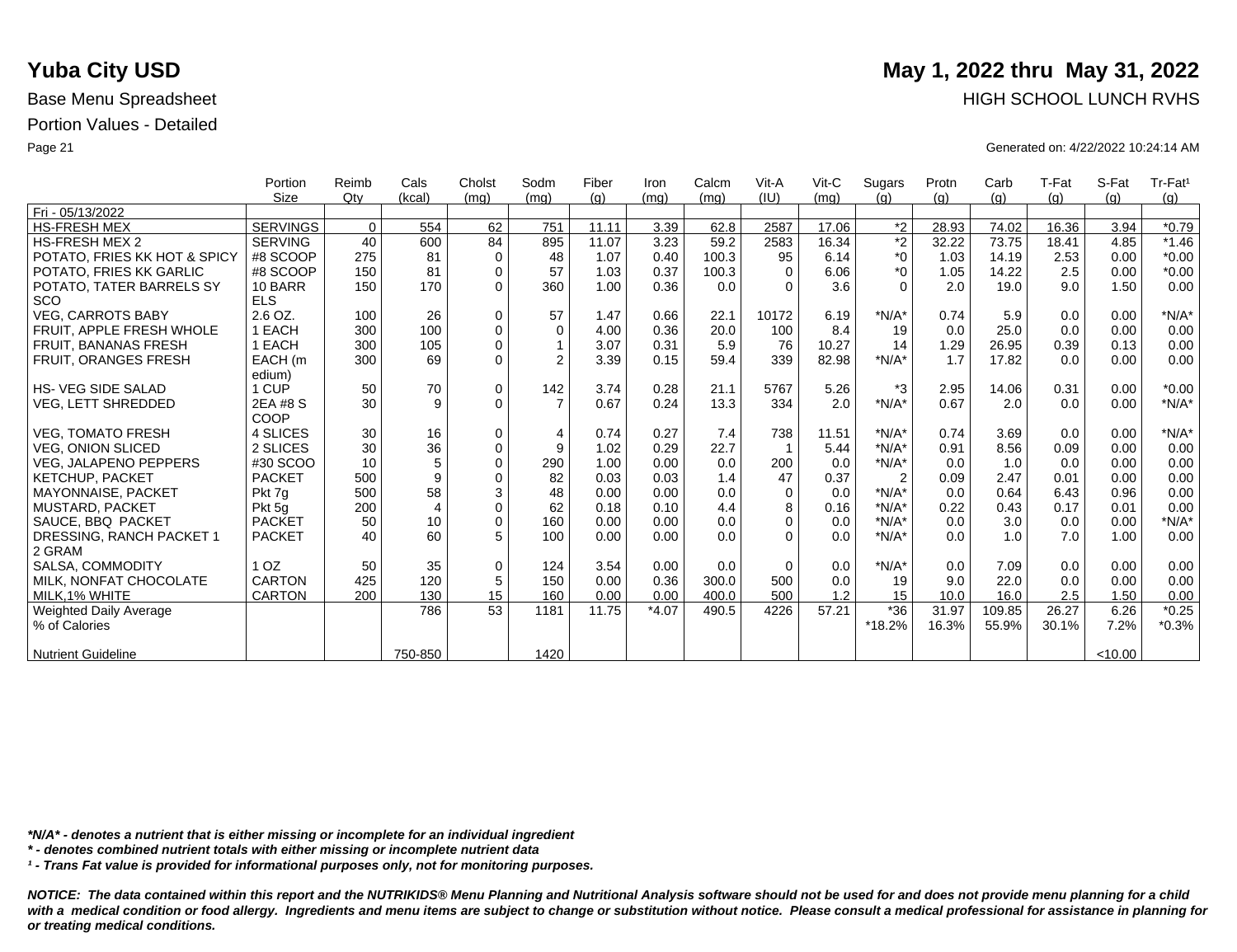|                                   | Portion<br><b>Size</b> | Reimb<br>Qtv | Cals<br>(kcal) | Cholst<br>(mq) | Sodm<br>(ma) | Fiber<br>(q) | Iron<br>(mq) | Calcm<br>(ma) | Vit-A<br>(IU) | Vit-C<br>(mq) | Sugars<br>(q)  | Protn<br>(q) | Carb<br>(q) | T-Fat<br>(q) | S-Fat<br>(a) | Tr-Fat <sup>1</sup><br>(g) |
|-----------------------------------|------------------------|--------------|----------------|----------------|--------------|--------------|--------------|---------------|---------------|---------------|----------------|--------------|-------------|--------------|--------------|----------------------------|
| Mon - 05/16/2022                  |                        |              |                |                |              |              |              |               |               |               |                |              |             |              |              |                            |
| <b>HIGH SCHOOL LUNCH RV</b>       | Total                  | 741          |                |                |              |              |              |               |               |               |                |              |             |              |              |                            |
| <b>BURGER, RAW CHEESE</b>         | 1 EACH                 | 50           | 414            | 72             | 430          | 3.00         | 1.44         | 150.0         | $\Omega$      | 0.0           | $*_{4}$        | 26.0         | 31.0        | 21.0         | 8.00         | 2.00                       |
| BURGER. ON A BUN                  | 1 EACH                 | 50           | 288            | 35             | 339          | 4.00         | 2.44         | 172.0         | $\Omega$      | 0.0           | $\overline{4}$ | 20.0         | 31.0        | 10.0         | 3.20         | 0.00                       |
| TURKEY, HOT DOG ON A BUN          | <b>SERVING</b>         | 36           | 300            | 50             | 680          | 3.00         | 2.16         | 230.0         | $\Omega$      | 0.0           | 4              | 14.0         | 31.0        | 14.0         | 4.00         | 0.00                       |
| HS-CORN DOG, MINI CHICK T         | <b>SERVING</b>         | 40           | 473            | 73             | 855          | 3.64         | 2.62         | 36.4          | $\Omega$      | 0.0           | 9              | 21.83        | 41.83       | 25.47        | 5.46         | $*N/A*$                    |
| <b>YSON</b>                       | (9)                    |              |                |                |              |              |              |               |               |               |                |              |             |              |              |                            |
| CHICKEN PATTY ON BUN RC           | 1 EACH                 | 50           | 340            | 20             | 620          | 6.00         | 3.24         | 150.0         | $\Omega$      | 0.0           | $\overline{4}$ | 19.0         | 42.0        | 11.0         | 2.00         | 0.00                       |
| HS-CHICKEN, NUGGETS 10EA          | <b>SERVING</b>         | 50           | 360            | 40             | 840          | 6.00         | 3.60         | 80.0          | $\Omega$      | 0.0           | $\Omega$       | 24.0         | 24.0        | 18.0         | 4.00         | 0.00                       |
|                                   | 10 EACH                |              |                |                |              |              |              |               |               |               |                |              |             |              |              |                            |
| <b>HS-CHICKEN, POPCORN WG</b>     | <b>SERVING</b>         | 50           | 270            | 30             | 630          | 4.50         | 2.70         | 60.0          | $\Omega$      | 0.0           | 0              | 18.0         | 18.0        | 13.5         | 3.00         | 0.00                       |
|                                   | (15)                   |              |                |                |              |              |              |               |               |               |                |              |             |              |              |                            |
| <b>BURRITO, BEAN&amp;CHSEIWSW</b> | <b>EACH</b>            | 50           | 323            | 18             | 458          | 7.71         | 3.00         | 192.9         | 681           | 11.86         | $\overline{c}$ | 15.13        | 42.18       | 11.65        | 4.27         | 0.00                       |
| G6.05OZ                           |                        |              |                |                |              |              |              |               |               |               |                |              |             |              |              |                            |
| PIZZA, CHEESE WG 14" YCUSD        | <b>SLICES</b>          | 24           | 444            | 43             | 1169         | 2.01         | 4.19         | 55.7          | 646           | 5.53          | $*_{4}$        | 21.41        | 56.82       | 15.31        | 7.03         | $*0.00$                    |
| PIZZA, PEPPERONI WG 14" YC        | <b>SLICES</b>          | 24           | 465            | 46             | 1253         | 2.01         | 4.53         | 55.7          | 580           | 5.53          | $*_{4}$        | 21.3         | 56.49       | 17.72        | 7.60         | $*0.00$                    |
| <b>USD</b>                        |                        |              |                |                |              |              |              |               |               |               |                |              |             |              |              |                            |
| PIZZA, VEGGIE WG 14" YCUSD        | <b>SLICES</b>          | 12           | 462            | 44             | 1253         | 2.41         | 4.24         | 55.7          | 687           | 13.55         | $*_{4}$        | 21.8         | 58.04       | 16.41        | 7.33         | $*0.00$                    |
| <b>HS-SANDWICH BAR</b>            | <b>SANDWI</b>          | 50           | 430            | 50             | 929          | 6.25         | 3.16         | 154.0         | 2564          | 16.93         | *3             | 21.66        | 48.0        | 16.81        | 4.77         | $*0.00$                    |
|                                   | <b>CHS</b>             |              |                |                |              |              |              |               |               |               |                |              |             |              |              |                            |
| POTATO, CHIP RF DORITOS           | <b>PACKAGE</b>         | 50           | 130            | $\mathbf 0$    | 220          | 2.00         | 0.36         | 20.0          | $\Omega$      | 0.0           | $*N/A*$        | 2.0          | 19.0        | 5.0          | 1.00         | 0.00                       |
| SALAD ADULT, CHEF                 | <b>SERVINGS</b>        | 10           | 455            | 57             | 882          | 6.89         | $*1.79$      | 106.3         | 15183         | 32.81         | *3             | 20.19        | 42.31       | 23.62        | 6.74         | $*0.00$                    |
| SALAD ADULT. TACO                 | 1 EACH                 | 10           | 1009           | 106            | 1351         | 10.91        | 2.34         | 108.0         | 6632          | 65.17         | $*1$           | 29.95        | 61.88       | 70.11        | 15.73        | $*2.39$                    |
| SALAD ADULT. VEGGIE               | <b>SERVING</b>         | 5            | 734            | 74             | 1014         | 7.78         | 1.86         | 133.4         | 16084         | 72.31         | *3             | 20.55        | 50.04       | 50.66        | 16.98        | $*0.00$                    |
| SANDWICH, VEGGIE WG               | <b>SUB</b>             | 5            | 700            | 80             | 1213         | 8.52         | 2.66         | 95.8          | 297           | 13.53         | *6             | 30.47        | 63.34       | 35.02        | 17.00        | $*0.00$                    |
| SANDWICH, TURKEY HAM SLI          | <b>SANDWIC</b>         | 20           | 535            | 81             | 1242         | 8.64         | $*2.75$      | 99.2          | 506           | 6.58          | *8             | 31.34        | 62.91       | 18.48        | 7.24         | $*0.00$                    |
| <b>CE WW</b>                      |                        |              |                |                |              |              |              |               |               |               |                |              |             |              |              |                            |
| SANDWICH. TURKEY SLICE WW         | <b>SANDWIC</b>         | 20           | 537            | 72             | 1179         | 8.64         | 3.65         | 114.2         | 534           | 11.45         | $*6$           | 32.52        | 62.54       | 17.75        | 6.88         | $*0.00$                    |
| HS-PBJ GRAPE LUNCH                | 1 EACH                 | 20           | 856            | $\mathbf 0$    | 817          | 14.48        | 4.38         | 140.1         | 10272         | 14.59         | $*48$          | 20.74        | 113.9       | 39.0         | 7.00         | $*0.00$                    |
| <b>HS-PBJ STRAWBERRY LUNCH</b>    | 1 EACH                 | 20           | 856            | $\mathbf 0$    | 817          | 14.48        | 4.38         | 140.1         | 10272         | 14.59         | $*48$          | 20.74        | 113.9       | 39.0         | 7.00         | $*0.00$                    |
| HS-SWEET CHILI TOFU S/F YC        | 4OZ. HE                | 10           | 92             | $\Omega$       | 142          | 0.00         | 1.61         | 59.8          | 24            | 0.0           | $*2$           | 8.91         | 5.75        | 3.63         | 0.20         | 0.00                       |
| <b>USD</b>                        | AP SPOO                |              |                |                |              |              |              |               |               |               |                |              |             |              |              |                            |
| HS-SWEET CHILI PORK S/F YC        | 20Z. HE                | 50           | 123            | 35             | 264          | 0.08         | 0.45         | 8.2           | 28            | 0.65          | $*_{2}$        | 11.84        | 7.37        | 4.6          | 1.40         | $*0.00$                    |
| <b>USD</b>                        | AP SPOO                |              |                |                |              |              |              |               |               |               |                |              |             |              |              |                            |
| HS-TERIYAKI TURK S/F YCUSD        | 20Z. HE                | 40           | 104            | 27             | 546          | 0.07         | 1.12         | 1.8           | $\mathbf 1$   | 0.25          | $*2$           | 9.13         | 10.67       | 2.54         | 0.56         | $*0.00$                    |
|                                   | AP SPOO                |              |                |                |              |              |              |               |               |               |                |              |             |              |              |                            |
| YCHS, STIRFRY NOODLES             | 2 #8 SCO               | 40           | 238            | $\mathbf 0$    | 448          | 4.08         | 2.84         | 21.6          | $\Omega$      | 0.03          | $*_{0}$        | 8.4          | 41.67       | 5.85         | 0.41         | $*0.00$                    |
|                                   | OP                     |              |                |                |              |              |              |               |               |               |                |              |             |              |              |                            |
| RICE, STEAMED BROWN USDA          | #8 2 SCO               | 20           | 309            | $\mathbf 0$    | 14           | 3.87         | 1.39         | 14.2          | $\Omega$      | 0.0           | $^*0$          | 7.73         | 63.79       | 2.9          | 0.00         | 0.00                       |
|                                   | <b>OPS</b>             |              |                |                |              |              |              |               |               |               |                |              |             |              |              |                            |
| HS-STIR FRY VEGETABLE MIX         | #8 SCOOP               | 60           | 25             | $\Omega$       | 30           | 1.59         | 0.44         | 32.3          | 3971          | 30.74         | $*_{0}$        | 1.31         | 5.47        | 0.02         | 0.00         | $*0.00$                    |

*\*N/A\* - denotes a nutrient that is either missing or incomplete for an individual ingredient*

*\* - denotes combined nutrient totals with either missing or incomplete nutrient data*

*¹ - Trans Fat value is provided for informational purposes only, not for monitoring purposes.*

*NOTICE: The data contained within this report and the NUTRIKIDS® Menu Planning and Nutritional Analysis software should not be used for and does not provide menu planning for a child*  with a medical condition or food allergy. Ingredients and menu items are subject to change or substitution without notice. Please consult a medical professional for assistance in planning for *or treating medical conditions.*

# **Yuba City USD** May 1, 2022 thru May 31, 2022 Base Menu Spreadsheet **HIGH SCHOOL LUNCH RVHS**

Page 22 Generated on: 4/22/2022 10:24:14 AM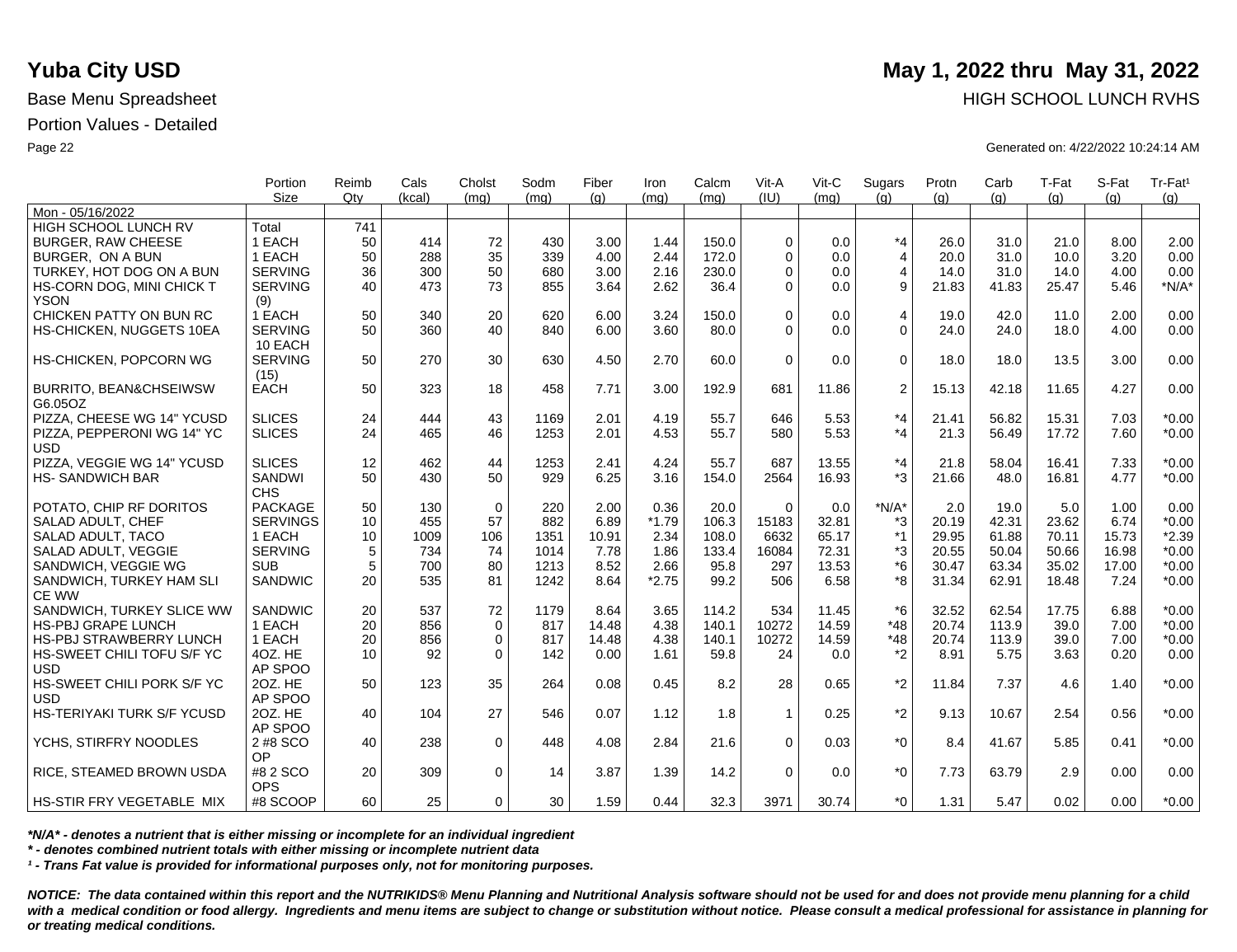|                              | Portion         | Reimb    | Cals           | Cholst      | Sodm           | Fiber | Iron    | Calcm | Vit-A    | $V$ it-C | Sugars         | Protn | Carb   | T-Fat | S-Fat   | Tr-Fat <sup>1</sup> |
|------------------------------|-----------------|----------|----------------|-------------|----------------|-------|---------|-------|----------|----------|----------------|-------|--------|-------|---------|---------------------|
|                              | <b>Size</b>     | Qtv      | (kcal)         | (mq)        | (mq)           | (q)   | (mq)    | (mq)  | (IU)     | (mq)     | (q)            | (q)   | (g)    | (g)   | (q)     | (g)                 |
| Mon - 05/16/2022             |                 |          |                |             |                |       |         |       |          |          |                |       |        |       |         |                     |
| <b>HS-FRESH MEX</b>          | SERVINGS        | $\Omega$ | 554            | 62          | 751            | 11.11 | 3.39    | 62.8  | 2587     | 17.06    | $*2$           | 28.93 | 74.02  | 16.36 | 3.94    | $*0.79$             |
| <b>HS-FRESH MEX 2</b>        | <b>SERVING</b>  | 40       | 600            | 84          | 895            | 11.07 | 3.23    | 59.2  | 2583     | 16.34    | $\overline{2}$ | 32.22 | 73.75  | 18.41 | 4.85    | $*1.46$             |
| POTATO, FRIES KK HOT & SPICY | #8 SCOOP        | 275      | 81             | $\mathbf 0$ | 48             | 1.07  | 0.40    | 100.3 | 95       | 6.14     | $^*0$          | 1.03  | 14.19  | 2.53  | 0.00    | $*0.00$             |
| POTATO, FRIES KK GARLIC      | #8 SCOOP        | 150      | 81             | $\mathbf 0$ | 57             | 1.03  | 0.37    | 100.3 | $\Omega$ | 6.06     | $*_{0}$        | 1.05  | 14.22  | 2.5   | 0.00    | $*0.00$             |
| POTATO, TATER BARRELS SY     | 10 BARR         | 150      | 170            | $\Omega$    | 360            | 1.00  | 0.36    | 0.0   | $\Omega$ | 3.6      | $\Omega$       | 2.0   | 19.0   | 9.0   | 1.50    | 0.00                |
| <b>SCO</b>                   | <b>ELS</b>      |          |                |             |                |       |         |       |          |          |                |       |        |       |         |                     |
| <b>VEG, CARROTS BABY</b>     | 2.6 OZ.         | 100      | 26             | $\mathbf 0$ | 57             | 1.47  | 0.66    | 22.1  | 10172    | 6.19     | $*N/A*$        | 0.74  | 5.9    | 0.0   | 0.00    | $*N/A*$             |
| FRUIT. APPLE FRESH WHOLE     | 1 EACH          | 300      | 100            | $\mathbf 0$ | $\mathbf 0$    | 4.00  | 0.36    | 20.0  | 100      | 8.4      | 19             | 0.0   | 25.0   | 0.0   | 0.00    | 0.00                |
| FRUIT, BANANAS FRESH         | 1 EACH          | 300      | 105            | $\Omega$    |                | 3.07  | 0.31    | 5.9   | 76       | 10.27    | 14             | 1.29  | 26.95  | 0.39  | 0.13    | 0.00                |
| FRUIT, ORANGES FRESH         | EACH (m         | 300      | 69             | $\Omega$    | $\overline{2}$ | 3.39  | 0.15    | 59.4  | 339      | 82.98    | $*N/A*$        | 1.7   | 17.82  | 0.0   | 0.00    | 0.00                |
|                              | edium)          |          |                |             |                |       |         |       |          |          |                |       |        |       |         |                     |
| <b>HS-VEG SIDE SALAD</b>     | 1 CUP           | 50       | 70             | $\mathbf 0$ | 142            | 3.74  | 0.28    | 21.1  | 5767     | 5.26     | $*3$           | 2.95  | 14.06  | 0.31  | 0.00    | $*0.00$             |
| <b>VEG, LETT SHREDDED</b>    | 2EA #8 S        | 30       | 9              | $\Omega$    | $\overline{7}$ | 0.67  | 0.24    | 13.3  | 334      | 2.0      | $*N/A*$        | 0.67  | 2.0    | 0.0   | 0.00    | $*N/A*$             |
|                              | COOP            |          |                |             |                |       |         |       |          |          |                |       |        |       |         |                     |
| <b>VEG, TOMATO FRESH</b>     | 4 SLICES        | 30       | 16             | $\mathbf 0$ | $\overline{4}$ | 0.74  | 0.27    | 7.4   | 738      | 11.51    | $*N/A*$        | 0.74  | 3.69   | 0.0   | 0.00    | $*N/A*$             |
| <b>VEG. ONION SLICED</b>     | 2 SLICES        | 30       | 36             | $\mathbf 0$ | 9              | 1.02  | 0.29    | 22.7  |          | 5.44     | $*N/A*$        | 0.91  | 8.56   | 0.09  | 0.00    | 0.00                |
| <b>VEG. JALAPENO PEPPERS</b> | #30 SCOO        | 10       | 5              | $\Omega$    | 290            | 1.00  | 0.00    | 0.0   | 200      | 0.0      | $*N/A*$        | 0.0   | 1.0    | 0.0   | 0.00    | 0.00                |
| <b>KETCHUP, PACKET</b>       | <b>PACKET</b>   | 500      | 9              | $\mathbf 0$ | 82             | 0.03  | 0.03    | 1.4   | 47       | 0.37     | $\overline{2}$ | 0.09  | 2.47   | 0.01  | 0.00    | 0.00                |
| <b>MAYONNAISE, PACKET</b>    | Pkt 7q          | 500      | 58             | 3           | 48             | 0.00  | 0.00    | 0.0   | $\Omega$ | 0.0      | $*N/A*$        | 0.0   | 0.64   | 6.43  | 0.96    | 0.00                |
| <b>MUSTARD, PACKET</b>       | Pkt 5g          | 200      | $\overline{4}$ | $\mathbf 0$ | 62             | 0.18  | 0.10    | 4.4   | 8        | 0.16     | $*N/A*$        | 0.22  | 0.43   | 0.17  | 0.01    | 0.00                |
| SAUCE, BBQ PACKET            | <b>PACKET</b>   | 50       | 10             | $\Omega$    | 160            | 0.00  | 0.00    | 0.0   | $\Omega$ | 0.0      | $*N/A*$        | 0.0   | 3.0    | 0.0   | 0.00    | $*N/A*$             |
| DRESSING, RANCH PACKET 1     | <b>PACKET</b>   | 40       | 60             | 5           | 100            | 0.00  | 0.00    | 0.0   | $\Omega$ | 0.0      | $*N/A*$        | 0.0   | 1.0    | 7.0   | 1.00    | 0.00                |
| 2 GRAM                       |                 |          |                |             |                |       |         |       |          |          |                |       |        |       |         |                     |
| SALSA, COMMODITY             | 1 <sub>OZ</sub> | 50       | 35             | $\mathbf 0$ | 124            | 3.54  | 0.00    | 0.0   | $\Omega$ | 0.0      | $*N/A*$        | 0.0   | 7.09   | 0.0   | 0.00    | 0.00                |
| MILK, NONFAT CHOCOLATE       | <b>CARTON</b>   | 425      | 120            | 5           | 150            | 0.00  | 0.36    | 300.0 | 500      | 0.0      | 19             | 9.0   | 22.0   | 0.0   | 0.00    | 0.00                |
| MILK.1% WHITE                | <b>CARTON</b>   | 200      | 130            | 15          | 160            | 0.00  | 0.00    | 400.0 | 500      | 1.2      | 15             | 10.0  | 16.0   | 2.5   | 1.50    | 0.00                |
| Weighted Daily Average       |                 |          | 784            | 53          | 1142           | 11.74 | $*3.98$ | 490.6 | 4228     | 57.09    | $*36$          | 31.80 | 109.30 | 26.31 | 6.30    | $*0.25$             |
| % of Calories                |                 |          |                |             |                |       |         |       |          |          | *18.2%         | 16.2% | 55.8%  | 30.2% | 7.2%    | $*0.3%$             |
|                              |                 |          |                |             |                |       |         |       |          |          |                |       |        |       |         |                     |
| <b>Nutrient Guideline</b>    |                 |          | 750-850        |             | 1420           |       |         |       |          |          |                |       |        |       | < 10.00 |                     |

*\*N/A\* - denotes a nutrient that is either missing or incomplete for an individual ingredient*

*\* - denotes combined nutrient totals with either missing or incomplete nutrient data*

*¹ - Trans Fat value is provided for informational purposes only, not for monitoring purposes.*

*NOTICE: The data contained within this report and the NUTRIKIDS® Menu Planning and Nutritional Analysis software should not be used for and does not provide menu planning for a child*  with a medical condition or food allergy. Ingredients and menu items are subject to change or substitution without notice. Please consult a medical professional for assistance in planning for *or treating medical conditions.*

## **Yuba City USD** May 1, 2022 thru May 31, 2022 Base Menu Spreadsheet **HIGH SCHOOL LUNCH RVHS**

Page 23 Generated on: 4/22/2022 10:24:14 AM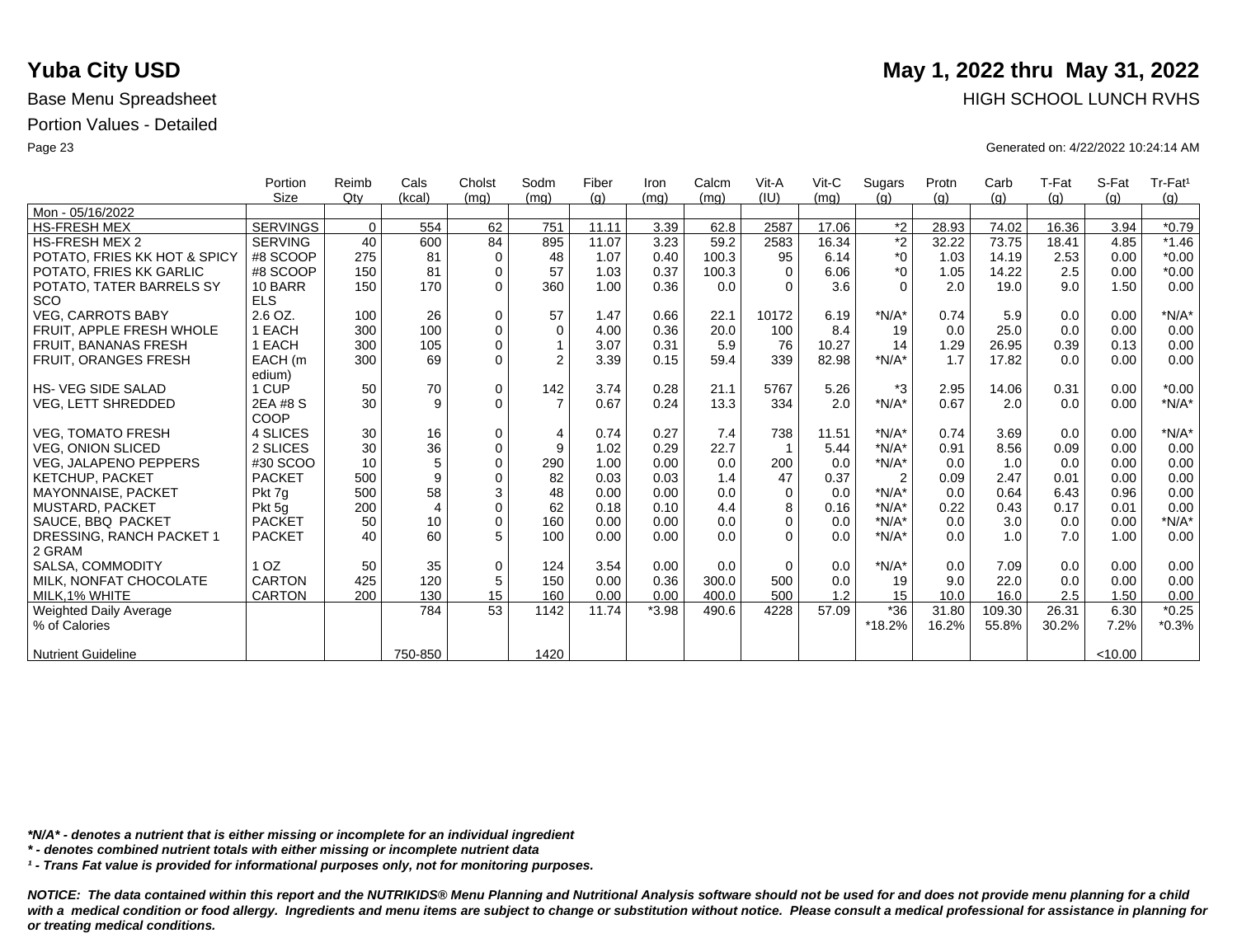|                                                               | Portion<br><b>Size</b> | Reimb<br>Qtv | Cals<br>(kcal) | Cholst<br>(mq) | Sodm<br>(mq) | Fiber<br>(q)  | Iron<br>(ma) | Calcm<br>(mq) | Vit-A<br>(IU) | Vit-C<br>(ma)  | Sugars<br>(q)  | Protn<br>(q)  | Carb<br>(q)    | T-Fat<br>(q) | S-Fat<br>(a) | Tr-Fat <sup>1</sup><br>(g) |
|---------------------------------------------------------------|------------------------|--------------|----------------|----------------|--------------|---------------|--------------|---------------|---------------|----------------|----------------|---------------|----------------|--------------|--------------|----------------------------|
| Tue - 05/17/2022                                              |                        |              |                |                |              |               |              |               |               |                |                |               |                |              |              |                            |
| HIGH SCHOOL LUNCH RV                                          | Total                  | 741          |                |                |              |               |              |               |               |                |                |               |                |              |              |                            |
| <b>BURGER, RAW CHEESE</b>                                     | 1 EACH                 | 50           | 414            | 72             | 430          | 3.00          | 1.44         | 150.0         | $\Omega$      | 0.0            | $*_{4}$        | 26.0          | 31.0           | 21.0         | 8.00         | 2.00                       |
| BURGER, ON A BUN                                              | 1 EACH                 | 50           | 288            | 35             | 339          | 4.00          | 2.44         | 172.0         | $\Omega$      | 0.0            | $\overline{4}$ | 20.0          | 31.0           | 10.0         | 3.20         | 0.00                       |
| TURKEY, HOT DOG ON A BUN                                      | <b>SERVING</b>         | 36           | 300            | 50             | 680          | 3.00          | 2.16         | 230.0         | $\Omega$      | 0.0            | $\overline{4}$ | 14.0          | 31.0           | 14.0         | 4.00         | 0.00                       |
| HS-CORN DOG, MINI CHICK T                                     | <b>SERVING</b>         | 40           | 473            | 73             | 855          | 3.64          | 2.62         | 36.4          | $\Omega$      | 0.0            | 9              | 21.83         | 41.83          | 25.47        | 5.46         | $*N/A*$                    |
| <b>YSON</b>                                                   | (9)                    |              |                |                |              |               |              |               |               |                |                |               |                |              |              |                            |
| CHICKEN PATTY ON BUN RC                                       | 1 EACH                 | 50           | 340            | 20             | 620          | 6.00          | 3.24         | 150.0         | $\Omega$      | 0.0            | 4              | 19.0          | 42.0           | 11.0         | 2.00         | 0.00                       |
| HS-CHICKEN, NUGGETS 10EA                                      | <b>SERVING</b>         | 50           | 360            | 40             | 840          | 6.00          | 3.60         | 80.0          | $\Omega$      | 0.0            | $\Omega$       | 24.0          | 24.0           | 18.0         | 4.00         | 0.00                       |
|                                                               | 10 EACH                |              |                |                |              |               |              |               |               |                |                |               |                |              |              |                            |
| HS-CHICKEN, POPCORN WG                                        | <b>SERVING</b>         | 50           | 270            | 30             | 630          | 4.50          | 2.70         | 60.0          | $\Omega$      | 0.0            | $\mathbf 0$    | 18.0          | 18.0           | 13.5         | 3.00         | 0.00                       |
|                                                               | (15)                   |              |                |                |              |               |              |               |               |                |                |               |                |              |              |                            |
| <b>BURRITO, BEAN&amp;CHSEIWSW</b>                             | <b>EACH</b>            | 50           | 323            | 18             | 458          | 7.71          | 3.00         | 192.9         | 681           | 11.86          | 2              | 15.13         | 42.18          | 11.65        | 4.27         | 0.00                       |
| G6.05OZ                                                       |                        |              |                |                |              |               |              |               |               |                |                |               |                |              |              |                            |
| PIZZA, CHEESE WG 14" YCUSD                                    | <b>SLICES</b>          | 24           | 444            | 43             | 1169         | 2.01          | 4.19         | 55.7          | 646           | 5.53           | $*_{4}$        | 21.41         | 56.82          | 15.31        | 7.03         | $*0.00$                    |
| PIZZA. PEPPERONI WG 14" YC                                    | <b>SLICES</b>          | 24           | 465            | 46             | 1253         | 2.01          | 4.53         | 55.7          | 580           | 5.53           | $*_{4}$        | 21.3          | 56.49          | 17.72        | 7.60         | $*0.00$                    |
| <b>USD</b>                                                    |                        |              |                |                |              |               |              |               |               |                |                |               |                |              |              |                            |
| PIZZA, VEGGIE WG 14" YCUSD                                    | <b>SLICES</b>          | 12           | 462            | 44             | 1253         | 2.41          | 4.24         | 55.7          | 687           | 13.55          | $*_{4}$        | 21.8          | 58.04          | 16.41        | 7.33         | $*0.00$                    |
| <b>HS-SANDWICH BAR</b>                                        | <b>SANDWI</b>          | 50           | 430            | 50             | 929          | 6.25          | 3.16         | 154.0         | 2564          | 16.93          | $*3$           | 21.66         | 48.0           | 16.81        | 4.77         | $*0.00$                    |
|                                                               | <b>CHS</b>             |              |                |                |              |               |              |               |               |                |                |               |                |              |              |                            |
| POTATO, CHIP RF DORITOS                                       | <b>PACKAGE</b>         | 50           | 130            | $\mathbf 0$    | 220          | 2.00          | 0.36         | 20.0          | $\Omega$      | 0.0            | $*N/A*$        | 2.0           | 19.0           | 5.0          | 1.00         | 0.00                       |
| <b>SALAD ADULT, CHEF</b>                                      | <b>SERVINGS</b>        | 10           | 455            | 57             | 882          | 6.89          | $*1.79$      | 106.3         | 15183         | 32.81          | *3             | 20.19         | 42.31          | 23.62        | 6.74         | $*0.00$                    |
| SALAD ADULT, TACO                                             | 1 EACH                 | 10           | 1009           | 106            | 1351         | 10.91         | 2.34         | 108.0         | 6632          | 65.17          | $*1$           | 29.95         | 61.88          | 70.11        | 15.73        | $*2.39$                    |
| SALAD ADULT, VEGGIE                                           | <b>SERVING</b>         | 5            | 734            | 74             | 1014         | 7.78          | 1.86         | 133.4         | 16084         | 72.31          | *3             | 20.55         | 50.04          | 50.66        | 16.98        | $*0.00$                    |
| SANDWICH, VEGGIE WG                                           | <b>SUB</b>             | 5            | 700            | 80             | 1213         | 8.52          | 2.66         | 95.8          | 297           | 13.53          | $*6$           | 30.47         | 63.34          | 35.02        | 17.00        | $*0.00$                    |
| SANDWICH, TURKEY HAM SLI                                      | SANDWIC                | 20           | 535            | 81             | 1242         | 8.64          | $*2.75$      | 99.2          | 506           | 6.58           | *8             | 31.34         | 62.91          | 18.48        | 7.24         | $*0.00$                    |
| <b>CE WW</b>                                                  |                        |              |                |                |              |               |              |               |               |                |                |               |                |              |              |                            |
| SANDWICH, TURKEY SLICE WW                                     | <b>SANDWIC</b>         | 20           | 537            | 72             | 1179         | 8.64          | 3.65<br>4.38 | 114.2         | 534           | 11.45<br>14.59 | $*6$           | 32.52         | 62.54<br>113.9 | 17.75        | 6.88         | $*0.00$                    |
| <b>HS-PBJ GRAPE LUNCH</b>                                     | 1 EACH                 | 20           | 856            | $\mathbf{0}$   | 817          | 14.48         |              | 140.1         | 10272         |                | $*48$          | 20.74         |                | 39.0         | 7.00         | $*0.00$                    |
| <b>HS-PBJ STRAWBERRY LUNCH</b><br>HS-GEN TSO'S TOFU S/F YCUSD | 1 EACH<br>4OZ. HE      | 20<br>10     | 856<br>95      | 0<br>$\Omega$  | 817<br>119   | 14.48<br>0.00 | 4.38<br>1.61 | 140.1<br>60.0 | 10272<br>16   | 14.59<br>0.0   | $*48$<br>*3    | 20.74<br>8.91 | 113.9<br>6.35  | 39.0<br>3.83 | 7.00<br>0.22 | $*0.00$<br>0.00            |
|                                                               | AP SPOO                |              |                |                |              |               |              |               |               |                |                |               |                |              |              |                            |
| HS-GEN TSO'S BEEF S/F YCUSD                                   | 20Z. HE                | 50           | 265            | 57             | 625          | 0.08          | 2.38         | 2.6           | 16            | 0.0            | $*13$          | 19.23         | 14.17          | 14.56        | 5.08         | $*0.00$                    |
|                                                               | AP SPOO                |              |                |                |              |               |              |               |               |                |                |               |                |              |              |                            |
| HS-TERIYAKI TURK S/F YCUSD                                    | 2OZ. HE                | 40           | 104            | 27             | 546          | 0.07          | 1.12         | 1.8           | $\mathbf{1}$  | 0.25           | $*2$           | 9.13          | 10.67          | 2.54         | 0.56         | $*0.00$                    |
|                                                               | AP SPOO                |              |                |                |              |               |              |               |               |                |                |               |                |              |              |                            |
| YCHS, STIRFRY NOODLES                                         | 2 #8 SCO               | 40           | 238            | $\mathbf 0$    | 448          | 4.08          | 2.84         | 21.6          | $\Omega$      | 0.03           | $*_{0}$        | 8.4           | 41.67          | 5.85         | 0.41         | $*0.00$                    |
|                                                               | OP                     |              |                |                |              |               |              |               |               |                |                |               |                |              |              |                            |
| <b>RICE, STEAMED BROWN USDA</b>                               | #8 2 SCO               | 20           | 309            | $\mathbf 0$    | 14           | 3.87          | 1.39         | 14.2          | $\Omega$      | 0.0            | $*_{0}$        | 7.73          | 63.79          | 2.9          | 0.00         | 0.00                       |
|                                                               | <b>OPS</b>             |              |                |                |              |               |              |               |               |                |                |               |                |              |              |                            |
| <b>HS-STIR FRY VEGETABLE MIX</b>                              | #8 SCOOP               | 60           | 25             | $\Omega$       | 30           | 1.59          | 0.44         | 32.3          | 3971          | 30.74          | $*$ $\Omega$   | 1.31          | 5.47           | 0.02         | 0.00         | $*0.00$                    |

*\*N/A\* - denotes a nutrient that is either missing or incomplete for an individual ingredient*

*\* - denotes combined nutrient totals with either missing or incomplete nutrient data*

*¹ - Trans Fat value is provided for informational purposes only, not for monitoring purposes.*

*NOTICE: The data contained within this report and the NUTRIKIDS® Menu Planning and Nutritional Analysis software should not be used for and does not provide menu planning for a child*  with a medical condition or food allergy. Ingredients and menu items are subject to change or substitution without notice. Please consult a medical professional for assistance in planning for *or treating medical conditions.*

## **Yuba City USD** May 1, 2022 thru May 31, 2022 Base Menu Spreadsheet **HIGH SCHOOL LUNCH RVHS**

Page 24 Generated on: 4/22/2022 10:24:14 AM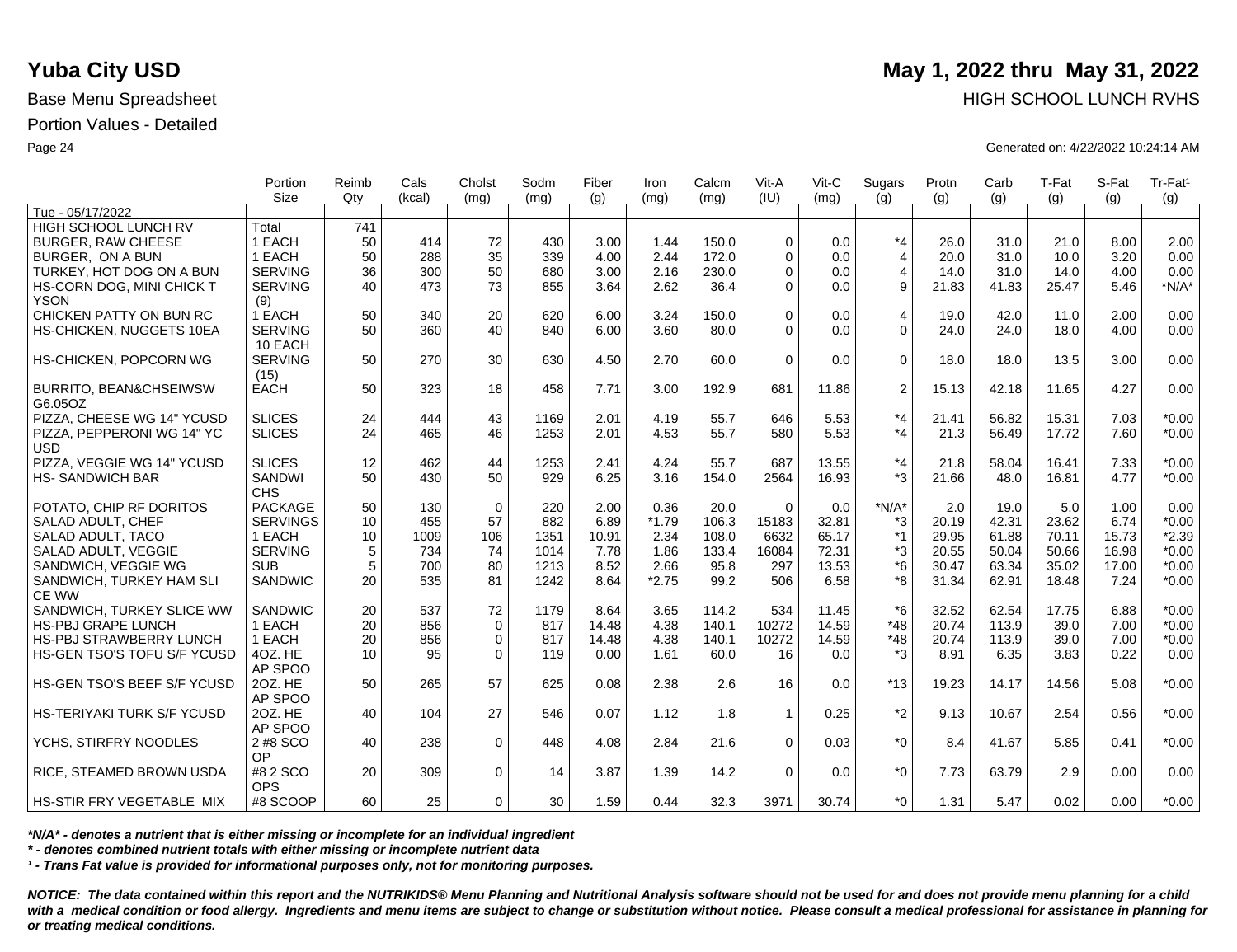|                              | Portion         | Reimb       | Cals           | Cholst      | Sodm           | Fiber | Iron    | Calcm | Vit-A    | $V$ it-C | Sugars         | Protn | Carb   | T-Fat | S-Fat   | Tr-Fat <sup>1</sup> |
|------------------------------|-----------------|-------------|----------------|-------------|----------------|-------|---------|-------|----------|----------|----------------|-------|--------|-------|---------|---------------------|
|                              | <b>Size</b>     | Qtv         | (kcal)         | (mq)        | (mq)           | (q)   | (mq)    | (mq)  | (IU)     | (mq)     | (q)            | (q)   | (g)    | (g)   | (q)     | (g)                 |
| Tue - 05/17/2022             |                 |             |                |             |                |       |         |       |          |          |                |       |        |       |         |                     |
| <b>HS-FRESH MEX</b>          | <b>SERVINGS</b> | $\mathbf 0$ | 554            | 62          | 751            | 11.11 | 3.39    | 62.8  | 2587     | 17.06    | $*2$           | 28.93 | 74.02  | 16.36 | 3.94    | $*0.79$             |
| <b>HS-FRESH MEX 2</b>        | <b>SERVING</b>  | 40          | 600            | 84          | 895            | 11.07 | 3.23    | 59.2  | 2583     | 16.34    | $\overline{2}$ | 32.22 | 73.75  | 18.41 | 4.85    | $*1.46$             |
| POTATO, FRIES KK HOT & SPICY | #8 SCOOP        | 275         | 81             | $\Omega$    | 48             | 1.07  | 0.40    | 100.3 | 95       | 6.14     | $*_{0}$        | 1.03  | 14.19  | 2.53  | 0.00    | $*0.00$             |
| POTATO, FRIES KK GARLIC      | #8 SCOOP        | 150         | 81             | $\Omega$    | 57             | 1.03  | 0.37    | 100.3 | $\Omega$ | 6.06     | $*_{0}$        | 1.05  | 14.22  | 2.5   | 0.00    | $*0.00$             |
| POTATO, TATER BARRELS SY     | 10 BARR         | 150         | 170            | $\Omega$    | 360            | 1.00  | 0.36    | 0.0   | $\Omega$ | 3.6      | $\Omega$       | 2.0   | 19.0   | 9.0   | 1.50    | 0.00                |
| <b>SCO</b>                   | <b>ELS</b>      |             |                |             |                |       |         |       |          |          |                |       |        |       |         |                     |
| <b>VEG. CARROTS BABY</b>     | 2.6 OZ.         | 100         | 26             | $\mathbf 0$ | 57             | 1.47  | 0.66    | 22.1  | 10172    | 6.19     | $*N/A*$        | 0.74  | 5.9    | 0.0   | 0.00    | $*N/A*$             |
| FRUIT, APPLE FRESH WHOLE     | <b>EACH</b>     | 300         | 100            | $\mathbf 0$ | $\mathbf 0$    | 4.00  | 0.36    | 20.0  | 100      | 8.4      | 19             | 0.0   | 25.0   | 0.0   | 0.00    | 0.00                |
| FRUIT, BANANAS FRESH         | 1 EACH          | 300         | 105            | $\Omega$    | $\mathbf{1}$   | 3.07  | 0.31    | 5.9   | 76       | 10.27    | 14             | 1.29  | 26.95  | 0.39  | 0.13    | 0.00                |
| <b>FRUIT, ORANGES FRESH</b>  | EACH (m         | 300         | 69             | $\mathbf 0$ | $\overline{2}$ | 3.39  | 0.15    | 59.4  | 339      | 82.98    | $*N/A*$        | 1.7   | 17.82  | 0.0   | 0.00    | 0.00                |
|                              | edium)          |             |                |             |                |       |         |       |          |          |                |       |        |       |         |                     |
| <b>HS-VEG SIDE SALAD</b>     | <b>CUP</b>      | 50          | $70\,$         | $\mathbf 0$ | 142            | 3.74  | 0.28    | 21.1  | 5767     | 5.26     | $*3$           | 2.95  | 14.06  | 0.31  | 0.00    | $*0.00$             |
| VEG, LETT SHREDDED           | 2EA #8 S        | 30          | 9              | $\Omega$    | $\overline{7}$ | 0.67  | 0.24    | 13.3  | 334      | 2.0      | $*N/A*$        | 0.67  | 2.0    | 0.0   | 0.00    | $*N/A*$             |
|                              | COOP            |             |                |             |                |       |         |       |          |          |                |       |        |       |         |                     |
| <b>VEG. TOMATO FRESH</b>     | 4 SLICES        | 30          | 16             | $\mathbf 0$ | $\overline{4}$ | 0.74  | 0.27    | 7.4   | 738      | 11.51    | $*N/A*$        | 0.74  | 3.69   | 0.0   | 0.00    | $*N/A*$             |
| <b>VEG. ONION SLICED</b>     | 2 SLICES        | 30          | 36             | $\mathbf 0$ | 9              | 1.02  | 0.29    | 22.7  |          | 5.44     | $*N/A*$        | 0.91  | 8.56   | 0.09  | 0.00    | 0.00                |
| <b>VEG. JALAPENO PEPPERS</b> | #30 SCOO        | 10          | 5              | $\Omega$    | 290            | 1.00  | 0.00    | 0.0   | 200      | 0.0      | $*N/A*$        | 0.0   | 1.0    | 0.0   | 0.00    | 0.00                |
| <b>KETCHUP, PACKET</b>       | <b>PACKET</b>   | 500         | 9              | $\Omega$    | 82             | 0.03  | 0.03    | 1.4   | 47       | 0.37     | $\overline{2}$ | 0.09  | 2.47   | 0.01  | 0.00    | 0.00                |
| <b>MAYONNAISE, PACKET</b>    | Pkt 7q          | 500         | 58             | 3           | 48             | 0.00  | 0.00    | 0.0   | $\Omega$ | 0.0      | $*N/A*$        | 0.0   | 0.64   | 6.43  | 0.96    | 0.00                |
| MUSTARD, PACKET              | Pkt 5g          | 200         | $\overline{4}$ | $\Omega$    | 62             | 0.18  | 0.10    | 4.4   | 8        | 0.16     | $*N/A*$        | 0.22  | 0.43   | 0.17  | 0.01    | 0.00                |
| SAUCE, BBQ PACKET            | <b>PACKET</b>   | 50          | 10             | $\Omega$    | 160            | 0.00  | 0.00    | 0.0   | $\Omega$ | 0.0      | $*N/A*$        | 0.0   | 3.0    | 0.0   | 0.00    | $*N/A*$             |
| DRESSING, RANCH PACKET 1     | <b>PACKET</b>   | 40          | 60             | 5           | 100            | 0.00  | 0.00    | 0.0   | $\Omega$ | 0.0      | $*N/A*$        | 0.0   | 1.0    | 7.0   | 1.00    | 0.00                |
| 2 GRAM                       |                 |             |                |             |                |       |         |       |          |          |                |       |        |       |         |                     |
| SALSA, COMMODITY             | 1 <sub>OZ</sub> | 50          | 35             | $\Omega$    | 124            | 3.54  | 0.00    | 0.0   | $\Omega$ | 0.0      | $*N/A*$        | 0.0   | 7.09   | 0.0   | 0.00    | 0.00                |
| MILK. NONFAT CHOCOLATE       | <b>CARTON</b>   | 425         | 120            | 5           | 150            | 0.00  | 0.36    | 300.0 | 500      | 0.0      | 19             | 9.0   | 22.0   | 0.0   | 0.00    | 0.00                |
| MILK.1% WHITE                | <b>CARTON</b>   | 200         | 130            | 15          | 160            | 0.00  | 0.00    | 400.0 | 500      | 1.2      | 15             | 10.0  | 16.0   | 2.5   | 1.50    | 0.00                |
| Weighted Daily Average       |                 |             | 793            | 54          | 1166           | 11.74 | $*4.11$ | 490.3 | 4227     | 57.04    | $*36$          | 32.30 | 109.77 | 26.99 | 6.55    | $*0.25$             |
| % of Calories                |                 |             |                |             |                |       |         |       |          |          | $*18.4%$       | 16.3% | 55.4%  | 30.6% | 7.4%    | $*0.3%$             |
|                              |                 |             |                |             |                |       |         |       |          |          |                |       |        |       |         |                     |
| <b>Nutrient Guideline</b>    |                 |             | 750-850        |             | 1420           |       |         |       |          |          |                |       |        |       | < 10.00 |                     |

*\*N/A\* - denotes a nutrient that is either missing or incomplete for an individual ingredient*

*\* - denotes combined nutrient totals with either missing or incomplete nutrient data*

*¹ - Trans Fat value is provided for informational purposes only, not for monitoring purposes.*

*NOTICE: The data contained within this report and the NUTRIKIDS® Menu Planning and Nutritional Analysis software should not be used for and does not provide menu planning for a child*  with a medical condition or food allergy. Ingredients and menu items are subject to change or substitution without notice. Please consult a medical professional for assistance in planning for *or treating medical conditions.*

## **Yuba City USD** May 1, 2022 thru May 31, 2022 Base Menu Spreadsheet **HIGH SCHOOL LUNCH RVHS**

Page 25 Generated on: 4/22/2022 10:24:14 AM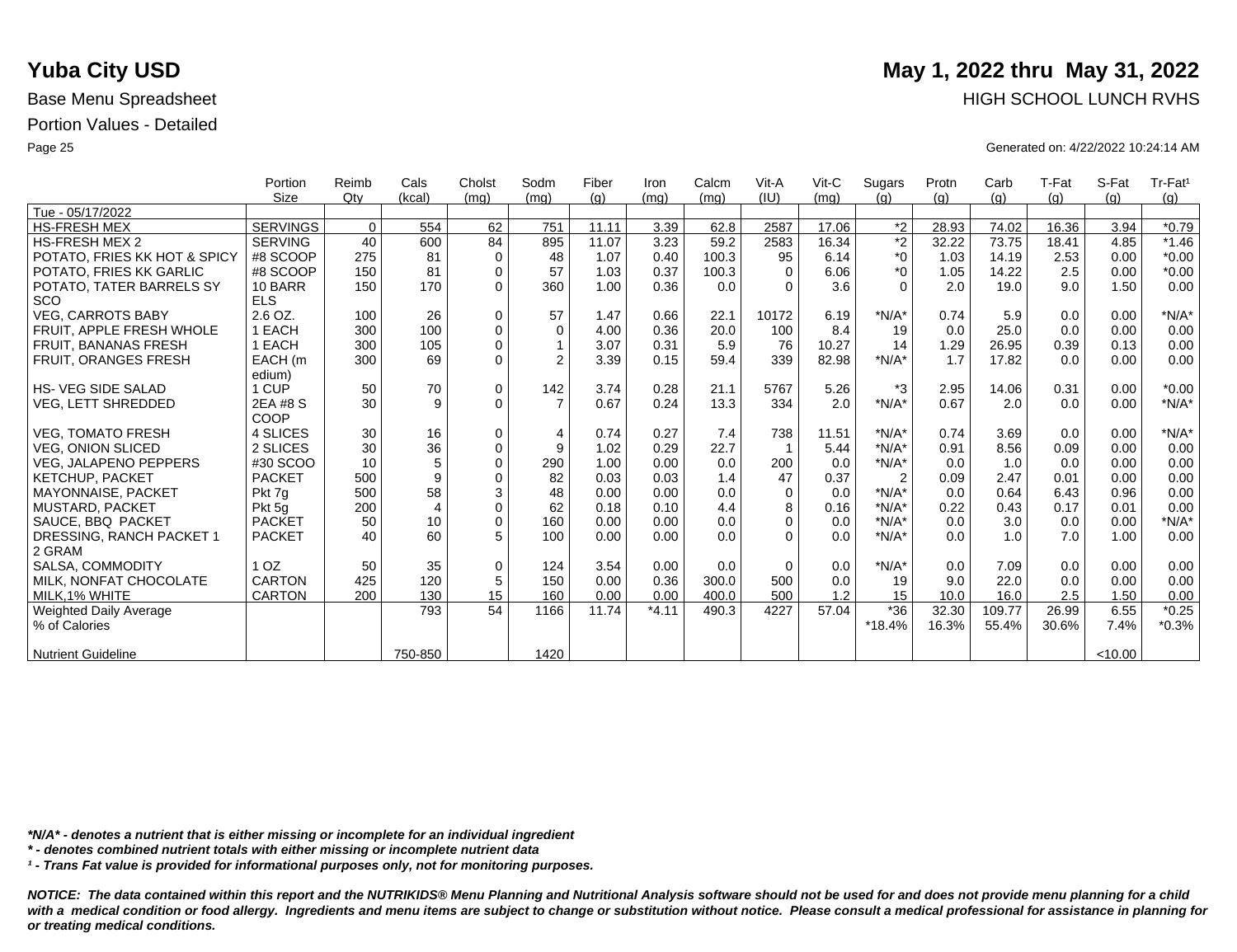|                                              | Portion               | Reimb           | Cals   | Cholst      | Sodm | Fiber | Iron    | Calcm | Vit-A        | $V$ it-C | Sugars         | Protn | Carb  | T-Fat | S-Fat | Tr-Fat <sup>1</sup> |
|----------------------------------------------|-----------------------|-----------------|--------|-------------|------|-------|---------|-------|--------------|----------|----------------|-------|-------|-------|-------|---------------------|
|                                              | <b>Size</b>           | Qtv             | (kcal) | (ma)        | (mq) | (q)   | (mq)    | (ma)  | (IU)         | (ma)     | (q)            | (q)   | (q)   | (q)   | (q)   | (g)                 |
| Wed - 05/18/2022                             |                       |                 |        |             |      |       |         |       |              |          |                |       |       |       |       |                     |
| HIGH SCHOOL LUNCH RV                         | Total                 | 741             |        |             |      |       |         |       |              |          |                |       |       |       |       |                     |
| <b>BURGER, RAW CHEESE</b>                    | 1 EACH                | 50              | 414    | 72          | 430  | 3.00  | 1.44    | 150.0 | $\Omega$     | 0.0      | $*_{4}$        | 26.0  | 31.0  | 21.0  | 8.00  | 2.00                |
| BURGER, ON A BUN                             | 1 EACH                | 50              | 288    | 35          | 339  | 4.00  | 2.44    | 172.0 | $\Omega$     | 0.0      | $\overline{4}$ | 20.0  | 31.0  | 10.0  | 3.20  | 0.00                |
| TURKEY, HOT DOG ON A BUN                     | <b>SERVING</b>        | 36              | 300    | 50          | 680  | 3.00  | 2.16    | 230.0 | $\Omega$     | 0.0      | $\overline{4}$ | 14.0  | 31.0  | 14.0  | 4.00  | 0.00                |
| HS-CORN DOG, MINI CHICK T<br><b>YSON</b>     | <b>SERVING</b><br>(9) | 40              | 473    | 73          | 855  | 3.64  | 2.62    | 36.4  | $\Omega$     | 0.0      | 9              | 21.83 | 41.83 | 25.47 | 5.46  | $*N/A*$             |
| CHICKEN PATTY ON BUN RC                      | 1 EACH                | 50              | 340    | 20          | 620  | 6.00  | 3.24    | 150.0 | $\Omega$     | 0.0      | 4              | 19.0  | 42.0  | 11.0  | 2.00  | 0.00                |
| HS-CHICKEN, NUGGETS 10EA                     | <b>SERVING</b>        | 50              | 360    | 40          | 840  | 6.00  | 3.60    | 80.0  | $\Omega$     | 0.0      | $\mathbf 0$    | 24.0  | 24.0  | 18.0  | 4.00  | 0.00                |
|                                              | 10 EACH               |                 |        |             |      |       |         |       |              |          |                |       |       |       |       |                     |
| <b>HS-CHICKEN, POPCORN WG</b>                | <b>SERVING</b>        | 50              | 270    | 30          | 630  | 4.50  | 2.70    | 60.0  | $\Omega$     | 0.0      | $\mathbf 0$    | 18.0  | 18.0  | 13.5  | 3.00  | 0.00                |
|                                              | (15)                  |                 |        |             |      |       |         |       |              |          |                |       |       |       |       |                     |
| <b>BURRITO, BEAN&amp;CHSEIWSW</b><br>G6.05OZ | <b>EACH</b>           | 50              | 323    | 18          | 458  | 7.71  | 3.00    | 192.9 | 681          | 11.86    | $\overline{c}$ | 15.13 | 42.18 | 11.65 | 4.27  | 0.00                |
| PIZZA, CHEESE WG 14" YCUSD                   | <b>SLICES</b>         | 24              | 444    | 43          | 1169 | 2.01  | 4.19    | 55.7  | 646          | 5.53     | $*_{4}$        | 21.41 | 56.82 | 15.31 | 7.03  | $*0.00$             |
| PIZZA, PEPPERONI WG 14" YC<br><b>USD</b>     | <b>SLICES</b>         | 24              | 465    | 46          | 1253 | 2.01  | 4.53    | 55.7  | 580          | 5.53     | $*_{4}$        | 21.3  | 56.49 | 17.72 | 7.60  | $*0.00$             |
| PIZZA, VEGGIE WG 14" YCUSD                   | <b>SLICES</b>         | 12              | 462    | 44          | 1253 | 2.41  | 4.24    | 55.7  | 687          | 13.55    | $*_{4}$        | 21.8  | 58.04 | 16.41 | 7.33  | $*0.00$             |
| <b>HS-SANDWICH BAR</b>                       | SANDWI                | 50              | 430    | 50          | 929  | 6.25  | 3.16    | 154.0 | 2564         | 16.93    | $*3$           | 21.66 | 48.0  | 16.81 | 4.77  | $*0.00$             |
|                                              | <b>CHS</b>            |                 |        |             |      |       |         |       |              |          |                |       |       |       |       |                     |
| POTATO, CHIP RF DORITOS                      | <b>PACKAGE</b>        | 50              | 130    | $\mathbf 0$ | 220  | 2.00  | 0.36    | 20.0  | $\Omega$     | 0.0      | $*N/A*$        | 2.0   | 19.0  | 5.0   | 1.00  | 0.00                |
| SALAD ADULT, CHEF                            | <b>SERVINGS</b>       | 10              | 455    | 57          | 882  | 6.89  | $*1.79$ | 106.3 | 15183        | 32.81    | *3             | 20.19 | 42.31 | 23.62 | 6.74  | $*0.00$             |
| SALAD ADULT, TACO                            | 1 EACH                | 10              | 1009   | 106         | 1351 | 10.91 | 2.34    | 108.0 | 6632         | 65.17    | $*1$           | 29.95 | 61.88 | 70.11 | 15.73 | $*2.39$             |
| SALAD ADULT, VEGGIE                          | <b>SERVING</b>        | 5               | 734    | 74          | 1014 | 7.78  | 1.86    | 133.4 | 16084        | 72.31    | *3             | 20.55 | 50.04 | 50.66 | 16.98 | $*0.00$             |
| SANDWICH, VEGGIE WG                          | <b>SUB</b>            | 5               | 700    | 80          | 1213 | 8.52  | 2.66    | 95.8  | 297          | 13.53    | $*6$           | 30.47 | 63.34 | 35.02 | 17.00 | $*0.00$             |
| SANDWICH, TURKEY HAM SLI                     | SANDWIC               | 20              | 535    | 81          | 1242 | 8.64  | $*2.75$ | 99.2  | 506          | 6.58     | *8             | 31.34 | 62.91 | 18.48 | 7.24  | $*0.00$             |
| <b>CE WW</b>                                 |                       |                 |        |             |      |       |         |       |              |          |                |       |       |       |       |                     |
| SANDWICH, TURKEY SLICE WW                    | <b>SANDWIC</b>        | 20              | 537    | 72          | 1179 | 8.64  | 3.65    | 114.2 | 534          | 11.45    | $*6$           | 32.52 | 62.54 | 17.75 | 6.88  | $*0.00$             |
| HS-PBJ GRAPE LUNCH                           | 1 EACH                | 20              | 856    | $\mathbf 0$ | 817  | 14.48 | 4.38    | 140.1 | 10272        | 14.59    | $*48$          | 20.74 | 113.9 | 39.0  | 7.00  | $*0.00$             |
| <b>HS-PBJ STRAWBERRY LUNCH</b>               | 1 EACH                | 20              | 856    | $\mathbf 0$ | 817  | 14.48 | 4.38    | 140.1 | 10272        | 14.59    | $*48$          | 20.74 | 113.9 | 39.0  | 7.00  | $*0.00$             |
| <b>HS-ASIAN BEEF S/F YCUSD</b>               | 20Z. HE               | 50              | 260    | 57          | 630  | 0.08  | 2.38    | 2.6   | $\mathbf 1$  | 0.2      | $*11$          | 19.23 | 13.19 | 14.36 | 5.06  | $*0.00$             |
|                                              | AP SPOO               |                 |        |             |      |       |         |       |              |          |                |       |       |       |       |                     |
| <b>HS-ASIAN TOFU S/F YCUSD</b>               | 4OZ. HE               | 10 <sup>°</sup> | 90     | $\mathbf 0$ | 124  | 0.00  | 1.61    | 60.0  | $\mathbf{1}$ | 0.2      | $*1$           | 8.91  | 5.37  | 3.63  | 0.20  | 0.00                |
|                                              | AP SPOO               |                 |        |             |      |       |         |       |              |          |                |       |       |       |       |                     |
| HS-TERIYAKI TURK S/F YCUSD                   | 20Z. HE               | 40              | 104    | 27          | 546  | 0.07  | 1.12    | 1.8   | $\mathbf 1$  | 0.25     | $*2$           | 9.13  | 10.67 | 2.54  | 0.56  | $*0.00$             |
|                                              | AP SPOO               |                 |        |             |      |       |         |       |              |          |                |       |       |       |       |                     |
| YCHS. STIRFRY NOODLES                        | 2 #8 SCO              | 40              | 238    | $\Omega$    | 448  | 4.08  | 2.84    | 21.6  | $\Omega$     | 0.03     | $*_{0}$        | 8.4   | 41.67 | 5.85  | 0.41  | $*0.00$             |
|                                              | OP                    |                 |        |             |      |       |         |       |              |          |                |       |       |       |       |                     |
| RICE, STEAMED BROWN USDA                     | #8 2 SCO              | 20              | 309    | $\mathbf 0$ | 14   | 3.87  | 1.39    | 14.2  | $\Omega$     | 0.0      | $*0$           | 7.73  | 63.79 | 2.9   | 0.00  | 0.00                |
|                                              | <b>OPS</b>            |                 |        |             |      |       |         |       |              |          |                |       |       |       |       |                     |
| HS-STIR FRY VEGETABLE MIX                    | #8 SCOOP              | 60 <sup>1</sup> | 25     | $\Omega$    | 30   | 1.59  | 0.44    | 32.3  | 3971         | 30.74    | $*_{0}$        | 1.31  | 5.47  | 0.02  | 0.00  | $*0.00$             |

*\*N/A\* - denotes a nutrient that is either missing or incomplete for an individual ingredient*

*\* - denotes combined nutrient totals with either missing or incomplete nutrient data*

*¹ - Trans Fat value is provided for informational purposes only, not for monitoring purposes.*

*NOTICE: The data contained within this report and the NUTRIKIDS® Menu Planning and Nutritional Analysis software should not be used for and does not provide menu planning for a child*  with a medical condition or food allergy. Ingredients and menu items are subject to change or substitution without notice. Please consult a medical professional for assistance in planning for *or treating medical conditions.*

# **Yuba City USD** May 1, 2022 thru May 31, 2022 Base Menu Spreadsheet **HIGH SCHOOL LUNCH RVHS**

Page 26 Generated on: 4/22/2022 10:24:14 AM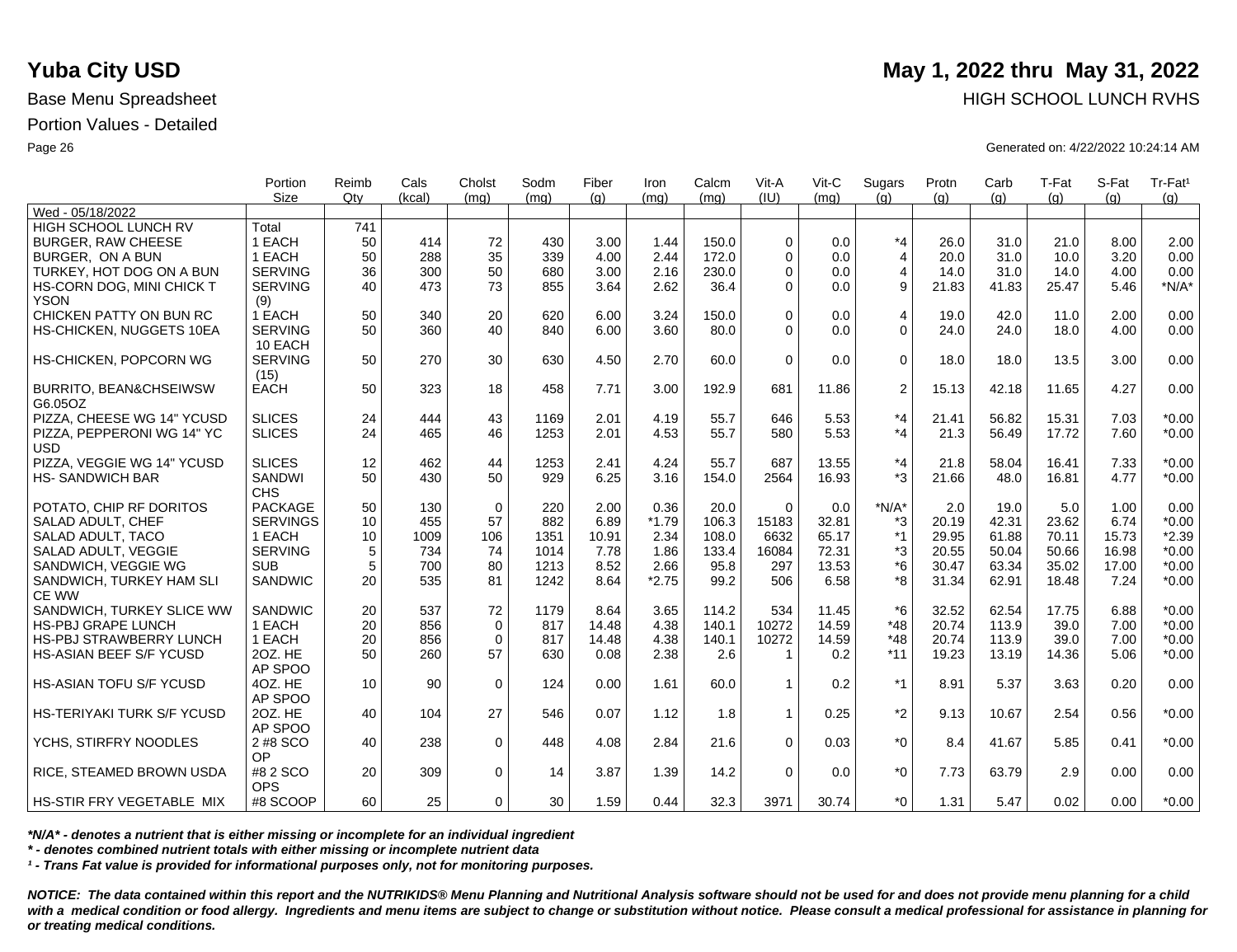|                              | Portion         | Reimb    | Cals           | Cholst      | Sodm           | Fiber | Iron    | Calcm | Vit-A    | $V$ it-C | Sugars         | Protn | Carb   | T-Fat | S-Fat   | Tr-Fat <sup>1</sup> |
|------------------------------|-----------------|----------|----------------|-------------|----------------|-------|---------|-------|----------|----------|----------------|-------|--------|-------|---------|---------------------|
|                              | Size            | Qtv      | (kcal)         | (mq)        | (mq)           | (q)   | (mg)    | (mq)  | (IU)     | (mq)     | (q)            | (q)   | (g)    | (g)   | (q)     | (g)                 |
| Wed - 05/18/2022             |                 |          |                |             |                |       |         |       |          |          |                |       |        |       |         |                     |
| <b>HS-FRESH MEX</b>          | <b>SERVINGS</b> | $\Omega$ | 554            | 62          | 751            | 11.11 | 3.39    | 62.8  | 2587     | 17.06    | $*2$           | 28.93 | 74.02  | 16.36 | 3.94    | $*0.79$             |
| <b>HS-FRESH MEX 2</b>        | <b>SERVING</b>  | 40       | 600            | 84          | 895            | 11.07 | 3.23    | 59.2  | 2583     | 16.34    | $\overline{2}$ | 32.22 | 73.75  | 18.41 | 4.85    | $*1.46$             |
| POTATO, FRIES KK HOT & SPICY | #8 SCOOP        | 275      | 81             | $\mathbf 0$ | 48             | 1.07  | 0.40    | 100.3 | 95       | 6.14     | $*_{0}$        | 1.03  | 14.19  | 2.53  | 0.00    | $*0.00$             |
| POTATO, FRIES KK GARLIC      | #8 SCOOP        | 150      | 81             | $\mathbf 0$ | 57             | 1.03  | 0.37    | 100.3 | $\Omega$ | 6.06     | $*_{0}$        | 1.05  | 14.22  | 2.5   | 0.00    | $*0.00$             |
| POTATO, TATER BARRELS SY     | 10 BARR         | 150      | 170            | $\Omega$    | 360            | 1.00  | 0.36    | 0.0   | $\Omega$ | 3.6      | $\Omega$       | 2.0   | 19.0   | 9.0   | 1.50    | 0.00                |
| <b>SCO</b>                   | <b>ELS</b>      |          |                |             |                |       |         |       |          |          |                |       |        |       |         |                     |
| <b>VEG. CARROTS BABY</b>     | $2.6$ OZ.       | 100      | 26             | $\mathbf 0$ | 57             | 1.47  | 0.66    | 22.1  | 10172    | 6.19     | $*N/A*$        | 0.74  | 5.9    | 0.0   | 0.00    | $*N/A*$             |
| FRUIT, APPLE FRESH WHOLE     | 1 EACH          | 300      | 100            | $\mathbf 0$ | $\mathbf 0$    | 4.00  | 0.36    | 20.0  | 100      | 8.4      | 19             | 0.0   | 25.0   | 0.0   | 0.00    | 0.00                |
| <b>FRUIT, BANANAS FRESH</b>  | 1 EACH          | 300      | 105            | $\mathbf 0$ |                | 3.07  | 0.31    | 5.9   | 76       | 10.27    | 14             | 1.29  | 26.95  | 0.39  | 0.13    | 0.00                |
| <b>FRUIT, ORANGES FRESH</b>  | EACH (m         | 300      | 69             | $\mathbf 0$ | $\overline{2}$ | 3.39  | 0.15    | 59.4  | 339      | 82.98    | $*N/A*$        | 1.7   | 17.82  | 0.0   | 0.00    | 0.00                |
|                              | edium)          |          |                |             |                |       |         |       |          |          |                |       |        |       |         |                     |
| <b>HS- VEG SIDE SALAD</b>    | 1 CUP           | 50       | 70             | $\mathbf 0$ | 142            | 3.74  | 0.28    | 21.1  | 5767     | 5.26     | $*3$           | 2.95  | 14.06  | 0.31  | 0.00    | $*0.00$             |
| VEG, LETT SHREDDED           | 2EA #8 S        | 30       | 9              | $\Omega$    | $\overline{7}$ | 0.67  | 0.24    | 13.3  | 334      | 2.0      | $*N/A*$        | 0.67  | 2.0    | 0.0   | 0.00    | $*N/A*$             |
|                              | COOP            |          |                |             |                |       |         |       |          |          |                |       |        |       |         |                     |
| <b>VEG. TOMATO FRESH</b>     | 4 SLICES        | 30       | 16             | 0           | $\overline{4}$ | 0.74  | 0.27    | 7.4   | 738      | 11.51    | $*N/A*$        | 0.74  | 3.69   | 0.0   | 0.00    | $*N/A*$             |
| <b>VEG. ONION SLICED</b>     | 2 SLICES        | 30       | 36             | $\mathbf 0$ | 9              | 1.02  | 0.29    | 22.7  |          | 5.44     | $*N/A*$        | 0.91  | 8.56   | 0.09  | 0.00    | 0.00                |
| <b>VEG. JALAPENO PEPPERS</b> | #30 SCOO        | 10       | 5              | $\mathbf 0$ | 290            | 1.00  | 0.00    | 0.0   | 200      | 0.0      | $*N/A*$        | 0.0   | 1.0    | 0.0   | 0.00    | 0.00                |
| KETCHUP, PACKET              | <b>PACKET</b>   | 500      | 9              | $\mathbf 0$ | 82             | 0.03  | 0.03    | 1.4   | 47       | 0.37     | $\overline{2}$ | 0.09  | 2.47   | 0.01  | 0.00    | 0.00                |
| MAYONNAISE, PACKET           | Pkt 7g          | 500      | 58             | 3           | 48             | 0.00  | 0.00    | 0.0   | $\Omega$ | 0.0      | $*N/A*$        | 0.0   | 0.64   | 6.43  | 0.96    | 0.00                |
| MUSTARD, PACKET              | Pkt 5g          | 200      | $\overline{4}$ | $\mathbf 0$ | 62             | 0.18  | 0.10    | 4.4   | 8        | 0.16     | $*N/A*$        | 0.22  | 0.43   | 0.17  | 0.01    | 0.00                |
| SAUCE, BBQ PACKET            | <b>PACKET</b>   | 50       | 10             | $\mathbf 0$ | 160            | 0.00  | 0.00    | 0.0   | $\Omega$ | 0.0      | $*N/A*$        | 0.0   | 3.0    | 0.0   | 0.00    | $*N/A*$             |
| DRESSING, RANCH PACKET 1     | <b>PACKET</b>   | 40       | 60             | 5           | 100            | 0.00  | 0.00    | 0.0   | $\Omega$ | 0.0      | $*N/A*$        | 0.0   | 1.0    | 7.0   | 1.00    | 0.00                |
| 2 GRAM                       |                 |          |                |             |                |       |         |       |          |          |                |       |        |       |         |                     |
| SALSA, COMMODITY             | 1 <sub>OZ</sub> | 50       | 35             | $\mathbf 0$ | 124            | 3.54  | 0.00    | 0.0   | $\Omega$ | 0.0      | $*N/A*$        | 0.0   | 7.09   | 0.0   | 0.00    | 0.00                |
| MILK, NONFAT CHOCOLATE       | CARTON          | 425      | 120            | 5           | 150            | 0.00  | 0.36    | 300.0 | 500      | 0.0      | 19             | 9.0   | 22.0   | 0.0   | 0.00    | 0.00                |
| MILK.1% WHITE                | <b>CARTON</b>   | 200      | 130            | 15          | 160            | 0.00  | 0.00    | 400.0 | 500      | 1.2      | 15             | 10.0  | 16.0   | 2.5   | 1.50    | 0.00                |
| Weighted Daily Average       |                 |          | 793            | 54          | 1167           | 11.74 | $*4.11$ | 490.3 | 4226     | 57.06    | $*36$          | 32.30 | 109.69 | 26.97 | 6.54    | $*0.25$             |
| % of Calories                |                 |          |                |             |                |       |         |       |          |          | *18.3%         | 16.3% | 55.3%  | 30.6% | 7.4%    | $*0.3%$             |
|                              |                 |          |                |             |                |       |         |       |          |          |                |       |        |       |         |                     |
| <b>Nutrient Guideline</b>    |                 |          | 750-850        |             | 1420           |       |         |       |          |          |                |       |        |       | < 10.00 |                     |

*\*N/A\* - denotes a nutrient that is either missing or incomplete for an individual ingredient*

*\* - denotes combined nutrient totals with either missing or incomplete nutrient data*

*¹ - Trans Fat value is provided for informational purposes only, not for monitoring purposes.*

*NOTICE: The data contained within this report and the NUTRIKIDS® Menu Planning and Nutritional Analysis software should not be used for and does not provide menu planning for a child*  with a medical condition or food allergy. Ingredients and menu items are subject to change or substitution without notice. Please consult a medical professional for assistance in planning for *or treating medical conditions.*

## **Yuba City USD** May 1, 2022 thru May 31, 2022 Base Menu Spreadsheet **HIGH SCHOOL LUNCH RVHS**

Page 27 Generated on: 4/22/2022 10:24:14 AM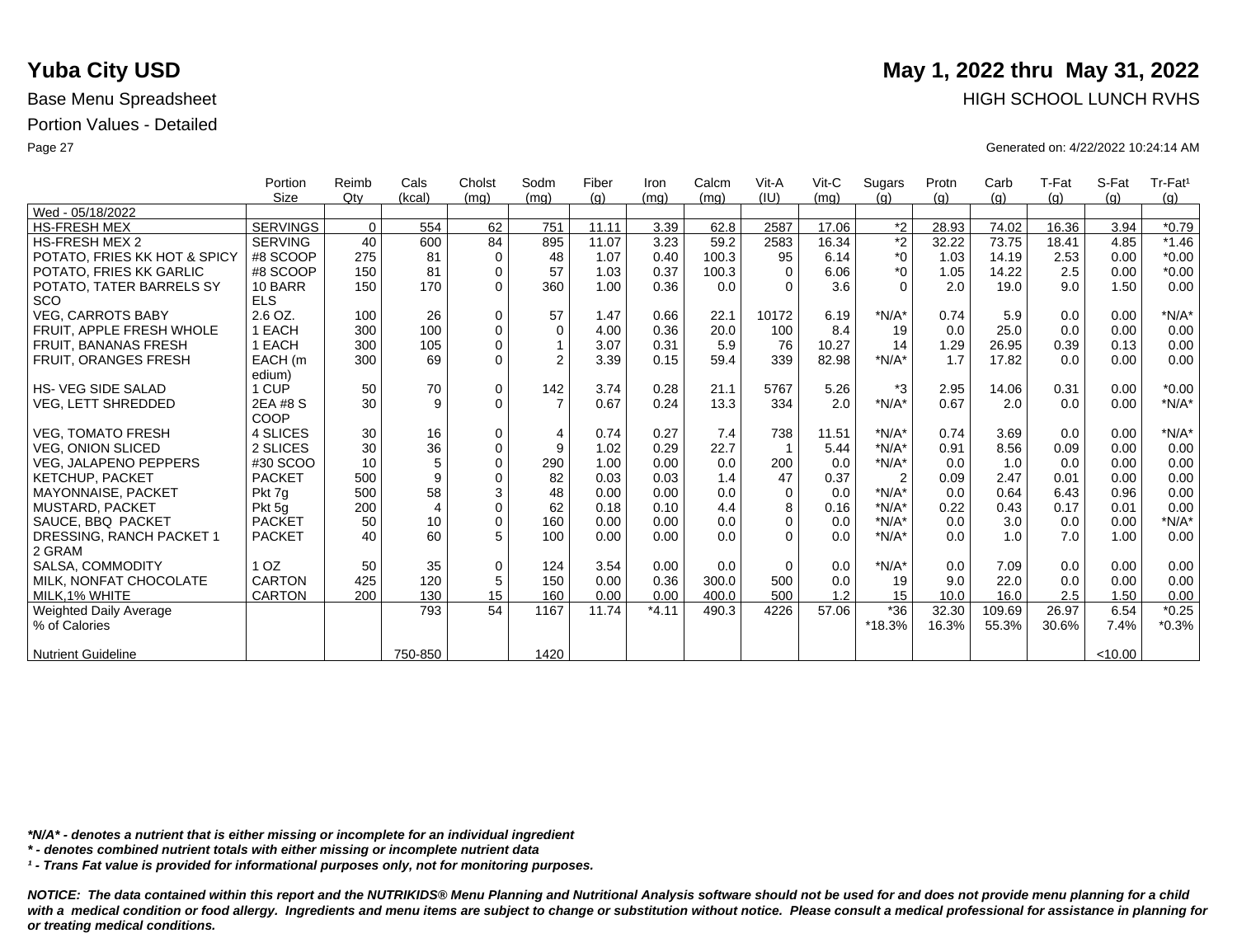|                                   | Portion                | Reimb           | Cals   | Cholst      | Sodm | Fiber | Iron    | Calcm | Vit-A          | $V$ it-C | Sugars         | Protn | Carb  | T-Fat | S-Fat | Tr-Fat <sup>1</sup> |
|-----------------------------------|------------------------|-----------------|--------|-------------|------|-------|---------|-------|----------------|----------|----------------|-------|-------|-------|-------|---------------------|
| Thu - 05/19/2022                  | <b>Size</b>            | Qtv             | (kcal) | (mq)        | (ma) | (q)   | (mq)    | (mq)  | (IU)           | (ma)     | (q)            | (q)   | (q)   | (q)   | (q)   | (q)                 |
| HIGH SCHOOL LUNCH RV              | Total                  | 741             |        |             |      |       |         |       |                |          |                |       |       |       |       |                     |
| <b>BURGER, RAW CHEESE</b>         | 1 EACH                 | 50              | 414    | 72          | 430  | 3.00  | 1.44    | 150.0 | $\mathbf 0$    | 0.0      | $*_{4}$        | 26.0  | 31.0  | 21.0  | 8.00  | 2.00                |
| BURGER. ON A BUN                  | 1 EACH                 | 50              | 288    | 35          | 339  | 4.00  | 2.44    | 172.0 | $\Omega$       | 0.0      | $\overline{4}$ | 20.0  | 31.0  | 10.0  | 3.20  | 0.00                |
| TURKEY, HOT DOG ON A BUN          | <b>SERVING</b>         | 36              | 300    | 50          | 680  | 3.00  | 2.16    | 230.0 | $\mathbf 0$    | 0.0      | $\overline{4}$ | 14.0  | 31.0  | 14.0  | 4.00  | 0.00                |
| HS-CORN DOG, MINI CHICK T         | <b>SERVING</b>         | 40              | 473    | 73          | 855  | 3.64  | 2.62    | 36.4  | $\Omega$       | 0.0      | 9              | 21.83 | 41.83 | 25.47 | 5.46  | $*N/A*$             |
| <b>YSON</b>                       | (9)                    |                 |        |             |      |       |         |       |                |          |                |       |       |       |       |                     |
| CHICKEN PATTY ON BUN RC           | 1 EACH                 | 50              | 340    | 20          | 620  | 6.00  | 3.24    | 150.0 | $\Omega$       | 0.0      | 4              | 19.0  | 42.0  | 11.0  | 2.00  | 0.00                |
| HS-CHICKEN, NUGGETS 10EA          | <b>SERVING</b>         | 50              | 360    | 40          | 840  | 6.00  | 3.60    | 80.0  | $\Omega$       | 0.0      | $\Omega$       | 24.0  | 24.0  | 18.0  | 4.00  | 0.00                |
|                                   | 10 EACH                |                 |        |             |      |       |         |       |                |          |                |       |       |       |       |                     |
| HS-CHICKEN, POPCORN WG            | <b>SERVING</b>         | 50              | 270    | 30          | 630  | 4.50  | 2.70    | 60.0  | $\Omega$       | 0.0      | $\Omega$       | 18.0  | 18.0  | 13.5  | 3.00  | 0.00                |
|                                   | (15)                   |                 |        |             |      |       |         |       |                |          |                |       |       |       |       |                     |
| <b>BURRITO, BEAN&amp;CHSEIWSW</b> | <b>EACH</b>            | 50              | 323    | 18          | 458  | 7.71  | 3.00    | 192.9 | 681            | 11.86    | 2              | 15.13 | 42.18 | 11.65 | 4.27  | 0.00                |
| G6.05OZ                           |                        |                 |        |             |      |       |         |       |                |          |                |       |       |       |       |                     |
| PIZZA, CHEESE WG 14" YCUSD        | <b>SLICES</b>          | 24              | 444    | 43          | 1169 | 2.01  | 4.19    | 55.7  | 646            | 5.53     | $*_{4}$        | 21.41 | 56.82 | 15.31 | 7.03  | $*0.00$             |
| PIZZA, PEPPERONI WG 14" YC        | <b>SLICES</b>          | 24              | 465    | 46          | 1253 | 2.01  | 4.53    | 55.7  | 580            | 5.53     | $*_{4}$        | 21.3  | 56.49 | 17.72 | 7.60  | $*0.00$             |
| <b>USD</b>                        |                        |                 |        |             |      |       |         |       |                |          |                |       |       |       |       |                     |
| PIZZA, VEGGIE WG 14" YCUSD        | <b>SLICES</b>          | 12              | 462    | 44          | 1253 | 2.41  | 4.24    | 55.7  | 687            | 13.55    | $*_{4}$        | 21.8  | 58.04 | 16.41 | 7.33  | $*0.00$             |
| <b>HS-SANDWICH BAR</b>            | SANDWI                 | 50              | 430    | 50          | 929  | 6.25  | 3.16    | 154.0 | 2564           | 16.93    | $*3$           | 21.66 | 48.0  | 16.81 | 4.77  | $*0.00$             |
|                                   | <b>CHS</b>             |                 |        |             |      |       |         |       |                |          |                |       |       |       |       |                     |
| POTATO, CHIP RF DORITOS           | <b>PACKAGE</b>         | 50              | 130    | 0           | 220  | 2.00  | 0.36    | 20.0  | 0              | 0.0      | $*N/A*$        | 2.0   | 19.0  | 5.0   | 1.00  | 0.00                |
| SALAD ADULT, CHEF                 | <b>SERVINGS</b>        | 10              | 455    | 57          | 882  | 6.89  | $*1.79$ | 106.3 | 15183          | 32.81    | *3             | 20.19 | 42.31 | 23.62 | 6.74  | $*0.00$             |
| SALAD ADULT, TACO                 | 1 EACH                 | 10              | 1009   | 106         | 1351 | 10.91 | 2.34    | 108.0 | 6632           | 65.17    | $*1$           | 29.95 | 61.88 | 70.11 | 15.73 | $*2.39$             |
| SALAD ADULT. VEGGIE               | <b>SERVING</b>         | 5               | 734    | 74          | 1014 | 7.78  | 1.86    | 133.4 | 16084          | 72.31    | *3             | 20.55 | 50.04 | 50.66 | 16.98 | $*0.00$             |
| SANDWICH, VEGGIE WG               | <b>SUB</b>             | 5               | 700    | 80          | 1213 | 8.52  | 2.66    | 95.8  | 297            | 13.53    | $*6$           | 30.47 | 63.34 | 35.02 | 17.00 | $*0.00$             |
| SANDWICH, TURKEY HAM SLI          | SANDWIC                | 20              | 535    | 81          | 1242 | 8.64  | $*2.75$ | 99.2  | 506            | 6.58     | *8             | 31.34 | 62.91 | 18.48 | 7.24  | $*0.00$             |
| CE WW                             |                        |                 |        |             |      |       |         |       |                |          |                |       |       |       |       |                     |
| SANDWICH, TURKEY SLICE WW         | SANDWIC                | 20              | 537    | 72          | 1179 | 8.64  | 3.65    | 114.2 | 534            | 11.45    | $*6$           | 32.52 | 62.54 | 17.75 | 6.88  | $*0.00$             |
| <b>HS-PBJ GRAPE LUNCH</b>         | 1 EACH                 | 20              | 856    | $\mathbf 0$ | 817  | 14.48 | 4.38    | 140.1 | 10272          | 14.59    | $*48$          | 20.74 | 113.9 | 39.0  | 7.00  | $*0.00$             |
| <b>HS-PBJ STRAWBERRY LUNCH</b>    | 1 EACH                 | 20              | 856    | 0           | 817  | 14.48 | 4.38    | 140.1 | 10272          | 14.59    | $*48$          | 20.74 | 113.9 | 39.0  | 7.00  | $*0.00$             |
| HS-SWT & SOUR TOFU S/F YC         | 4OZ. HE                | 10              | 90     | $\mathbf 0$ | 95   | 1.80  | 1.61    | 61.0  | 3              | 0.2      | $*2$           | 8.91  | 5.35  | 3.63  | 0.20  | 0.00                |
| <b>USD</b>                        | AP SPOO                |                 |        |             |      |       |         |       |                |          |                |       |       |       |       |                     |
| HS-SWT & SOUR PORK S/F YC         | 20Z. HE                | 50              | 120    | 35          | 216  | 1.88  | 0.45    | 9.4   | $\overline{7}$ | 0.85     | $*2$           | 11.84 | 6.97  | 4.6   | 1.40  | $*0.00$             |
| <b>USD</b>                        | AP SPOO                |                 |        |             |      |       |         |       |                |          |                |       |       |       |       |                     |
| HS-TERIYAKI TURK S/F YCUSD        | 20Z. HE                | 40              | 104    | 27          | 546  | 0.07  | 1.12    | 1.8   | $\mathbf{1}$   | 0.25     | $*_{2}$        | 9.13  | 10.67 | 2.54  | 0.56  | $*0.00$             |
|                                   | AP SPOO                |                 |        |             |      |       |         |       |                |          |                |       |       |       |       |                     |
| YCHS, STIRFRY NOODLES             | 2 #8 SCO               | 40              | 238    | $\Omega$    | 448  | 4.08  | 2.84    | 21.6  | $\Omega$       | 0.03     | $*_{0}$        | 8.4   | 41.67 | 5.85  | 0.41  | $*0.00$             |
|                                   | OP                     |                 |        |             |      |       |         |       |                |          |                |       |       |       |       |                     |
| RICE, STEAMED BROWN USDA          | #8 2 SCO               | 20              | 309    | $\mathbf 0$ | 14   | 3.87  | 1.39    | 14.2  | $\Omega$       | 0.0      | $*_{0}$        | 7.73  | 63.79 | 2.9   | 0.00  | 0.00                |
| <b>HS-STIR FRY VEGETABLE MIX</b>  | <b>OPS</b><br>#8 SCOOP | 60 <sup>1</sup> | 25     | $\Omega$    | 30   | 1.59  | 0.44    | 32.3  | 3971           | 30.74    | $*$ $\Omega$   | 1.31  | 5.47  | 0.02  | 0.00  | $*0.00$             |
|                                   |                        |                 |        |             |      |       |         |       |                |          |                |       |       |       |       |                     |

*\*N/A\* - denotes a nutrient that is either missing or incomplete for an individual ingredient*

*\* - denotes combined nutrient totals with either missing or incomplete nutrient data*

*¹ - Trans Fat value is provided for informational purposes only, not for monitoring purposes.*

*NOTICE: The data contained within this report and the NUTRIKIDS® Menu Planning and Nutritional Analysis software should not be used for and does not provide menu planning for a child*  with a medical condition or food allergy. Ingredients and menu items are subject to change or substitution without notice. Please consult a medical professional for assistance in planning for *or treating medical conditions.*

# **Yuba City USD** May 1, 2022 thru May 31, 2022 Base Menu Spreadsheet **HIGH SCHOOL LUNCH RVHS**

Page 28 Generated on: 4/22/2022 10:24:14 AM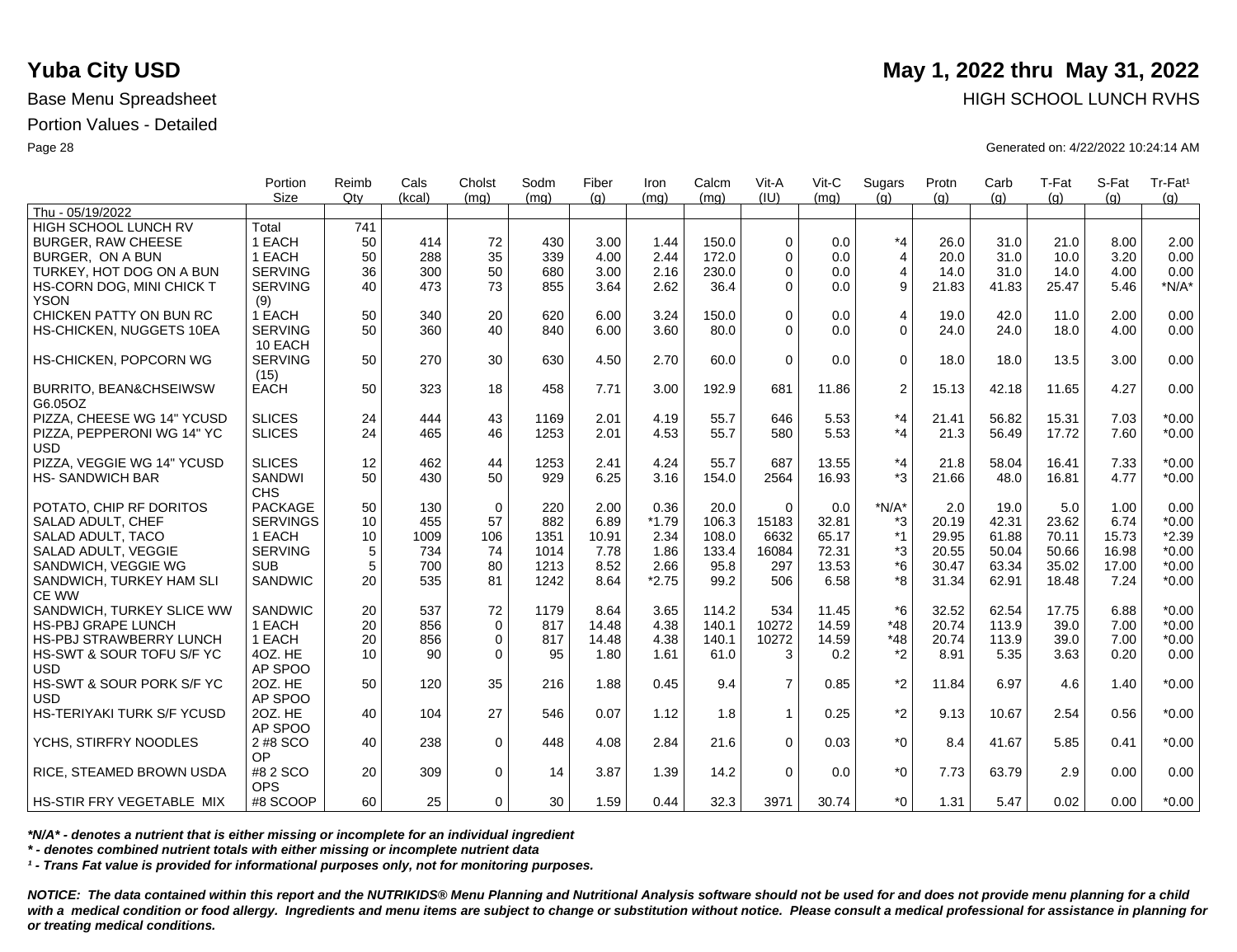|                              | Portion         | Reimb    | Cals           | Cholst      | Sodm           | Fiber | Iron    | Calcm | Vit-A    | $V$ it-C | Sugars         | Protn | Carb   | T-Fat | S-Fat   | Tr-Fat <sup>1</sup> |
|------------------------------|-----------------|----------|----------------|-------------|----------------|-------|---------|-------|----------|----------|----------------|-------|--------|-------|---------|---------------------|
|                              | <b>Size</b>     | Qtv      | (kcal)         | (mq)        | (mq)           | (q)   | (mq)    | (mq)  | (IU)     | (mq)     | (q)            | (q)   | (q)    | (g)   | (q)     | (g)                 |
| Thu - 05/19/2022             |                 |          |                |             |                |       |         |       |          |          |                |       |        |       |         |                     |
| <b>HS-FRESH MEX</b>          | <b>SERVINGS</b> | $\Omega$ | 554            | 62          | 751            | 11.11 | 3.39    | 62.8  | 2587     | 17.06    | $*2$           | 28.93 | 74.02  | 16.36 | 3.94    | $*0.79$             |
| <b>HS-FRESH MEX 2</b>        | <b>SERVING</b>  | 40       | 600            | 84          | 895            | 11.07 | 3.23    | 59.2  | 2583     | 16.34    | $\overline{2}$ | 32.22 | 73.75  | 18.41 | 4.85    | $*1.46$             |
| POTATO, FRIES KK HOT & SPICY | #8 SCOOP        | 275      | 81             | $\mathbf 0$ | 48             | 1.07  | 0.40    | 100.3 | 95       | 6.14     | $^*0$          | 1.03  | 14.19  | 2.53  | 0.00    | $*0.00$             |
| POTATO, FRIES KK GARLIC      | #8 SCOOP        | 150      | 81             | $\mathbf 0$ | 57             | 1.03  | 0.37    | 100.3 | $\Omega$ | 6.06     | $*_{0}$        | 1.05  | 14.22  | 2.5   | 0.00    | $*0.00$             |
| POTATO, TATER BARRELS SY     | 10 BARR         | 150      | 170            | $\Omega$    | 360            | 1.00  | 0.36    | 0.0   | $\Omega$ | 3.6      | $\Omega$       | 2.0   | 19.0   | 9.0   | 1.50    | 0.00                |
| <b>SCO</b>                   | <b>ELS</b>      |          |                |             |                |       |         |       |          |          |                |       |        |       |         |                     |
| <b>VEG, CARROTS BABY</b>     | 2.6 OZ.         | 100      | 26             | $\mathbf 0$ | 57             | 1.47  | 0.66    | 22.1  | 10172    | 6.19     | $*N/A*$        | 0.74  | 5.9    | 0.0   | 0.00    | $*N/A*$             |
| FRUIT. APPLE FRESH WHOLE     | 1 EACH          | 300      | 100            | $\mathbf 0$ | $\Omega$       | 4.00  | 0.36    | 20.0  | 100      | 8.4      | 19             | 0.0   | 25.0   | 0.0   | 0.00    | 0.00                |
| <b>FRUIT, BANANAS FRESH</b>  | 1 EACH          | 300      | 105            | $\Omega$    |                | 3.07  | 0.31    | 5.9   | 76       | 10.27    | 14             | 1.29  | 26.95  | 0.39  | 0.13    | 0.00                |
| FRUIT, ORANGES FRESH         | EACH (m         | 300      | 69             | $\Omega$    | $\overline{2}$ | 3.39  | 0.15    | 59.4  | 339      | 82.98    | $*N/A*$        | 1.7   | 17.82  | 0.0   | 0.00    | 0.00                |
|                              | edium)          |          |                |             |                |       |         |       |          |          |                |       |        |       |         |                     |
| <b>HS-VEG SIDE SALAD</b>     | 1 CUP           | 50       | 70             | $\mathbf 0$ | 142            | 3.74  | 0.28    | 21.1  | 5767     | 5.26     | $*3$           | 2.95  | 14.06  | 0.31  | 0.00    | $*0.00$             |
| <b>VEG, LETT SHREDDED</b>    | 2EA #8 S        | 30       | 9              | $\Omega$    | $\overline{7}$ | 0.67  | 0.24    | 13.3  | 334      | 2.0      | $*N/A*$        | 0.67  | 2.0    | 0.0   | 0.00    | $*N/A*$             |
|                              | COOP            |          |                |             |                |       |         |       |          |          |                |       |        |       |         |                     |
| <b>VEG, TOMATO FRESH</b>     | 4 SLICES        | 30       | 16             | $\mathbf 0$ | $\overline{4}$ | 0.74  | 0.27    | 7.4   | 738      | 11.51    | $*N/A*$        | 0.74  | 3.69   | 0.0   | 0.00    | $*N/A*$             |
| <b>VEG, ONION SLICED</b>     | 2 SLICES        | 30       | 36             | $\mathbf 0$ | 9              | 1.02  | 0.29    | 22.7  |          | 5.44     | $*N/A*$        | 0.91  | 8.56   | 0.09  | 0.00    | 0.00                |
| <b>VEG, JALAPENO PEPPERS</b> | #30 SCOO        | 10       | 5              | $\Omega$    | 290            | 1.00  | 0.00    | 0.0   | 200      | 0.0      | $*N/A*$        | 0.0   | 1.0    | 0.0   | 0.00    | 0.00                |
| KETCHUP, PACKET              | <b>PACKET</b>   | 500      | 9              | $\mathbf 0$ | 82             | 0.03  | 0.03    | 1.4   | 47       | 0.37     | $\overline{2}$ | 0.09  | 2.47   | 0.01  | 0.00    | 0.00                |
| <b>MAYONNAISE, PACKET</b>    | Pkt 7q          | 500      | 58             | 3           | 48             | 0.00  | 0.00    | 0.0   | $\Omega$ | 0.0      | $*N/A*$        | 0.0   | 0.64   | 6.43  | 0.96    | 0.00                |
| <b>MUSTARD, PACKET</b>       | Pkt 5q          | 200      | $\overline{4}$ | $\mathbf 0$ | 62             | 0.18  | 0.10    | 4.4   | 8        | 0.16     | $*N/A*$        | 0.22  | 0.43   | 0.17  | 0.01    | 0.00                |
| SAUCE, BBQ PACKET            | <b>PACKET</b>   | 50       | 10             | $\Omega$    | 160            | 0.00  | 0.00    | 0.0   | $\Omega$ | 0.0      | $*N/A*$        | 0.0   | 3.0    | 0.0   | 0.00    | $*N/A*$             |
| DRESSING, RANCH PACKET 1     | <b>PACKET</b>   | 40       | 60             | 5           | 100            | 0.00  | 0.00    | 0.0   | $\Omega$ | 0.0      | $*N/A*$        | 0.0   | 1.0    | 7.0   | 1.00    | 0.00                |
| 2 GRAM                       |                 |          |                |             |                |       |         |       |          |          |                |       |        |       |         |                     |
| SALSA, COMMODITY             | 1 <sub>OZ</sub> | 50       | 35             | $\mathbf 0$ | 124            | 3.54  | 0.00    | 0.0   | $\Omega$ | 0.0      | $*N/A*$        | 0.0   | 7.09   | 0.0   | 0.00    | 0.00                |
| MILK. NONFAT CHOCOLATE       | <b>CARTON</b>   | 425      | 120            | 5           | 150            | 0.00  | 0.36    | 300.0 | 500      | 0.0      | 19             | 9.0   | 22.0   | 0.0   | 0.00    | 0.00                |
| MILK.1% WHITE                | <b>CARTON</b>   | 200      | 130            | 15          | 160            | 0.00  | 0.00    | 400.0 | 500      | 1.2      | 15             | 10.0  | 16.0   | 2.5   | 1.50    | 0.00                |
| Weighted Daily Average       |                 |          | 783            | 53          | 1138           | 11.89 | $*3.98$ | 490.7 | 4226     | 57.10    | $*36$          | 31.80 | 109.27 | 26.31 | 6.30    | $*0.25$             |
| % of Calories                |                 |          |                |             |                |       |         |       |          |          | *18.2%         | 16.2% | 55.8%  | 30.2% | 7.2%    | $*0.3%$             |
|                              |                 |          |                |             |                |       |         |       |          |          |                |       |        |       |         |                     |
| <b>Nutrient Guideline</b>    |                 |          | 750-850        |             | 1420           |       |         |       |          |          |                |       |        |       | < 10.00 |                     |

*\*N/A\* - denotes a nutrient that is either missing or incomplete for an individual ingredient*

*\* - denotes combined nutrient totals with either missing or incomplete nutrient data*

*¹ - Trans Fat value is provided for informational purposes only, not for monitoring purposes.*

*NOTICE: The data contained within this report and the NUTRIKIDS® Menu Planning and Nutritional Analysis software should not be used for and does not provide menu planning for a child*  with a medical condition or food allergy. Ingredients and menu items are subject to change or substitution without notice. Please consult a medical professional for assistance in planning for *or treating medical conditions.*

### **Yuba City USD** May 1, 2022 thru May 31, 2022 Base Menu Spreadsheet **HIGH SCHOOL LUNCH RVHS**

Page 29 Generated on: 4/22/2022 10:24:14 AM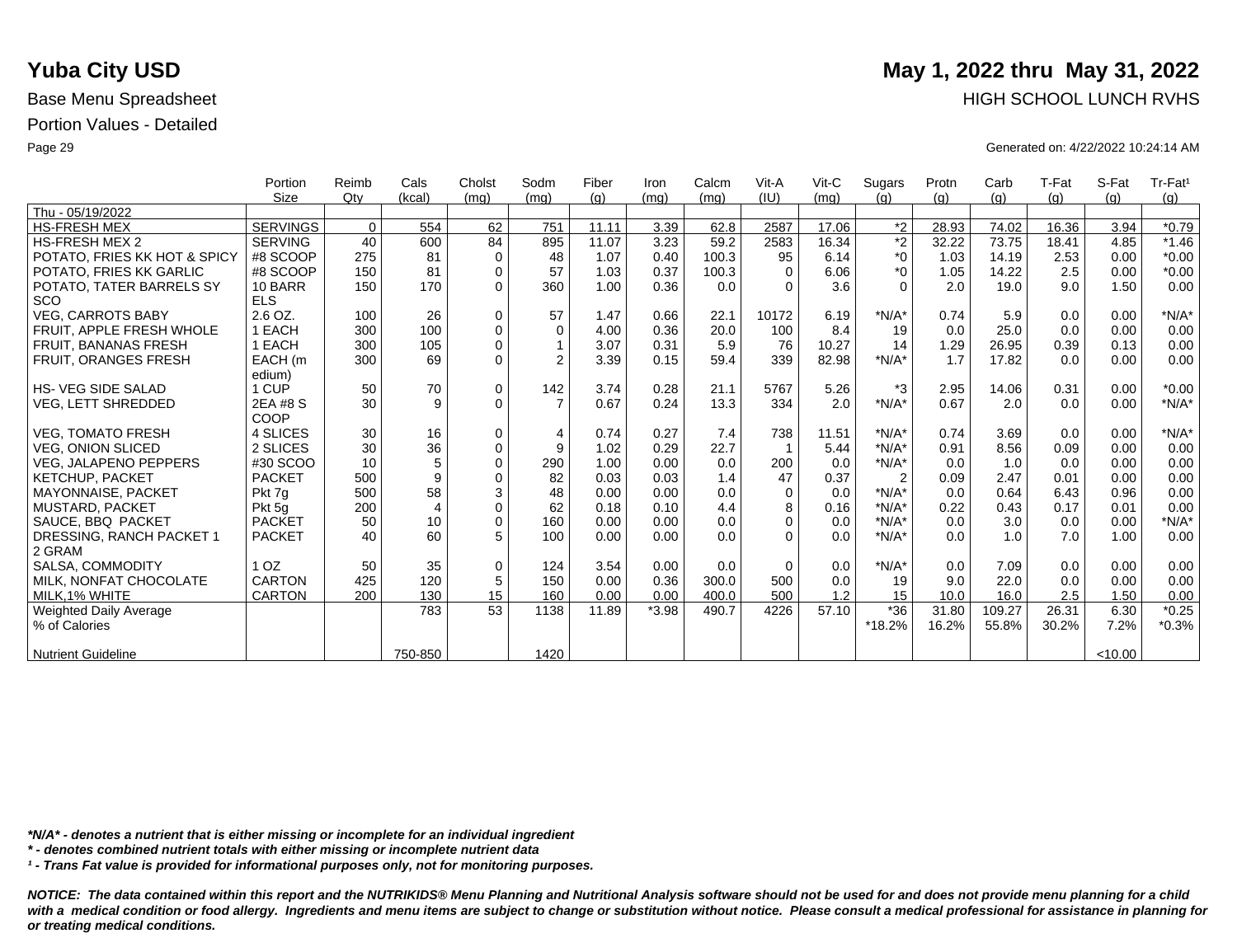|                                              | Portion                   | Reimb           | Cals   | Cholst      | Sodm | Fiber | Iron    | Calcm | Vit-A       | Vit-C | Sugars         | Protn | Carb  | T-Fat | S-Fat | Tr-Fat <sup>1</sup> |
|----------------------------------------------|---------------------------|-----------------|--------|-------------|------|-------|---------|-------|-------------|-------|----------------|-------|-------|-------|-------|---------------------|
| Fri - 05/20/2022                             | <b>Size</b>               | Qtv             | (kcal) | (ma)        | (mq) | (q)   | (mq)    | (ma)  | (IU)        | (mq)  | (q)            | (q)   | (q)   | (q)   | (q)   | (g)                 |
| <b>HIGH SCHOOL LUNCH RV</b>                  | Total                     | 741             |        |             |      |       |         |       |             |       |                |       |       |       |       |                     |
| <b>BURGER, RAW CHEESE</b>                    | 1 EACH                    | 50              | 414    | 72          | 430  | 3.00  | 1.44    | 150.0 | $\Omega$    | 0.0   | $*_{4}$        | 26.0  | 31.0  | 21.0  | 8.00  | 2.00                |
| BURGER. ON A BUN                             | 1 EACH                    | 50              | 288    | 35          | 339  | 4.00  | 2.44    | 172.0 | $\Omega$    | 0.0   | $\overline{4}$ | 20.0  | 31.0  | 10.0  | 3.20  | 0.00                |
| TURKEY, HOT DOG ON A BUN                     | <b>SERVING</b>            | 36              | 300    | 50          | 680  | 3.00  | 2.16    | 230.0 | $\Omega$    | 0.0   | 4              | 14.0  | 31.0  | 14.0  | 4.00  | 0.00                |
|                                              | <b>SERVING</b>            | 40              | 473    | 73          | 855  | 3.64  | 2.62    | 36.4  | $\Omega$    | 0.0   | 9              | 21.83 | 41.83 | 25.47 | 5.46  | $*N/A*$             |
| HS-CORN DOG, MINI CHICK T<br><b>YSON</b>     | (9)                       |                 |        |             |      |       |         |       |             |       |                |       |       |       |       |                     |
| CHICKEN PATTY ON BUN RC                      | 1 EACH                    | 50              | 340    | 20          | 620  | 6.00  | 3.24    | 150.0 | $\Omega$    | 0.0   | $\overline{4}$ | 19.0  | 42.0  | 11.0  | 2.00  | 0.00                |
| HS-CHICKEN, NUGGETS 10EA                     | <b>SERVING</b><br>10 EACH | 50              | 360    | 40          | 840  | 6.00  | 3.60    | 80.0  | $\Omega$    | 0.0   | $\Omega$       | 24.0  | 24.0  | 18.0  | 4.00  | 0.00                |
| HS-CHICKEN, POPCORN WG                       | <b>SERVING</b>            | 50              | 270    | 30          | 630  | 4.50  | 2.70    | 60.0  | $\Omega$    | 0.0   | $\mathbf 0$    | 18.0  | 18.0  | 13.5  | 3.00  | 0.00                |
|                                              | (15)<br><b>EACH</b>       | 50              | 323    | 18          | 458  | 7.71  | 3.00    |       | 681         | 11.86 | 2              | 15.13 | 42.18 | 11.65 |       |                     |
| <b>BURRITO, BEAN&amp;CHSEIWSW</b><br>G6.05OZ |                           |                 |        |             |      |       |         | 192.9 |             |       |                |       |       |       | 4.27  | 0.00                |
| PIZZA, CHEESE WG 14" YCUSD                   | <b>SLICES</b>             | 24              | 444    | 43          | 1169 | 2.01  | 4.19    | 55.7  | 646         | 5.53  | $*_{4}$        | 21.41 | 56.82 | 15.31 | 7.03  | $*0.00$             |
| PIZZA, PEPPERONI WG 14" YC<br><b>USD</b>     | <b>SLICES</b>             | 24              | 465    | 46          | 1253 | 2.01  | 4.53    | 55.7  | 580         | 5.53  | $*_{4}$        | 21.3  | 56.49 | 17.72 | 7.60  | $*0.00$             |
| PIZZA, VEGGIE WG 14" YCUSD                   | <b>SLICES</b>             | 12              | 462    | 44          | 1253 | 2.41  | 4.24    | 55.7  | 687         | 13.55 | $*_{4}$        | 21.8  | 58.04 | 16.41 | 7.33  | $*0.00$             |
| <b>HS-SANDWICH BAR</b>                       | SANDWI<br><b>CHS</b>      | 50              | 430    | 50          | 929  | 6.25  | 3.16    | 154.0 | 2564        | 16.93 | $*3$           | 21.66 | 48.0  | 16.81 | 4.77  | $*0.00$             |
| POTATO, CHIP RF DORITOS                      | <b>PACKAGE</b>            | 50              | 130    | $\mathbf 0$ | 220  | 2.00  | 0.36    | 20.0  | $\Omega$    | 0.0   | $*N/A*$        | 2.0   | 19.0  | 5.0   | 1.00  | 0.00                |
| SALAD ADULT, CHEF                            | <b>SERVINGS</b>           | 10              | 455    | 57          | 882  | 6.89  | $*1.79$ | 106.3 | 15183       | 32.81 | *3             | 20.19 | 42.31 | 23.62 | 6.74  | $*0.00$             |
| SALAD ADULT, TACO                            | 1 EACH                    | 10              | 1009   | 106         | 1351 | 10.91 | 2.34    | 108.0 | 6632        | 65.17 | $*1$           | 29.95 | 61.88 | 70.11 | 15.73 | $*2.39$             |
| SALAD ADULT, VEGGIE                          | <b>SERVING</b>            | 5               | 734    | 74          | 1014 | 7.78  | 1.86    | 133.4 | 16084       | 72.31 | *3             | 20.55 | 50.04 | 50.66 | 16.98 | $*0.00$             |
| SANDWICH, VEGGIE WG                          | <b>SUB</b>                | 5               | 700    | 80          | 1213 | 8.52  | 2.66    | 95.8  | 297         | 13.53 | *6             | 30.47 | 63.34 | 35.02 | 17.00 | $*0.00$             |
| SANDWICH, TURKEY HAM SLI                     | SANDWIC                   | 20              | 535    | 81          | 1242 | 8.64  | $*2.75$ | 99.2  | 506         | 6.58  | *8             | 31.34 | 62.91 | 18.48 | 7.24  | $*0.00$             |
| CE WW                                        |                           |                 |        |             |      |       |         |       |             |       |                |       |       |       |       |                     |
| SANDWICH, TURKEY SLICE WW                    | <b>SANDWIC</b>            | 20              | 537    | 72          | 1179 | 8.64  | 3.65    | 114.2 | 534         | 11.45 | $*6$           | 32.52 | 62.54 | 17.75 | 6.88  | $*0.00$             |
| <b>HS-PBJ GRAPE LUNCH</b>                    | 1 EACH                    | 20              | 856    | $\mathbf 0$ | 817  | 14.48 | 4.38    | 140.1 | 10272       | 14.59 | $*48$          | 20.74 | 113.9 | 39.0  | 7.00  | $*0.00$             |
| <b>HS-PBJ STRAWBERRY LUNCH</b>               | 1 EACH                    | 20              | 856    | $\mathbf 0$ | 817  | 14.48 | 4.38    | 140.1 | 10272       | 14.59 | $*48$          | 20.74 | 113.9 | 39.0  | 7.00  | $*0.00$             |
| HS-HUNAN ORANGE TURK S/F                     | 20Z. HE                   | 50              | 157    | 42          | 839  | 0.11  | 1.73    | 3.1   | 6           | 2.23  | $*_{2}$        | 14.05 | 15.49 | 3.91  | 0.87  | $*0.00$             |
| <b>YCUSD</b>                                 | AP SPOO                   |                 |        |             |      |       |         |       |             |       |                |       |       |       |       |                     |
| <b>HS-HUNAN ORANGE TOFU S/F</b>              | 4OZ. HE                   | 10 <sup>1</sup> | 103    | $\mathbf 0$ | 133  | 0.00  | 1.90    | 71.2  | 4           | 1.4   | $*1$           | 10.53 | 5.91  | 4.03  | 0.20  | 0.00                |
| <b>YCUSD</b>                                 | AP SPOO                   |                 |        |             |      |       |         |       |             |       |                |       |       |       |       |                     |
| HS-TERIYAKI TURK S/F YCUSD                   | 20Z. HE<br>AP SPOO        | 40              | 104    | 27          | 546  | 0.07  | 1.12    | 1.8   | $\mathbf 1$ | 0.25  | $*2$           | 9.13  | 10.67 | 2.54  | 0.56  | $*0.00$             |
| YCHS, STIRFRY NOODLES                        | 2 #8 SCO                  | 40              | 238    | $\Omega$    | 448  | 4.08  | 2.84    | 21.6  | $\Omega$    | 0.03  | $*_{0}$        | 8.4   | 41.67 | 5.85  | 0.41  | $*0.00$             |
|                                              | OP                        |                 |        |             |      |       |         |       |             |       |                |       |       |       |       |                     |
| RICE, STEAMED BROWN USDA                     | #8 2 SCO<br><b>OPS</b>    | 20              | 309    | $\mathbf 0$ | 14   | 3.87  | 1.39    | 14.2  | $\Omega$    | 0.0   | $^*0$          | 7.73  | 63.79 | 2.9   | 0.00  | 0.00                |
| HS-STIR FRY VEGETABLE MIX                    | #8 SCOOP                  | 60 <sup>1</sup> | 25     | $\Omega$    | 30   | 1.59  | 0.44    | 32.3  | 3971        | 30.74 | $*_{0}$        | 1.31  | 5.47  | 0.02  | 0.00  | $*0.00$             |

*\*N/A\* - denotes a nutrient that is either missing or incomplete for an individual ingredient*

*\* - denotes combined nutrient totals with either missing or incomplete nutrient data*

*¹ - Trans Fat value is provided for informational purposes only, not for monitoring purposes.*

*NOTICE: The data contained within this report and the NUTRIKIDS® Menu Planning and Nutritional Analysis software should not be used for and does not provide menu planning for a child*  with a medical condition or food allergy. Ingredients and menu items are subject to change or substitution without notice. Please consult a medical professional for assistance in planning for *or treating medical conditions.*

# **Yuba City USD** May 1, 2022 thru May 31, 2022 Base Menu Spreadsheet **HIGH SCHOOL LUNCH RVHS**

Page 30 Generated on: 4/22/2022 10:24:15 AM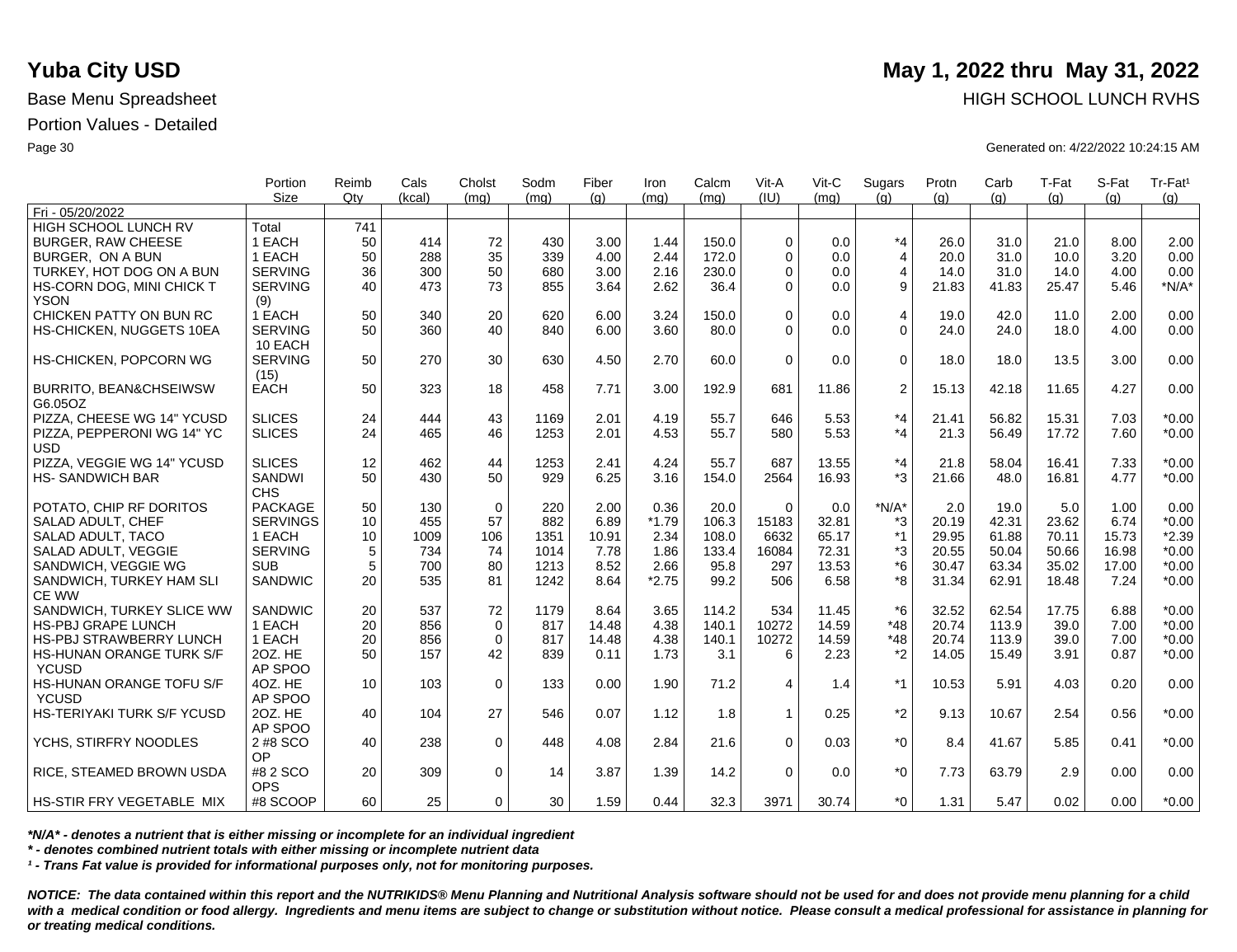|                              | Portion         | Reimb       | Cals           | Cholst      | Sodm           | Fiber | Iron    | Calcm | Vit-A    | $V$ it-C | Sugars         | Protn | Carb   | T-Fat | S-Fat   | Tr-Fat <sup>1</sup> |
|------------------------------|-----------------|-------------|----------------|-------------|----------------|-------|---------|-------|----------|----------|----------------|-------|--------|-------|---------|---------------------|
|                              | <b>Size</b>     | Qtv         | (kcal)         | (mq)        | (mq)           | (q)   | (mq)    | (mq)  | (IU)     | (mq)     | (q)            | (q)   | (g)    | (g)   | (q)     | (g)                 |
| Fri - 05/20/2022             |                 |             |                |             |                |       |         |       |          |          |                |       |        |       |         |                     |
| <b>HS-FRESH MEX</b>          | <b>SERVINGS</b> | $\mathbf 0$ | 554            | 62          | 751            | 11.11 | 3.39    | 62.8  | 2587     | 17.06    | $*2$           | 28.93 | 74.02  | 16.36 | 3.94    | $*0.79$             |
| <b>HS-FRESH MEX 2</b>        | <b>SERVING</b>  | 40          | 600            | 84          | 895            | 11.07 | 3.23    | 59.2  | 2583     | 16.34    | $\overline{2}$ | 32.22 | 73.75  | 18.41 | 4.85    | $*1.46$             |
| POTATO, FRIES KK HOT & SPICY | #8 SCOOP        | 275         | 81             | $\mathbf 0$ | 48             | 1.07  | 0.40    | 100.3 | 95       | 6.14     | $*_{0}$        | 1.03  | 14.19  | 2.53  | 0.00    | $*0.00$             |
| POTATO, FRIES KK GARLIC      | #8 SCOOP        | 150         | 81             | $\mathbf 0$ | 57             | 1.03  | 0.37    | 100.3 | $\Omega$ | 6.06     | $*_{0}$        | 1.05  | 14.22  | 2.5   | 0.00    | $*0.00$             |
| POTATO, TATER BARRELS SY     | 10 BARR         | 150         | 170            | $\Omega$    | 360            | 1.00  | 0.36    | 0.0   | $\Omega$ | 3.6      | $\Omega$       | 2.0   | 19.0   | 9.0   | 1.50    | 0.00                |
| SCO                          | <b>ELS</b>      |             |                |             |                |       |         |       |          |          |                |       |        |       |         |                     |
| <b>VEG. CARROTS BABY</b>     | $2.6$ OZ.       | 100         | 26             | $\Omega$    | 57             | 1.47  | 0.66    | 22.1  | 10172    | 6.19     | $*N/A*$        | 0.74  | 5.9    | 0.0   | 0.00    | $*N/A*$             |
| FRUIT, APPLE FRESH WHOLE     | <b>I EACH</b>   | 300         | 100            | $\mathbf 0$ | 0              | 4.00  | 0.36    | 20.0  | 100      | 8.4      | 19             | 0.0   | 25.0   | 0.0   | 0.00    | 0.00                |
| <b>FRUIT, BANANAS FRESH</b>  | <b>I EACH</b>   | 300         | 105            | $\Omega$    | $\mathbf{1}$   | 3.07  | 0.31    | 5.9   | 76       | 10.27    | 14             | 1.29  | 26.95  | 0.39  | 0.13    | 0.00                |
| <b>FRUIT, ORANGES FRESH</b>  | EACH (m         | 300         | 69             | $\Omega$    | $\overline{2}$ | 3.39  | 0.15    | 59.4  | 339      | 82.98    | $*N/A*$        | 1.7   | 17.82  | 0.0   | 0.00    | 0.00                |
|                              | edium)          |             |                |             |                |       |         |       |          |          |                |       |        |       |         |                     |
| <b>HS-VEG SIDE SALAD</b>     | 1 CUP           | 50          | 70             | $\mathbf 0$ | 142            | 3.74  | 0.28    | 21.1  | 5767     | 5.26     | $*3$           | 2.95  | 14.06  | 0.31  | 0.00    | $*0.00$             |
| VEG, LETT SHREDDED           | 2EA #8 S        | 30          | 9              | $\Omega$    | $\overline{7}$ | 0.67  | 0.24    | 13.3  | 334      | 2.0      | $*N/A*$        | 0.67  | 2.0    | 0.0   | 0.00    | $*N/A*$             |
|                              | COOP            |             |                |             |                |       |         |       |          |          |                |       |        |       |         |                     |
| <b>VEG. TOMATO FRESH</b>     | 4 SLICES        | 30          | 16             | $\mathbf 0$ | $\overline{4}$ | 0.74  | 0.27    | 7.4   | 738      | 11.51    | $*N/A*$        | 0.74  | 3.69   | 0.0   | 0.00    | $*N/A*$             |
| <b>VEG. ONION SLICED</b>     | 2 SLICES        | 30          | 36             | $\mathbf 0$ | 9              | 1.02  | 0.29    | 22.7  |          | 5.44     | $*N/A*$        | 0.91  | 8.56   | 0.09  | 0.00    | 0.00                |
| <b>VEG. JALAPENO PEPPERS</b> | #30 SCOO        | 10          | 5              | $\Omega$    | 290            | 1.00  | 0.00    | 0.0   | 200      | 0.0      | $*N/A*$        | 0.0   | 1.0    | 0.0   | 0.00    | 0.00                |
| KETCHUP, PACKET              | <b>PACKET</b>   | 500         | 9              | $\Omega$    | 82             | 0.03  | 0.03    | 1.4   | 47       | 0.37     | $\overline{2}$ | 0.09  | 2.47   | 0.01  | 0.00    | 0.00                |
| <b>MAYONNAISE, PACKET</b>    | Pkt 7g          | 500         | 58             | 3           | 48             | 0.00  | 0.00    | 0.0   | $\Omega$ | 0.0      | $*N/A*$        | 0.0   | 0.64   | 6.43  | 0.96    | 0.00                |
| <b>MUSTARD, PACKET</b>       | Pkt 5g          | 200         | $\overline{4}$ | $\mathbf 0$ | 62             | 0.18  | 0.10    | 4.4   | 8        | 0.16     | $*N/A*$        | 0.22  | 0.43   | 0.17  | 0.01    | 0.00                |
| SAUCE, BBQ PACKET            | <b>PACKET</b>   | 50          | 10             | $\Omega$    | 160            | 0.00  | 0.00    | 0.0   | $\Omega$ | 0.0      | $*N/A*$        | 0.0   | 3.0    | 0.0   | 0.00    | $*N/A*$             |
| DRESSING, RANCH PACKET 1     | <b>PACKET</b>   | 40          | 60             | 5           | 100            | 0.00  | 0.00    | 0.0   | $\Omega$ | 0.0      | $*N/A*$        | 0.0   | 1.0    | 7.0   | 1.00    | 0.00                |
| 2 GRAM                       |                 |             |                |             |                |       |         |       |          |          |                |       |        |       |         |                     |
| SALSA, COMMODITY             | 1 <sub>OZ</sub> | 50          | 35             | $\mathbf 0$ | 124            | 3.54  | 0.00    | 0.0   | $\Omega$ | 0.0      | $*N/A*$        | 0.0   | 7.09   | 0.0   | 0.00    | 0.00                |
| MILK, NONFAT CHOCOLATE       | <b>CARTON</b>   | 425         | 120            | 5           | 150            | 0.00  | 0.36    | 300.0 | 500      | 0.0      | 19             | 9.0   | 22.0   | 0.0   | 0.00    | 0.00                |
| MILK, 1% WHITE               | <b>CARTON</b>   | 200         | 130            | 15          | 160            | 0.00  | 0.00    | 400.0 | 500      | 1.2      | 15             | 10.0  | 16.0   | 2.5   | 1.50    | 0.00                |
| Weighted Daily Average       |                 |             | 786            | 53          | 1181           | 11.75 | $*4.07$ | 490.5 | 4226     | 57.21    | $*36$          | 31.97 | 109.85 | 26.27 | 6.26    | $*0.25$             |
| % of Calories                |                 |             |                |             |                |       |         |       |          |          | *18.2%         | 16.3% | 55.9%  | 30.1% | 7.2%    | $*0.3%$             |
|                              |                 |             |                |             |                |       |         |       |          |          |                |       |        |       |         |                     |
| <b>Nutrient Guideline</b>    |                 |             | 750-850        |             | 1420           |       |         |       |          |          |                |       |        |       | < 10.00 |                     |

*\*N/A\* - denotes a nutrient that is either missing or incomplete for an individual ingredient*

*\* - denotes combined nutrient totals with either missing or incomplete nutrient data*

*¹ - Trans Fat value is provided for informational purposes only, not for monitoring purposes.*

with a medical condition or food allergy. Ingredients and menu items are subject to change or substitution without notice. Please consult a medical professional for assistance in planning for *or treating medical conditions.*

## **Yuba City USD** May 1, 2022 thru May 31, 2022 Base Menu Spreadsheet **HIGH SCHOOL LUNCH RVHS**

Page 31 Generated on: 4/22/2022 10:24:15 AM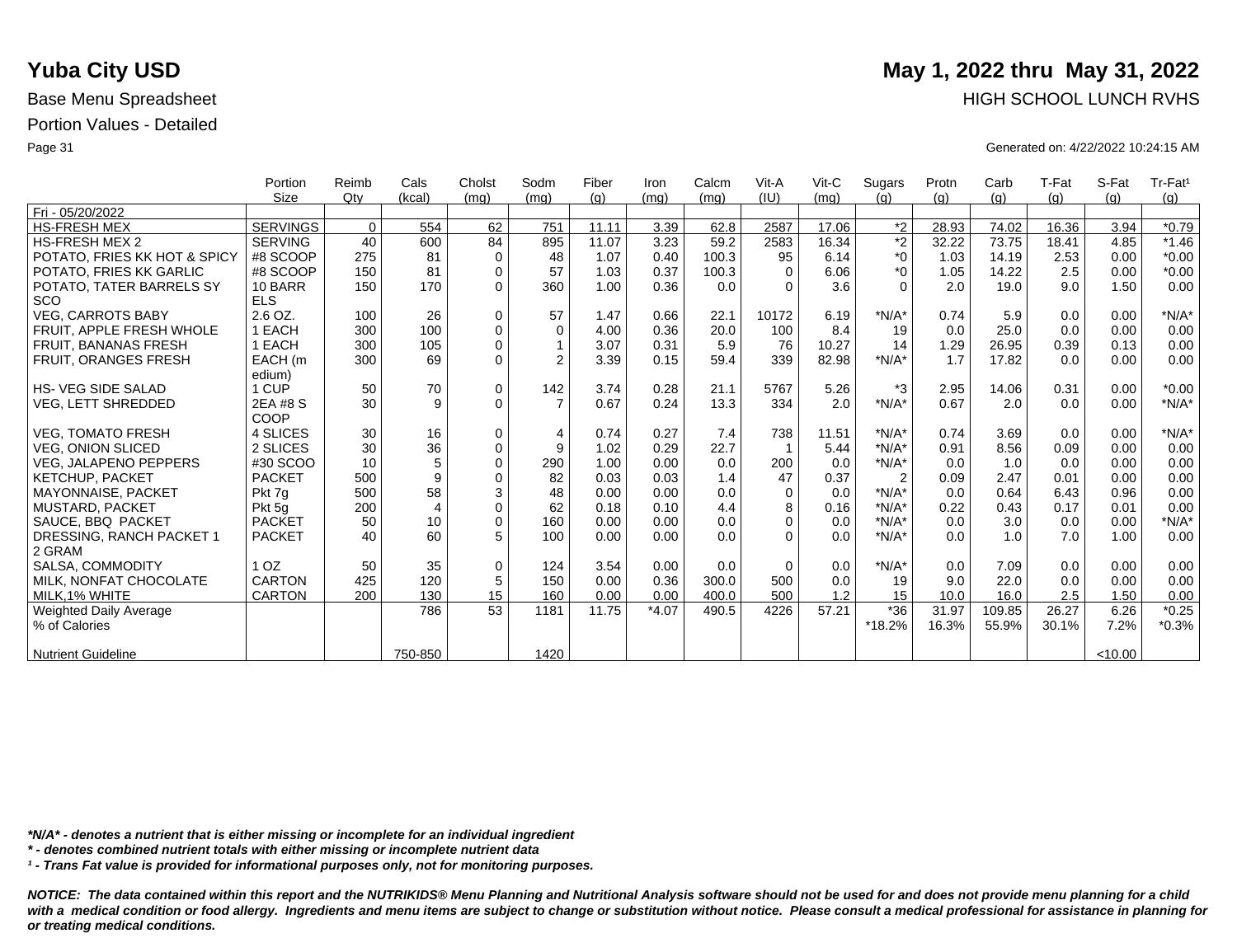|                                   | Portion         | Reimb | Cals   | Cholst      | Sodm | Fiber | Iron    | Calcm | Vit-A        | $V$ it-C | Sugars         | Protn | Carb  | T-Fat | S-Fat | Tr-Fat <sup>1</sup> |
|-----------------------------------|-----------------|-------|--------|-------------|------|-------|---------|-------|--------------|----------|----------------|-------|-------|-------|-------|---------------------|
| Mon - 05/23/2022                  | <b>Size</b>     | Qtv   | (kcal) | (mq)        | (mq) | (q)   | (mq)    | (mq)  | (IU)         | (ma)     | (q)            | (q)   | (q)   | (q)   | (q)   | (q)                 |
| HIGH SCHOOL LUNCH RV              | Total           | 741   |        |             |      |       |         |       |              |          |                |       |       |       |       |                     |
| <b>BURGER, RAW CHEESE</b>         | 1 EACH          | 50    | 414    | 72          | 430  | 3.00  | 1.44    | 150.0 | $\mathbf 0$  | 0.0      | $*_{4}$        | 26.0  | 31.0  | 21.0  | 8.00  | 2.00                |
| BURGER. ON A BUN                  | 1 EACH          | 50    | 288    | 35          | 339  | 4.00  | 2.44    | 172.0 | $\Omega$     | 0.0      | $\overline{4}$ | 20.0  | 31.0  | 10.0  | 3.20  | 0.00                |
| TURKEY, HOT DOG ON A BUN          | <b>SERVING</b>  | 36    | 300    | 50          | 680  | 3.00  | 2.16    | 230.0 | $\mathbf 0$  | 0.0      | $\overline{4}$ | 14.0  | 31.0  | 14.0  | 4.00  | 0.00                |
| HS-CORN DOG, MINI CHICK T         | <b>SERVING</b>  | 40    | 473    | 73          | 855  | 3.64  | 2.62    | 36.4  | $\Omega$     | 0.0      | 9              | 21.83 | 41.83 | 25.47 | 5.46  | $*N/A*$             |
| <b>YSON</b>                       | (9)             |       |        |             |      |       |         |       |              |          |                |       |       |       |       |                     |
| CHICKEN PATTY ON BUN RC           | 1 EACH          | 50    | 340    | 20          | 620  | 6.00  | 3.24    | 150.0 | $\Omega$     | 0.0      | 4              | 19.0  | 42.0  | 11.0  | 2.00  | 0.00                |
| HS-CHICKEN, NUGGETS 10EA          | <b>SERVING</b>  | 50    | 360    | 40          | 840  | 6.00  | 3.60    | 80.0  | $\Omega$     | 0.0      | $\Omega$       | 24.0  | 24.0  | 18.0  | 4.00  | 0.00                |
|                                   | 10 EACH         |       |        |             |      |       |         |       |              |          |                |       |       |       |       |                     |
| HS-CHICKEN, POPCORN WG            | <b>SERVING</b>  | 50    | 270    | 30          | 630  | 4.50  | 2.70    | 60.0  | $\Omega$     | 0.0      | $\Omega$       | 18.0  | 18.0  | 13.5  | 3.00  | 0.00                |
|                                   | (15)            |       |        |             |      |       |         |       |              |          |                |       |       |       |       |                     |
| <b>BURRITO, BEAN&amp;CHSEIWSW</b> | <b>EACH</b>     | 50    | 323    | 18          | 458  | 7.71  | 3.00    | 192.9 | 681          | 11.86    | 2              | 15.13 | 42.18 | 11.65 | 4.27  | 0.00                |
| G6.05OZ                           |                 |       |        |             |      |       |         |       |              |          |                |       |       |       |       |                     |
| PIZZA, CHEESE WG 14" YCUSD        | <b>SLICES</b>   | 24    | 444    | 43          | 1169 | 2.01  | 4.19    | 55.7  | 646          | 5.53     | $*_{4}$        | 21.41 | 56.82 | 15.31 | 7.03  | $*0.00$             |
| PIZZA, PEPPERONI WG 14" YC        | <b>SLICES</b>   | 24    | 465    | 46          | 1253 | 2.01  | 4.53    | 55.7  | 580          | 5.53     | $*_{4}$        | 21.3  | 56.49 | 17.72 | 7.60  | $*0.00$             |
| <b>USD</b>                        |                 |       |        |             |      |       |         |       |              |          |                |       |       |       |       |                     |
| PIZZA, VEGGIE WG 14" YCUSD        | <b>SLICES</b>   | 12    | 462    | 44          | 1253 | 2.41  | 4.24    | 55.7  | 687          | 13.55    | $*_{4}$        | 21.8  | 58.04 | 16.41 | 7.33  | $*0.00$             |
| <b>HS-SANDWICH BAR</b>            | <b>SANDWI</b>   | 50    | 430    | 50          | 929  | 6.25  | 3.16    | 154.0 | 2564         | 16.93    | $*3$           | 21.66 | 48.0  | 16.81 | 4.77  | $*0.00$             |
|                                   | <b>CHS</b>      |       |        |             |      |       |         |       |              |          |                |       |       |       |       |                     |
| POTATO, CHIP RF DORITOS           | <b>PACKAGE</b>  | 50    | 130    | 0           | 220  | 2.00  | 0.36    | 20.0  | 0            | 0.0      | $*N/A*$        | 2.0   | 19.0  | 5.0   | 1.00  | 0.00                |
| SALAD ADULT, CHEF                 | <b>SERVINGS</b> | 10    | 455    | 57          | 882  | 6.89  | $*1.79$ | 106.3 | 15183        | 32.81    | *3             | 20.19 | 42.31 | 23.62 | 6.74  | $*0.00$             |
| SALAD ADULT, TACO                 | 1 EACH          | 10    | 1009   | 106         | 1351 | 10.91 | 2.34    | 108.0 | 6632         | 65.17    | $*1$           | 29.95 | 61.88 | 70.11 | 15.73 | $*2.39$             |
| SALAD ADULT. VEGGIE               | <b>SERVING</b>  | 5     | 734    | 74          | 1014 | 7.78  | 1.86    | 133.4 | 16084        | 72.31    | *3             | 20.55 | 50.04 | 50.66 | 16.98 | $*0.00$             |
| SANDWICH, VEGGIE WG               | <b>SUB</b>      | 5     | 700    | 80          | 1213 | 8.52  | 2.66    | 95.8  | 297          | 13.53    | $*6$           | 30.47 | 63.34 | 35.02 | 17.00 | $*0.00$             |
| SANDWICH, TURKEY HAM SLI          | SANDWIC         | 20    | 535    | 81          | 1242 | 8.64  | $*2.75$ | 99.2  | 506          | 6.58     | *8             | 31.34 | 62.91 | 18.48 | 7.24  | $*0.00$             |
| CE WW                             |                 |       |        |             |      |       |         |       |              |          |                |       |       |       |       |                     |
| SANDWICH, TURKEY SLICE WW         | SANDWIC         | 20    | 537    | 72          | 1179 | 8.64  | 3.65    | 114.2 | 534          | 11.45    | $*6$           | 32.52 | 62.54 | 17.75 | 6.88  | $*0.00$             |
| <b>HS-PBJ GRAPE LUNCH</b>         | 1 EACH          | 20    | 856    | $\mathbf 0$ | 817  | 14.48 | 4.38    | 140.1 | 10272        | 14.59    | $*48$          | 20.74 | 113.9 | 39.0  | 7.00  | $*0.00$             |
| <b>HS-PBJ STRAWBERRY LUNCH</b>    | 1 EACH          | 20    | 856    | 0           | 817  | 14.48 | 4.38    | 140.1 | 10272        | 14.59    | $*48$          | 20.74 | 113.9 | 39.0  | 7.00  | $*0.00$             |
| HS-SWEET CHILI TOFU S/F YC        | 4OZ. HE         | 10    | 92     | $\Omega$    | 142  | 0.00  | 1.61    | 59.8  | 24           | 0.0      | $*2$           | 8.91  | 5.75  | 3.63  | 0.20  | 0.00                |
| <b>USD</b>                        | AP SPOO         |       |        |             |      |       |         |       |              |          |                |       |       |       |       |                     |
| HS-SWEET CHILI PORK S/F YC        | 20Z. HE         | 50    | 123    | 35          | 264  | 0.08  | 0.45    | 8.2   | 28           | 0.65     | $*2$           | 11.84 | 7.37  | 4.6   | 1.40  | $*0.00$             |
| <b>USD</b>                        | AP SPOO         |       |        |             |      |       |         |       |              |          |                |       |       |       |       |                     |
| HS-TERIYAKI TURK S/F YCUSD        | 20Z. HE         | 40    | 104    | 27          | 546  | 0.07  | 1.12    | 1.8   | $\mathbf{1}$ | 0.25     | $*_{2}$        | 9.13  | 10.67 | 2.54  | 0.56  | $*0.00$             |
|                                   | AP SPOO         |       |        |             |      |       |         |       |              |          |                |       |       |       |       |                     |
| YCHS, STIRFRY NOODLES             | 2 #8 SCO        | 40    | 238    | $\Omega$    | 448  | 4.08  | 2.84    | 21.6  | $\Omega$     | 0.03     | $*_{0}$        | 8.4   | 41.67 | 5.85  | 0.41  | $*0.00$             |
|                                   | OP              |       |        |             |      |       |         |       |              |          |                |       |       |       |       |                     |
| RICE, STEAMED BROWN USDA          | #8 2 SCO        | 20    | 309    | $\mathbf 0$ | 14   | 3.87  | 1.39    | 14.2  | $\Omega$     | 0.0      | $*_{0}$        | 7.73  | 63.79 | 2.9   | 0.00  | 0.00                |
|                                   | <b>OPS</b>      |       |        |             |      |       |         |       |              |          |                |       |       |       |       |                     |
| <b>HS-STIR FRY VEGETABLE MIX</b>  | #8 SCOOP        | 60    | 25     | $\Omega$    | 30   | 1.59  | 0.44    | 32.3  | 3971         | 30.74    | $*$ $\Omega$   | 1.31  | 5.47  | 0.02  | 0.00  | $*0.00$             |

*\*N/A\* - denotes a nutrient that is either missing or incomplete for an individual ingredient*

*\* - denotes combined nutrient totals with either missing or incomplete nutrient data*

*¹ - Trans Fat value is provided for informational purposes only, not for monitoring purposes.*

*NOTICE: The data contained within this report and the NUTRIKIDS® Menu Planning and Nutritional Analysis software should not be used for and does not provide menu planning for a child*  with a medical condition or food allergy. Ingredients and menu items are subject to change or substitution without notice. Please consult a medical professional for assistance in planning for *or treating medical conditions.*

# **Yuba City USD** May 1, 2022 thru May 31, 2022 Base Menu Spreadsheet **HIGH SCHOOL LUNCH RVHS**

Page 32 Generated on: 4/22/2022 10:24:15 AM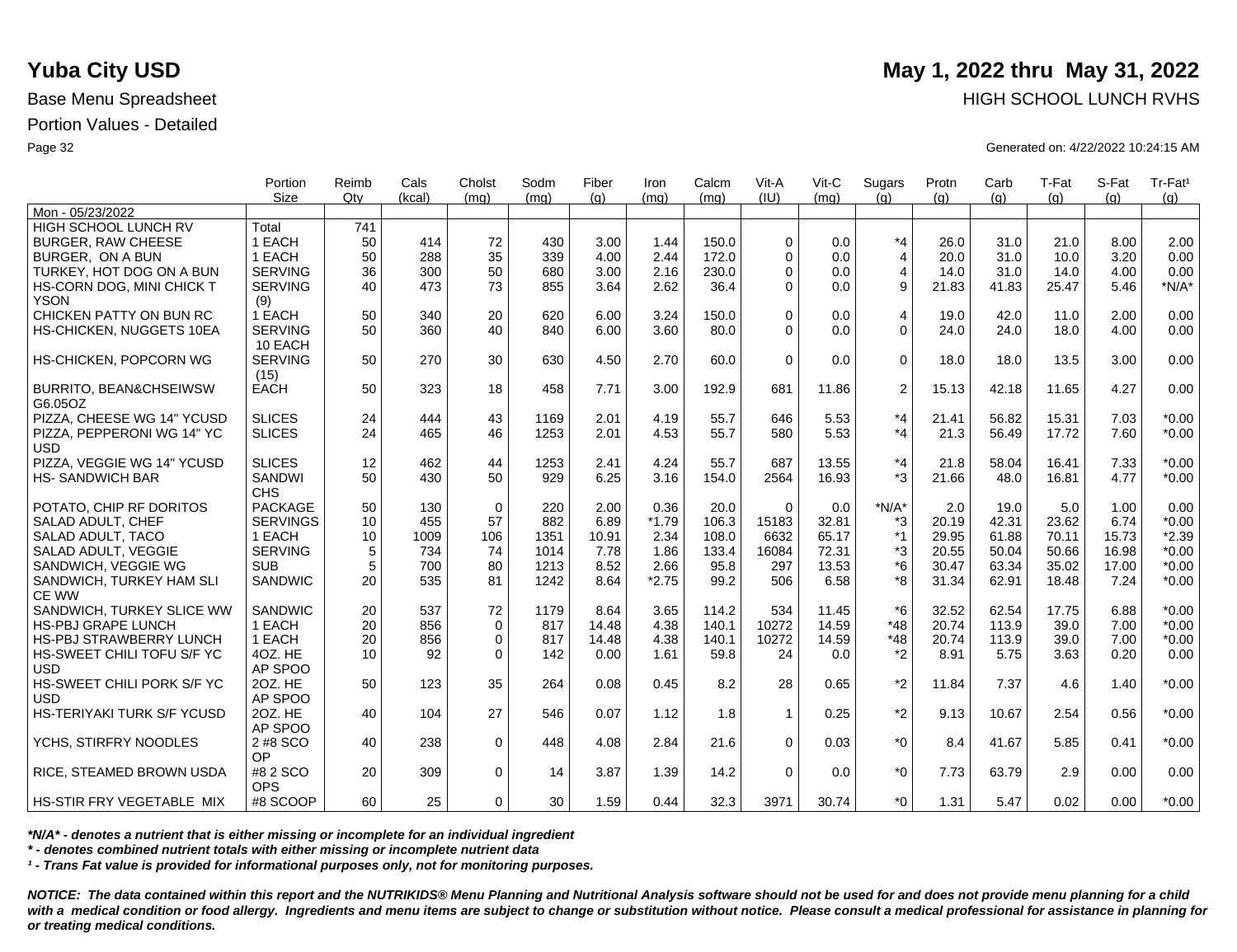|                              | Portion         | Reimb    | Cals           | Cholst      | Sodm           | Fiber | Iron    | Calcm | Vit-A       | Vit-C | Sugars         | Protn | Carb   | T-Fat | S-Fat   | Tr-Fat <sup>1</sup> |
|------------------------------|-----------------|----------|----------------|-------------|----------------|-------|---------|-------|-------------|-------|----------------|-------|--------|-------|---------|---------------------|
|                              | Size            | Qtv      | (kcal)         | (mq)        | (mq)           | (q)   | (mq)    | (mq)  | (IU)        | (mq)  | (q)            | (q)   | (q)    | (q)   | (q)     | (g)                 |
| Mon - 05/23/2022             |                 |          |                |             |                |       |         |       |             |       |                |       |        |       |         |                     |
| <b>HS-FRESH MEX</b>          | SERVINGS        | $\Omega$ | 554            | 62          | 751            | 11.11 | 3.39    | 62.8  | 2587        | 17.06 | $*2$           | 28.93 | 74.02  | 16.36 | 3.94    | $*0.79$             |
| <b>HS-FRESH MEX 2</b>        | <b>SERVING</b>  | 40       | 600            | 84          | 895            | 11.07 | 3.23    | 59.2  | 2583        | 16.34 | $\overline{2}$ | 32.22 | 73.75  | 18.41 | 4.85    | $*1.46$             |
| POTATO, FRIES KK HOT & SPICY | #8 SCOOP        | 275      | 81             | $\mathbf 0$ | 48             | 1.07  | 0.40    | 100.3 | 95          | 6.14  | $^*0$          | 1.03  | 14.19  | 2.53  | 0.00    | $*0.00$             |
| POTATO, FRIES KK GARLIC      | #8 SCOOP        | 150      | 81             | $\mathbf 0$ | 57             | 1.03  | 0.37    | 100.3 | $\Omega$    | 6.06  | $^*0$          | 1.05  | 14.22  | 2.5   | 0.00    | $*0.00$             |
| POTATO, TATER BARRELS SY     | 10 BARR         | 150      | 170            | $\Omega$    | 360            | 1.00  | 0.36    | 0.0   | $\Omega$    | 3.6   | $\Omega$       | 2.0   | 19.0   | 9.0   | 1.50    | 0.00                |
| <b>SCO</b>                   | <b>ELS</b>      |          |                |             |                |       |         |       |             |       |                |       |        |       |         |                     |
| <b>VEG, CARROTS BABY</b>     | 2.6 OZ.         | 100      | 26             | 0           | 57             | 1.47  | 0.66    | 22.1  | 10172       | 6.19  | $*N/A*$        | 0.74  | 5.9    | 0.0   | 0.00    | $*N/A*$             |
| FRUIT, APPLE FRESH WHOLE     | 1 EACH          | 300      | 100            | $\mathbf 0$ | $\mathbf 0$    | 4.00  | 0.36    | 20.0  | 100         | 8.4   | 19             | 0.0   | 25.0   | 0.0   | 0.00    | 0.00                |
| FRUIT, BANANAS FRESH         | 1 EACH          | 300      | 105            | $\mathbf 0$ |                | 3.07  | 0.31    | 5.9   | 76          | 10.27 | 14             | 1.29  | 26.95  | 0.39  | 0.13    | 0.00                |
| FRUIT, ORANGES FRESH         | EACH (m         | 300      | 69             | $\mathbf 0$ | $\overline{2}$ | 3.39  | 0.15    | 59.4  | 339         | 82.98 | $*N/A*$        | 1.7   | 17.82  | 0.0   | 0.00    | 0.00                |
|                              | edium)          |          |                |             |                |       |         |       |             |       |                |       |        |       |         |                     |
| <b>HS-VEG SIDE SALAD</b>     | 1 CUP           | 50       | 70             | $\mathbf 0$ | 142            | 3.74  | 0.28    | 21.1  | 5767        | 5.26  | $*3$           | 2.95  | 14.06  | 0.31  | 0.00    | $*0.00$             |
| <b>VEG, LETT SHREDDED</b>    | 2EA #8 S        | 30       | 9              | $\Omega$    | $\overline{7}$ | 0.67  | 0.24    | 13.3  | 334         | 2.0   | $*N/A*$        | 0.67  | 2.0    | 0.0   | 0.00    | $*N/A*$             |
|                              | COOP            |          |                |             |                |       |         |       |             |       |                |       |        |       |         |                     |
| <b>VEG, TOMATO FRESH</b>     | 4 SLICES        | 30       | 16             | 0           | 4              | 0.74  | 0.27    | 7.4   | 738         | 11.51 | $*N/A*$        | 0.74  | 3.69   | 0.0   | 0.00    | $*N/A*$             |
| <b>VEG. ONION SLICED</b>     | 2 SLICES        | 30       | 36             | $\mathbf 0$ | 9              | 1.02  | 0.29    | 22.7  | -1          | 5.44  | $*N/A*$        | 0.91  | 8.56   | 0.09  | 0.00    | 0.00                |
| <b>VEG. JALAPENO PEPPERS</b> | #30 SCOO        | 10       | 5              | $\mathbf 0$ | 290            | 1.00  | 0.00    | 0.0   | 200         | 0.0   | $*N/A*$        | 0.0   | 1.0    | 0.0   | 0.00    | 0.00                |
| <b>KETCHUP, PACKET</b>       | <b>PACKET</b>   | 500      | 9              | $\mathbf 0$ | 82             | 0.03  | 0.03    | 1.4   | 47          | 0.37  | $\overline{2}$ | 0.09  | 2.47   | 0.01  | 0.00    | 0.00                |
| <b>MAYONNAISE, PACKET</b>    | Pkt 7g          | 500      | 58             | 3           | 48             | 0.00  | 0.00    | 0.0   | $\Omega$    | 0.0   | $*N/A*$        | 0.0   | 0.64   | 6.43  | 0.96    | 0.00                |
| <b>MUSTARD, PACKET</b>       | Pkt 5q          | 200      | $\overline{4}$ | $\mathbf 0$ | 62             | 0.18  | 0.10    | 4.4   | 8           | 0.16  | $*N/A*$        | 0.22  | 0.43   | 0.17  | 0.01    | 0.00                |
| SAUCE, BBQ PACKET            | <b>PACKET</b>   | 50       | 10             | $\mathbf 0$ | 160            | 0.00  | 0.00    | 0.0   | 0           | 0.0   | $*N/A*$        | 0.0   | 3.0    | 0.0   | 0.00    | $*N/A*$             |
| DRESSING, RANCH PACKET 1     | <b>PACKET</b>   | 40       | 60             | 5           | 100            | 0.00  | 0.00    | 0.0   | $\Omega$    | 0.0   | $*N/A*$        | 0.0   | 1.0    | 7.0   | 1.00    | 0.00                |
| 2 GRAM                       |                 |          |                |             |                |       |         |       |             |       |                |       |        |       |         |                     |
| SALSA, COMMODITY             | 1 <sub>OZ</sub> | 50       | 35             | 0           | 124            | 3.54  | 0.00    | 0.0   | $\mathbf 0$ | 0.0   | $*N/A*$        | 0.0   | 7.09   | 0.0   | 0.00    | 0.00                |
| MILK, NONFAT CHOCOLATE       | CARTON          | 425      | 120            | 5           | 150            | 0.00  | 0.36    | 300.0 | 500         | 0.0   | 19             | 9.0   | 22.0   | 0.0   | 0.00    | 0.00                |
| MILK.1% WHITE                | <b>CARTON</b>   | 200      | 130            | 15          | 160            | 0.00  | 0.00    | 400.0 | 500         | 1.2   | 15             | 10.0  | 16.0   | 2.5   | 1.50    | 0.00                |
| Weighted Daily Average       |                 |          | 784            | 53          | 1142           | 11.74 | $*3.98$ | 490.6 | 4228        | 57.09 | $*36$          | 31.80 | 109.30 | 26.31 | 6.30    | $*0.25$             |
| % of Calories                |                 |          |                |             |                |       |         |       |             |       | *18.2%         | 16.2% | 55.8%  | 30.2% | 7.2%    | $*0.3%$             |
|                              |                 |          |                |             |                |       |         |       |             |       |                |       |        |       |         |                     |
| <b>Nutrient Guideline</b>    |                 |          | 750-850        |             | 1420           |       |         |       |             |       |                |       |        |       | < 10.00 |                     |

*\*N/A\* - denotes a nutrient that is either missing or incomplete for an individual ingredient*

*\* - denotes combined nutrient totals with either missing or incomplete nutrient data*

*¹ - Trans Fat value is provided for informational purposes only, not for monitoring purposes.*

*NOTICE: The data contained within this report and the NUTRIKIDS® Menu Planning and Nutritional Analysis software should not be used for and does not provide menu planning for a child*  with a medical condition or food allergy. Ingredients and menu items are subject to change or substitution without notice. Please consult a medical professional for assistance in planning for *or treating medical conditions.*

## **Yuba City USD** May 1, 2022 thru May 31, 2022 Base Menu Spreadsheet **HIGH SCHOOL LUNCH RVHS**

Page 33 Generated on: 4/22/2022 10:24:15 AM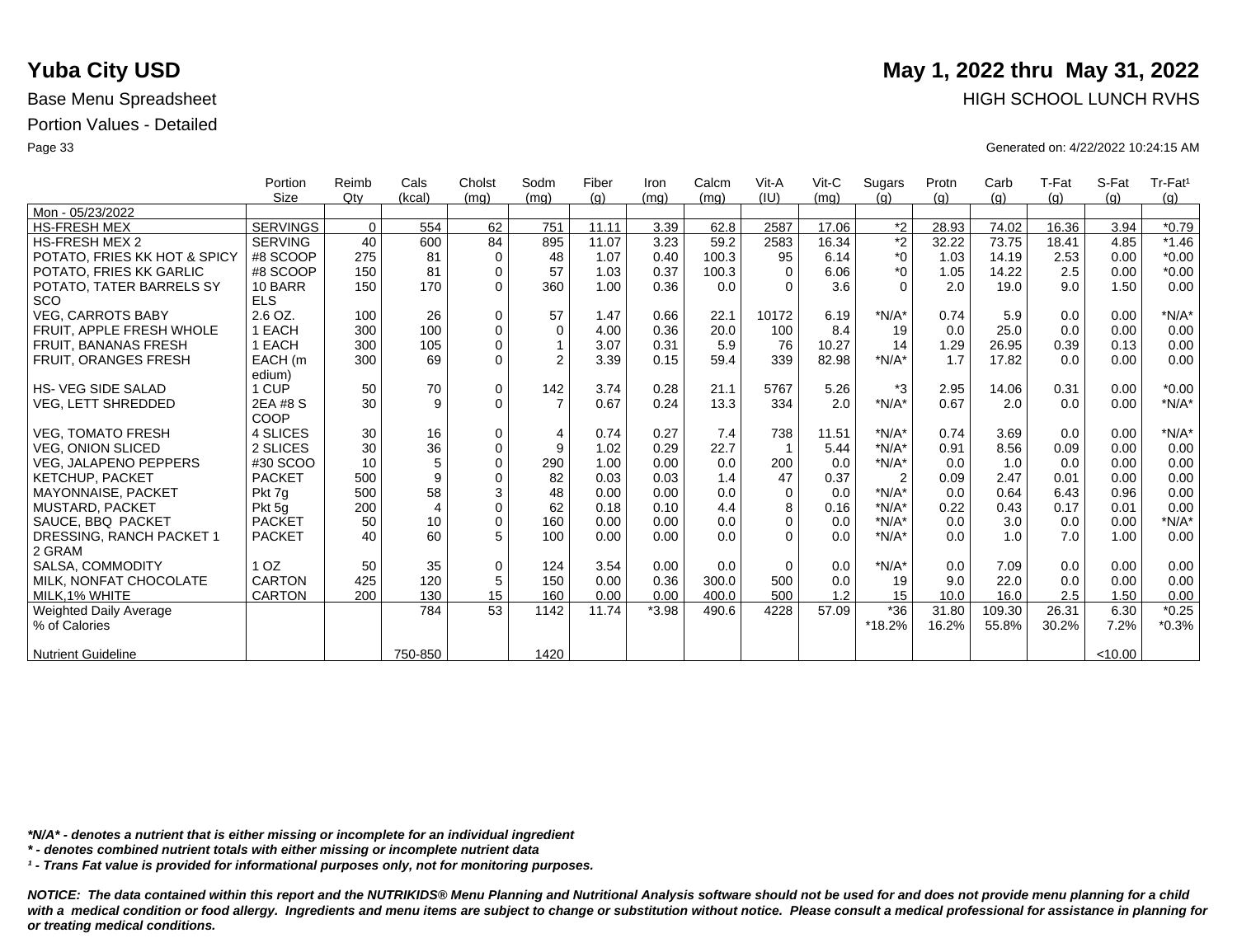|                                   | Portion<br><b>Size</b> | Reimb<br>Qtv | Cals<br>(kcal) | Cholst<br>(mq) | Sodm<br>(mq) | Fiber<br>(q) | Iron<br>(ma) | Calcm<br>(mq) | Vit-A<br>(IU) | Vit-C<br>(ma) | Sugars<br>(q)  | Protn<br>(q) | Carb<br>(q) | T-Fat<br>(q) | S-Fat<br>(a) | Tr-Fat <sup>1</sup><br>(g) |
|-----------------------------------|------------------------|--------------|----------------|----------------|--------------|--------------|--------------|---------------|---------------|---------------|----------------|--------------|-------------|--------------|--------------|----------------------------|
| Tue - 05/24/2022                  |                        |              |                |                |              |              |              |               |               |               |                |              |             |              |              |                            |
| HIGH SCHOOL LUNCH RV              | Total                  | 741          |                |                |              |              |              |               |               |               |                |              |             |              |              |                            |
| <b>BURGER, RAW CHEESE</b>         | 1 EACH                 | 50           | 414            | 72             | 430          | 3.00         | 1.44         | 150.0         | $\Omega$      | 0.0           | $*_{4}$        | 26.0         | 31.0        | 21.0         | 8.00         | 2.00                       |
| BURGER, ON A BUN                  | 1 EACH                 | 50           | 288            | 35             | 339          | 4.00         | 2.44         | 172.0         | $\Omega$      | 0.0           | $\overline{4}$ | 20.0         | 31.0        | 10.0         | 3.20         | 0.00                       |
| TURKEY, HOT DOG ON A BUN          | <b>SERVING</b>         | 36           | 300            | 50             | 680          | 3.00         | 2.16         | 230.0         | $\Omega$      | 0.0           | $\overline{4}$ | 14.0         | 31.0        | 14.0         | 4.00         | 0.00                       |
| HS-CORN DOG, MINI CHICK T         | <b>SERVING</b>         | 40           | 473            | 73             | 855          | 3.64         | 2.62         | 36.4          | $\Omega$      | 0.0           | 9              | 21.83        | 41.83       | 25.47        | 5.46         | $*N/A*$                    |
| <b>YSON</b>                       | (9)                    |              |                |                |              |              |              |               |               |               |                |              |             |              |              |                            |
| CHICKEN PATTY ON BUN RC           | 1 EACH                 | 50           | 340            | 20             | 620          | 6.00         | 3.24         | 150.0         | $\Omega$      | 0.0           | 4              | 19.0         | 42.0        | 11.0         | 2.00         | 0.00                       |
| HS-CHICKEN, NUGGETS 10EA          | <b>SERVING</b>         | 50           | 360            | 40             | 840          | 6.00         | 3.60         | 80.0          | $\Omega$      | 0.0           | $\Omega$       | 24.0         | 24.0        | 18.0         | 4.00         | 0.00                       |
|                                   | 10 EACH                |              |                |                |              |              |              |               |               |               |                |              |             |              |              |                            |
| HS-CHICKEN, POPCORN WG            | <b>SERVING</b>         | 50           | 270            | 30             | 630          | 4.50         | 2.70         | 60.0          | $\Omega$      | 0.0           | $\mathbf 0$    | 18.0         | 18.0        | 13.5         | 3.00         | 0.00                       |
|                                   | (15)                   |              |                |                |              |              |              |               |               |               |                |              |             |              |              |                            |
| <b>BURRITO, BEAN&amp;CHSEIWSW</b> | <b>EACH</b>            | 50           | 323            | 18             | 458          | 7.71         | 3.00         | 192.9         | 681           | 11.86         | 2              | 15.13        | 42.18       | 11.65        | 4.27         | 0.00                       |
| G6.05OZ                           |                        |              |                |                |              |              |              |               |               |               |                |              |             |              |              |                            |
| PIZZA, CHEESE WG 14" YCUSD        | <b>SLICES</b>          | 24           | 444            | 43             | 1169         | 2.01         | 4.19         | 55.7          | 646           | 5.53          | $*_{4}$        | 21.41        | 56.82       | 15.31        | 7.03         | $*0.00$                    |
| PIZZA. PEPPERONI WG 14" YC        | <b>SLICES</b>          | 24           | 465            | 46             | 1253         | 2.01         | 4.53         | 55.7          | 580           | 5.53          | $*_{4}$        | 21.3         | 56.49       | 17.72        | 7.60         | $*0.00$                    |
| <b>USD</b>                        |                        |              |                |                |              |              |              |               |               |               |                |              |             |              |              |                            |
| PIZZA, VEGGIE WG 14" YCUSD        | <b>SLICES</b>          | 12           | 462            | 44             | 1253         | 2.41         | 4.24         | 55.7          | 687           | 13.55         | $*_{4}$        | 21.8         | 58.04       | 16.41        | 7.33         | $*0.00$                    |
| <b>HS-SANDWICH BAR</b>            | <b>SANDWI</b>          | 50           | 430            | 50             | 929          | 6.25         | 3.16         | 154.0         | 2564          | 16.93         | $*3$           | 21.66        | 48.0        | 16.81        | 4.77         | $*0.00$                    |
|                                   | <b>CHS</b>             |              |                |                |              |              |              |               |               |               |                |              |             |              |              |                            |
| POTATO, CHIP RF DORITOS           | <b>PACKAGE</b>         | 50           | 130            | $\mathbf 0$    | 220          | 2.00         | 0.36         | 20.0          | $\Omega$      | 0.0           | $*N/A*$        | 2.0          | 19.0        | 5.0          | 1.00         | 0.00                       |
| SALAD ADULT, CHEF                 | <b>SERVINGS</b>        | 10           | 455            | 57             | 882          | 6.89         | $*1.79$      | 106.3         | 15183         | 32.81         | *3             | 20.19        | 42.31       | 23.62        | 6.74         | $*0.00$                    |
| SALAD ADULT, TACO                 | 1 EACH                 | 10           | 1009           | 106            | 1351         | 10.91        | 2.34         | 108.0         | 6632          | 65.17         | $*1$           | 29.95        | 61.88       | 70.11        | 15.73        | $*2.39$                    |
| SALAD ADULT, VEGGIE               | <b>SERVING</b>         | 5            | 734            | 74             | 1014         | 7.78         | 1.86         | 133.4         | 16084         | 72.31         | *3             | 20.55        | 50.04       | 50.66        | 16.98        | $*0.00$                    |
| SANDWICH, VEGGIE WG               | <b>SUB</b>             | 5            | 700            | 80             | 1213         | 8.52         | 2.66         | 95.8          | 297           | 13.53         | $*6$           | 30.47        | 63.34       | 35.02        | 17.00        | $*0.00$                    |
| SANDWICH, TURKEY HAM SLI          | SANDWIC                | 20           | 535            | 81             | 1242         | 8.64         | $*2.75$      | 99.2          | 506           | 6.58          | *8             | 31.34        | 62.91       | 18.48        | 7.24         | $*0.00$                    |
| <b>CE WW</b>                      |                        |              |                |                |              |              |              |               |               |               |                |              |             |              |              |                            |
| SANDWICH, TURKEY SLICE WW         | <b>SANDWIC</b>         | 20           | 537            | 72             | 1179         | 8.64         | 3.65         | 114.2         | 534           | 11.45         | $*6$           | 32.52        | 62.54       | 17.75        | 6.88         | $*0.00$                    |
| <b>HS-PBJ GRAPE LUNCH</b>         | 1 EACH                 | 20           | 856            | $\mathbf{0}$   | 817          | 14.48        | 4.38         | 140.1         | 10272         | 14.59         | $*48$          | 20.74        | 113.9       | 39.0         | 7.00         | $*0.00$                    |
| <b>HS-PBJ STRAWBERRY LUNCH</b>    | 1 EACH                 | 20           | 856            | 0              | 817          | 14.48        | 4.38         | 140.1         | 10272         | 14.59         | $*48$          | 20.74        | 113.9       | 39.0         | 7.00         | $*0.00$                    |
| HS-GEN TSO'S TOFU S/F YCUSD       | 4OZ. HE                | 10           | 95             | $\Omega$       | 119          | 0.00         | 1.61         | 60.0          | 16            | 0.0           | *3             | 8.91         | 6.35        | 3.83         | 0.22         | 0.00                       |
| HS-GEN TSO'S BEEF S/F YCUSD       | AP SPOO<br>20Z. HE     | 50           | 265            | 57             | 625          | 0.08         | 2.38         | 2.6           | 16            | 0.0           | $*13$          | 19.23        | 14.17       | 14.56        | 5.08         |                            |
|                                   | AP SPOO                |              |                |                |              |              |              |               |               |               |                |              |             |              |              | $*0.00$                    |
| HS-TERIYAKI TURK S/F YCUSD        | 20Z. HE                | 40           | 104            | 27             | 546          | 0.07         | 1.12         | 1.8           | $\mathbf{1}$  | 0.25          | $*2$           | 9.13         | 10.67       | 2.54         | 0.56         | $*0.00$                    |
|                                   | AP SPOO                |              |                |                |              |              |              |               |               |               |                |              |             |              |              |                            |
| YCHS, STIRFRY NOODLES             | 2 #8 SCO               | 40           | 238            | $\mathbf 0$    | 448          | 4.08         | 2.84         | 21.6          | $\Omega$      | 0.03          | $*_{0}$        | 8.4          | 41.67       | 5.85         | 0.41         | $*0.00$                    |
|                                   | OP                     |              |                |                |              |              |              |               |               |               |                |              |             |              |              |                            |
| <b>RICE, STEAMED BROWN USDA</b>   | #8 2 SCO               | 20           | 309            | $\mathbf 0$    | 14           | 3.87         | 1.39         | 14.2          | $\Omega$      | 0.0           | $*_{0}$        | 7.73         | 63.79       | 2.9          | 0.00         | 0.00                       |
|                                   | <b>OPS</b>             |              |                |                |              |              |              |               |               |               |                |              |             |              |              |                            |
| <b>HS-STIR FRY VEGETABLE MIX</b>  | #8 SCOOP               | 60           | 25             | $\Omega$       | 30           | 1.59         | 0.44         | 32.3          | 3971          | 30.74         | $*$ 0          | 1.31         | 5.47        | 0.02         | 0.00         | $*0.00$                    |

*\*N/A\* - denotes a nutrient that is either missing or incomplete for an individual ingredient*

*\* - denotes combined nutrient totals with either missing or incomplete nutrient data*

*¹ - Trans Fat value is provided for informational purposes only, not for monitoring purposes.*

*NOTICE: The data contained within this report and the NUTRIKIDS® Menu Planning and Nutritional Analysis software should not be used for and does not provide menu planning for a child*  with a medical condition or food allergy. Ingredients and menu items are subject to change or substitution without notice. Please consult a medical professional for assistance in planning for *or treating medical conditions.*

## **Yuba City USD** May 1, 2022 thru May 31, 2022 Base Menu Spreadsheet **HIGH SCHOOL LUNCH RVHS**

Page 34 Generated on: 4/22/2022 10:24:15 AM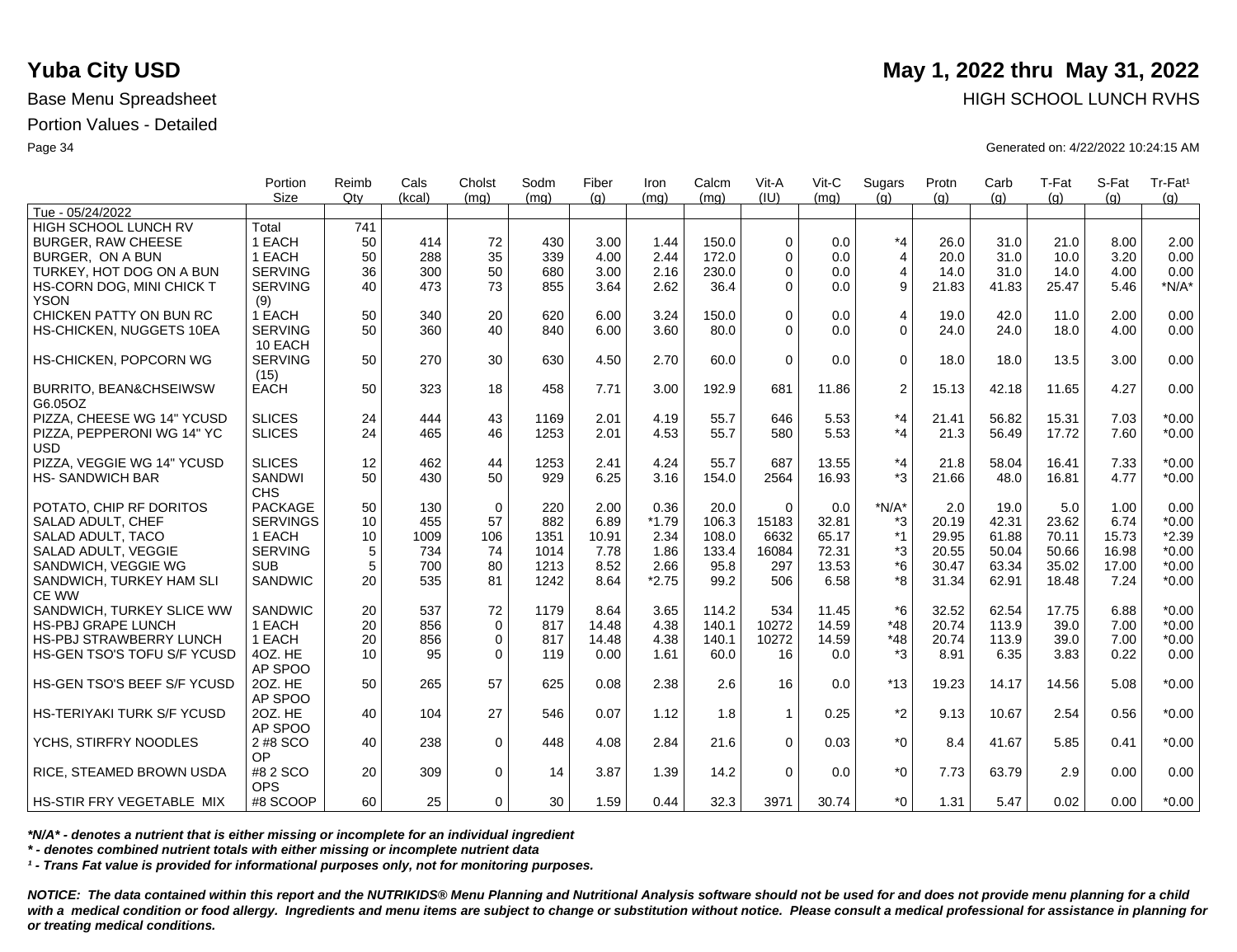|                              | Portion         | Reimb    | Cals           | Cholst      | Sodm           | Fiber | Iron    | Calcm | Vit-A    | $V$ it-C | Sugars         | Protn | Carb   | T-Fat | S-Fat   | Tr-Fat <sup>1</sup> |
|------------------------------|-----------------|----------|----------------|-------------|----------------|-------|---------|-------|----------|----------|----------------|-------|--------|-------|---------|---------------------|
|                              | <b>Size</b>     | Qtv      | (kcal)         | (mq)        | (mq)           | (q)   | (mq)    | (mq)  | (IU)     | (mq)     | (q)            | (q)   | (q)    | (g)   | (q)     | (g)                 |
| Tue - 05/24/2022             |                 |          |                |             |                |       |         |       |          |          |                |       |        |       |         |                     |
| <b>HS-FRESH MEX</b>          | <b>SERVINGS</b> | $\Omega$ | 554            | 62          | 751            | 11.11 | 3.39    | 62.8  | 2587     | 17.06    | $*2$           | 28.93 | 74.02  | 16.36 | 3.94    | $*0.79$             |
| <b>HS-FRESH MEX 2</b>        | <b>SERVING</b>  | 40       | 600            | 84          | 895            | 11.07 | 3.23    | 59.2  | 2583     | 16.34    | $\overline{2}$ | 32.22 | 73.75  | 18.41 | 4.85    | $*1.46$             |
| POTATO, FRIES KK HOT & SPICY | #8 SCOOP        | 275      | 81             | $\mathbf 0$ | 48             | 1.07  | 0.40    | 100.3 | 95       | 6.14     | $^*0$          | 1.03  | 14.19  | 2.53  | 0.00    | $*0.00$             |
| POTATO, FRIES KK GARLIC      | #8 SCOOP        | 150      | 81             | $\mathbf 0$ | 57             | 1.03  | 0.37    | 100.3 | $\Omega$ | 6.06     | $*_{0}$        | 1.05  | 14.22  | 2.5   | 0.00    | $*0.00$             |
| POTATO, TATER BARRELS SY     | 10 BARR         | 150      | 170            | $\Omega$    | 360            | 1.00  | 0.36    | 0.0   | $\Omega$ | 3.6      | $\Omega$       | 2.0   | 19.0   | 9.0   | 1.50    | 0.00                |
| <b>SCO</b>                   | <b>ELS</b>      |          |                |             |                |       |         |       |          |          |                |       |        |       |         |                     |
| <b>VEG, CARROTS BABY</b>     | 2.6 OZ.         | 100      | 26             | $\mathbf 0$ | 57             | 1.47  | 0.66    | 22.1  | 10172    | 6.19     | $*N/A*$        | 0.74  | 5.9    | 0.0   | 0.00    | $*N/A*$             |
| FRUIT. APPLE FRESH WHOLE     | 1 EACH          | 300      | 100            | $\mathbf 0$ | $\Omega$       | 4.00  | 0.36    | 20.0  | 100      | 8.4      | 19             | 0.0   | 25.0   | 0.0   | 0.00    | 0.00                |
| <b>FRUIT, BANANAS FRESH</b>  | 1 EACH          | 300      | 105            | $\Omega$    |                | 3.07  | 0.31    | 5.9   | 76       | 10.27    | 14             | 1.29  | 26.95  | 0.39  | 0.13    | 0.00                |
| FRUIT, ORANGES FRESH         | EACH (m         | 300      | 69             | $\Omega$    | $\overline{2}$ | 3.39  | 0.15    | 59.4  | 339      | 82.98    | $*N/A*$        | 1.7   | 17.82  | 0.0   | 0.00    | 0.00                |
|                              | edium)          |          |                |             |                |       |         |       |          |          |                |       |        |       |         |                     |
| <b>HS-VEG SIDE SALAD</b>     | 1 CUP           | 50       | 70             | $\mathbf 0$ | 142            | 3.74  | 0.28    | 21.1  | 5767     | 5.26     | $*3$           | 2.95  | 14.06  | 0.31  | 0.00    | $*0.00$             |
| <b>VEG, LETT SHREDDED</b>    | 2EA #8 S        | 30       | 9              | $\Omega$    | $\overline{7}$ | 0.67  | 0.24    | 13.3  | 334      | 2.0      | $*N/A*$        | 0.67  | 2.0    | 0.0   | 0.00    | $*N/A*$             |
|                              | COOP            |          |                |             |                |       |         |       |          |          |                |       |        |       |         |                     |
| <b>VEG, TOMATO FRESH</b>     | 4 SLICES        | 30       | 16             | $\mathbf 0$ | $\overline{4}$ | 0.74  | 0.27    | 7.4   | 738      | 11.51    | $*N/A*$        | 0.74  | 3.69   | 0.0   | 0.00    | $*N/A*$             |
| <b>VEG, ONION SLICED</b>     | 2 SLICES        | 30       | 36             | $\mathbf 0$ | 9              | 1.02  | 0.29    | 22.7  |          | 5.44     | $*N/A*$        | 0.91  | 8.56   | 0.09  | 0.00    | 0.00                |
| <b>VEG, JALAPENO PEPPERS</b> | #30 SCOO        | 10       | 5              | $\Omega$    | 290            | 1.00  | 0.00    | 0.0   | 200      | 0.0      | $*N/A*$        | 0.0   | 1.0    | 0.0   | 0.00    | 0.00                |
| KETCHUP, PACKET              | <b>PACKET</b>   | 500      | 9              | $\mathbf 0$ | 82             | 0.03  | 0.03    | 1.4   | 47       | 0.37     | $\overline{2}$ | 0.09  | 2.47   | 0.01  | 0.00    | 0.00                |
| <b>MAYONNAISE, PACKET</b>    | Pkt 7q          | 500      | 58             | 3           | 48             | 0.00  | 0.00    | 0.0   | $\Omega$ | 0.0      | $*N/A*$        | 0.0   | 0.64   | 6.43  | 0.96    | 0.00                |
| <b>MUSTARD, PACKET</b>       | Pkt 5q          | 200      | $\overline{4}$ | $\mathbf 0$ | 62             | 0.18  | 0.10    | 4.4   | 8        | 0.16     | $*N/A*$        | 0.22  | 0.43   | 0.17  | 0.01    | 0.00                |
| SAUCE, BBQ PACKET            | <b>PACKET</b>   | 50       | 10             | $\Omega$    | 160            | 0.00  | 0.00    | 0.0   | $\Omega$ | 0.0      | $*N/A*$        | 0.0   | 3.0    | 0.0   | 0.00    | $*N/A*$             |
| DRESSING, RANCH PACKET 1     | <b>PACKET</b>   | 40       | 60             | 5           | 100            | 0.00  | 0.00    | 0.0   | $\Omega$ | 0.0      | $*N/A*$        | 0.0   | 1.0    | 7.0   | 1.00    | 0.00                |
| 2 GRAM                       |                 |          |                |             |                |       |         |       |          |          |                |       |        |       |         |                     |
| SALSA, COMMODITY             | 1 <sub>OZ</sub> | 50       | 35             | $\mathbf 0$ | 124            | 3.54  | 0.00    | 0.0   | $\Omega$ | 0.0      | $*N/A*$        | 0.0   | 7.09   | 0.0   | 0.00    | 0.00                |
| MILK. NONFAT CHOCOLATE       | <b>CARTON</b>   | 425      | 120            | 5           | 150            | 0.00  | 0.36    | 300.0 | 500      | 0.0      | 19             | 9.0   | 22.0   | 0.0   | 0.00    | 0.00                |
| MILK.1% WHITE                | <b>CARTON</b>   | 200      | 130            | 15          | 160            | 0.00  | 0.00    | 400.0 | 500      | 1.2      | 15             | 10.0  | 16.0   | 2.5   | 1.50    | 0.00                |
| Weighted Daily Average       |                 |          | 793            | 54          | 1166           | 11.74 | $*4.11$ | 490.3 | 4227     | 57.04    | $*36$          | 32.30 | 109.77 | 26.99 | 6.55    | $*0.25$             |
| % of Calories                |                 |          |                |             |                |       |         |       |          |          | *18.4%         | 16.3% | 55.4%  | 30.6% | 7.4%    | $*0.3%$             |
|                              |                 |          |                |             |                |       |         |       |          |          |                |       |        |       |         |                     |
| <b>Nutrient Guideline</b>    |                 |          | 750-850        |             | 1420           |       |         |       |          |          |                |       |        |       | < 10.00 |                     |

*\*N/A\* - denotes a nutrient that is either missing or incomplete for an individual ingredient*

*\* - denotes combined nutrient totals with either missing or incomplete nutrient data*

*¹ - Trans Fat value is provided for informational purposes only, not for monitoring purposes.*

with a medical condition or food allergy. Ingredients and menu items are subject to change or substitution without notice. Please consult a medical professional for assistance in planning for *or treating medical conditions.*

## **Yuba City USD** May 1, 2022 thru May 31, 2022 Base Menu Spreadsheet **HIGH SCHOOL LUNCH RVHS**

Page 35 Generated on: 4/22/2022 10:24:15 AM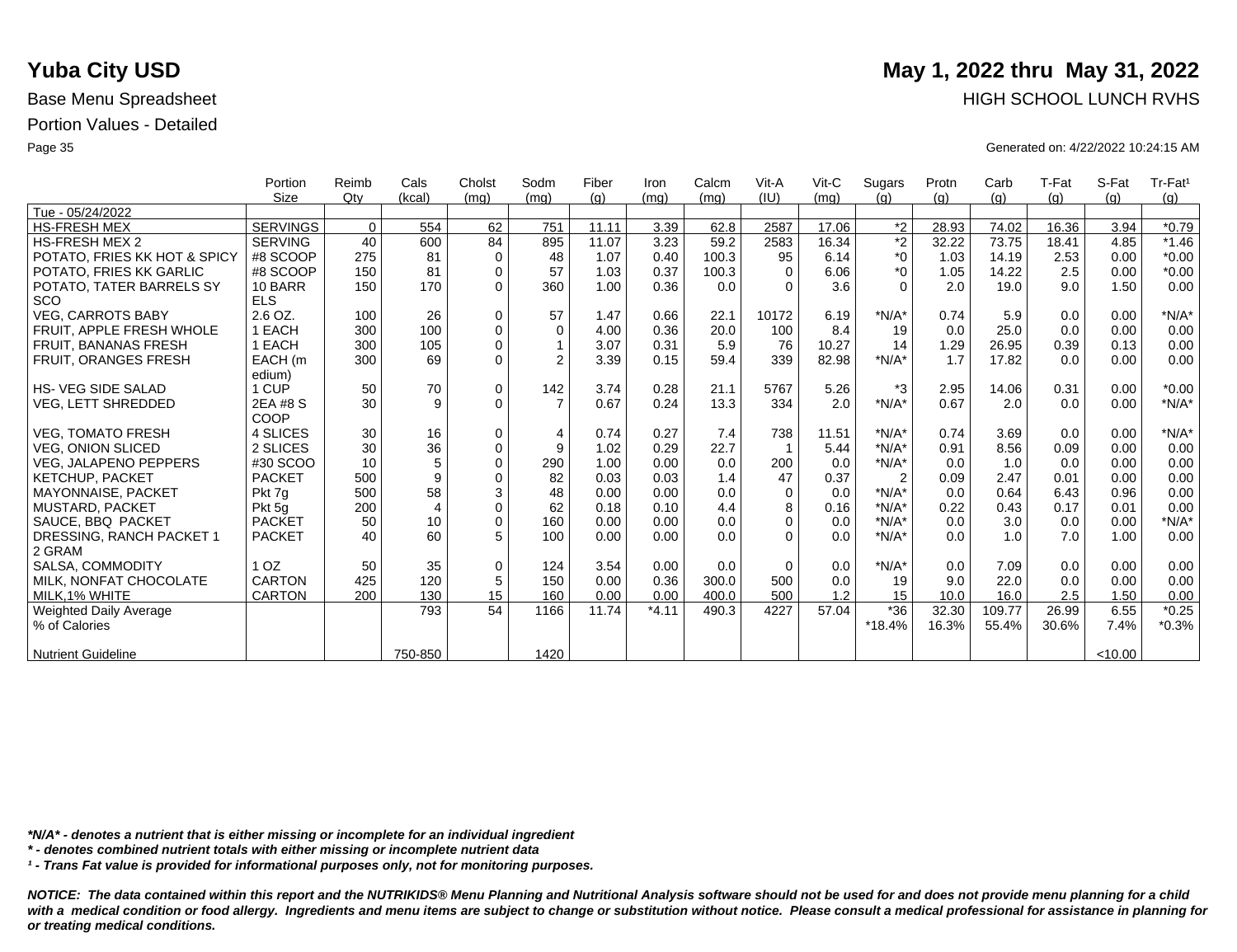|                                              | Portion               | Reimb           | Cals   | Cholst      | Sodm | Fiber | Iron    | Calcm | Vit-A        | $V$ it-C | Sugars         | Protn | Carb  | T-Fat | S-Fat | Tr-Fat <sup>1</sup> |
|----------------------------------------------|-----------------------|-----------------|--------|-------------|------|-------|---------|-------|--------------|----------|----------------|-------|-------|-------|-------|---------------------|
|                                              | <b>Size</b>           | Qtv             | (kcal) | (ma)        | (mq) | (q)   | (mq)    | (ma)  | (IU)         | (ma)     | (q)            | (q)   | (q)   | (q)   | (q)   | (g)                 |
| Wed - 05/25/2022                             |                       |                 |        |             |      |       |         |       |              |          |                |       |       |       |       |                     |
| HIGH SCHOOL LUNCH RV                         | Total                 | 741             |        |             |      |       |         |       |              |          |                |       |       |       |       |                     |
| <b>BURGER, RAW CHEESE</b>                    | 1 EACH                | 50              | 414    | 72          | 430  | 3.00  | 1.44    | 150.0 | $\Omega$     | 0.0      | $*_{4}$        | 26.0  | 31.0  | 21.0  | 8.00  | 2.00                |
| BURGER, ON A BUN                             | 1 EACH                | 50              | 288    | 35          | 339  | 4.00  | 2.44    | 172.0 | $\Omega$     | 0.0      | $\overline{4}$ | 20.0  | 31.0  | 10.0  | 3.20  | 0.00                |
| TURKEY, HOT DOG ON A BUN                     | <b>SERVING</b>        | 36              | 300    | 50          | 680  | 3.00  | 2.16    | 230.0 | $\Omega$     | 0.0      | $\overline{4}$ | 14.0  | 31.0  | 14.0  | 4.00  | 0.00                |
| HS-CORN DOG, MINI CHICK T<br><b>YSON</b>     | <b>SERVING</b><br>(9) | 40              | 473    | 73          | 855  | 3.64  | 2.62    | 36.4  | $\Omega$     | 0.0      | 9              | 21.83 | 41.83 | 25.47 | 5.46  | $*N/A*$             |
| CHICKEN PATTY ON BUN RC                      | 1 EACH                | 50              | 340    | 20          | 620  | 6.00  | 3.24    | 150.0 | $\Omega$     | 0.0      | 4              | 19.0  | 42.0  | 11.0  | 2.00  | 0.00                |
| HS-CHICKEN, NUGGETS 10EA                     | <b>SERVING</b>        | 50              | 360    | 40          | 840  | 6.00  | 3.60    | 80.0  | $\Omega$     | 0.0      | $\mathbf 0$    | 24.0  | 24.0  | 18.0  | 4.00  | 0.00                |
|                                              | 10 EACH               |                 |        |             |      |       |         |       |              |          |                |       |       |       |       |                     |
| <b>HS-CHICKEN, POPCORN WG</b>                | <b>SERVING</b>        | 50              | 270    | 30          | 630  | 4.50  | 2.70    | 60.0  | $\Omega$     | 0.0      | $\mathbf 0$    | 18.0  | 18.0  | 13.5  | 3.00  | 0.00                |
|                                              | (15)                  |                 |        |             |      |       |         |       |              |          |                |       |       |       |       |                     |
| <b>BURRITO, BEAN&amp;CHSEIWSW</b><br>G6.05OZ | <b>EACH</b>           | 50              | 323    | 18          | 458  | 7.71  | 3.00    | 192.9 | 681          | 11.86    | $\overline{c}$ | 15.13 | 42.18 | 11.65 | 4.27  | 0.00                |
| PIZZA, CHEESE WG 14" YCUSD                   | <b>SLICES</b>         | 24              | 444    | 43          | 1169 | 2.01  | 4.19    | 55.7  | 646          | 5.53     | $*_{4}$        | 21.41 | 56.82 | 15.31 | 7.03  | $*0.00$             |
| PIZZA, PEPPERONI WG 14" YC<br><b>USD</b>     | <b>SLICES</b>         | 24              | 465    | 46          | 1253 | 2.01  | 4.53    | 55.7  | 580          | 5.53     | $*_{4}$        | 21.3  | 56.49 | 17.72 | 7.60  | $*0.00$             |
| PIZZA, VEGGIE WG 14" YCUSD                   | <b>SLICES</b>         | 12              | 462    | 44          | 1253 | 2.41  | 4.24    | 55.7  | 687          | 13.55    | $*_{4}$        | 21.8  | 58.04 | 16.41 | 7.33  | $*0.00$             |
| <b>HS-SANDWICH BAR</b>                       | SANDWI                | 50              | 430    | 50          | 929  | 6.25  | 3.16    | 154.0 | 2564         | 16.93    | $*3$           | 21.66 | 48.0  | 16.81 | 4.77  | $*0.00$             |
|                                              | <b>CHS</b>            |                 |        |             |      |       |         |       |              |          |                |       |       |       |       |                     |
| POTATO, CHIP RF DORITOS                      | <b>PACKAGE</b>        | 50              | 130    | $\mathbf 0$ | 220  | 2.00  | 0.36    | 20.0  | $\Omega$     | 0.0      | $*N/A*$        | 2.0   | 19.0  | 5.0   | 1.00  | 0.00                |
| SALAD ADULT, CHEF                            | <b>SERVINGS</b>       | 10              | 455    | 57          | 882  | 6.89  | $*1.79$ | 106.3 | 15183        | 32.81    | *3             | 20.19 | 42.31 | 23.62 | 6.74  | $*0.00$             |
| SALAD ADULT, TACO                            | 1 EACH                | 10              | 1009   | 106         | 1351 | 10.91 | 2.34    | 108.0 | 6632         | 65.17    | $*1$           | 29.95 | 61.88 | 70.11 | 15.73 | $*2.39$             |
| SALAD ADULT, VEGGIE                          | <b>SERVING</b>        | 5               | 734    | 74          | 1014 | 7.78  | 1.86    | 133.4 | 16084        | 72.31    | *3             | 20.55 | 50.04 | 50.66 | 16.98 | $*0.00$             |
| SANDWICH, VEGGIE WG                          | <b>SUB</b>            | 5               | 700    | 80          | 1213 | 8.52  | 2.66    | 95.8  | 297          | 13.53    | $*6$           | 30.47 | 63.34 | 35.02 | 17.00 | $*0.00$             |
| SANDWICH, TURKEY HAM SLI                     | SANDWIC               | 20              | 535    | 81          | 1242 | 8.64  | $*2.75$ | 99.2  | 506          | 6.58     | *8             | 31.34 | 62.91 | 18.48 | 7.24  | $*0.00$             |
| <b>CE WW</b>                                 |                       |                 |        |             |      |       |         |       |              |          |                |       |       |       |       |                     |
| SANDWICH, TURKEY SLICE WW                    | <b>SANDWIC</b>        | 20              | 537    | 72          | 1179 | 8.64  | 3.65    | 114.2 | 534          | 11.45    | $*6$           | 32.52 | 62.54 | 17.75 | 6.88  | $*0.00$             |
| HS-PBJ GRAPE LUNCH                           | 1 EACH                | 20              | 856    | $\mathbf 0$ | 817  | 14.48 | 4.38    | 140.1 | 10272        | 14.59    | $*48$          | 20.74 | 113.9 | 39.0  | 7.00  | $*0.00$             |
| <b>HS-PBJ STRAWBERRY LUNCH</b>               | 1 EACH                | 20              | 856    | $\mathbf 0$ | 817  | 14.48 | 4.38    | 140.1 | 10272        | 14.59    | $*48$          | 20.74 | 113.9 | 39.0  | 7.00  | $*0.00$             |
| <b>HS-ASIAN BEEF S/F YCUSD</b>               | 20Z. HE               | 50              | 260    | 57          | 630  | 0.08  | 2.38    | 2.6   | $\mathbf 1$  | 0.2      | $*11$          | 19.23 | 13.19 | 14.36 | 5.06  | $*0.00$             |
|                                              | AP SPOO               |                 |        |             |      |       |         |       |              |          |                |       |       |       |       |                     |
| <b>HS-ASIAN TOFU S/F YCUSD</b>               | 4OZ. HE               | 10 <sup>°</sup> | 90     | $\mathbf 0$ | 124  | 0.00  | 1.61    | 60.0  | $\mathbf{1}$ | 0.2      | $*1$           | 8.91  | 5.37  | 3.63  | 0.20  | 0.00                |
|                                              | AP SPOO               |                 |        |             |      |       |         |       |              |          |                |       |       |       |       |                     |
| HS-TERIYAKI TURK S/F YCUSD                   | 20Z. HE               | 40              | 104    | 27          | 546  | 0.07  | 1.12    | 1.8   | $\mathbf 1$  | 0.25     | $*2$           | 9.13  | 10.67 | 2.54  | 0.56  | $*0.00$             |
|                                              | AP SPOO               |                 |        |             |      |       |         |       |              |          |                |       |       |       |       |                     |
| YCHS. STIRFRY NOODLES                        | 2 #8 SCO              | 40              | 238    | $\Omega$    | 448  | 4.08  | 2.84    | 21.6  | $\Omega$     | 0.03     | $*_{0}$        | 8.4   | 41.67 | 5.85  | 0.41  | $*0.00$             |
|                                              | OP                    |                 |        |             |      |       |         |       |              |          |                |       |       |       |       |                     |
| RICE, STEAMED BROWN USDA                     | #8 2 SCO              | 20              | 309    | $\mathbf 0$ | 14   | 3.87  | 1.39    | 14.2  | $\Omega$     | 0.0      | $*0$           | 7.73  | 63.79 | 2.9   | 0.00  | 0.00                |
|                                              | <b>OPS</b>            |                 |        |             |      |       |         |       |              |          |                |       |       |       |       |                     |
| HS-STIR FRY VEGETABLE MIX                    | #8 SCOOP              | 60 <sup>1</sup> | 25     | $\Omega$    | 30   | 1.59  | 0.44    | 32.3  | 3971         | 30.74    | $*_{0}$        | 1.31  | 5.47  | 0.02  | 0.00  | $*0.00$             |

*\*N/A\* - denotes a nutrient that is either missing or incomplete for an individual ingredient*

*\* - denotes combined nutrient totals with either missing or incomplete nutrient data*

*¹ - Trans Fat value is provided for informational purposes only, not for monitoring purposes.*

*NOTICE: The data contained within this report and the NUTRIKIDS® Menu Planning and Nutritional Analysis software should not be used for and does not provide menu planning for a child*  with a medical condition or food allergy. Ingredients and menu items are subject to change or substitution without notice. Please consult a medical professional for assistance in planning for *or treating medical conditions.*

# **Yuba City USD** May 1, 2022 thru May 31, 2022 Base Menu Spreadsheet **HIGH SCHOOL LUNCH RVHS**

Page 36 Generated on: 4/22/2022 10:24:15 AM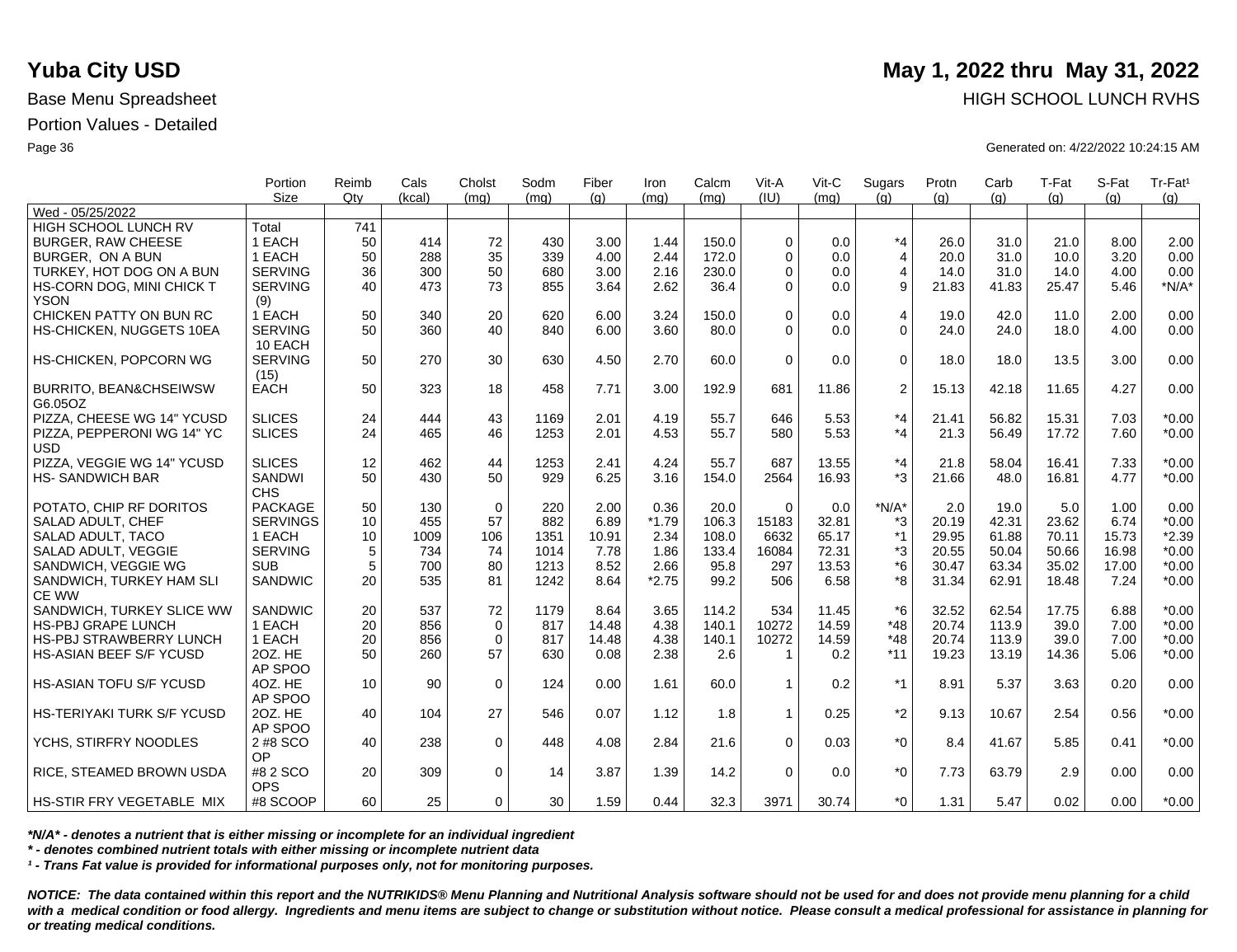|                              | Portion         | Reimb    | Cals           | Cholst      | Sodm           | Fiber | Iron    | Calcm | Vit-A    | $V$ it-C | Sugars         | Protn | Carb   | T-Fat | S-Fat   | Tr-Fat <sup>1</sup> |
|------------------------------|-----------------|----------|----------------|-------------|----------------|-------|---------|-------|----------|----------|----------------|-------|--------|-------|---------|---------------------|
|                              | Size            | Qtv      | (kcal)         | (mq)        | (mq)           | (q)   | (mg)    | (mq)  | (IU)     | (mq)     | (q)            | (q)   | (g)    | (g)   | (q)     | (g)                 |
| Wed - 05/25/2022             |                 |          |                |             |                |       |         |       |          |          |                |       |        |       |         |                     |
| <b>HS-FRESH MEX</b>          | <b>SERVINGS</b> | $\Omega$ | 554            | 62          | 751            | 11.11 | 3.39    | 62.8  | 2587     | 17.06    | $*2$           | 28.93 | 74.02  | 16.36 | 3.94    | $*0.79$             |
| <b>HS-FRESH MEX 2</b>        | <b>SERVING</b>  | 40       | 600            | 84          | 895            | 11.07 | 3.23    | 59.2  | 2583     | 16.34    | $\overline{2}$ | 32.22 | 73.75  | 18.41 | 4.85    | $*1.46$             |
| POTATO, FRIES KK HOT & SPICY | #8 SCOOP        | 275      | 81             | $\mathbf 0$ | 48             | 1.07  | 0.40    | 100.3 | 95       | 6.14     | $*_{0}$        | 1.03  | 14.19  | 2.53  | 0.00    | $*0.00$             |
| POTATO, FRIES KK GARLIC      | #8 SCOOP        | 150      | 81             | $\mathbf 0$ | 57             | 1.03  | 0.37    | 100.3 | $\Omega$ | 6.06     | $*_{0}$        | 1.05  | 14.22  | 2.5   | 0.00    | $*0.00$             |
| POTATO, TATER BARRELS SY     | 10 BARR         | 150      | 170            | $\Omega$    | 360            | 1.00  | 0.36    | 0.0   | $\Omega$ | 3.6      | $\Omega$       | 2.0   | 19.0   | 9.0   | 1.50    | 0.00                |
| <b>SCO</b>                   | <b>ELS</b>      |          |                |             |                |       |         |       |          |          |                |       |        |       |         |                     |
| <b>VEG. CARROTS BABY</b>     | $2.6$ OZ.       | 100      | 26             | $\mathbf 0$ | 57             | 1.47  | 0.66    | 22.1  | 10172    | 6.19     | $*N/A*$        | 0.74  | 5.9    | 0.0   | 0.00    | $*N/A*$             |
| FRUIT, APPLE FRESH WHOLE     | 1 EACH          | 300      | 100            | $\mathbf 0$ | $\mathbf 0$    | 4.00  | 0.36    | 20.0  | 100      | 8.4      | 19             | 0.0   | 25.0   | 0.0   | 0.00    | 0.00                |
| <b>FRUIT, BANANAS FRESH</b>  | 1 EACH          | 300      | 105            | $\mathbf 0$ |                | 3.07  | 0.31    | 5.9   | 76       | 10.27    | 14             | 1.29  | 26.95  | 0.39  | 0.13    | 0.00                |
| <b>FRUIT, ORANGES FRESH</b>  | EACH (m         | 300      | 69             | $\mathbf 0$ | $\overline{2}$ | 3.39  | 0.15    | 59.4  | 339      | 82.98    | $*N/A*$        | 1.7   | 17.82  | 0.0   | 0.00    | 0.00                |
|                              | edium)          |          |                |             |                |       |         |       |          |          |                |       |        |       |         |                     |
| <b>HS- VEG SIDE SALAD</b>    | 1 CUP           | 50       | 70             | $\mathbf 0$ | 142            | 3.74  | 0.28    | 21.1  | 5767     | 5.26     | $*3$           | 2.95  | 14.06  | 0.31  | 0.00    | $*0.00$             |
| VEG, LETT SHREDDED           | 2EA #8 S        | 30       | 9              | $\Omega$    | $\overline{7}$ | 0.67  | 0.24    | 13.3  | 334      | 2.0      | $*N/A*$        | 0.67  | 2.0    | 0.0   | 0.00    | $*N/A*$             |
|                              | COOP            |          |                |             |                |       |         |       |          |          |                |       |        |       |         |                     |
| <b>VEG. TOMATO FRESH</b>     | 4 SLICES        | 30       | 16             | 0           | $\overline{4}$ | 0.74  | 0.27    | 7.4   | 738      | 11.51    | $*N/A*$        | 0.74  | 3.69   | 0.0   | 0.00    | $*N/A*$             |
| <b>VEG. ONION SLICED</b>     | 2 SLICES        | 30       | 36             | $\mathbf 0$ | 9              | 1.02  | 0.29    | 22.7  |          | 5.44     | $*N/A*$        | 0.91  | 8.56   | 0.09  | 0.00    | 0.00                |
| <b>VEG. JALAPENO PEPPERS</b> | #30 SCOO        | 10       | 5              | $\mathbf 0$ | 290            | 1.00  | 0.00    | 0.0   | 200      | 0.0      | $*N/A*$        | 0.0   | 1.0    | 0.0   | 0.00    | 0.00                |
| KETCHUP, PACKET              | <b>PACKET</b>   | 500      | 9              | $\mathbf 0$ | 82             | 0.03  | 0.03    | 1.4   | 47       | 0.37     | $\overline{2}$ | 0.09  | 2.47   | 0.01  | 0.00    | 0.00                |
| <b>MAYONNAISE, PACKET</b>    | Pkt 7g          | 500      | 58             | 3           | 48             | 0.00  | 0.00    | 0.0   | $\Omega$ | 0.0      | $*N/A*$        | 0.0   | 0.64   | 6.43  | 0.96    | 0.00                |
| MUSTARD, PACKET              | Pkt 5g          | 200      | $\overline{4}$ | $\mathbf 0$ | 62             | 0.18  | 0.10    | 4.4   | 8        | 0.16     | $*N/A*$        | 0.22  | 0.43   | 0.17  | 0.01    | 0.00                |
| SAUCE, BBQ PACKET            | <b>PACKET</b>   | 50       | 10             | $\mathbf 0$ | 160            | 0.00  | 0.00    | 0.0   | $\Omega$ | 0.0      | $*N/A*$        | 0.0   | 3.0    | 0.0   | 0.00    | $*N/A*$             |
| DRESSING, RANCH PACKET 1     | <b>PACKET</b>   | 40       | 60             | 5           | 100            | 0.00  | 0.00    | 0.0   | $\Omega$ | 0.0      | $*N/A*$        | 0.0   | 1.0    | 7.0   | 1.00    | 0.00                |
| 2 GRAM                       |                 |          |                |             |                |       |         |       |          |          |                |       |        |       |         |                     |
| SALSA, COMMODITY             | 1 <sub>OZ</sub> | 50       | 35             | $\mathbf 0$ | 124            | 3.54  | 0.00    | 0.0   | $\Omega$ | 0.0      | $*N/A*$        | 0.0   | 7.09   | 0.0   | 0.00    | 0.00                |
| MILK, NONFAT CHOCOLATE       | CARTON          | 425      | 120            | 5           | 150            | 0.00  | 0.36    | 300.0 | 500      | 0.0      | 19             | 9.0   | 22.0   | 0.0   | 0.00    | 0.00                |
| MILK.1% WHITE                | <b>CARTON</b>   | 200      | 130            | 15          | 160            | 0.00  | 0.00    | 400.0 | 500      | 1.2      | 15             | 10.0  | 16.0   | 2.5   | 1.50    | 0.00                |
| Weighted Daily Average       |                 |          | 793            | 54          | 1167           | 11.74 | $*4.11$ | 490.3 | 4226     | 57.06    | $*36$          | 32.30 | 109.69 | 26.97 | 6.54    | $*0.25$             |
| % of Calories                |                 |          |                |             |                |       |         |       |          |          | *18.3%         | 16.3% | 55.3%  | 30.6% | 7.4%    | $*0.3%$             |
|                              |                 |          |                |             |                |       |         |       |          |          |                |       |        |       |         |                     |
| <b>Nutrient Guideline</b>    |                 |          | 750-850        |             | 1420           |       |         |       |          |          |                |       |        |       | < 10.00 |                     |

*\*N/A\* - denotes a nutrient that is either missing or incomplete for an individual ingredient*

*\* - denotes combined nutrient totals with either missing or incomplete nutrient data*

*¹ - Trans Fat value is provided for informational purposes only, not for monitoring purposes.*

*NOTICE: The data contained within this report and the NUTRIKIDS® Menu Planning and Nutritional Analysis software should not be used for and does not provide menu planning for a child*  with a medical condition or food allergy. Ingredients and menu items are subject to change or substitution without notice. Please consult a medical professional for assistance in planning for *or treating medical conditions.*

## **Yuba City USD** May 1, 2022 thru May 31, 2022 Base Menu Spreadsheet **HIGH SCHOOL LUNCH RVHS**

Page 37 Generated on: 4/22/2022 10:24:15 AM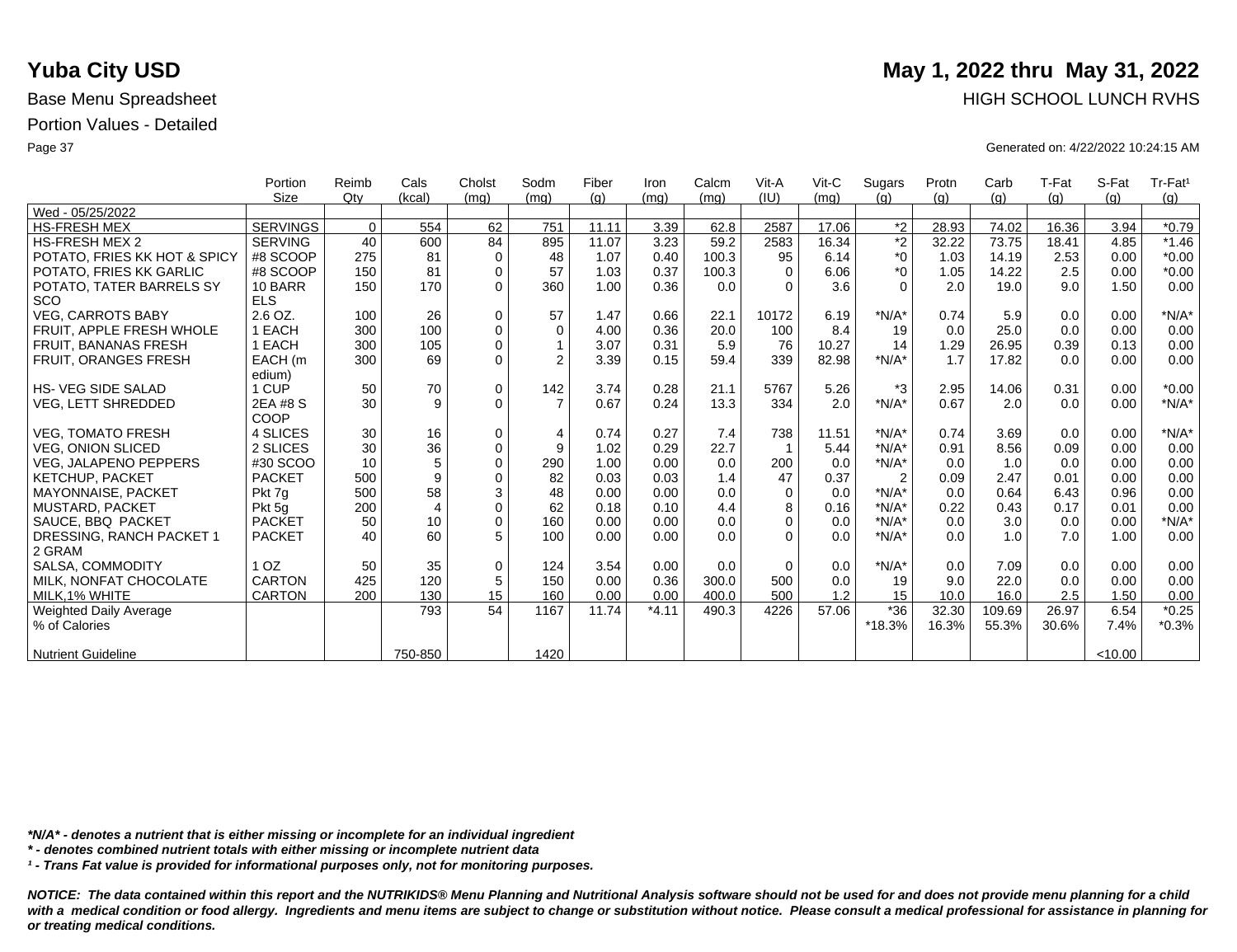|                                   | Portion         | Reimb | Cals   | Cholst      | Sodm | Fiber | Iron    | Calcm | Vit-A          | Vit-C | Sugars         | Protn | Carb  | T-Fat | S-Fat | Tr-Fat <sup>1</sup> |
|-----------------------------------|-----------------|-------|--------|-------------|------|-------|---------|-------|----------------|-------|----------------|-------|-------|-------|-------|---------------------|
|                                   | <b>Size</b>     | Qtv   | (kcal) | (mq)        | (mq) | (q)   | (mq)    | (mq)  | (IU)           | (mq)  | (q)            | (q)   | (q)   | (q)   | (q)   | (g)                 |
| Thu - 05/26/2022                  |                 |       |        |             |      |       |         |       |                |       |                |       |       |       |       |                     |
| HIGH SCHOOL LUNCH RV              | Total           | 741   |        |             |      |       |         |       |                |       |                |       |       |       |       |                     |
| <b>BURGER, RAW CHEESE</b>         | 1 EACH          | 50    | 414    | 72          | 430  | 3.00  | 1.44    | 150.0 | $\Omega$       | 0.0   | $*_{4}$        | 26.0  | 31.0  | 21.0  | 8.00  | 2.00                |
| BURGER, ON A BUN                  | 1 EACH          | 50    | 288    | 35          | 339  | 4.00  | 2.44    | 172.0 | $\Omega$       | 0.0   | $\overline{4}$ | 20.0  | 31.0  | 10.0  | 3.20  | 0.00                |
| TURKEY, HOT DOG ON A BUN          | <b>SERVING</b>  | 36    | 300    | 50          | 680  | 3.00  | 2.16    | 230.0 | $\Omega$       | 0.0   | $\overline{4}$ | 14.0  | 31.0  | 14.0  | 4.00  | 0.00                |
| HS-CORN DOG, MINI CHICK T         | <b>SERVING</b>  | 40    | 473    | 73          | 855  | 3.64  | 2.62    | 36.4  | $\mathbf 0$    | 0.0   | 9              | 21.83 | 41.83 | 25.47 | 5.46  | $*N/A*$             |
| <b>YSON</b>                       | (9)             |       |        |             |      |       |         |       |                |       |                |       |       |       |       |                     |
| CHICKEN PATTY ON BUN RC           | 1 EACH          | 50    | 340    | 20          | 620  | 6.00  | 3.24    | 150.0 | $\Omega$       | 0.0   | 4              | 19.0  | 42.0  | 11.0  | 2.00  | 0.00                |
| HS-CHICKEN, NUGGETS 10EA          | <b>SERVING</b>  | 50    | 360    | 40          | 840  | 6.00  | 3.60    | 80.0  | $\Omega$       | 0.0   | $\mathbf 0$    | 24.0  | 24.0  | 18.0  | 4.00  | 0.00                |
|                                   | 10 EACH         |       |        |             |      |       |         |       |                |       |                |       |       |       |       |                     |
| HS-CHICKEN, POPCORN WG            | <b>SERVING</b>  | 50    | 270    | 30          | 630  | 4.50  | 2.70    | 60.0  | $\Omega$       | 0.0   | $\mathbf 0$    | 18.0  | 18.0  | 13.5  | 3.00  | 0.00                |
|                                   | (15)            |       |        |             |      |       |         |       |                |       |                |       |       |       |       |                     |
| <b>BURRITO, BEAN&amp;CHSEIWSW</b> | <b>EACH</b>     | 50    | 323    | 18          | 458  | 7.71  | 3.00    | 192.9 | 681            | 11.86 | $\overline{c}$ | 15.13 | 42.18 | 11.65 | 4.27  | 0.00                |
| G6.05OZ                           |                 |       |        |             |      |       |         |       |                |       |                |       |       |       |       |                     |
| PIZZA, CHEESE WG 14" YCUSD        | <b>SLICES</b>   | 24    | 444    | 43          | 1169 | 2.01  | 4.19    | 55.7  | 646            | 5.53  | $*_{4}$        | 21.41 | 56.82 | 15.31 | 7.03  | $*0.00$             |
| PIZZA. PEPPERONI WG 14" YC        | <b>SLICES</b>   | 24    | 465    | 46          | 1253 | 2.01  | 4.53    | 55.7  | 580            | 5.53  | $*_{4}$        | 21.3  | 56.49 | 17.72 | 7.60  | $*0.00$             |
| <b>USD</b>                        |                 |       |        |             |      |       |         |       |                |       |                |       |       |       |       |                     |
| PIZZA, VEGGIE WG 14" YCUSD        | <b>SLICES</b>   | 12    | 462    | 44          | 1253 | 2.41  | 4.24    | 55.7  | 687            | 13.55 | $*_{4}$        | 21.8  | 58.04 | 16.41 | 7.33  | $*0.00$             |
| <b>HS-SANDWICH BAR</b>            | SANDWI          | 50    | 430    | 50          | 929  | 6.25  | 3.16    | 154.0 | 2564           | 16.93 | $*3$           | 21.66 | 48.0  | 16.81 | 4.77  | $*0.00$             |
|                                   | <b>CHS</b>      |       |        |             |      |       |         |       |                |       |                |       |       |       |       |                     |
| POTATO, CHIP RF DORITOS           | <b>PACKAGE</b>  | 50    | 130    | $\mathbf 0$ | 220  | 2.00  | 0.36    | 20.0  | $\Omega$       | 0.0   | $*N/A*$        | 2.0   | 19.0  | 5.0   | 1.00  | 0.00                |
| SALAD ADULT, CHEF                 | <b>SERVINGS</b> | 10    | 455    | 57          | 882  | 6.89  | $*1.79$ | 106.3 | 15183          | 32.81 | *3             | 20.19 | 42.31 | 23.62 | 6.74  | $*0.00$             |
| SALAD ADULT, TACO                 | 1 EACH          | 10    | 1009   | 106         | 1351 | 10.91 | 2.34    | 108.0 | 6632           | 65.17 | $*1$           | 29.95 | 61.88 | 70.11 | 15.73 | $*2.39$             |
| SALAD ADULT, VEGGIE               | <b>SERVING</b>  | 5     | 734    | 74          | 1014 | 7.78  | 1.86    | 133.4 | 16084          | 72.31 | *3             | 20.55 | 50.04 | 50.66 | 16.98 | $*0.00$             |
| SANDWICH, VEGGIE WG               | <b>SUB</b>      | 5     | 700    | 80          | 1213 | 8.52  | 2.66    | 95.8  | 297            | 13.53 | *6             | 30.47 | 63.34 | 35.02 | 17.00 | $*0.00$             |
| SANDWICH, TURKEY HAM SLI          | <b>SANDWIC</b>  | 20    | 535    | 81          | 1242 | 8.64  | $*2.75$ | 99.2  | 506            | 6.58  | *8             | 31.34 | 62.91 | 18.48 | 7.24  | $*0.00$             |
| <b>CE WW</b>                      |                 |       |        |             |      |       |         |       |                |       |                |       |       |       |       |                     |
| SANDWICH, TURKEY SLICE WW         | <b>SANDWIC</b>  | 20    | 537    | 72          | 1179 | 8.64  | 3.65    | 114.2 | 534            | 11.45 | $*6$           | 32.52 | 62.54 | 17.75 | 6.88  | $*0.00$             |
| <b>HS-PBJ GRAPE LUNCH</b>         | 1 EACH          | 20    | 856    | $\mathbf 0$ | 817  | 14.48 | 4.38    | 140.1 | 10272          | 14.59 | $*48$          | 20.74 | 113.9 | 39.0  | 7.00  | $*0.00$             |
| <b>HS-PBJ STRAWBERRY LUNCH</b>    | 1 EACH          | 20    | 856    | $\mathbf 0$ | 817  | 14.48 | 4.38    | 140.1 | 10272          | 14.59 | $*48$          | 20.74 | 113.9 | 39.0  | 7.00  | $*0.00$             |
| HS-SWT & SOUR TOFU S/F YC         | 4OZ. HE         | 10    | 90     | $\Omega$    | 95   | 1.80  | 1.61    | 61.0  | 3              | 0.2   | $*_{2}$        | 8.91  | 5.35  | 3.63  | 0.20  | 0.00                |
| <b>USD</b>                        | AP SPOO         |       |        |             |      |       |         |       |                |       |                |       |       |       |       |                     |
| HS-SWT & SOUR PORK S/F YC         | 20Z. HE         | 50    | 120    | 35          | 216  | 1.88  | 0.45    | 9.4   | $\overline{7}$ | 0.85  | $*2$           | 11.84 | 6.97  | 4.6   | 1.40  | $*0.00$             |
| <b>USD</b>                        | AP SPOO         |       |        |             |      |       |         |       |                |       |                |       |       |       |       |                     |
| <b>HS-TERIYAKI TURK S/F YCUSD</b> | 20Z. HE         | 40    | 104    | 27          | 546  | 0.07  | 1.12    | 1.8   | $\mathbf 1$    | 0.25  | $*2$           | 9.13  | 10.67 | 2.54  | 0.56  | $*0.00$             |
|                                   | AP SPOO         |       |        |             |      |       |         |       |                |       |                |       |       |       |       |                     |
| YCHS, STIRFRY NOODLES             | 2 #8 SCO        | 40    | 238    | $\Omega$    | 448  | 4.08  | 2.84    | 21.6  | $\Omega$       | 0.03  | $*_{0}$        | 8.4   | 41.67 | 5.85  | 0.41  | $*0.00$             |
|                                   | <b>OP</b>       |       |        |             |      |       |         |       |                |       |                |       |       |       |       |                     |
| RICE, STEAMED BROWN USDA          | #8 2 SCO        | 20    | 309    | $\mathbf 0$ | 14   | 3.87  | 1.39    | 14.2  | $\Omega$       | 0.0   | $^*0$          | 7.73  | 63.79 | 2.9   | 0.00  | 0.00                |
|                                   | <b>OPS</b>      |       |        |             |      |       |         |       |                |       |                |       |       |       |       |                     |
| <b>HS-STIR FRY VEGETABLE MIX</b>  | #8 SCOOP        | 60    | 25     | $\Omega$    | 30   | 1.59  | 0.44    | 32.3  | 3971           | 30.74 | $*_{0}$        | 1.31  | 5.47  | 0.02  | 0.00  | $*0.00$             |

*\*N/A\* - denotes a nutrient that is either missing or incomplete for an individual ingredient*

*\* - denotes combined nutrient totals with either missing or incomplete nutrient data*

*¹ - Trans Fat value is provided for informational purposes only, not for monitoring purposes.*

*NOTICE: The data contained within this report and the NUTRIKIDS® Menu Planning and Nutritional Analysis software should not be used for and does not provide menu planning for a child*  with a medical condition or food allergy. Ingredients and menu items are subject to change or substitution without notice. Please consult a medical professional for assistance in planning for *or treating medical conditions.*

# **Yuba City USD** May 1, 2022 thru May 31, 2022 Base Menu Spreadsheet **HIGH SCHOOL LUNCH RVHS**

Page 38 Generated on: 4/22/2022 10:24:15 AM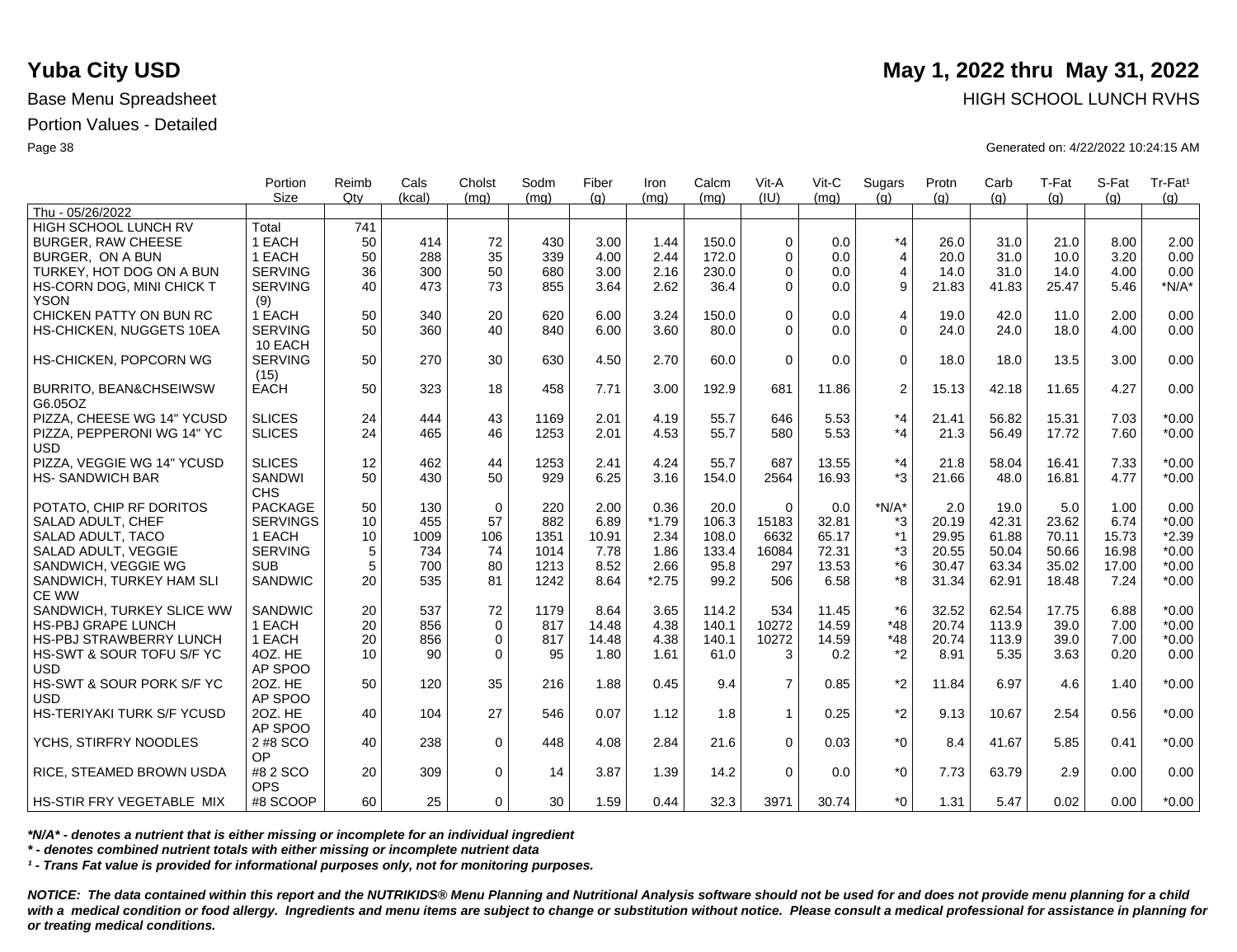|                              | Portion         | Reimb       | Cals           | Cholst      | Sodm           | Fiber | Iron    | Calcm | Vit-A    | $V$ it-C | Sugars         | Protn | Carb   | T-Fat | S-Fat   | Tr-Fat <sup>1</sup> |
|------------------------------|-----------------|-------------|----------------|-------------|----------------|-------|---------|-------|----------|----------|----------------|-------|--------|-------|---------|---------------------|
|                              | <b>Size</b>     | Qtv         | (kcal)         | (mq)        | (mq)           | (q)   | (mq)    | (mq)  | (IU)     | (mq)     | (q)            | (q)   | (q)    | (q)   | (q)     | (g)                 |
| Thu - 05/26/2022             |                 |             |                |             |                |       |         |       |          |          |                |       |        |       |         |                     |
| <b>HS-FRESH MEX</b>          | <b>SERVINGS</b> | $\mathbf 0$ | 554            | 62          | 751            | 11.11 | 3.39    | 62.8  | 2587     | 17.06    | $*2$           | 28.93 | 74.02  | 16.36 | 3.94    | $*0.79$             |
| <b>HS-FRESH MEX 2</b>        | <b>SERVING</b>  | 40          | 600            | 84          | 895            | 11.07 | 3.23    | 59.2  | 2583     | 16.34    | $\overline{2}$ | 32.22 | 73.75  | 18.41 | 4.85    | $*1.46$             |
| POTATO, FRIES KK HOT & SPICY | #8 SCOOP        | 275         | 81             | $\mathbf 0$ | 48             | 1.07  | 0.40    | 100.3 | 95       | 6.14     | $^*0$          | 1.03  | 14.19  | 2.53  | 0.00    | $*0.00$             |
| POTATO. FRIES KK GARLIC      | #8 SCOOP        | 150         | 81             | $\mathbf 0$ | 57             | 1.03  | 0.37    | 100.3 | $\Omega$ | 6.06     | $*_{0}$        | 1.05  | 14.22  | 2.5   | 0.00    | $*0.00$             |
| POTATO, TATER BARRELS SY     | 10 BARR         | 150         | 170            | $\Omega$    | 360            | 1.00  | 0.36    | 0.0   | $\Omega$ | 3.6      | $\Omega$       | 2.0   | 19.0   | 9.0   | 1.50    | 0.00                |
| <b>SCO</b>                   | <b>ELS</b>      |             |                |             |                |       |         |       |          |          |                |       |        |       |         |                     |
| <b>VEG. CARROTS BABY</b>     | 2.6 OZ.         | 100         | 26             | $\mathbf 0$ | 57             | 1.47  | 0.66    | 22.1  | 10172    | 6.19     | $*N/A*$        | 0.74  | 5.9    | 0.0   | 0.00    | $*N/A*$             |
| FRUIT, APPLE FRESH WHOLE     | 1 EACH          | 300         | 100            | $\mathbf 0$ | $\mathbf 0$    | 4.00  | 0.36    | 20.0  | 100      | 8.4      | 19             | 0.0   | 25.0   | 0.0   | 0.00    | 0.00                |
| <b>FRUIT, BANANAS FRESH</b>  | 1 EACH          | 300         | 105            | $\mathbf 0$ |                | 3.07  | 0.31    | 5.9   | 76       | 10.27    | 14             | 1.29  | 26.95  | 0.39  | 0.13    | 0.00                |
| FRUIT, ORANGES FRESH         | EACH (m         | 300         | 69             | $\mathbf 0$ | $\overline{2}$ | 3.39  | 0.15    | 59.4  | 339      | 82.98    | $*N/A*$        | 1.7   | 17.82  | 0.0   | 0.00    | 0.00                |
|                              | edium)          |             |                |             |                |       |         |       |          |          |                |       |        |       |         |                     |
| <b>HS-VEG SIDE SALAD</b>     | 1 CUP           | 50          | 70             | $\mathbf 0$ | 142            | 3.74  | 0.28    | 21.1  | 5767     | 5.26     | $*3$           | 2.95  | 14.06  | 0.31  | 0.00    | $*0.00$             |
| <b>VEG, LETT SHREDDED</b>    | 2EA #8 S        | 30          | 9              | $\Omega$    | $\overline{7}$ | 0.67  | 0.24    | 13.3  | 334      | 2.0      | $*N/A*$        | 0.67  | 2.0    | 0.0   | 0.00    | $*N/A*$             |
|                              | COOP            |             |                |             |                |       |         |       |          |          |                |       |        |       |         |                     |
| <b>VEG. TOMATO FRESH</b>     | 4 SLICES        | 30          | 16             | $\mathbf 0$ | $\overline{4}$ | 0.74  | 0.27    | 7.4   | 738      | 11.51    | $*N/A*$        | 0.74  | 3.69   | 0.0   | 0.00    | $*N/A*$             |
| <b>VEG. ONION SLICED</b>     | 2 SLICES        | 30          | 36             | $\mathbf 0$ | 9              | 1.02  | 0.29    | 22.7  |          | 5.44     | $*N/A*$        | 0.91  | 8.56   | 0.09  | 0.00    | 0.00                |
| <b>VEG, JALAPENO PEPPERS</b> | #30 SCOO        | 10          | 5              | $\Omega$    | 290            | 1.00  | 0.00    | 0.0   | 200      | 0.0      | $*N/A*$        | 0.0   | 1.0    | 0.0   | 0.00    | 0.00                |
| <b>KETCHUP, PACKET</b>       | <b>PACKET</b>   | 500         | 9              | $\mathbf 0$ | 82             | 0.03  | 0.03    | 1.4   | 47       | 0.37     | $\overline{2}$ | 0.09  | 2.47   | 0.01  | 0.00    | 0.00                |
| MAYONNAISE, PACKET           | Pkt 7q          | 500         | 58             | 3           | 48             | 0.00  | 0.00    | 0.0   | $\Omega$ | 0.0      | $*N/A*$        | 0.0   | 0.64   | 6.43  | 0.96    | 0.00                |
| <b>MUSTARD, PACKET</b>       | Pkt 5q          | 200         | $\overline{4}$ | $\mathbf 0$ | 62             | 0.18  | 0.10    | 4.4   | 8        | 0.16     | $*N/A*$        | 0.22  | 0.43   | 0.17  | 0.01    | 0.00                |
| SAUCE, BBQ PACKET            | <b>PACKET</b>   | 50          | 10             | $\Omega$    | 160            | 0.00  | 0.00    | 0.0   | $\Omega$ | 0.0      | $*N/A*$        | 0.0   | 3.0    | 0.0   | 0.00    | $*N/A*$             |
| DRESSING, RANCH PACKET 1     | <b>PACKET</b>   | 40          | 60             | 5           | 100            | 0.00  | 0.00    | 0.0   | $\Omega$ | 0.0      | $*N/A*$        | 0.0   | 1.0    | 7.0   | 1.00    | 0.00                |
| 2 GRAM                       |                 |             |                |             |                |       |         |       |          |          |                |       |        |       |         |                     |
| SALSA, COMMODITY             | 1 <sub>OZ</sub> | 50          | 35             | $\mathbf 0$ | 124            | 3.54  | 0.00    | 0.0   | $\Omega$ | 0.0      | $*N/A*$        | 0.0   | 7.09   | 0.0   | 0.00    | 0.00                |
| MILK, NONFAT CHOCOLATE       | <b>CARTON</b>   | 425         | 120            | 5           | 150            | 0.00  | 0.36    | 300.0 | 500      | 0.0      | 19             | 9.0   | 22.0   | 0.0   | 0.00    | 0.00                |
| MILK.1% WHITE                | <b>CARTON</b>   | 200         | 130            | 15          | 160            | 0.00  | 0.00    | 400.0 | 500      | 1.2      | 15             | 10.0  | 16.0   | 2.5   | 1.50    | 0.00                |
| Weighted Daily Average       |                 |             | 783            | 53          | 1138           | 11.89 | $*3.98$ | 490.7 | 4226     | 57.10    | $*36$          | 31.80 | 109.27 | 26.31 | 6.30    | $*0.25$             |
| % of Calories                |                 |             |                |             |                |       |         |       |          |          | *18.2%         | 16.2% | 55.8%  | 30.2% | 7.2%    | $*0.3%$             |
|                              |                 |             |                |             |                |       |         |       |          |          |                |       |        |       |         |                     |
| <b>Nutrient Guideline</b>    |                 |             | 750-850        |             | 1420           |       |         |       |          |          |                |       |        |       | < 10.00 |                     |

*\*N/A\* - denotes a nutrient that is either missing or incomplete for an individual ingredient*

*\* - denotes combined nutrient totals with either missing or incomplete nutrient data*

*¹ - Trans Fat value is provided for informational purposes only, not for monitoring purposes.*

*NOTICE: The data contained within this report and the NUTRIKIDS® Menu Planning and Nutritional Analysis software should not be used for and does not provide menu planning for a child*  with a medical condition or food allergy. Ingredients and menu items are subject to change or substitution without notice. Please consult a medical professional for assistance in planning for *or treating medical conditions.*

### **Yuba City USD** May 1, 2022 thru May 31, 2022 Base Menu Spreadsheet **HIGH SCHOOL LUNCH RVHS**

Page 39 Generated on: 4/22/2022 10:24:15 AM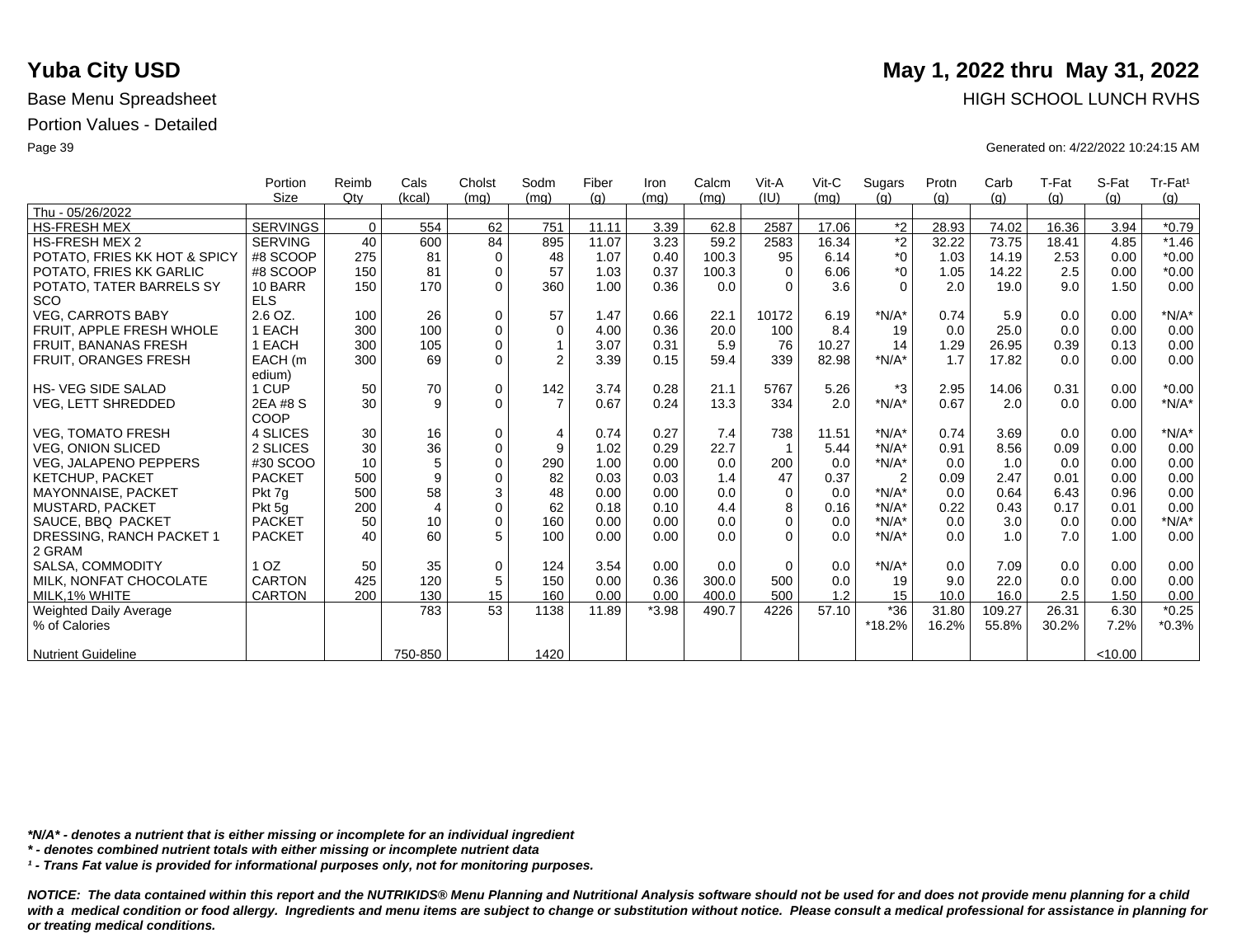|                                              | Portion                   | Reimb           | Cals   | Cholst      | Sodm | Fiber | Iron    | Calcm | Vit-A       | Vit-C | Sugars         | Protn | Carb  | T-Fat | S-Fat | Tr-Fat <sup>1</sup> |
|----------------------------------------------|---------------------------|-----------------|--------|-------------|------|-------|---------|-------|-------------|-------|----------------|-------|-------|-------|-------|---------------------|
| Fri - 05/27/2022                             | <b>Size</b>               | Qtv             | (kcal) | (ma)        | (ma) | (q)   | (mq)    | (mq)  | (IU)        | (mq)  | (q)            | (q)   | (q)   | (q)   | (a)   | (g)                 |
| <b>HIGH SCHOOL LUNCH RV</b>                  | Total                     | 741             |        |             |      |       |         |       |             |       |                |       |       |       |       |                     |
| <b>BURGER, RAW CHEESE</b>                    | 1 EACH                    | 50              | 414    | 72          | 430  | 3.00  | 1.44    | 150.0 | $\Omega$    | 0.0   | $*_{4}$        | 26.0  | 31.0  | 21.0  | 8.00  | 2.00                |
| BURGER. ON A BUN                             | 1 EACH                    | 50              | 288    | 35          | 339  | 4.00  | 2.44    | 172.0 | $\Omega$    | 0.0   | $\overline{4}$ | 20.0  | 31.0  | 10.0  | 3.20  | 0.00                |
| TURKEY, HOT DOG ON A BUN                     | <b>SERVING</b>            | 36              | 300    | 50          | 680  | 3.00  | 2.16    | 230.0 | $\Omega$    | 0.0   | 4              | 14.0  | 31.0  | 14.0  | 4.00  | 0.00                |
|                                              | <b>SERVING</b>            | 40              | 473    | 73          | 855  | 3.64  | 2.62    | 36.4  | $\Omega$    | 0.0   | 9              | 21.83 | 41.83 | 25.47 | 5.46  | $*N/A*$             |
| HS-CORN DOG, MINI CHICK T<br><b>YSON</b>     | (9)                       |                 |        |             |      |       |         |       |             |       |                |       |       |       |       |                     |
| CHICKEN PATTY ON BUN RC                      | 1 EACH                    | 50              | 340    | 20          | 620  | 6.00  | 3.24    | 150.0 | $\Omega$    | 0.0   | $\overline{4}$ | 19.0  | 42.0  | 11.0  | 2.00  | 0.00                |
| HS-CHICKEN, NUGGETS 10EA                     | <b>SERVING</b><br>10 EACH | 50              | 360    | 40          | 840  | 6.00  | 3.60    | 80.0  | $\Omega$    | 0.0   | $\Omega$       | 24.0  | 24.0  | 18.0  | 4.00  | 0.00                |
| HS-CHICKEN, POPCORN WG                       | <b>SERVING</b><br>(15)    | 50              | 270    | 30          | 630  | 4.50  | 2.70    | 60.0  | $\Omega$    | 0.0   | $\mathbf 0$    | 18.0  | 18.0  | 13.5  | 3.00  | 0.00                |
| <b>BURRITO, BEAN&amp;CHSEIWSW</b><br>G6.05OZ | <b>EACH</b>               | 50              | 323    | 18          | 458  | 7.71  | 3.00    | 192.9 | 681         | 11.86 | 2              | 15.13 | 42.18 | 11.65 | 4.27  | 0.00                |
| PIZZA, CHEESE WG 14" YCUSD                   | <b>SLICES</b>             | 24              | 444    | 43          | 1169 | 2.01  | 4.19    | 55.7  | 646         | 5.53  | $*_{4}$        | 21.41 | 56.82 | 15.31 | 7.03  | $*0.00$             |
| PIZZA, PEPPERONI WG 14" YC<br><b>USD</b>     | <b>SLICES</b>             | 24              | 465    | 46          | 1253 | 2.01  | 4.53    | 55.7  | 580         | 5.53  | $*_{4}$        | 21.3  | 56.49 | 17.72 | 7.60  | $*0.00$             |
| PIZZA, VEGGIE WG 14" YCUSD                   | <b>SLICES</b>             | 12              | 462    | 44          | 1253 | 2.41  | 4.24    | 55.7  | 687         | 13.55 | $*_{4}$        | 21.8  | 58.04 | 16.41 | 7.33  | $*0.00$             |
| <b>HS-SANDWICH BAR</b>                       | SANDWI<br><b>CHS</b>      | 50              | 430    | 50          | 929  | 6.25  | 3.16    | 154.0 | 2564        | 16.93 | $*3$           | 21.66 | 48.0  | 16.81 | 4.77  | $*0.00$             |
| POTATO, CHIP RF DORITOS                      | <b>PACKAGE</b>            | 50              | 130    | $\mathbf 0$ | 220  | 2.00  | 0.36    | 20.0  | $\Omega$    | 0.0   | $*N/A*$        | 2.0   | 19.0  | 5.0   | 1.00  | 0.00                |
| SALAD ADULT, CHEF                            | <b>SERVINGS</b>           | 10              | 455    | 57          | 882  | 6.89  | $*1.79$ | 106.3 | 15183       | 32.81 | *3             | 20.19 | 42.31 | 23.62 | 6.74  | $*0.00$             |
| SALAD ADULT, TACO                            | 1 EACH                    | 10              | 1009   | 106         | 1351 | 10.91 | 2.34    | 108.0 | 6632        | 65.17 | $*1$           | 29.95 | 61.88 | 70.11 | 15.73 | $*2.39$             |
| SALAD ADULT, VEGGIE                          | <b>SERVING</b>            | 5               | 734    | 74          | 1014 | 7.78  | 1.86    | 133.4 | 16084       | 72.31 | *3             | 20.55 | 50.04 | 50.66 | 16.98 | $*0.00$             |
| SANDWICH, VEGGIE WG                          | <b>SUB</b>                | 5               | 700    | 80          | 1213 | 8.52  | 2.66    | 95.8  | 297         | 13.53 | *6             | 30.47 | 63.34 | 35.02 | 17.00 | $*0.00$             |
| SANDWICH, TURKEY HAM SLI<br>CE WW            | SANDWIC                   | 20              | 535    | 81          | 1242 | 8.64  | $*2.75$ | 99.2  | 506         | 6.58  | *8             | 31.34 | 62.91 | 18.48 | 7.24  | $*0.00$             |
| SANDWICH, TURKEY SLICE WW                    | <b>SANDWIC</b>            | 20              | 537    | 72          | 1179 | 8.64  | 3.65    | 114.2 | 534         | 11.45 | $*6$           | 32.52 | 62.54 | 17.75 | 6.88  | $*0.00$             |
| <b>HS-PBJ GRAPE LUNCH</b>                    | 1 EACH                    | 20              | 856    | $\mathbf 0$ | 817  | 14.48 | 4.38    | 140.1 | 10272       | 14.59 | $*48$          | 20.74 | 113.9 | 39.0  | 7.00  | $*0.00$             |
| <b>HS-PBJ STRAWBERRY LUNCH</b>               | 1 EACH                    | 20              | 856    | $\mathbf 0$ | 817  | 14.48 | 4.38    | 140.1 | 10272       | 14.59 | $*48$          | 20.74 | 113.9 | 39.0  | 7.00  | $*0.00$             |
| HS-HUNAN ORANGE TURK S/F                     | 20Z. HE                   | 50              | 157    | 42          | 839  | 0.11  | 1.73    | 3.1   | 6           | 2.23  | $*_{2}$        | 14.05 | 15.49 | 3.91  | 0.87  | $*0.00$             |
| <b>YCUSD</b>                                 | AP SPOO                   |                 |        |             |      |       |         |       |             |       |                |       |       |       |       |                     |
| HS-HUNAN ORANGE TOFU S/F<br><b>YCUSD</b>     | 4OZ. HE<br>AP SPOO        | 10 <sup>1</sup> | 103    | $\mathbf 0$ | 133  | 0.00  | 1.90    | 71.2  | 4           | 1.4   | $*1$           | 10.53 | 5.91  | 4.03  | 0.20  | 0.00                |
| HS-TERIYAKI TURK S/F YCUSD                   | 20Z. HE<br>AP SPOO        | 40              | 104    | 27          | 546  | 0.07  | 1.12    | 1.8   | $\mathbf 1$ | 0.25  | $*2$           | 9.13  | 10.67 | 2.54  | 0.56  | $*0.00$             |
| YCHS, STIRFRY NOODLES                        | 2 #8 SCO                  | 40              | 238    | $\Omega$    | 448  | 4.08  | 2.84    | 21.6  | $\Omega$    | 0.03  | $*_{0}$        | 8.4   | 41.67 | 5.85  | 0.41  | $*0.00$             |
| RICE, STEAMED BROWN USDA                     | OP<br>#8 2 SCO            | 20              | 309    | $\mathbf 0$ | 14   | 3.87  | 1.39    | 14.2  | $\Omega$    | 0.0   | $^*0$          | 7.73  | 63.79 | 2.9   | 0.00  | 0.00                |
| HS-STIR FRY VEGETABLE MIX                    | <b>OPS</b><br>#8 SCOOP    | 60 <sup>1</sup> | 25     | $\Omega$    | 30   | 1.59  | 0.44    | 32.3  | 3971        | 30.74 | $*_{0}$        | 1.31  | 5.47  | 0.02  | 0.00  | $*0.00$             |

*\*N/A\* - denotes a nutrient that is either missing or incomplete for an individual ingredient*

*\* - denotes combined nutrient totals with either missing or incomplete nutrient data*

*¹ - Trans Fat value is provided for informational purposes only, not for monitoring purposes.*

*NOTICE: The data contained within this report and the NUTRIKIDS® Menu Planning and Nutritional Analysis software should not be used for and does not provide menu planning for a child*  with a medical condition or food allergy. Ingredients and menu items are subject to change or substitution without notice. Please consult a medical professional for assistance in planning for *or treating medical conditions.*

# **Yuba City USD** May 1, 2022 thru May 31, 2022 Base Menu Spreadsheet **HIGH SCHOOL LUNCH RVHS**

Page 40 Generated on: 4/22/2022 10:24:15 AM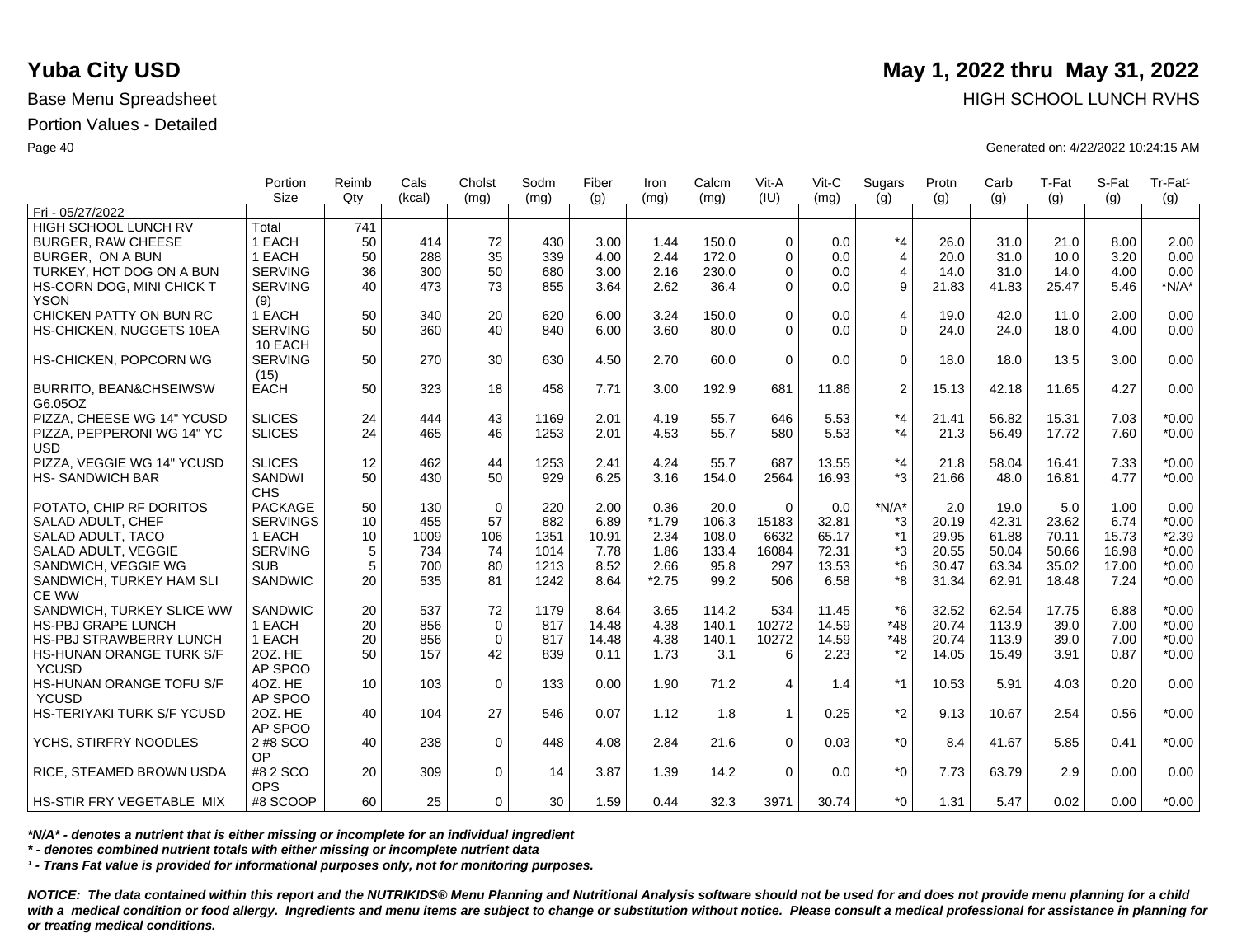|                              | Portion         | Reimb    | Cals           | Cholst      | Sodm           | Fiber | Iron    | Calcm | Vit-A    | $V$ it-C | Sugars         | Protn | Carb   | T-Fat | S-Fat   | Tr-Fat <sup>1</sup> |
|------------------------------|-----------------|----------|----------------|-------------|----------------|-------|---------|-------|----------|----------|----------------|-------|--------|-------|---------|---------------------|
|                              | <b>Size</b>     | Qtv      | (kcal)         | (mq)        | (mq)           | (q)   | (mq)    | (mq)  | (IU)     | (mq)     | (q)            | (q)   | (q)    | (g)   | (q)     | (g)                 |
| Fri - 05/27/2022             |                 |          |                |             |                |       |         |       |          |          |                |       |        |       |         |                     |
| <b>HS-FRESH MEX</b>          | <b>SERVINGS</b> | $\Omega$ | 554            | 62          | 751            | 11.11 | 3.39    | 62.8  | 2587     | 17.06    | $*2$           | 28.93 | 74.02  | 16.36 | 3.94    | $*0.79$             |
| <b>HS-FRESH MEX 2</b>        | <b>SERVING</b>  | 40       | 600            | 84          | 895            | 11.07 | 3.23    | 59.2  | 2583     | 16.34    | $\overline{2}$ | 32.22 | 73.75  | 18.41 | 4.85    | $*1.46$             |
| POTATO, FRIES KK HOT & SPICY | #8 SCOOP        | 275      | 81             | $\mathbf 0$ | 48             | 1.07  | 0.40    | 100.3 | 95       | 6.14     | $^*0$          | 1.03  | 14.19  | 2.53  | 0.00    | $*0.00$             |
| POTATO, FRIES KK GARLIC      | #8 SCOOP        | 150      | 81             | $\mathbf 0$ | 57             | 1.03  | 0.37    | 100.3 | $\Omega$ | 6.06     | $*_{0}$        | 1.05  | 14.22  | 2.5   | 0.00    | $*0.00$             |
| POTATO, TATER BARRELS SY     | 10 BARR         | 150      | 170            | $\Omega$    | 360            | 1.00  | 0.36    | 0.0   | $\Omega$ | 3.6      | $\Omega$       | 2.0   | 19.0   | 9.0   | 1.50    | 0.00                |
| <b>SCO</b>                   | <b>ELS</b>      |          |                |             |                |       |         |       |          |          |                |       |        |       |         |                     |
| <b>VEG, CARROTS BABY</b>     | 2.6 OZ.         | 100      | 26             | $\mathbf 0$ | 57             | 1.47  | 0.66    | 22.1  | 10172    | 6.19     | $*N/A*$        | 0.74  | 5.9    | 0.0   | 0.00    | $*N/A*$             |
| FRUIT. APPLE FRESH WHOLE     | 1 EACH          | 300      | 100            | $\mathbf 0$ | $\Omega$       | 4.00  | 0.36    | 20.0  | 100      | 8.4      | 19             | 0.0   | 25.0   | 0.0   | 0.00    | 0.00                |
| <b>FRUIT, BANANAS FRESH</b>  | 1 EACH          | 300      | 105            | $\Omega$    |                | 3.07  | 0.31    | 5.9   | 76       | 10.27    | 14             | 1.29  | 26.95  | 0.39  | 0.13    | 0.00                |
| FRUIT, ORANGES FRESH         | EACH (m         | 300      | 69             | $\Omega$    | $\overline{2}$ | 3.39  | 0.15    | 59.4  | 339      | 82.98    | $*N/A*$        | 1.7   | 17.82  | 0.0   | 0.00    | 0.00                |
|                              | edium)          |          |                |             |                |       |         |       |          |          |                |       |        |       |         |                     |
| <b>HS-VEG SIDE SALAD</b>     | 1 CUP           | 50       | 70             | $\mathbf 0$ | 142            | 3.74  | 0.28    | 21.1  | 5767     | 5.26     | *3             | 2.95  | 14.06  | 0.31  | 0.00    | $*0.00$             |
| <b>VEG, LETT SHREDDED</b>    | 2EA #8 S        | 30       | 9              | $\Omega$    | $\overline{7}$ | 0.67  | 0.24    | 13.3  | 334      | 2.0      | $*N/A*$        | 0.67  | 2.0    | 0.0   | 0.00    | $*N/A*$             |
|                              | COOP            |          |                |             |                |       |         |       |          |          |                |       |        |       |         |                     |
| <b>VEG, TOMATO FRESH</b>     | 4 SLICES        | 30       | 16             | $\mathbf 0$ | $\overline{4}$ | 0.74  | 0.27    | 7.4   | 738      | 11.51    | $*N/A*$        | 0.74  | 3.69   | 0.0   | 0.00    | $*N/A*$             |
| <b>VEG, ONION SLICED</b>     | 2 SLICES        | 30       | 36             | $\mathbf 0$ | 9              | 1.02  | 0.29    | 22.7  |          | 5.44     | $*N/A*$        | 0.91  | 8.56   | 0.09  | 0.00    | 0.00                |
| <b>VEG, JALAPENO PEPPERS</b> | #30 SCOO        | 10       | 5              | $\Omega$    | 290            | 1.00  | 0.00    | 0.0   | 200      | 0.0      | $*N/A*$        | 0.0   | 1.0    | 0.0   | 0.00    | 0.00                |
| KETCHUP, PACKET              | <b>PACKET</b>   | 500      | 9              | $\mathbf 0$ | 82             | 0.03  | 0.03    | 1.4   | 47       | 0.37     | $\overline{2}$ | 0.09  | 2.47   | 0.01  | 0.00    | 0.00                |
| <b>MAYONNAISE, PACKET</b>    | Pkt 7q          | 500      | 58             | 3           | 48             | 0.00  | 0.00    | 0.0   | $\Omega$ | 0.0      | $*N/A*$        | 0.0   | 0.64   | 6.43  | 0.96    | 0.00                |
| <b>MUSTARD, PACKET</b>       | Pkt 5q          | 200      | $\overline{4}$ | $\mathbf 0$ | 62             | 0.18  | 0.10    | 4.4   | 8        | 0.16     | $*N/A*$        | 0.22  | 0.43   | 0.17  | 0.01    | 0.00                |
| SAUCE, BBQ PACKET            | <b>PACKET</b>   | 50       | 10             | $\Omega$    | 160            | 0.00  | 0.00    | 0.0   | $\Omega$ | 0.0      | $*N/A*$        | 0.0   | 3.0    | 0.0   | 0.00    | $*N/A*$             |
| DRESSING, RANCH PACKET 1     | <b>PACKET</b>   | 40       | 60             | 5           | 100            | 0.00  | 0.00    | 0.0   | $\Omega$ | 0.0      | $*N/A*$        | 0.0   | 1.0    | 7.0   | 1.00    | 0.00                |
| 2 GRAM                       |                 |          |                |             |                |       |         |       |          |          |                |       |        |       |         |                     |
| SALSA, COMMODITY             | 1 <sub>OZ</sub> | 50       | 35             | $\mathbf 0$ | 124            | 3.54  | 0.00    | 0.0   | $\Omega$ | 0.0      | $*N/A*$        | 0.0   | 7.09   | 0.0   | 0.00    | 0.00                |
| MILK. NONFAT CHOCOLATE       | <b>CARTON</b>   | 425      | 120            | 5           | 150            | 0.00  | 0.36    | 300.0 | 500      | 0.0      | 19             | 9.0   | 22.0   | 0.0   | 0.00    | 0.00                |
| MILK.1% WHITE                | <b>CARTON</b>   | 200      | 130            | 15          | 160            | 0.00  | 0.00    | 400.0 | 500      | 1.2      | 15             | 10.0  | 16.0   | 2.5   | 1.50    | 0.00                |
| Weighted Daily Average       |                 |          | 786            | 53          | 1181           | 11.75 | $*4.07$ | 490.5 | 4226     | 57.21    | $*36$          | 31.97 | 109.85 | 26.27 | 6.26    | $*0.25$             |
| % of Calories                |                 |          |                |             |                |       |         |       |          |          | *18.2%         | 16.3% | 55.9%  | 30.1% | 7.2%    | $*0.3%$             |
|                              |                 |          |                |             |                |       |         |       |          |          |                |       |        |       |         |                     |
| <b>Nutrient Guideline</b>    |                 |          | 750-850        |             | 1420           |       |         |       |          |          |                |       |        |       | < 10.00 |                     |

*\*N/A\* - denotes a nutrient that is either missing or incomplete for an individual ingredient*

*\* - denotes combined nutrient totals with either missing or incomplete nutrient data*

*¹ - Trans Fat value is provided for informational purposes only, not for monitoring purposes.*

with a medical condition or food allergy. Ingredients and menu items are subject to change or substitution without notice. Please consult a medical professional for assistance in planning for *or treating medical conditions.*

## **Yuba City USD** May 1, 2022 thru May 31, 2022 Base Menu Spreadsheet **HIGH SCHOOL LUNCH RVHS**

Page 41 Generated on: 4/22/2022 10:24:15 AM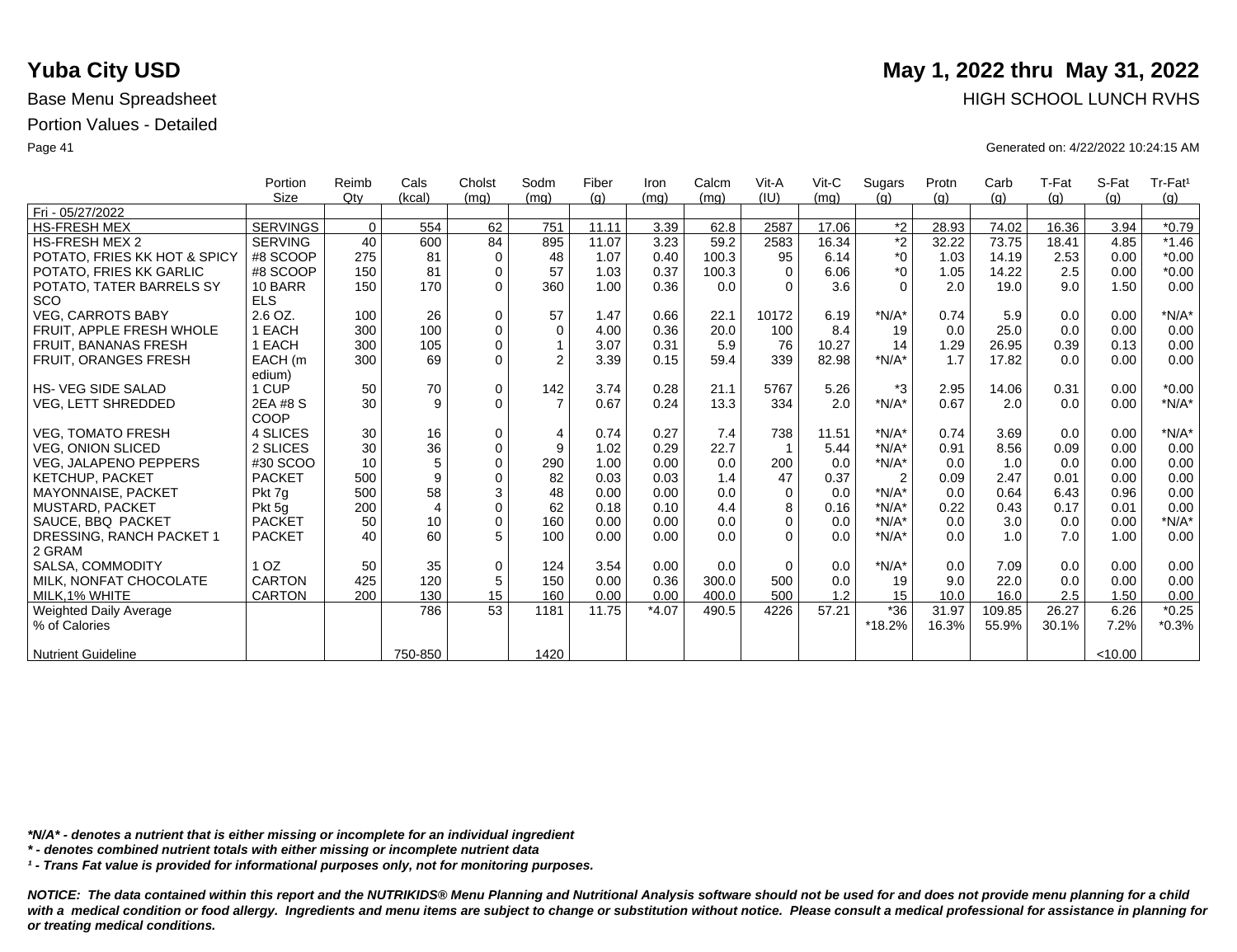|                                              | Portion                   | Reimb | Cals   | Cholst      | Sodm | Fiber | Iron    | Calcm | Vit-A       | Vit-C | Sugars         | Protn | Carb  | T-Fat | S-Fat | Tr-Fat <sup>1</sup> |
|----------------------------------------------|---------------------------|-------|--------|-------------|------|-------|---------|-------|-------------|-------|----------------|-------|-------|-------|-------|---------------------|
|                                              | <b>Size</b>               | Qtv   | (kcal) | (mq)        | (mq) | (q)   | (ma)    | (ma)  | (IU)        | (mq)  | (q)            | (q)   | (q)   | (q)   | (a)   | (g)                 |
| Tue - 05/31/2022<br>HIGH SCHOOL LUNCH RV     | Total                     | 741   |        |             |      |       |         |       |             |       |                |       |       |       |       |                     |
| <b>BURGER, RAW CHEESE</b>                    | 1 EACH                    | 50    | 414    | 72          | 430  | 3.00  | 1.44    | 150.0 | $\Omega$    | 0.0   | $*_{4}$        | 26.0  | 31.0  | 21.0  | 8.00  | 2.00                |
| BURGER. ON A BUN                             | 1 EACH                    | 50    | 288    | 35          | 339  | 4.00  | 2.44    | 172.0 | $\Omega$    | 0.0   | $\overline{4}$ | 20.0  | 31.0  | 10.0  | 3.20  | 0.00                |
|                                              |                           |       |        |             |      |       |         |       | $\Omega$    |       |                |       |       |       |       |                     |
| TURKEY, HOT DOG ON A BUN                     | <b>SERVING</b>            | 36    | 300    | 50          | 680  | 3.00  | 2.16    | 230.0 |             | 0.0   | 4              | 14.0  | 31.0  | 14.0  | 4.00  | 0.00                |
| HS-CORN DOG, MINI CHICK T<br><b>YSON</b>     | <b>SERVING</b><br>(9)     | 40    | 473    | 73          | 855  | 3.64  | 2.62    | 36.4  | $\Omega$    | 0.0   | 9              | 21.83 | 41.83 | 25.47 | 5.46  | $*N/A*$             |
| CHICKEN PATTY ON BUN RC                      | 1 EACH                    | 50    | 340    | 20          | 620  | 6.00  | 3.24    | 150.0 | $\Omega$    | 0.0   | $\overline{4}$ | 19.0  | 42.0  | 11.0  | 2.00  | 0.00                |
| HS-CHICKEN, NUGGETS 10EA                     | <b>SERVING</b><br>10 EACH | 50    | 360    | 40          | 840  | 6.00  | 3.60    | 80.0  | $\Omega$    | 0.0   | $\Omega$       | 24.0  | 24.0  | 18.0  | 4.00  | 0.00                |
| HS-CHICKEN, POPCORN WG                       | <b>SERVING</b><br>(15)    | 50    | 270    | 30          | 630  | 4.50  | 2.70    | 60.0  | $\Omega$    | 0.0   | $\mathbf 0$    | 18.0  | 18.0  | 13.5  | 3.00  | 0.00                |
| <b>BURRITO, BEAN&amp;CHSEIWSW</b><br>G6.05OZ | <b>EACH</b>               | 50    | 323    | 18          | 458  | 7.71  | 3.00    | 192.9 | 681         | 11.86 | $\overline{c}$ | 15.13 | 42.18 | 11.65 | 4.27  | 0.00                |
| PIZZA, CHEESE WG 14" YCUSD                   | <b>SLICES</b>             | 24    | 444    | 43          | 1169 | 2.01  | 4.19    | 55.7  | 646         | 5.53  | $*_{4}$        | 21.41 | 56.82 | 15.31 | 7.03  | $*0.00$             |
| PIZZA, PEPPERONI WG 14" YC<br><b>USD</b>     | <b>SLICES</b>             | 24    | 465    | 46          | 1253 | 2.01  | 4.53    | 55.7  | 580         | 5.53  | $*_{4}$        | 21.3  | 56.49 | 17.72 | 7.60  | $*0.00$             |
| PIZZA, VEGGIE WG 14" YCUSD                   | <b>SLICES</b>             | 12    | 462    | 44          | 1253 | 2.41  | 4.24    | 55.7  | 687         | 13.55 | $*_{4}$        | 21.8  | 58.04 | 16.41 | 7.33  | $*0.00$             |
| <b>HS-SANDWICH BAR</b>                       | SANDWI<br><b>CHS</b>      | 50    | 430    | 50          | 929  | 6.25  | 3.16    | 154.0 | 2564        | 16.93 | *3             | 21.66 | 48.0  | 16.81 | 4.77  | $*0.00$             |
| POTATO, CHIP RF DORITOS                      | <b>PACKAGE</b>            | 50    | 130    | $\mathbf 0$ | 220  | 2.00  | 0.36    | 20.0  | $\Omega$    | 0.0   | $*N/A*$        | 2.0   | 19.0  | 5.0   | 1.00  | 0.00                |
| SALAD ADULT, CHEF                            | <b>SERVINGS</b>           | 10    | 455    | 57          | 882  | 6.89  | $*1.79$ | 106.3 | 15183       | 32.81 | *3             | 20.19 | 42.31 | 23.62 | 6.74  | $*0.00$             |
| SALAD ADULT, TACO                            | 1 EACH                    | 10    | 1009   | 106         | 1351 | 10.91 | 2.34    | 108.0 | 6632        | 65.17 | $*1$           | 29.95 | 61.88 | 70.11 | 15.73 | $*2.39$             |
| SALAD ADULT. VEGGIE                          | <b>SERVING</b>            | 5     | 734    | 74          | 1014 | 7.78  | 1.86    | 133.4 | 16084       | 72.31 | *3             | 20.55 | 50.04 | 50.66 | 16.98 | $*0.00$             |
| SANDWICH, VEGGIE WG                          | <b>SUB</b>                | 5     | 700    | 80          | 1213 | 8.52  | 2.66    | 95.8  | 297         | 13.53 | *6             | 30.47 | 63.34 | 35.02 | 17.00 | $*0.00$             |
| SANDWICH, TURKEY HAM SLI<br>CE WW            | <b>SANDWIC</b>            | 20    | 535    | 81          | 1242 | 8.64  | $*2.75$ | 99.2  | 506         | 6.58  | *8             | 31.34 | 62.91 | 18.48 | 7.24  | $*0.00$             |
| SANDWICH. TURKEY SLICE WW                    | <b>SANDWIC</b>            | 20    | 537    | 72          | 1179 | 8.64  | 3.65    | 114.2 | 534         | 11.45 | $*6$           | 32.52 | 62.54 | 17.75 | 6.88  | $*0.00$             |
| <b>HS-PBJ GRAPE LUNCH</b>                    | 1 EACH                    | 20    | 856    | $\mathbf 0$ | 817  | 14.48 | 4.38    | 140.1 | 10272       | 14.59 | $*48$          | 20.74 | 113.9 | 39.0  | 7.00  | $*0.00$             |
| <b>HS-PBJ STRAWBERRY LUNCH</b>               | 1 EACH                    | 20    | 856    | $\mathbf 0$ | 817  | 14.48 | 4.38    | 140.1 | 10272       | 14.59 | $*48$          | 20.74 | 113.9 | 39.0  | 7.00  | $*0.00$             |
| HS-GEN TSO'S TOFU S/F YCUSD                  | 4OZ. HE<br>AP SPOO        | 10    | 95     | $\Omega$    | 119  | 0.00  | 1.61    | 60.0  | 16          | 0.0   | $*3$           | 8.91  | 6.35  | 3.83  | 0.22  | 0.00                |
| HS-GEN TSO'S BEEF S/F YCUSD                  | 20Z. HE<br>AP SPOO        | 50    | 265    | 57          | 625  | 0.08  | 2.38    | 2.6   | 16          | 0.0   | $*13$          | 19.23 | 14.17 | 14.56 | 5.08  | $*0.00$             |
| <b>HS-TERIYAKI TURK S/F YCUSD</b>            | 20Z. HE<br>AP SPOO        | 40    | 104    | 27          | 546  | 0.07  | 1.12    | 1.8   | $\mathbf 1$ | 0.25  | $*2$           | 9.13  | 10.67 | 2.54  | 0.56  | $*0.00$             |
| YCHS, STIRFRY NOODLES                        | 2 #8 SCO<br><b>OP</b>     | 40    | 238    | $\Omega$    | 448  | 4.08  | 2.84    | 21.6  | $\Omega$    | 0.03  | $*_{0}$        | 8.4   | 41.67 | 5.85  | 0.41  | $*0.00$             |
| RICE, STEAMED BROWN USDA                     | #8 2 SCO<br><b>OPS</b>    | 20    | 309    | $\mathbf 0$ | 14   | 3.87  | 1.39    | 14.2  | $\Omega$    | 0.0   | $^*0$          | 7.73  | 63.79 | 2.9   | 0.00  | 0.00                |
| <b>HS-STIR FRY VEGETABLE MIX</b>             | #8 SCOOP                  | 60    | 25     | $\Omega$    | 30   | 1.59  | 0.44    | 32.3  | 3971        | 30.74 | $*_{0}$        | 1.31  | 5.47  | 0.02  | 0.00  | $*0.00$             |

*\*N/A\* - denotes a nutrient that is either missing or incomplete for an individual ingredient*

*\* - denotes combined nutrient totals with either missing or incomplete nutrient data*

*¹ - Trans Fat value is provided for informational purposes only, not for monitoring purposes.*

*NOTICE: The data contained within this report and the NUTRIKIDS® Menu Planning and Nutritional Analysis software should not be used for and does not provide menu planning for a child*  with a medical condition or food allergy. Ingredients and menu items are subject to change or substitution without notice. Please consult a medical professional for assistance in planning for *or treating medical conditions.*

# **Yuba City USD** May 1, 2022 thru May 31, 2022 Base Menu Spreadsheet **HIGH SCHOOL LUNCH RVHS**

Page 42 Generated on: 4/22/2022 10:24:15 AM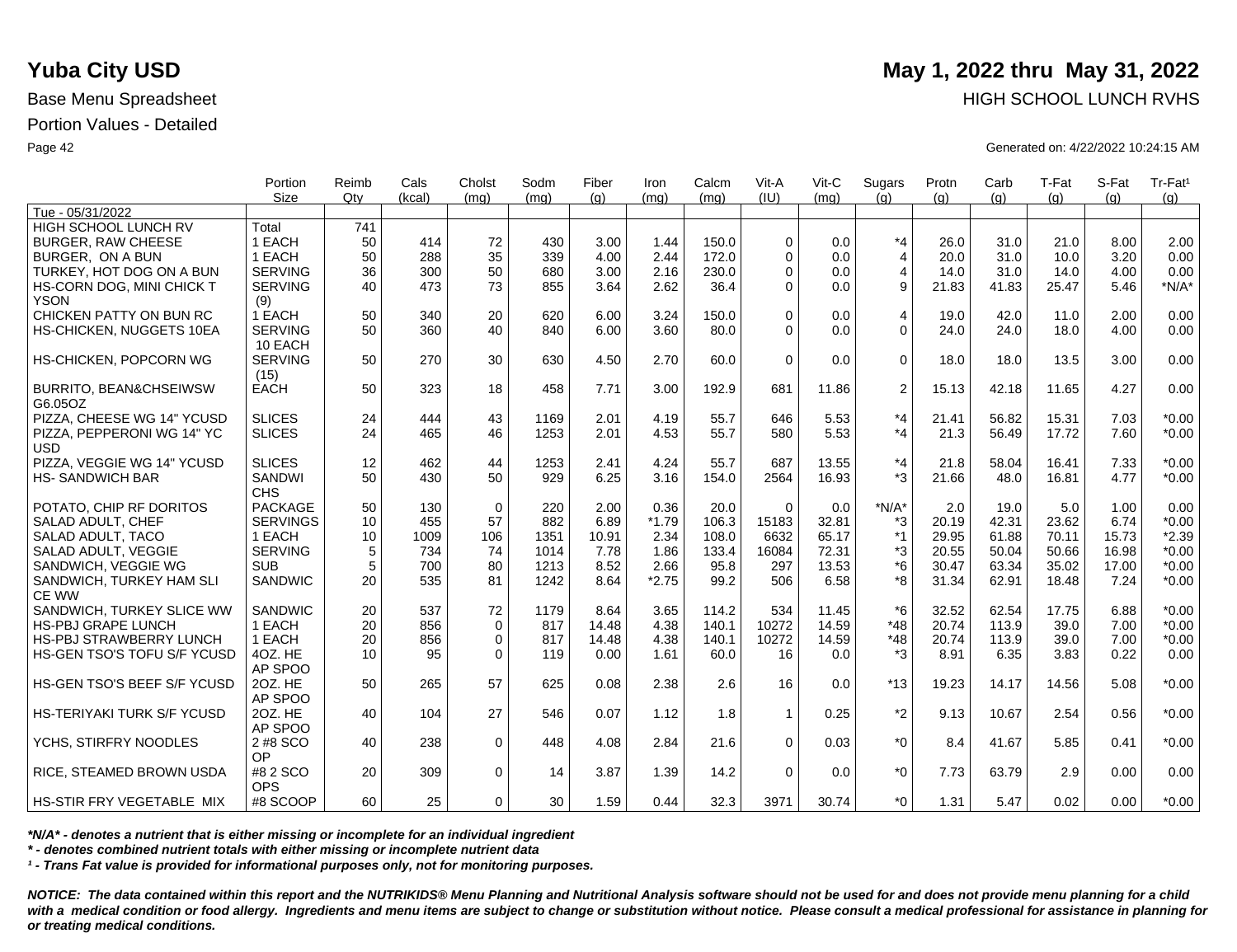|                               | Portion         | Reimb    | Cals             | Cholst              | Sodm           | Fiber | Iron    | Calcm | Vit-A        | Vit-C | Sugars         | Protn | Carb   | T-Fat | S-Fat   | Tr-Fat <sup>1</sup> |
|-------------------------------|-----------------|----------|------------------|---------------------|----------------|-------|---------|-------|--------------|-------|----------------|-------|--------|-------|---------|---------------------|
|                               | Size            | Qty      | (kcal)           | (mq)                | (mq)           | (q)   | (mq)    | (mq)  | (IU)         | (mq)  | (q)            | (q)   | (q)    | (q)   | (q)     | (g)                 |
| Tue - 05/31/2022              |                 |          |                  |                     |                |       |         |       |              |       |                |       |        |       |         |                     |
| <b>HS-FRESH MEX</b>           | <b>SERVINGS</b> | $\Omega$ | 554              | 62                  | 751            | 11.11 | 3.39    | 62.8  | 2587         | 17.06 | $*_{2}$        | 28.93 | 74.02  | 16.36 | 3.94    | $*0.79$             |
| <b>HS-FRESH MEX 2</b>         | <b>SERVING</b>  | 40       | 600              | 84                  | 895            | 11.07 | 3.23    | 59.2  | 2583         | 16.34 | *2             | 32.22 | 73.75  | 18.41 | 4.85    | $*1.46$             |
| POTATO, FRIES KK HOT & SPICY  | #8 SCOOP        | 275      | 81               | 0                   | 48             | 1.07  | 0.40    | 100.3 | 95           | 6.14  | $*_{0}$        | 1.03  | 14.19  | 2.53  | 0.00    | $*0.00$             |
| POTATO, FRIES KK GARLIC       | #8 SCOOP        | 150      | 81               | $\mathbf 0$         | 57             | 1.03  | 0.37    | 100.3 | $\Omega$     | 6.06  | $*_{0}$        | 1.05  | 14.22  | 2.5   | 0.00    | $*0.00$             |
| POTATO, TATER BARRELS SY      | 10 BARR         | 150      | 170              | $\Omega$            | 360            | 1.00  | 0.36    | 0.0   | $\Omega$     | 3.6   | $\Omega$       | 2.0   | 19.0   | 9.0   | 1.50    | 0.00                |
| SCO                           | <b>ELS</b>      |          |                  |                     |                |       |         |       |              |       |                |       |        |       |         |                     |
| <b>VEG. CARROTS BABY</b>      | 2.6 OZ.         | 100      | 26               | $\pmb{0}$           | 57             | 1.47  | 0.66    | 22.1  | 10172        | 6.19  | $*N/A*$        | 0.74  | 5.9    | 0.0   | 0.00    | $*N/A*$             |
| FRUIT, APPLE FRESH WHOLE      | 1 EACH          | 300      | 100              | $\mathsf{O}\xspace$ | $\mathbf 0$    | 4.00  | 0.36    | 20.0  | 100          | 8.4   | 19             | 0.0   | 25.0   | 0.0   | 0.00    | 0.00                |
| <b>FRUIT, BANANAS FRESH</b>   | 1 EACH          | 300      | 105              | $\mathsf{O}\xspace$ | 1              | 3.07  | 0.31    | 5.9   | 76           | 10.27 | 14             | 1.29  | 26.95  | 0.39  | 0.13    | 0.00                |
| FRUIT, ORANGES FRESH          | EACH (m         | 300      | 69               | $\mathbf 0$         | $\overline{2}$ | 3.39  | 0.15    | 59.4  | 339          | 82.98 | $*N/A*$        | 1.7   | 17.82  | 0.0   | 0.00    | 0.00                |
|                               | edium)          |          |                  |                     |                |       |         |       |              |       |                |       |        |       |         |                     |
| <b>HS-VEG SIDE SALAD</b>      | 1 CUP           | 50       | 70               | 0                   | 142            | 3.74  | 0.28    | 21.1  | 5767         | 5.26  | *3             | 2.95  | 14.06  | 0.31  | 0.00    | $*0.00$             |
| VEG, LETT SHREDDED            | 2EA #8 S        | 30       | 9                | $\mathbf 0$         | $\overline{7}$ | 0.67  | 0.24    | 13.3  | 334          | 2.0   | $*N/A*$        | 0.67  | 2.0    | 0.0   | 0.00    | $*N/A*$             |
|                               | COOP            |          |                  |                     |                |       |         |       |              |       |                |       |        |       |         |                     |
| <b>VEG. TOMATO FRESH</b>      | 4 SLICES        | 30       | 16               | $\pmb{0}$           | $\overline{4}$ | 0.74  | 0.27    | 7.4   | 738          | 11.51 | $*N/A*$        | 0.74  | 3.69   | 0.0   | 0.00    | $*N/A*$             |
| <b>VEG. ONION SLICED</b>      | 2 SLICES        | 30       | 36               | $\mathbf 0$         | 9              | 1.02  | 0.29    | 22.7  |              | 5.44  | $*N/A*$        | 0.91  | 8.56   | 0.09  | 0.00    | 0.00                |
| <b>VEG, JALAPENO PEPPERS</b>  | #30 SCOO        | 10       | 5                | $\pmb{0}$           | 290            | 1.00  | 0.00    | 0.0   | 200          | 0.0   | $*N/A*$        | 0.0   | 1.0    | 0.0   | 0.00    | 0.00                |
| <b>KETCHUP, PACKET</b>        | <b>PACKET</b>   | 500      | $\boldsymbol{9}$ | $\mathbf 0$         | 82             | 0.03  | 0.03    | 1.4   | 47           | 0.37  | $\overline{2}$ | 0.09  | 2.47   | 0.01  | 0.00    | 0.00                |
| <b>MAYONNAISE, PACKET</b>     | Pkt 7g          | 500      | 58               | 3                   | 48             | 0.00  | 0.00    | 0.0   | $\mathbf{0}$ | 0.0   | $*N/A*$        | 0.0   | 0.64   | 6.43  | 0.96    | 0.00                |
| <b>MUSTARD, PACKET</b>        | Pkt 5g          | 200      | $\overline{4}$   | $\mathbf 0$         | 62             | 0.18  | 0.10    | 4.4   | 8            | 0.16  | $*N/A*$        | 0.22  | 0.43   | 0.17  | 0.01    | 0.00                |
| SAUCE, BBQ PACKET             | <b>PACKET</b>   | 50       | 10               | $\mathsf{O}\xspace$ | 160            | 0.00  | 0.00    | 0.0   | $\Omega$     | 0.0   | $*N/A*$        | 0.0   | 3.0    | 0.0   | 0.00    | $*N/A*$             |
| DRESSING, RANCH PACKET 1      | <b>PACKET</b>   | 40       | 60               | 5                   | 100            | 0.00  | 0.00    | 0.0   | $\Omega$     | 0.0   | $*N/A*$        | 0.0   | 1.0    | 7.0   | 1.00    | 0.00                |
| 2 GRAM                        |                 |          |                  |                     |                |       |         |       |              |       |                |       |        |       |         |                     |
| <b>SALSA, COMMODITY</b>       | 1 <sub>OZ</sub> | 50       | 35               | $\pmb{0}$           | 124            | 3.54  | 0.00    | 0.0   | 0            | 0.0   | $*N/A*$        | 0.0   | 7.09   | 0.0   | 0.00    | 0.00                |
| MILK, NONFAT CHOCOLATE        | <b>CARTON</b>   | 425      | 120              | $\sqrt{5}$          | 150            | 0.00  | 0.36    | 300.0 | 500          | 0.0   | 19             | 9.0   | 22.0   | 0.0   | 0.00    | 0.00                |
| MILK, 1% WHITE                | <b>CARTON</b>   | 200      | 130              | 15                  | 160            | 0.00  | 0.00    | 400.0 | 500          | 1.2   | 15             | 10.0  | 16.0   | 2.5   | 1.50    | 0.00                |
| <b>Weighted Daily Average</b> |                 |          | 793              | 54                  | 1166           | 11.74 | $*4.11$ | 490.3 | 4227         | 57.04 | $*36$          | 32.30 | 109.77 | 26.99 | 6.55    | $*0.25$             |
| % of Calories                 |                 |          |                  |                     |                |       |         |       |              |       | $*18.4%$       | 16.3% | 55.4%  | 30.6% | 7.4%    | $*0.3%$             |
|                               |                 |          |                  |                     |                |       |         |       |              |       |                |       |        |       |         |                     |
| <b>Nutrient Guideline</b>     |                 |          | 750-850          |                     | 1420           |       |         |       |              |       |                |       |        |       | < 10.00 |                     |
|                               |                 |          |                  |                     |                |       |         |       |              |       |                |       |        |       |         |                     |

| Weighte <sub></sub><br>Average | 788 | $-\sim$<br>ູບບ | $\cdot$ $ \sim$<br>159 | $\sim$ $-$<br>. | *4.05 | 490.5 | $100 -$<br>4227 | 57.10<br>. | *36,                        | 32.04          | 109.58        | 26.59 | 3.40 | $*0.25$ |
|--------------------------------|-----|----------------|------------------------|-----------------|-------|-------|-----------------|------------|-----------------------------|----------------|---------------|-------|------|---------|
|                                |     |                |                        |                 |       |       |                 |            | $\overline{A}$<br>1%.<br>٠. | 0.001<br>16.3% | FFOM<br>55.6% | 30.4% | 7.3% | $*0.3%$ |

*\*N/A\* - denotes a nutrient that is either missing or incomplete for an individual ingredient*

*\* - denotes combined nutrient totals with either missing or incomplete nutrient data*

*¹ - Trans Fat value is provided for informational purposes only, not for monitoring purposes.*

*NOTICE: The data contained within this report and the NUTRIKIDS® Menu Planning and Nutritional Analysis software should not be used for and does not provide menu planning for a child*  with a medical condition or food allergy. Ingredients and menu items are subject to change or substitution without notice. Please consult a medical professional for assistance in planning for *or treating medical conditions.*

## **Yuba City USD** May 1, 2022 thru May 31, 2022 Base Menu Spreadsheet **HIGH SCHOOL LUNCH RVHS**

Page 43 Generated on: 4/22/2022 10:24:15 AM